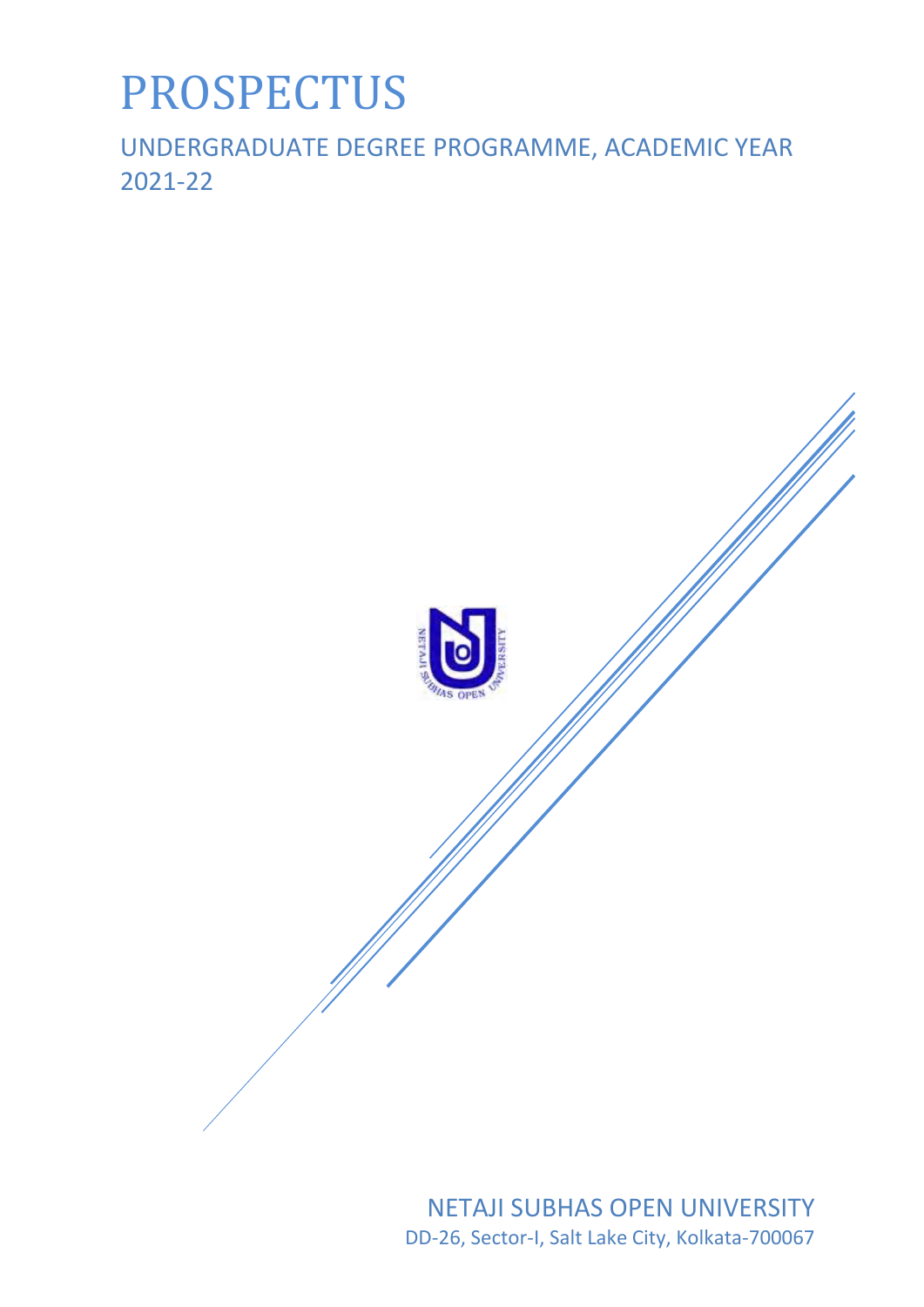#### **Important Points to be Noted (Under Graduate Degree Programmes)**

## **Guidelines to be Followed Mandatorily:**

A. In order to be enable to appear at the Term-End examination on completion of  $3^{rd}$  and  $5^{th}$  semester, each learner is required to pay their programme fees and studentship fees at the end of 2<sup>nd</sup> and 4<sup>th</sup> semester as and when notified by the University.

B. The Assignment for each theoretical course has to be submitted only by the learner having completed the formalities of renewal, as stated in **A**, to the Co-ordinators of the respective Learner Support Centre, within the due date to be notified by the Examination Department of the University from time to time. Evaluated Assignment copies are returnable to Learners.

C. Learners intend to appear at a Term-End Examination having submitted the assignment course, as stated in **B**, within due date of submission of assignment course, are required to fill in application forms as per notification issued by the Examination Department of the University.

D. Admit Card will be issued by the Examination Department before the respective Term-End Examination only to those learners having completed the formalities as indicated in **A, B and C** above.

E. Written assessed answer scripts for all University Term-End Examinations shall not be preserved by the University beyond three months from the respective dates of publication of results.

F. Learner should:

- $\checkmark$  Interact with the coordinator of her/his respective Learner Support Centre.
- $\checkmark$  Carry Enrollment Certificate-cum-Identity Card issued by the University whenever he/she visits Learner Support Centre or any office of the University.
- $\checkmark$  Check NSOU official website[: www.wbnsou.ac.in](http://www.wbnsou.ac.in/) regularly for updated information.
- $\checkmark$  Submit assignment only after getting valid Enrollment Certificate-cum-Identity Card.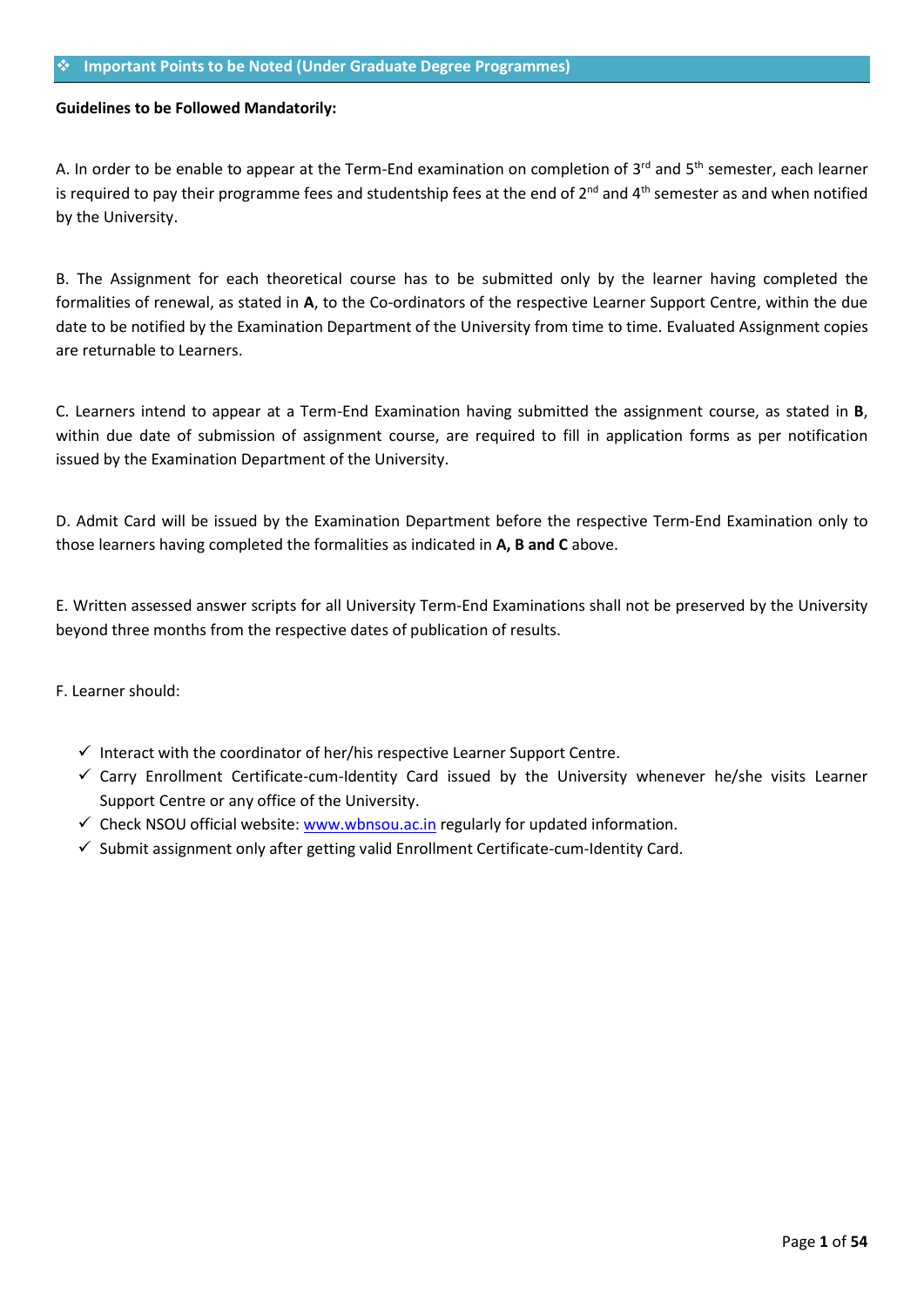Dear Learner,

Netaji Subhas Open University (NSOU) is the only State Open University (SOU) in West Bengal that offers the Under Graduate (UG) Degree Programme through the Open and Distance Learning (ODL) system. NSOU is also one of the largest of such SoU's in Eastern India, both in terms of reach out and plethora of programmes offered. I therefore take this opportunity to congratulate you on the choice of the ODL Mode of higher studies.

On behalf of the entire family of Netaji Subhas Open University that is spread out all across our state of West Bengal through a wide network of Learner Support Centres (LSCs), I extend a cordial welcome to you, dear learner, for the new academic session. As a pedagogy of learning, ODL has the unique potential for blending dynamism and flexibility while ensuring parity with the highest standards of academic engagement. Such a blend, I am sure, will empower you with education that will stand in good stead as you steer through the challenges of life.

As a University, NSOU has the rare credit of enrolling near about 4.75 lakhs learners in different programmes across a wide spectrum of academic disciplines, both in conventional and non-conventional programmes. Our aim is to reach out to learners in every corner of West Bengal with a choice of options as may befit one's acumen, abilities and requirements in life. It is our time-tested conviction that this Open University is dedicated heart and soul to fostering empowerment through education.

With a vibrant green academic campus at Kalyani, Nadia fully operational; and a number of Regional Centres at strategic locations, the University is in rapid expansion mode. Today we have with us the academic excellence of enthusiastic faculty members who are continuously engaged in developing quality SLMs (Self Learning Materials) in print under Choice Based Credit System (CBCS) system. These print materials are augmented with ICT based online and offline materials that strive to make learning a happy activity for you. In fact, our protracted initiatives at introducing ICT both for academic and administrative purposes have made NSOU a force to reckon with in all processes related to learner support. The wide network of Learner Support Centre s across West Bengal ensure that you as a learner, are always in close connectivity with your University, no matter how distant you may be geographically located.

To conclude, I wish you the fulfilment of your goals with the support of and in conformity with the rules and regulations of Netaji Subhas Open University.

> Subha Sankar Sarkar Vice-Chancellor Netaji Subhas Open University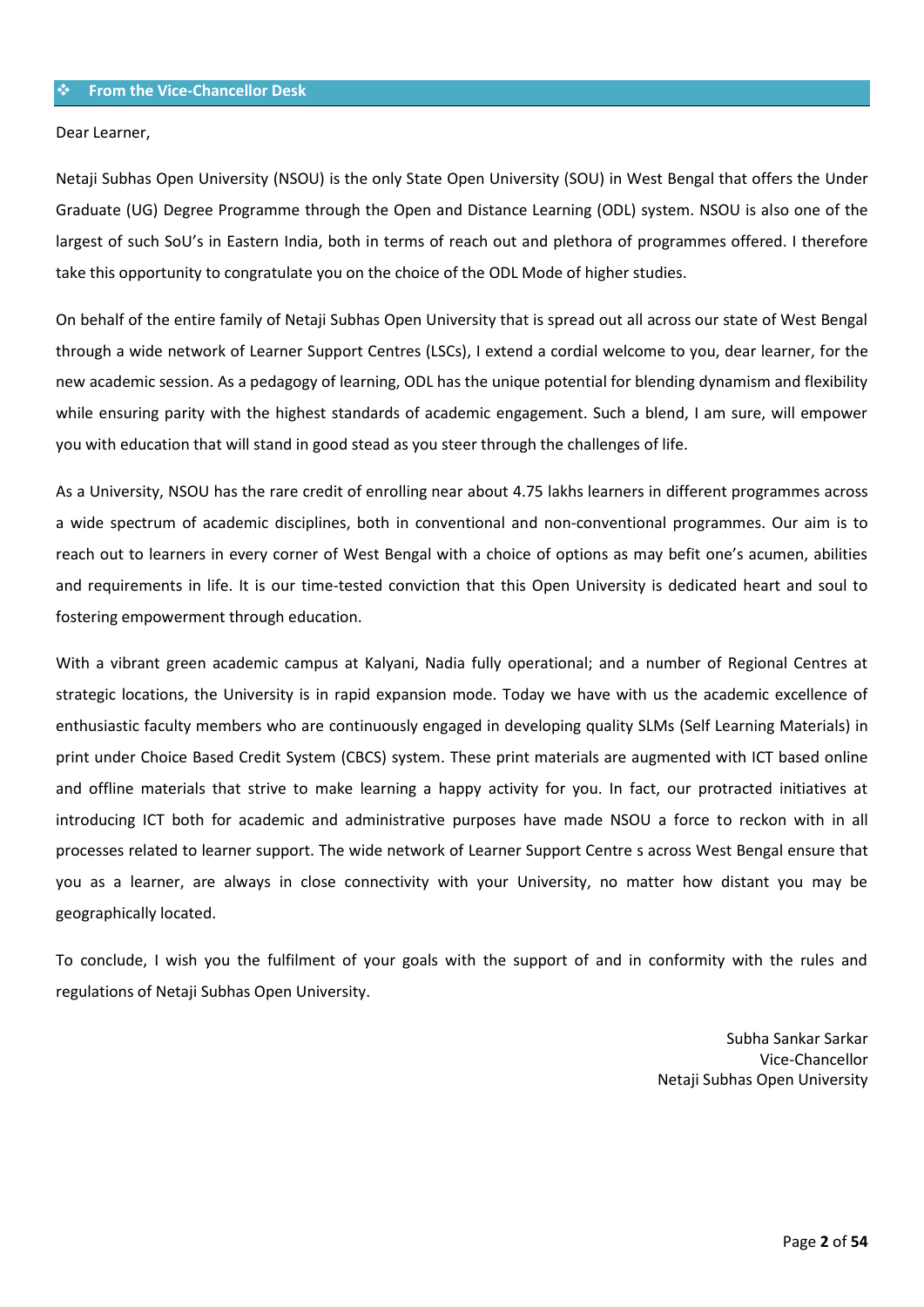#### **Disclaimer**

Learners enrolled, will have to abide by the Rules and Regulations of the University relating to admission, examination including publication of results, Personal Contact Programme (PCP) and continuation of studentship.

The University reserves the right to alter, variate, amend, repeal and interpret any of the Rules/Regulations relating to programmes of Study, Eligibility and Admission criteria including intake limit of Learners, Fee Structure and other related matters.

Merely submission of admission form and causing appearance in the counselling for Admission does not confer any right of admission to a particular programme unless found suitable in accordance with the eligibility criteria which may be altered, amended and/or variated from time to time in the event, such action is felt necessary by the University Authority.

If it is found during the period of validity of enrollment that the learner admitted was not eligible for admission to that programme, enrollment shall stand cancelled, at the discretion of the University Authority.

The University Authority reserves the right to fix the Schedule of Examination and reschedule the same with prior notice to learners through University Website and/or may employ any other mode which the University Authority may feel convenient in its discretion.

#### **Jurisdiction of Court of Law**

All disputes, relating to Rules and/or Regulations of the University governing the processes of admission, examinations including publication of results, PCP, continuation of studentship and other related matters, shall be resolved within the jurisdiction in The High Court at Calcutta.

> **Sd/- Registrar, NSOU**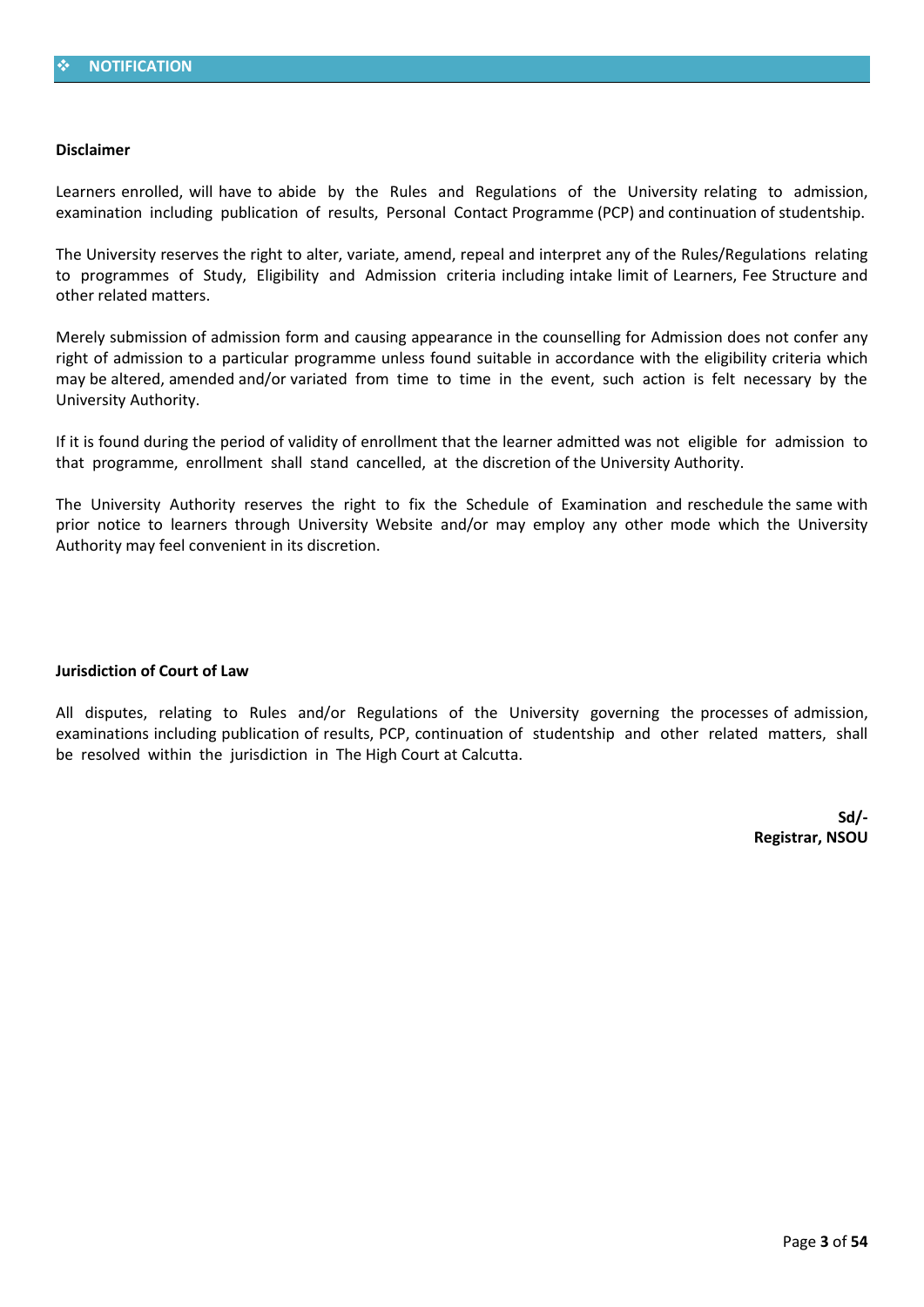# **CONTENT**

| 1.   | The Concept of Open University                                               |
|------|------------------------------------------------------------------------------|
| 2.   | Netaji Subhas Open University: Vision and Mission                            |
| 3.   | Degrees, Recognition and Accreditation                                       |
| 4.   | Programme                                                                    |
| 5.   | Course Curriculum: Choice Based Credit System (CBCS)                         |
| 6.   | <b>School of Studies</b>                                                     |
| 7.   | Programme Structure                                                          |
| 8.   | <b>Academic Session</b>                                                      |
| 9.   | Duration of the Programme                                                    |
| 10.  | Programme wise Course Curriculum                                             |
| 11.  | <b>Fees Structure</b>                                                        |
| 12.  | Admission to Under Graduate Degree Programmes                                |
| 12.1 | <b>General Guideline</b>                                                     |
| 13.  | <b>Renewal Rules</b>                                                         |
| 14.  | <b>Self-Learning Materials</b>                                               |
| 15.  | Methods of Instruction                                                       |
| 16.  | Medium of Instruction                                                        |
| 17.  | <b>Evaluation Process</b>                                                    |
| 18.  | <b>Evaluation Method</b>                                                     |
| 19.  | <b>Examination Pattern</b>                                                   |
| 20.  | <b>Grading System</b>                                                        |
| 20.1 | General Guideline for Examination System                                     |
| 21.  | Learner Support Centre                                                       |
| 21.1 | List of Learner Support Centres along with approved programmes (UG: 2021-22) |
| 21.2 | District Wise List of Learner Support Centres (UG: 2021-22)                  |
| 22.  | To whom to contact                                                           |
| 23.  | Learners Support Service                                                     |
| 23.1 | <b>Library Support Services</b>                                              |
| 23.2 | <b>ICT Support Services</b>                                                  |
| 24.  | Learner's Grievance                                                          |
| 25.  | NSOU Policy Regarding Sexual Harassment of Women at the<br>Workplace         |
| 26.  | Waive of Programme Fee                                                       |
| 27.  | Frequently Asked Questions (FAQs)                                            |
| 28.  | Definition-In this Prospectus, unless the context otherwise requires:        |
| 29.  | Different Administrative and Academic wing of NSOU                           |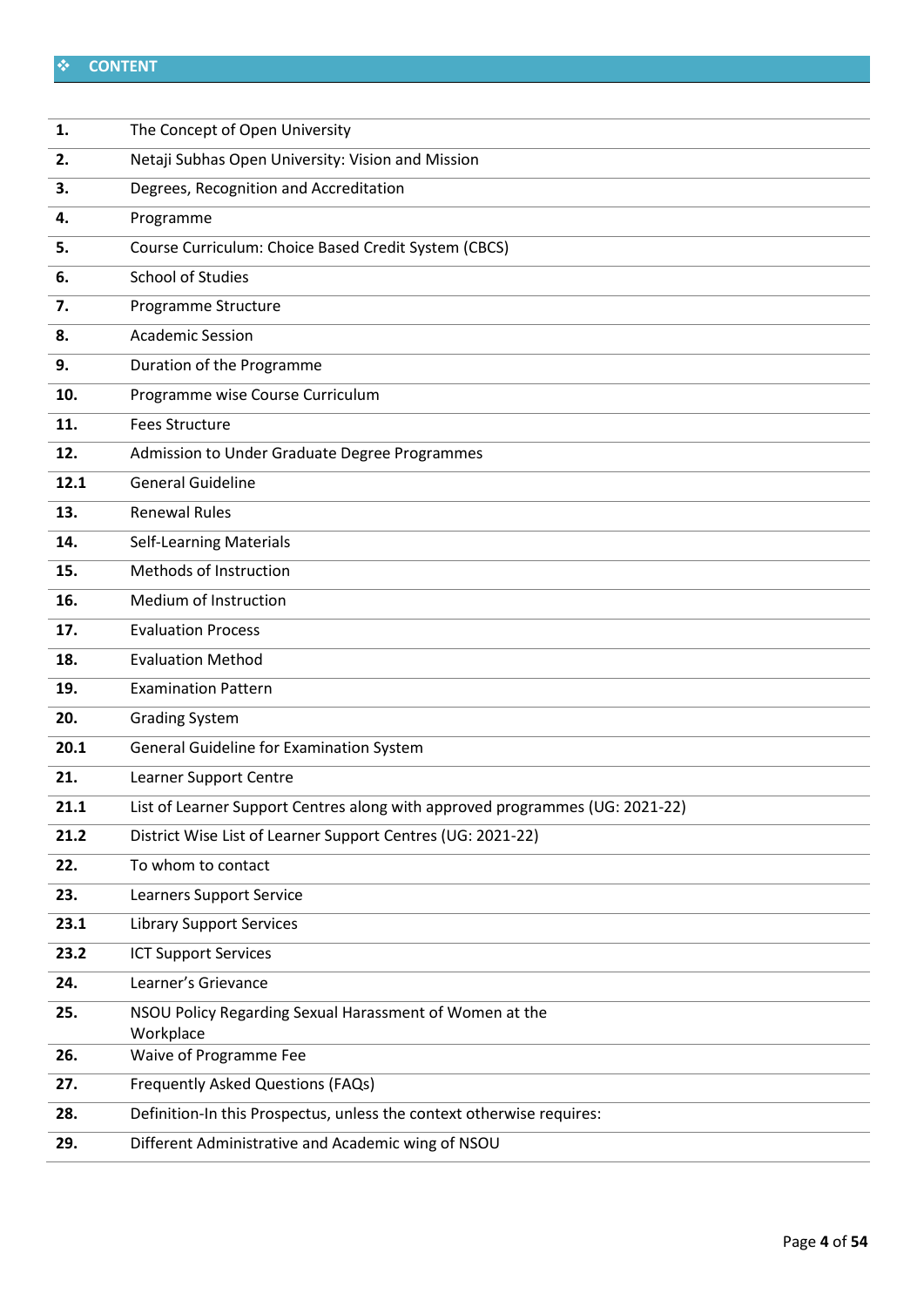#### **1. The Concept of Open University**

The pedagogy of Open Learning places the primary responsibility of acquiring knowledge on the learner. On its part the University facilitates a flexible learning schedule, provides a kitty of advanced support services and offers accreditation by way of examinations.

The Open University represents an alternative approach to higher learning. It stands apart from a highly formal, institutionalized and centrally administered system of education. Its philosophy is built around the principles of universality, flexibility and innovativeness. Its ideas and institutions, its methods and procedures are all shaped accordingly. Conceptually, it can be viewed as a system drawing upon the best elements in formal and nonformal education.

The 'openness' consists of a variety of features.

First, it offers easy access to the learners. The entry requirement is not too exacting. A genuine interest in picking up knowledge is all that it expects. Consequently, it would try to embrace as many learners as possible.

Second, its territorial reach is visibly wide. It aims at bringing education to the doorstep of the learner, wherever he or she may be. Various methods of communication and contact are used for this purpose. The classroom of the University, thus, is as wide as the entire land it seeks to serve.

Third, the Open University is learner-oriented. It devises its programmes and methods of teaching to suit the needs of the learners. Their options and inclinations are given due priorities. A variety of programmes—short-term or long-term, liberal or professional can be pursued under the University.

Fourth, it believes in fair distribution of quality education, teaching aid, consultancy and study materials. Whatever resources the University has been made evenly available to all learners wherever or whoever he or she might be. It eliminates variations and discrimination.

Fifth, its administration is decentralized. In promoting Distance Education, the University creates a wide network of Learner Support Centre. Learners need only to come to the nearest available centre for collecting all information, completing all formalities, discussing their academic issues and appearing for evaluation of their work at intervals chosen by them.

Sixth, learner assessment under Open University is based on continuous assessment and credit system. It does not require learners to get bogged down in one final examination. One can study at one's own pace.

It short, the Open University seeks to open up the treasure house of knowledge to the maximum number of users. Thereby it would enhance their skills for productivity and further learning. Socially, too, the University promises steady empowerment of those who suffered backwardness for want of these skills. Considering the current trends all over the world, the Open University is going not only to complement the conventional system of higher education but may soon occupy the centre stage also in developing countries where the resources do not measure up to the vastness of the clientele.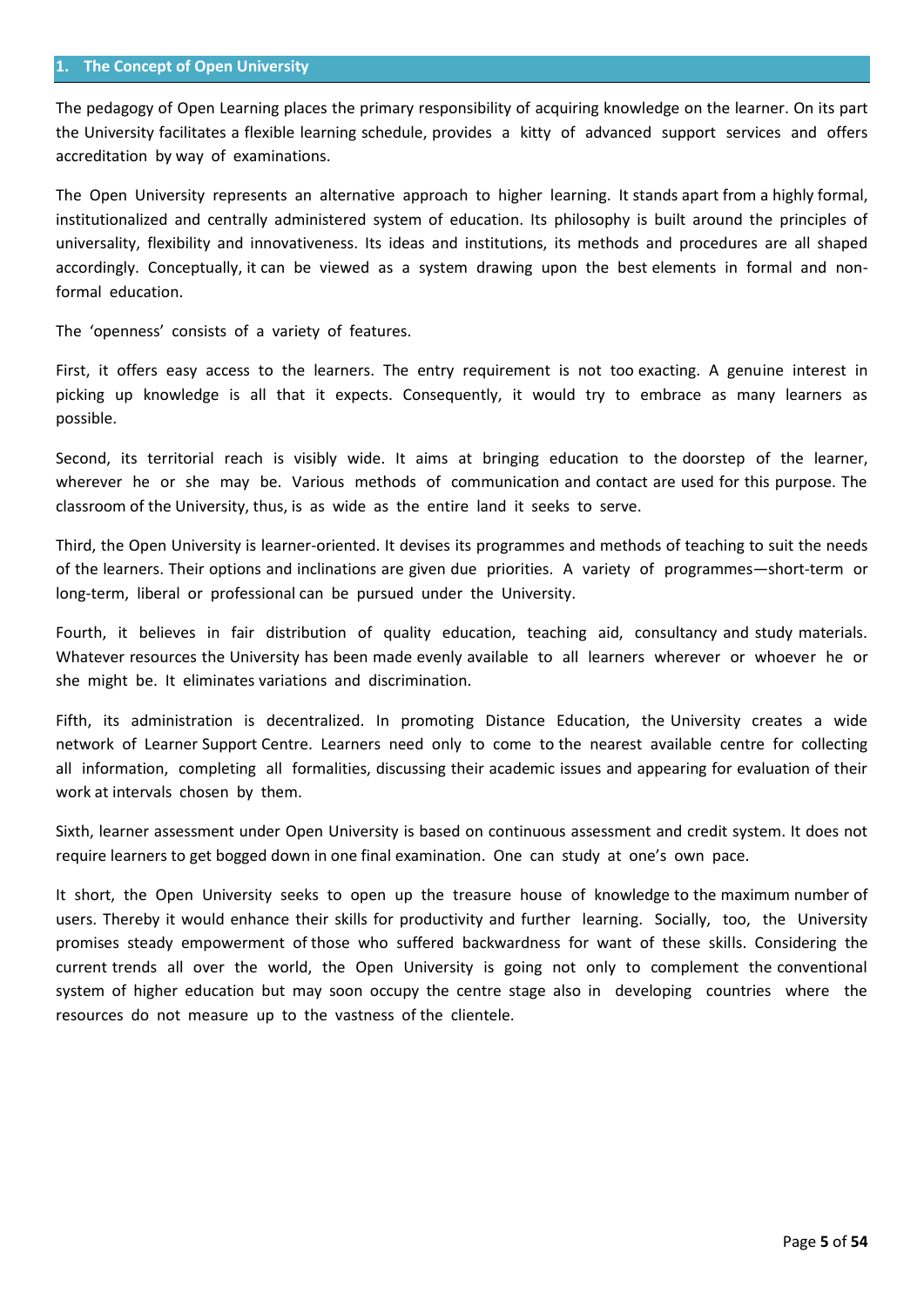#### **Vision:**

The NSOU, the only State Open University in West Bengal, delivers to build up the quality human resource base of the State and, along with other Open Universities of the country, and moves towards the improvement of the quality of open distance education. It also intends to promote and develop appropriate ambience to develop an international standard distance education scenario in our country, keeping in view of the demands for education of the learners in tune with the requirements of the twenty-first century.

### **Mission:**

- To propagate quality education in flexible mode all over the State and to provide access to different skillsenhancing educational programmes.
- To collaborate with other Higher Education Institutions (HEIs) for academic and research endeavours.
- To provide education in the vernacular language, i.e., Bengali and making it available at low cost to the underprivileged people.
- To provide facility of Lifelong education to the intending learners.
- To integrate technological tools in the pedagogy for facilitating the learning experiences.
- To contribute to the existing body of knowledge through research and extension activities.
- To render services for the development of the State in particular and the Nation in general in order to sensitize the learners towards a humanistic and democratic ecosystem.

### **3. Degrees, Recognition and Accreditation**

After successful completion of the programme the learners will get Bachelor Degree (B.A./ B.Sc./B.Com.) on the basis of performance of the learners in the term-end examinations.

#### **Recognized by:**

- $\checkmark$  University Grants Commission (UGC) u/s 2(f) vide letter No.F.9-2-97 (CPP-I) dated 26 August, 1998.
- $\checkmark$  Distance Education Council (DEC) vide letter No.f:DEC/OU/Recog/2008 dated 8 April, 2008 and thereafter UGC-DEB.
- $\checkmark$  Govt. of West Bengal vide letter No.316-SE(Aptt.) dated 21 March 2000 and 501-SE(A)/10M-51/99 dated 15 May 2000.
	- $\checkmark$  UGC-DEB for offering programmes through Distance Mode for Academic Year 2018-19 to 2022-23 vide F.No. 1-6/2018 (DEB-I) dated 09.08.2018 & 03.10.2018 and F.No. I-18/2018 (DEB-I) dated 31.12.2018.

The Degree awarded by the NSOU (B.A./B.Com./B.Sc.) is equivalent to any such degree awarded by a recognized University of the country. Government of West Bengal, CSC, PSC, UPSC, RRB etc. recognize the degrees awarded by Netaji Subhas Open University as equivalent to the degrees awarded by conventional Universities for the purpose of recruitment. Other State Universities recognize the degrees of Open University, and graduates from Netaji Subhas Open University are eligible for admission to post-graduate programmes offered by other State Universities.

#### **Accreditation:**

Netaji Subhas Open University was accredited by NATIONAL ASSESSMENT AND ACCREDITATION COUNCIL (NAAC) with A grade with CGPA of 3.05 (out of 4).

The accreditation was completed for the 1<sup>st</sup> Cycle and grade declared on 08-04-2021.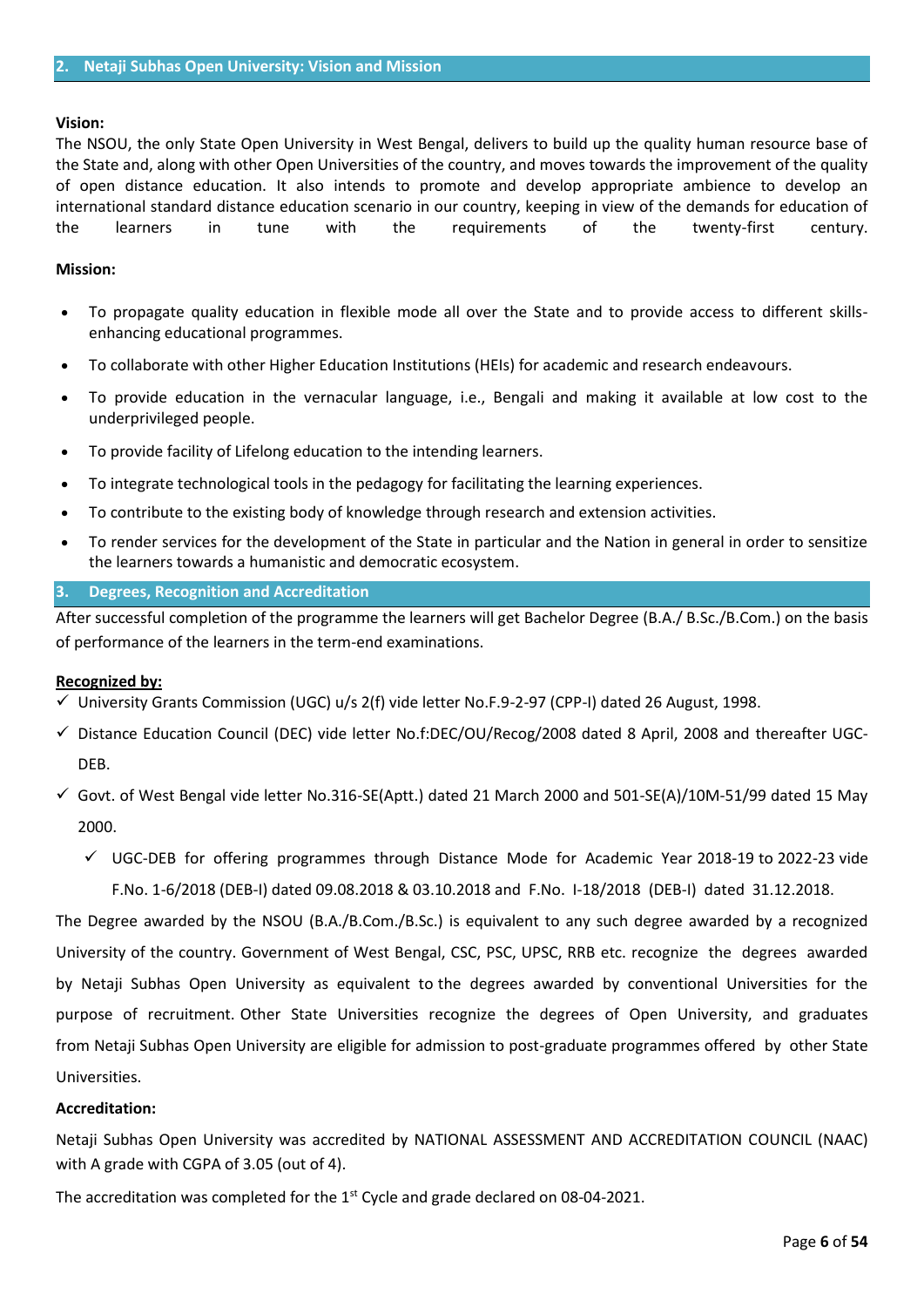The University offers 15 (fifteen) Under Graduate Degree Programmes from three different stream of studies viz Arts, Commerce and Science. For Arts stream there are eight honours subjects which are Bengali (HBG), English (HEG), History (HHI), Economics (HEC), Political Science (HPS), Sociology (HSO), Education (HED) and Public Administration (EPA-Old Syllabus). For Science stream University offers six honours subjects those are Physics (HPH), Chemistry (HCH), Mathematics (HMT), Botany (HBT), Zoology (HZO) and Geography (HGR). One honours subject is offered from the commerce stream i.e. Bachelor of Commerce (HCO).

## **5. Course Curriculum: Choice Based Credit System (CBCS)**

University has implemented Choice Based Credit System (CBCS) for Under Graduate Degree Programmes from the Academic Year 2021-22 except B.A. in Public Administration (EPA-Old Syllabus) following the guidelines as prescribed by the UGC in "MINIMUM COURSE CURRICULUM FOR UNDER GRADUATE COURSES UNDER CHOICE BASED CREDIT SYSTEM".

#### **6. School of Studies**

**School of Sciences:** The School of Sciences (SoSci) is one of the leading departments of the University in terms of teaching in sciences. The School has well-developed computing facilities viz smart class room, well-equipped laboratories for Geography, Botany, Mathematics, Chemistry, Zoology and Physics and a resourceful departmental library. The teaching emphasis is on topics of Mathematics (Applied/Pure), Geography (Urban), Zoology, Physics, Chemistry and Botany. At present, the teaching of science subjects through SoSci is spread over in the state of West Bengal through more than 60 Learner Support Centre. In near future more Learner Support Centres will be opened with thrust on "Reaching the unreached" particularly in the disadvantaged sector of the rural community & minority with application of IT. The research and teaching contributions of SoSci have been acknowledged in many ways. The Under Graduates and Post Graduates passing out of SoSci have found subsequent positions with great ease in different spheres of the society. The school organizes lectures/Laboratory Counselling-cum-evaluation Sessions (LCES)/seminars/workshops / Special Lectures periodically in both face-to-face and virtual mode on different topics. Many of the faculty members are frequent speakers at national and international conferences. The faculty members regularly publish research papers in the best peer reviewed international/ national research journals. Faculties of SoSci have also taken care of UGC-DEB sponsored research projects. With all the faculties, learners and staff, SoSci is a progressive and close-knit department.

| <b>Courses</b>                                     | <b>Prog</b><br>ram<br>me<br><b>Code</b>                                        | <b>Eligibility</b>                                                                                             | Program<br>me<br><b>Duratio</b><br>$\mathsf{n}$ | <b>Registrati</b><br>on Valid<br>for | No. of<br><b>Chances</b><br>for<br><b>Studentshi</b><br>p Renewal |
|----------------------------------------------------|--------------------------------------------------------------------------------|----------------------------------------------------------------------------------------------------------------|-------------------------------------------------|--------------------------------------|-------------------------------------------------------------------|
| <b>B.Sc. in Physics</b><br>(Hons.)                 | HPH.                                                                           | Passed 10+2 examination or equivalent with<br>40% marks in respective subject and pass<br>marks in Mathematics |                                                 |                                      |                                                                   |
| <b>B.Sc. in Chemistry</b><br>(Hons.)               | <b>HCH</b>                                                                     | Passed 10+2 examination or equivalent with<br>40% marks in respective subject and pass<br>marks in Mathematics |                                                 |                                      |                                                                   |
| B.Sc. in<br><b>Mathematics</b><br>(Hons.)          | Passed 10+2 examination or equivalent with<br>HMT<br>50% marks in Mathematics. |                                                                                                                | *3 Years                                        | *6 Years                             | n<br>validation<br>period                                         |
| <b>B.Sc. in Geography</b><br><b>HGR</b><br>(Hons.) |                                                                                | Passed 10+2 examination or equivalent with<br>50% marks in Geography.                                          |                                                 | (once per<br>year)                   |                                                                   |
| <b>B.Sc. in Zoology</b><br>(Hons.)                 | HZO                                                                            | Passed 10+2 examination or equivalent with<br>50% marks in Biology                                             |                                                 |                                      |                                                                   |

The School offers following Under Graduate Degree Programmes: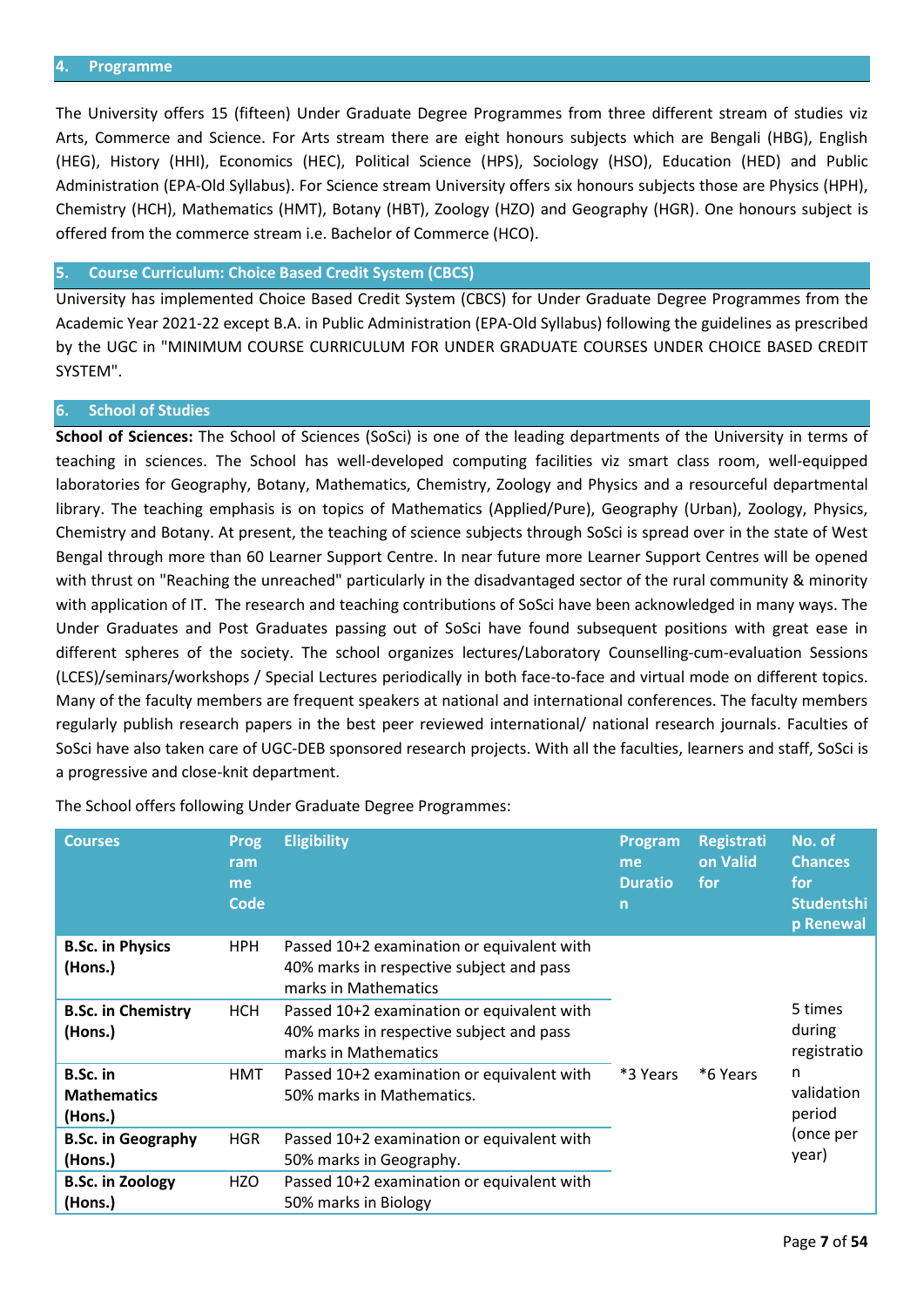| <b>B.Sc. in Botany</b> | HBT Passed 10+2 examination or equivalent with |
|------------------------|------------------------------------------------|
| (Hons.)                | 40% marks in Biology                           |

**School of Humanities:** The establishment of the School of Humanities (SOH) marks a reiteration of the commitment of Netaji Subhas Open University to underline the need of devising strategies for capacity building through Humanities. With this broad goal in mind, the SOH intends to pursue serious academic research and offer programmes to learners within the precincts of the Open and Distance Learning mode. With dynamic and vibrant faculty to moot, the vision of the School is to intensify outreach through ODL so as to inculcate an ambience of cultural-literary pursuits that has always been the forte of the state of West Bengal. The mission of SOH is to foster a community, cutting across institutional lines, that will disseminate the study of language and literatures in vernaculars and English, encourage trans-literary activities, become a centre for pan-India literary confluence and in due course of time evolve as a window to the wider world from this part of the country. In a nutshell, the endeavour of the SOH will be to rear itself in the true spirit of Open Learning.

Our hand-picked human resource is well augmented with a state of the art Interactive Learning Centre that serves as a hub in the creation of next generation multimedia materials, a full-fledged Editing laboratory for training learners of Journalism and Mass Communication courses, infrastructure for smart classrooms and a well-stocked library. The faculty of the SOH have engaged themselves in UGC-DEB sponsored projects and this keeps them in constant interactions with the wider academia. Our faculty are also invited for consultancy and special academic exchanges by institutions both in the ODL and regular modes.

| <b>Programmes</b>                 | <b>Programme</b><br>Code | <b>Eligibility</b>                                                                                                                     | <b>Programme</b><br><b>Duration</b> | <b>Registration</b><br><b>Valid for</b> | No. of<br><b>Chances for</b><br>Studentship<br><b>Renewal</b> |
|-----------------------------------|--------------------------|----------------------------------------------------------------------------------------------------------------------------------------|-------------------------------------|-----------------------------------------|---------------------------------------------------------------|
| <b>B.A.</b> in Bengali<br>(Hons.) | <b>HBG</b>               | Passed 10+2 Examination or<br>equivalent / Passed 10+2 in<br><b>Vocational Courses</b>                                                 |                                     |                                         | 5 times<br>during<br>registration                             |
| <b>B.A.</b> in English<br>(Hons.) | <b>HEG</b>               | Passed 10+2 Examination with 40%<br>marks in English or equivalent /<br>Passed 10+2 in Vocational Courses<br>with 40% marks in English | *3 Years                            | *6 Years                                | validation<br>period<br>(once per<br>year)                    |

The School offers following Under Graduate Degree Programmes:

**School of Social Sciences:** The school of Social Sciences (SoSS) is a newly constituted school emanating from the erstwhile school of Humanities & Social Sciences. Since its emergence it included within its realm a wide range of disciplines namely Political Science, History, Public Administration and Sociology. The School of Social Sciences is proud to offer Post Graduation Programmes in Political Science, History and Public Administration. However along with the said disciplines, programmes at the Graduation level are also extended to the discipline of Sociology. The objective of the school is not only to impart quality education through Open and Distance mode but also cater to the need of the learners academically and professionally.

The School offers following Under Graduate Degree Programmes:

| <b>Programmes</b>                           | <b>Programme</b><br>Code | <b>Eligibility</b>                                                                    | <b>Programme</b><br><b>Duration</b> | <b>Valid for</b> | <b>Registration No. of Chances</b><br>for Studentship<br><b>Renewal</b> |
|---------------------------------------------|--------------------------|---------------------------------------------------------------------------------------|-------------------------------------|------------------|-------------------------------------------------------------------------|
| <b>B.A. in History</b><br>(Hons.)           | HHI                      | Passed 10+2 Examination or<br>equivalent/ Passed 10+2 in<br><b>Vocational Courses</b> | *3 Years                            | *6 Years         |                                                                         |
| <b>B.A. in Political</b><br>Science (Hons.) | <b>HPS</b>               | Passed 10+2 Examination or<br>equivalent/ Passed 10+2 in<br><b>Vocational Courses</b> |                                     |                  | 5 times during<br>registration                                          |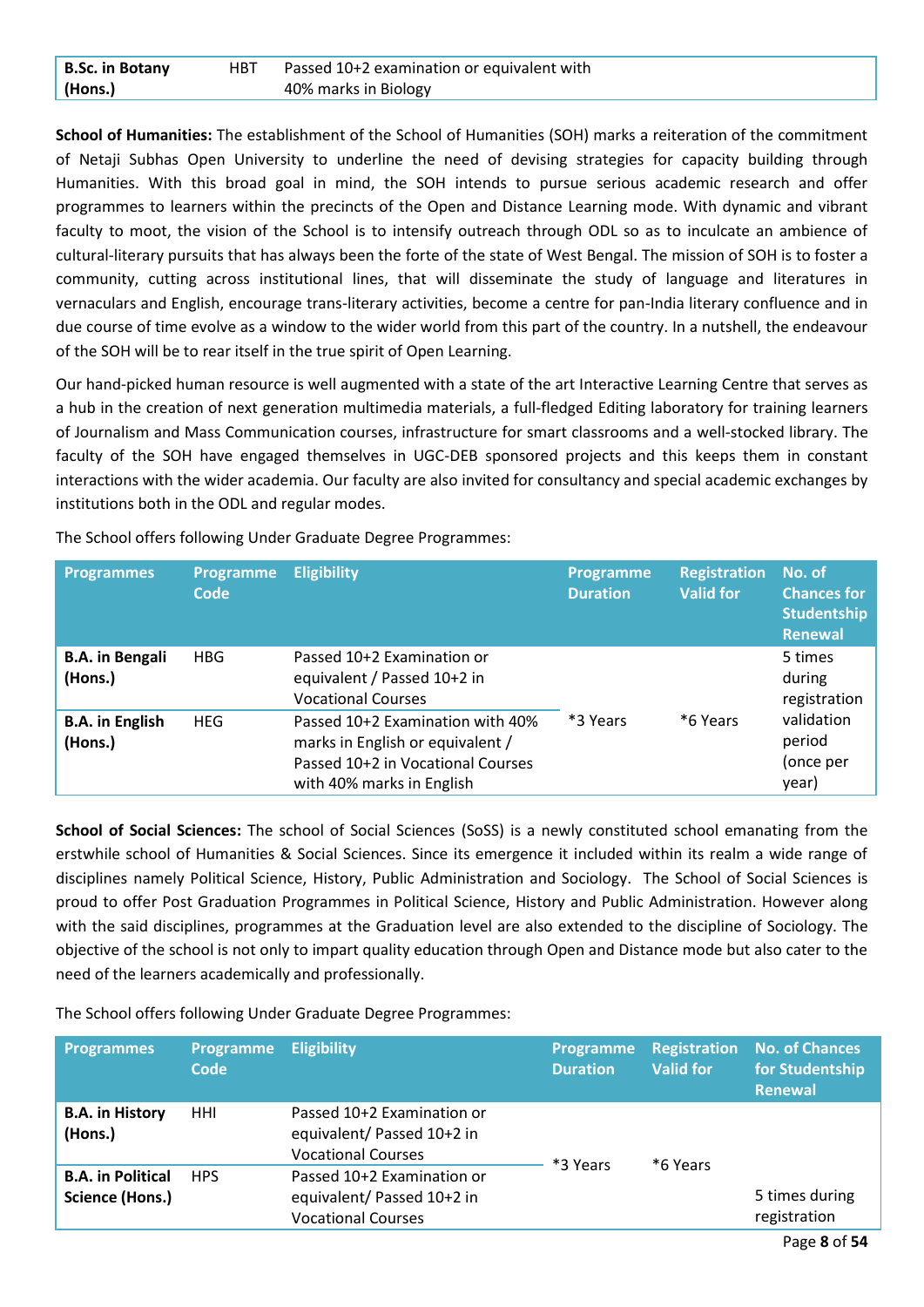| B.A. in               | <b>HSO</b> | Passed 10+2 Examination or | validation       |  |
|-----------------------|------------|----------------------------|------------------|--|
| Sociology             |            | equivalent/ Passed 10+2 in | period (once per |  |
| (Hons.)               |            | <b>Vocational Courses</b>  | year)            |  |
| <b>B.A. in Public</b> | EPA        | Passed 10+2 Examination or |                  |  |
| <b>Administration</b> |            | equivalent/ Passed 10+2 in |                  |  |
| (Hons.) – Old         |            | <b>Vocational Courses</b>  |                  |  |
| <b>Syllabus</b>       |            |                            |                  |  |

## **School of Education:**

The School of Education (SoE) was established in 2013 with a view to provide quality inputs in Education as a liberal discipline and Teacher Education in particular to pre and in-service Teacher Education and development of academic output in Education and Special Education. The School contours into a full-fledged department with ODL degree programmes, viz., UG, PG, B.Ed. Spl Ed and Ph.D. in regular mode. There was a pressing demand from the LSCs and learners and society at large that the Under Graduate Programme (B.A. in Education) be introduced. To achieve the integrity as well as to develop meaningful equity and access to the already existing M.A. in Education programme, the introduction of B.A. in Education was very much needed. With this backdrop, the University was successful to accord necessary approval from the UGC-DEB. Nonetheless, B.A. in Education is being introduced from 2018-19 academic session. The CBCS curriculum of this programme have been framed to keep abreast with changing nature of structure of knowledge in Education and meet the regional, national and global needs. SLMs are prepared with utmost academic diligence to meet the quality and standards of the programme. The School harbours well-knitted and dynamic faculty members. The faculty members are constantly engaged in multifarious initiatives like academic, research, rehabilitation and extension /outreach activities. All such activities ensure enriched atmosphere of the School towards creating an inclusive culture. The School is always eyeing to provide its learners through University ICT support in rejuvenating the academic mission of "Reaching the unreached". The ICT support encompasses online classes, tutorial sessions, digitised SLMs, A/V lectures and all type of academic and administrative support through the support service cell. A dedicated website (www.nsouict.ac.in) is being maintained for this purpose. The learners can log on by their log in ID and may have 24x7 learning experiences.

| <b>Programme</b>                         | <b>Programme Eligibility</b><br>Code |                                                                                             | <b>Programme</b><br><b>Duration</b> | <b>Valid for</b> | <b>Registration No. of Chances for</b><br><b>Studentship</b><br>Renewal |
|------------------------------------------|--------------------------------------|---------------------------------------------------------------------------------------------|-------------------------------------|------------------|-------------------------------------------------------------------------|
| $B.A.$ in<br><b>Education</b><br>(Hons.) | <b>HED</b>                           | Passed 10+2 examination or<br>equivalent<br>(Arts & Science streams only)<br>with 45% marks | *3 Years                            | *6 Years         | 5 times during<br>registration<br>validation period<br>(once per year)  |

The School offers following Under Graduate Degree Programme:

**School of Professional Studies:** The establishment of the School of Professional Studies (SoPS) reflects a holistic and pragmatic approach of the University towards the professional education in the modern era. The School has been given the responsibility of conducting the programmes on Commerce & Management, Social Work, Library & Information Science and Economics.

The syllabi of all the programmes have been framed to keep abreast with new developments in each subject in order to, on the one hand, suit the needs of the job market and on the other, give a comprehensive coverage. The School helps in creating individuals with specialized skills as required by the job market relating to management, finance, library and information science, social work and economics with a strong theoretical, practical as well as experimental knowledge in the respective discipline. The School has been established keeping an eye to rejuvenate this academic mission with a difference to prepare value added human resources for the tailor made workforces.

The School is trying to reach its learners through ICT. Under ICT support, the learners enrolled in B.Com., B.A. in Economics, M.Com., MSW, MLIS and BLIS will get digitized SLMs, A/V lectures and all type of academic and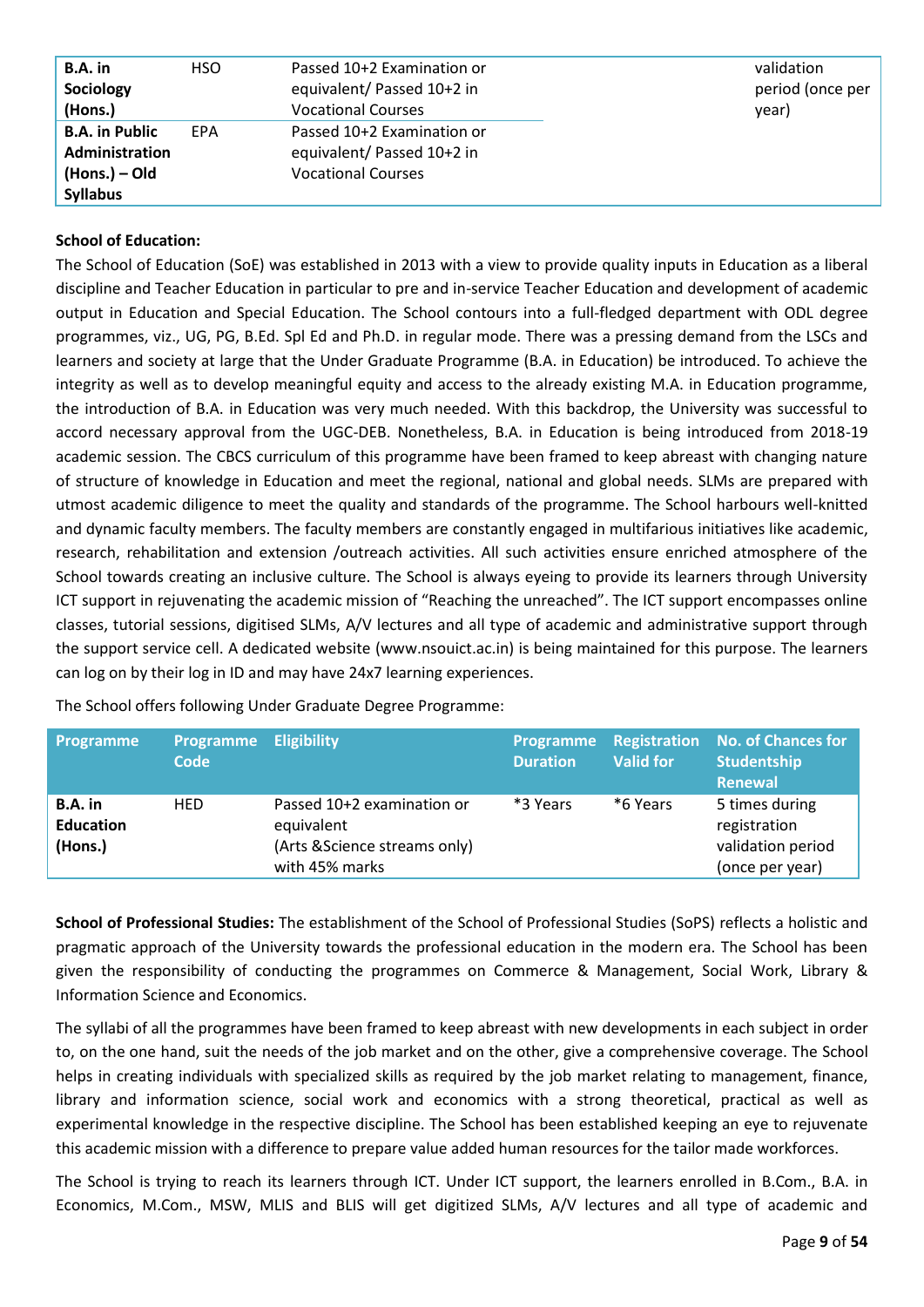administrative support through the Support Service Cell. A dedicated website (www.nsouict.ac.in) is being maintained for this purpose. The learners can log on by their log in ID and may have 24x7 learning experiences.

| <b>Programmes</b>                                    | <b>Programme</b><br>Code | <b>Eligibility</b>                                                                     | <b>Programme</b><br><b>Duration</b> | <b>Registration</b><br><b>Valid for</b> | <b>No. of Chances for</b><br><b>Studentship</b><br><b>Renewal</b> |
|------------------------------------------------------|--------------------------|----------------------------------------------------------------------------------------|-------------------------------------|-----------------------------------------|-------------------------------------------------------------------|
| <b>Bachelor of</b><br>Commerce<br>(B.Com.-<br>Hons.) | <b>HCO</b>               | Passed 10+2 examination or<br>equivalent / Passed 10+2 in<br>vocational courses        |                                     |                                         | 5 times during<br>registration<br>validation period               |
| B.A. in<br><b>Economics</b><br>(Hons.)               | <b>HEC</b>               | Passed 10+2 Examination or<br>equivalent / Passed 10+2 in<br><b>Vocational Courses</b> | *3 Years                            | *6 Years                                | (once per year)                                                   |

The School offers following Under Graduate Degree Programmes:

\* The minimum duration of the course is 3 (three) years from the date of registration. The registration is valid for a period of maximum 6 (six) years provided the candidate pays programme fees, studentship fees and other relevant fees within due time as and when notified by the University.

## **7. Programme Structure**

## **Programme Structure Under Choice Based Credit System (CBCS):**

Choice Based Credit System is a well-designed and comprehensive education system to meet the ever growing needs of the society and create an environment to accommodate innovations. It is a flexible system where the learner is at a liberty to learn in his own pace. It provides greater choice to select elective courses from a wide range of courses. Providing enhanced learning opportunities and greater choice, forms a foundation for skill development which helps in producing employable graduates. Various components have been formulated in a way to fulfill scholastic needs and aspirations of diverse learners.

CBCS pattern consists of different types of courses introduced to broaden the base in higher learning.

Core courses are compulsory courses which are necessary for fulfilling the requirements of a programme in a said discipline of study. Elective courses are optional and selected from courses which are supportive in nature, which enable the learner to expand the scope of the discipline of study. The learners also get exposure to other disciplines which enhance their general proficiency, skill and open thinking. The Generic or discipline centric courses provide window to unlimited knowledge. Ability Enhancement courses lead to knowledge enhancement and personality development. These are mandatory for all disciplines and woven to impart value-based education.

Outline of Choice Based Credit System (CBCS):

1. **Core Course (CC):** A course, which should compulsorily be studied by a candidate as a core requirement is termed as a Core course. **A learner of BA/ B.Sc./ B.Com. honours programme, shall have to study 14 Core Courses of respective honours subject as specified in section "Subject wise Course Curriculum" for each of the 6 semesters**.

**2. Elective Course:** Generally, a course which can be chosen from a pool of courses and which may be very specific or specialized or advanced or supportive to the subject of study or which provides an extended scope or which enables an exposure to some other discipline/subject/domain or nurtures the candidate's proficiency/skill is called an Elective Course.

2.1 **Discipline Specific Elective (DSE) Course**: Elective courses may be offered by the main subject of study is referred to as Discipline Specific Elective**. A learner of BA/ B.Sc./ B.Com. honours programme, shall have to study 4 DSE courses of respective honours subject in V and VI semester as specified in section "Subject**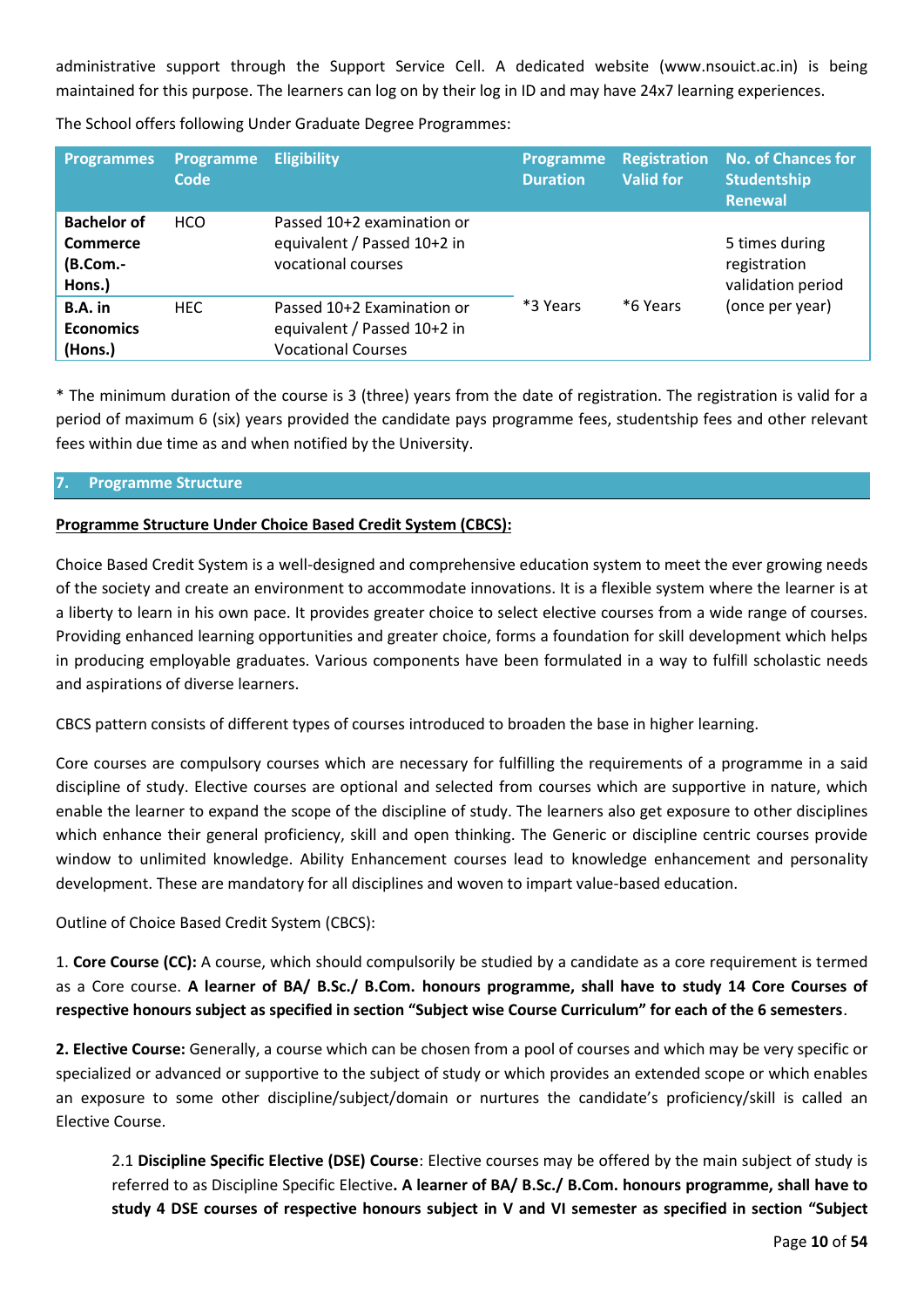**wise Course Curriculum". Modalities for selection of DSE courses for each honours subject is detailed in section "Subject wise Course Curriculum".**

2.2 **Generic Elective (GE) Course**: An elective course chosen generally from an unrelated subject, with an intention to seek exposure is called a Generic Elective. **A learner of BA/ B.Sc./ B.Com. honours programme, shall have to study 4 GE courses in I, II, III and IV semester. Modalities for selection of GE courses for each honours subject is detailed in section "Subject wise Course Curriculum".**

Note: Courses of Elective Course *viz* DSE and or GE, wherein MOOCs were adopted in the CBCS scheme, learners have to follow Credit Transfer Policy of Massive Open Online Courses (MOOCs) of Netaji Subhas Open University as per UGC guidelines and related notification as and when intimated by the University.

3. **Ability Enhancement Courses (AEC):** The Ability Enhancement (AE) Courses may be of two kinds: **Ability Enhancement Compulsory Courses (AECC)** and **Skill Enhancement Courses (SEC)**. "AECC" courses are the courses based upon the content that leads to Knowledge enhancement; i. English / Bengali and ii. Environmental Studies. These are mandatory for all disciplines. SEC courses are value-based and/or skill-based and are aimed at providing hands-on-training, competencies, skills, etc.

3.1 **Ability Enhancement Compulsory Courses (AECC):** AECC courses are the courses based upon the content that leads of knowledge enhancement. This is mandatory for all learners enrolled in any honours programme. **A learner of BA/ B.Sc./ B.Com. honours programme, shall have to study 2 AECC courses in I and II semester. Modalities for selection of AECC courses for each honours subject is detailed in section "Subject wise Course Curriculum".**

3.2 **Skill Enhancement Courses (SEC):** These courses designed to provide value-based and/or skill-based knowledge. **A learner of BA/ B.Sc./ B.Com. honours programme, shall have to study 2 SEC courses in III and IV semester.**

| <b>Programme Component</b>                    | <b>SEM</b>           | No. of<br><b>Courses</b> | <b>Credit per</b><br>Course | <b>Marks per</b><br>Course           |            | <b>Marks per Course</b> |
|-----------------------------------------------|----------------------|--------------------------|-----------------------------|--------------------------------------|------------|-------------------------|
|                                               |                      |                          |                             |                                      | <b>TEE</b> | <b>Assignment</b>       |
| Core Course (CC)                              | I to VI              | 14                       | 6                           | 70                                   | 50         | 20                      |
| Discipline Specific Elective Course<br>(DSEC) | V and<br>۷ı          | 04                       | 6                           | 70                                   | 50         | 20                      |
| Generic Elective Course (GEC)                 | I, II, III<br>and IV | 04                       | 6                           | 70                                   | 50         | 20                      |
| Ability Enhancement Course (AECC)             | I and II             | 02                       | $\overline{2}$              | 70                                   | 50         | 20                      |
| Skill Enhancement Course (SEC)                | III and<br>1V        | 02                       | $\overline{2}$              | 60                                   | 50         | 10                      |
|                                               |                      | 26                       |                             | Total Credit: 140; Total Marks: 1800 |            |                         |

Details of Course component and its distribution:

Note: For practical courses, there is no assignment mark, full marks will be evaluated in Term-End Examination (TEE) only.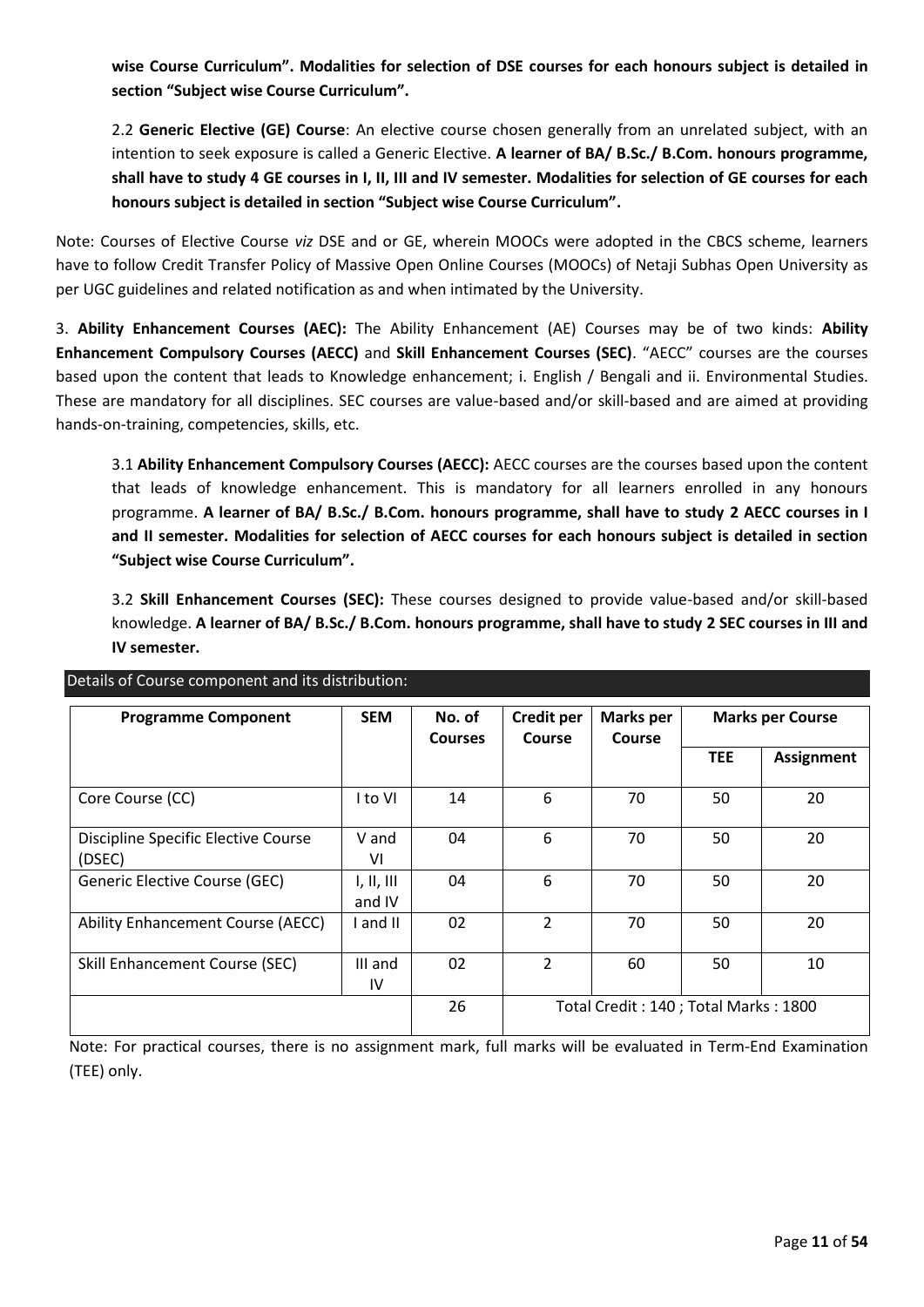#### **Programme component and semester wise distribution of courses:**

|                                                        | <b>SEM-I</b> | <b>SEM-II</b>              | <b>SEM-III</b>           | <b>SEM-IV</b> | SEM-V       | <b>SEM-VI</b> |
|--------------------------------------------------------|--------------|----------------------------|--------------------------|---------------|-------------|---------------|
| Core Course                                            | CC-01, 02    | CC-05, 06, 07<br>CC-03, 04 |                          | CC-08, 09, 10 | $CC-11, 12$ | CC-13, 14     |
| <b>Generic Elective</b>                                | $GE-01$      | $GE-02$                    | $GE-03$                  | $GE-04$       |             |               |
| Discipline Specific                                    |              |                            | $-$<br>$\qquad \qquad -$ |               | DSE-01, 02  | DSE-03, 04    |
| <b>Ability Enhancement</b><br><b>Compulsory Course</b> | AECC-01      | AECC-02                    | --                       | --            |             |               |
| Skill Enhancement Course                               |              |                            | <b>SE-01</b>             | <b>SEC-02</b> |             |               |
| <b>Total No. of Course</b>                             | 4            | 4                          | 5<br>5                   |               | 4           | 4             |
| <b>Total Credits</b>                                   | 20           | 20                         | 26                       | 26            | 24          | 24            |
| PROGRAMME STRUCTURE UNDER OLD SYLLABUS:                |              |                            |                          |               |             |               |

B.A. in Public Administration (EPA) is offered under semester system. Programme structure for B.A. in Public Administration (EPA) is given below.

| <b>Elective</b><br><b>Programmes</b><br><b>And Programme</b><br>Code |            | <b>Subsidiary Course (Any One</b><br>from respective Combination)                                        | <b>AOC</b><br><b>Course</b>     | <b>Foundation Courses</b><br>(4 Courses are<br>compulsory for each<br>elective Subject)                                        | <b>Others Course</b><br><b>(Compulsory</b><br>for each<br>elective<br>Subject) |
|----------------------------------------------------------------------|------------|----------------------------------------------------------------------------------------------------------|---------------------------------|--------------------------------------------------------------------------------------------------------------------------------|--------------------------------------------------------------------------------|
| <b>Public</b><br>Administratio<br>n                                  | <b>EPA</b> | Political Science (SPS-I, II, III)<br>or<br>Bengali (SBG- I, II, III)<br>or<br>History (SHI- I, II, III) | Food<br>Processing<br>$(AOC-2)$ | • Humanities and Social<br>Science (FHS);<br>$\bullet$ Science and<br>Technology (FST);<br>• Bengali (FBG);<br>• English (FEG) | Environmental<br><b>Studies</b>                                                |

## **8. Academic Session**

As per UGC public notification vide F.No.1-25/2018(DEB-I) dated 08.01.2020 University follows July Academic session for Under Graduate Degree programmes in every academic year.

## **9. Duration of the Programme**

The minimum duration of the Under Graduate Degree Programme is 3 (three) years from the date of registration. The registration is valid for a period of maximum 6 (six) years provided the candidate pays requisite fees at the beginning of the 3rd & 5th semesters.

## **10. Programme wise Course Curriculum**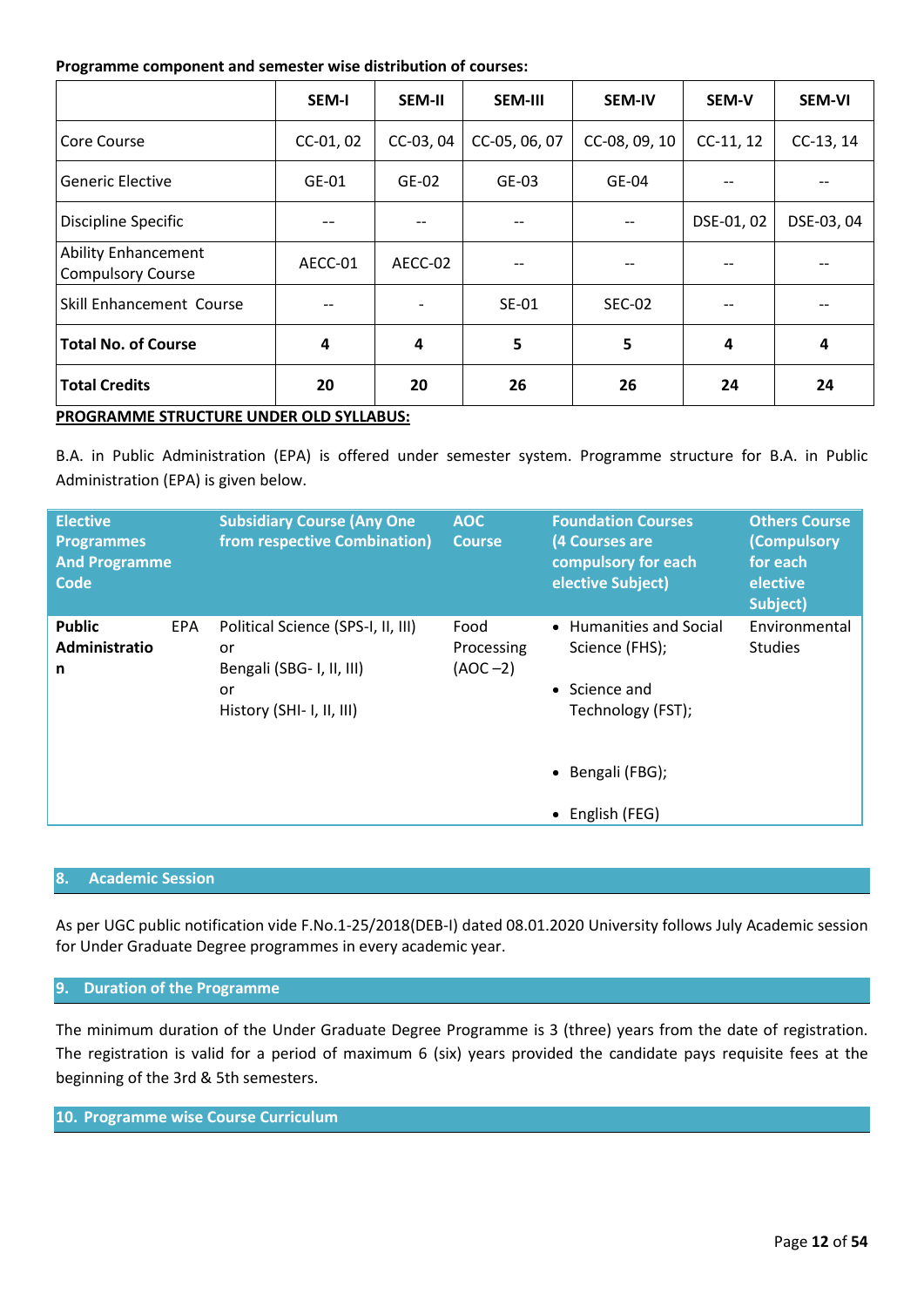| <b>SEM</b>           |    | <b>CODE</b>     | <b>Course Name</b>                                      | Theory/<br>Prac. | <b>Credit</b>    | <b>Study</b><br><b>Hours</b>     | <b>TE Full</b><br><b>Marks</b> | Assig.<br><b>Full</b><br><b>Marks</b> | <b>Total</b><br><b>Marks</b> | Pass<br><b>Marks</b><br>30% | <b>SLM</b><br><b>Available</b><br>$\ln$ |    |    |     |
|----------------------|----|-----------------|---------------------------------------------------------|------------------|------------------|----------------------------------|--------------------------------|---------------------------------------|------------------------------|-----------------------------|-----------------------------------------|----|----|-----|
|                      |    | <b>CC-PH-01</b> | Lab-I                                                   | Practical        | 6                | 180                              | 70                             | $\overline{a}$                        | 70                           | 21                          | <b>ENG</b>                              |    |    |     |
|                      |    | <b>CC-PH-02</b> | Lab-II                                                  | Practical        | 6                | 180                              | 70                             | --                                    | 70                           | 21                          | ENG                                     |    |    |     |
|                      |    |                 | <b>GE-01: # Refer Table below</b>                       | Theory           | $6\phantom{1}6$  | 180                              | 50                             | 20                                    | 70                           | 21                          |                                         |    |    |     |
|                      |    | <b>AE-BG-11</b> | * Bengali                                               | Theory           | $\overline{2}$   | 60                               | 50                             | 20                                    | 70                           | 21                          | <b>BEN</b>                              |    |    |     |
| $1st$ Year           |    | <b>AE-EG-12</b> | * English                                               |                  |                  |                                  |                                |                                       |                              |                             | <b>ENG</b>                              |    |    |     |
|                      |    | <b>CC-PH-03</b> | <b>Mechanics and General</b><br>Physics                 | Theory           | 6                | 180                              | 50                             | 20                                    | 70                           | 21                          | ENG                                     |    |    |     |
|                      | Ш  | CC-PH-04        | Mathematical Methods in<br>Physics-I                    | Theory           | 6                | 180                              | 50                             | 20                                    | 70                           | 21                          | ENG                                     |    |    |     |
|                      |    |                 | <b>GE-02: # Refer Table below</b>                       | Theory           | $6\phantom{1}6$  | 180                              | 50                             | 20                                    | 70                           | 21                          |                                         |    |    |     |
|                      |    | <b>AE-ES-21</b> | <b>Environmental Studies</b>                            | Theory           | $\overline{2}$   | 60                               | 50                             | 20                                    | 70                           | 21                          | <b>BEN</b>                              |    |    |     |
|                      |    | <b>CC-PH-05</b> | Lab-III                                                 | Practical        | 6                | 180                              | 70                             | --                                    | 70                           | 21                          | ENG                                     |    |    |     |
|                      |    | <b>CC-PH-06</b> | Lab-IV                                                  | Practical        | 6                | 180                              | 70                             | --                                    | 70                           | 21                          | ENG                                     |    |    |     |
|                      | Ш  | <b>CC-PH-07</b> | <b>Mathematical Methods in</b><br>Physics-II            | Theory           | 6                | 180                              | 50                             | 20                                    | 70                           | 21                          | <b>ENG</b>                              |    |    |     |
|                      |    |                 | <b>GE-03: # Refer Table below</b>                       | Theory           | $\boldsymbol{6}$ | 180                              | 50                             | 20                                    | 70                           | 21                          |                                         |    |    |     |
| 2 <sup>nd</sup> Year |    | <b>SE-PH-11</b> | <b>Electrical Circuits and</b><br><b>Network Skills</b> | Theory           | $\overline{2}$   | 60                               | 50                             | 10                                    | 60                           | 18                          | <b>ENG</b>                              |    |    |     |
|                      |    |                 |                                                         |                  | CC-PH-08         | <b>Electricity and Magnetism</b> | Theory                         | 6                                     | 180                          | 50                          | 20                                      | 70 | 21 | ENG |
|                      |    | CC-PH-09        | <b>Waves and Optics</b>                                 | Theory           | 6                | 180                              | 50                             | 20                                    | 70                           | 21                          | ENG                                     |    |    |     |
|                      | IV | <b>CC-PH-10</b> | Mathematical Methods in<br>Physics - III                | Theory           | 6                | 180                              | 50                             | 20                                    | 70                           | 21                          | ENG                                     |    |    |     |
|                      |    |                 | <b>GE-04: # Refer Table below</b>                       | Theory           | $6\phantom{1}6$  | 180                              | 50                             | 20                                    | 70                           | 21                          |                                         |    |    |     |
|                      |    | <b>SE-PH-21</b> | Renewable Energy and<br><b>Energy Harvesting</b>        | Theory           | $\overline{2}$   | 60                               | 50                             | 10                                    | 60                           | 18                          | <b>ENG</b>                              |    |    |     |
|                      |    | <b>CC-PH-11</b> | Lab-V                                                   | Practical        | 6                | 180                              | 70                             | Щ,                                    | 70                           | 21                          | ENG                                     |    |    |     |
|                      | V  | <b>CC-PH-12</b> | Thermodynamics and<br><b>Statistical Mechanics</b>      | Theory           | 6                | 180                              | 50                             | 20                                    | 70                           | 21                          | ENG                                     |    |    |     |
| $\frac{2}{2}$        |    | <b>DS-PH-11</b> | Physics of Devices and<br>Communication                 | Theory           | 6                | 180                              | 50                             | 20                                    | 70                           | 21                          | ENG                                     |    |    |     |
| $Y$ ear              |    | <b>DS-PH-21</b> | DSE Lab-I                                               | Practical        | 6                | 180                              | 70                             | Щ.                                    | 70                           | 21                          | <b>ENG</b>                              |    |    |     |
|                      |    | <b>CC-PH-13</b> | <b>Quantum Physics</b>                                  | Theory           | 6                | 180                              | 50                             | 20                                    | 70                           | 21                          | ENG                                     |    |    |     |
|                      | VI | <b>CC-PH-14</b> | Electronics                                             | Theory           | 6                | 180                              | 50                             | 20                                    | 70                           | 21                          | ENG                                     |    |    |     |
|                      |    | <b>DS-PH-31</b> | Solid State Physics                                     | Theory           | 6                | 180                              | 50                             | 20                                    | 70                           | 21                          | ENG                                     |    |    |     |
|                      |    | <b>DS-PH-41</b> | <b>Nuclear and Particle Physics</b>                     | Theory           | 6                | 180                              | 50                             | 20                                    | 70                           | 21                          | ENG                                     |    |    |     |
| <b>TOTAL</b>         |    |                 |                                                         |                  | 140              |                                  |                                |                                       | 1800                         |                             |                                         |    |    |     |

| <b>Subject</b>     | <b>SEM-I: GE-01</b>   | <b>SLM</b> | <b>SEM-II: GE-02</b> | <b>SLM</b>       | SEM-III: GE-03   | <b>SLM</b>       | <b>SEM-IV: GE-04</b> | <b>SLM</b>       |
|--------------------|-----------------------|------------|----------------------|------------------|------------------|------------------|----------------------|------------------|
|                    |                       | Available  |                      | <b>Available</b> |                  | <b>Available</b> |                      | <b>Available</b> |
|                    |                       | <u>In</u>  |                      | In.              |                  | <b>In</b>        |                      | <b>In</b>        |
| <b>Mathematics</b> | <b>GE-MT-11:</b>      | <b>ENG</b> | <b>GE-MT-21:</b>     | <b>ENG</b>       | <b>GE-MT-31:</b> | <b>ENG</b>       | <b>GE-MT-41:</b>     | <b>ENG</b>       |
|                    | Statistical           |            | Dynamical            |                  | Applications of  |                  | Modelling and        |                  |
|                    | Techniques            |            | Systems              |                  | Algebra          |                  | Simulation           |                  |
| Chemistry          | <b>GE-CH-11:</b>      | <b>ENG</b> | <b>GE-CH-21:</b>     | <b>ENG</b>       | GE-CH-31: Basic  | <b>ENG</b>       | <b>GE-CH-41:</b>     | <b>ENG</b>       |
|                    | <b>Basic Physical</b> |            | <b>Basic</b>         |                  | Organic          |                  | Application          |                  |
|                    | Chemistry             |            | Inorganic            |                  | Chemistry        |                  | Oriented Chemistry   |                  |
|                    |                       |            | Chemistry            |                  |                  |                  | ¥ GE-CH-42:          |                  |
|                    |                       |            |                      |                  |                  |                  | Approved MOOCs'      |                  |

\* Learners have to choose any one from **AE-BG-11:** Bengali or **AE-EG-12:** English as Ability Enhancement Compulsory Course 1

# Learners have to choose any one course from each individual GE group of Semester I, II, III and IV.

**¥** Learners willing to choose MOOCs course as an option of study are advise to visit University official website for detailed instruction. In this regard, enrolled learners may communicate with Concerned School of Studies for guidance during their study of the programme.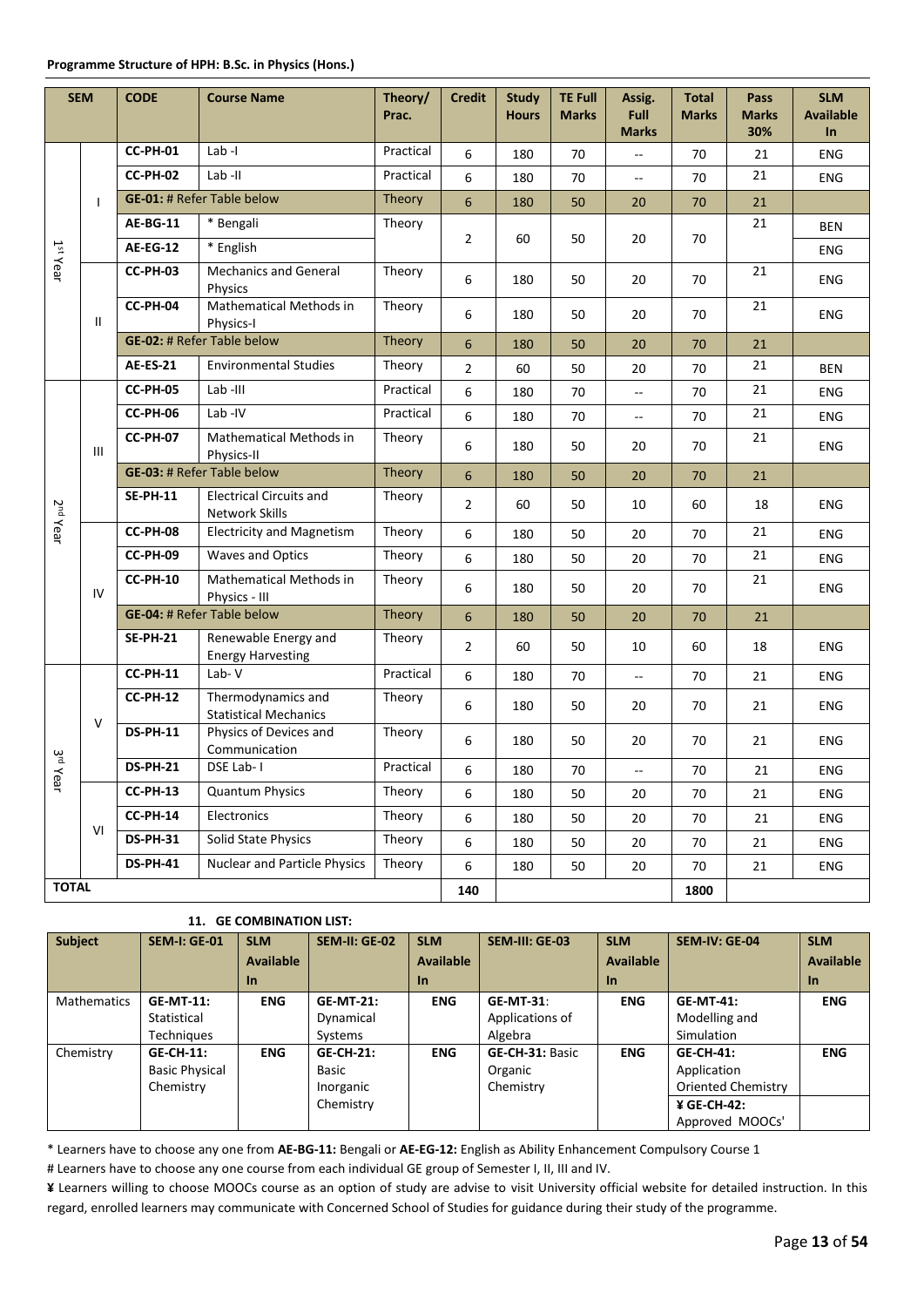#### **Programme Structure of HCH: B.Sc. in Chemistry (Hons.)**

|                      | <b>SEM</b>                                                                                       | <b>CODE</b>                            | <b>Course Name</b>                               | Theory/<br>Prac. | <b>Credit</b>  | <b>Study</b><br><b>Hours</b> | <b>TE Full</b><br><b>Marks</b> | Assig.<br>Full<br><b>Marks</b> | <b>Total</b><br><b>Marks</b> | Pass<br><b>Marks</b><br>30% | <b>SLM</b><br><b>Available</b><br>$\ln$ |
|----------------------|--------------------------------------------------------------------------------------------------|----------------------------------------|--------------------------------------------------|------------------|----------------|------------------------------|--------------------------------|--------------------------------|------------------------------|-----------------------------|-----------------------------------------|
|                      |                                                                                                  | CC-CH-01                               | Practical Paper I                                | Practical        | 6              | 180                          | 70                             | --                             | 70                           | 21                          | <b>ENG</b>                              |
|                      |                                                                                                  | CC-CH-02                               | Practical Paper II                               | Practical        | 6              | 180                          | 70                             | $\overline{\phantom{a}}$       | 70                           | 21                          | <b>ENG</b>                              |
|                      | $\mathbf{I}$                                                                                     | <b>AE-BG-11</b>                        | * Bengali                                        |                  |                |                              |                                |                                |                              |                             | BEN                                     |
|                      |                                                                                                  | <b>AE-EG-12</b>                        | * English                                        | Theory           | $\overline{2}$ | 60                           | 50                             | 20                             | 70                           | 21                          | ENG                                     |
| 1 <sup>st</sup> Year |                                                                                                  |                                        | <b>GE-01: # Refer Table below</b>                |                  | 6              | 180                          | 50                             | 20                             | 70                           | 21                          |                                         |
|                      |                                                                                                  | CC-CH-03                               | Inorganic Chemistry I                            | Theory           | 6              | 180                          | 50                             | 20                             | 70                           | 21                          | <b>ENG</b>                              |
|                      |                                                                                                  | CC-CH-04                               | Organic Chemistry I                              | Theory           | 6              | 180                          | 50                             | 20                             | 70                           | 21                          | ENG                                     |
|                      | $\mathbf{H}$                                                                                     | <b>AE-ES-21</b>                        | <b>Environmental Studies</b>                     | Theory           | $\overline{2}$ | 60                           | 50                             | 20                             | 70                           | 21                          | <b>BEN</b>                              |
|                      |                                                                                                  | <b>GE-02: # Refer Table below</b>      |                                                  | Theory           | 6              | 180                          | 50                             | 20                             | 70                           | 21                          |                                         |
|                      |                                                                                                  | CC-CH-05<br><b>Practical Paper III</b> |                                                  | Practical        | 6              | 180                          | 70                             | $\overline{a}$                 | 70                           | 21                          | <b>ENG</b>                              |
|                      |                                                                                                  | CC-CH-06<br><b>Practical Paper IV</b>  |                                                  | Practical        | 6              | 180                          | 70                             | $\overline{a}$                 | 70                           | 21                          | <b>ENG</b>                              |
|                      | III                                                                                              | CC-CH-07<br>Inorganic Chemistry II     |                                                  | Theory           | 6              | 180                          | 50                             | 20                             | 70                           | 21                          | ENG                                     |
|                      |                                                                                                  |                                        | <b>GE-03: # Refer Table below</b>                | Theory           | 6              | 180                          | 50                             | 20                             | 70                           | 21                          |                                         |
|                      |                                                                                                  | <b>SE-CH-11</b>                        | <b>Intellectual Property Rights</b>              | Theory           | $\overline{2}$ | 60                           | 50                             | $10\,$                         | 60                           | 18                          | ENG                                     |
| 2 <sup>nd</sup> Year |                                                                                                  | CC-CH-08                               | <b>Organic Chemistry II</b>                      | Theory           | 6              | 180                          | 50                             | 20                             | 70                           | 21                          | ENG                                     |
|                      |                                                                                                  | CC-CH-09                               | Physical Chemistry I                             | Theory           | 6              | 180                          | 50                             | 20                             | 70                           | 21                          | <b>ENG</b>                              |
|                      | IV                                                                                               | CC-CH-10                               | <b>Physical Chemistry II</b>                     | Theory           | 6              | 180                          | 50                             | 20                             | 70                           | 21                          | ENG                                     |
|                      |                                                                                                  |                                        | <b>GE-04: # Refer Table below</b>                | Theory           | 6              | 180                          | 50                             | 20                             | 70                           | 21                          |                                         |
|                      |                                                                                                  | <b>SE-CH-21</b>                        | <b>Pharmaceutical Chemistry</b>                  | Theory           | $\overline{2}$ | 60                           | 50                             | 10                             | 60                           | 18                          | <b>ENG</b>                              |
|                      |                                                                                                  | <b>CC-CH-11</b>                        | Practical Paper V                                | Practical        | 6              | 180                          | 70                             | --                             | 70                           | 21                          | <b>ENG</b>                              |
|                      |                                                                                                  | CC-CH-12                               | Inorganic Chemistry III                          | Theory           | 6              | 180                          | 50                             | 20                             | 70                           | 21                          | ENG                                     |
|                      | $\vee$                                                                                           | <b>DS-CH-11</b>                        | Polymer Chemistry                                | Theory           | 6              | 180                          | 50                             | 20                             | 70                           | 21                          | <b>ENG</b>                              |
|                      |                                                                                                  | <b>DS-CH-21</b>                        | <b>Practical Paper VI</b>                        | Practical        | 6              | 180                          | 70                             | Ξ.                             | 70                           | 21                          | <b>ENG</b>                              |
| ع<br>ت               |                                                                                                  | CC-CH-13                               | <b>Organic Chemistry III</b>                     | Theory           | 6              | 180                          | 50                             | 20                             | 70                           | 21                          | <b>ENG</b>                              |
| Year                 |                                                                                                  | CC-CH-14                               | Physical Chemistry III                           | Theory           | 6              | 180                          | 50                             | 20                             | 70                           | 21                          | ENG                                     |
|                      | VI                                                                                               | <b>DS-CH-31</b>                        | Analytical Chemistry &<br><b>Green Chemistry</b> | Theory           | 6              | 180                          | 50                             | 20                             | 70                           | 21                          | ENG                                     |
|                      | Inorganic Materials of<br><b>DS-CH-41</b><br>Industrial Importance and<br><b>Green Chemistry</b> |                                        | Theory                                           | 6                | 180            | 50                           | 20                             | 70                             | 21                           | ENG                         |                                         |
| <b>TOTAL</b>         |                                                                                                  |                                        |                                                  |                  | 140            |                              |                                |                                | 1800                         |                             |                                         |

#### **GE COMBINATION LIST:**

| <b>Subject</b>     | <b>SEM-I: GE-01</b> | <b>SLM</b>       | <b>SEM-II: GE-02</b>   | <b>SLM</b>       | SEM-III: GE-03   | <b>SLM</b>       | SEM-IV: GE-04             | <b>SLM</b>          |
|--------------------|---------------------|------------------|------------------------|------------------|------------------|------------------|---------------------------|---------------------|
|                    |                     | <b>Available</b> |                        | <b>Available</b> |                  | <b>Available</b> |                           | <b>Available In</b> |
|                    |                     | $\ln$            |                        | <b>In</b>        |                  | $\ln$            |                           |                     |
| <b>Mathematics</b> | <b>GE-MT-11:</b>    | <b>ENG</b>       | <b>GE-MT-21:</b>       | <b>ENG</b>       | <b>GE-MT-31:</b> | <b>ENG</b>       | <b>GE-MT-41:</b>          | <b>ENG</b>          |
|                    | Statistical         |                  | Dynamical              |                  | Applications of  |                  | Modelling and             |                     |
|                    | Techniques          |                  | Systems                |                  | Algebra          |                  | Simulation                |                     |
| Physics            | <b>GE-PH-11:</b>    | <b>ENG</b>       | <b>GE-PH-21:</b>       | <b>ENG</b>       | GE-PH-31: Waves  | <b>ENG</b>       | <b>GE-PH-41: Elements</b> | <b>ENG</b>          |
|                    | Mechanics           |                  | <b>Thermal Physics</b> |                  | and Optics       |                  | of Modern Physics         |                     |
|                    |                     |                  |                        |                  |                  |                  |                           |                     |
| Botany             | <b>GE-BT-11:</b>    | <b>ENG</b>       | GE-BT-21: Plant        | <b>ENG</b>       | GE-BT-31: Plant  | <b>ENG</b>       | <b>GE-BT-41: Economic</b> | <b>ENG</b>          |
|                    | Biodiversity        |                  | Ecology and            |                  | Anatomy and      |                  | Botany and Plant          |                     |
|                    |                     |                  | Taxonomy               |                  | Embryology       |                  | Biotechnology             |                     |

\* Learners have to choose any one from **AE-BG-11:** Bengali or **AE-EG-12:** English as Ability Enhancement Compulsory Course 1.

# Learners have to choose any one paper from each individual GE group of Semester I, II, III and IV.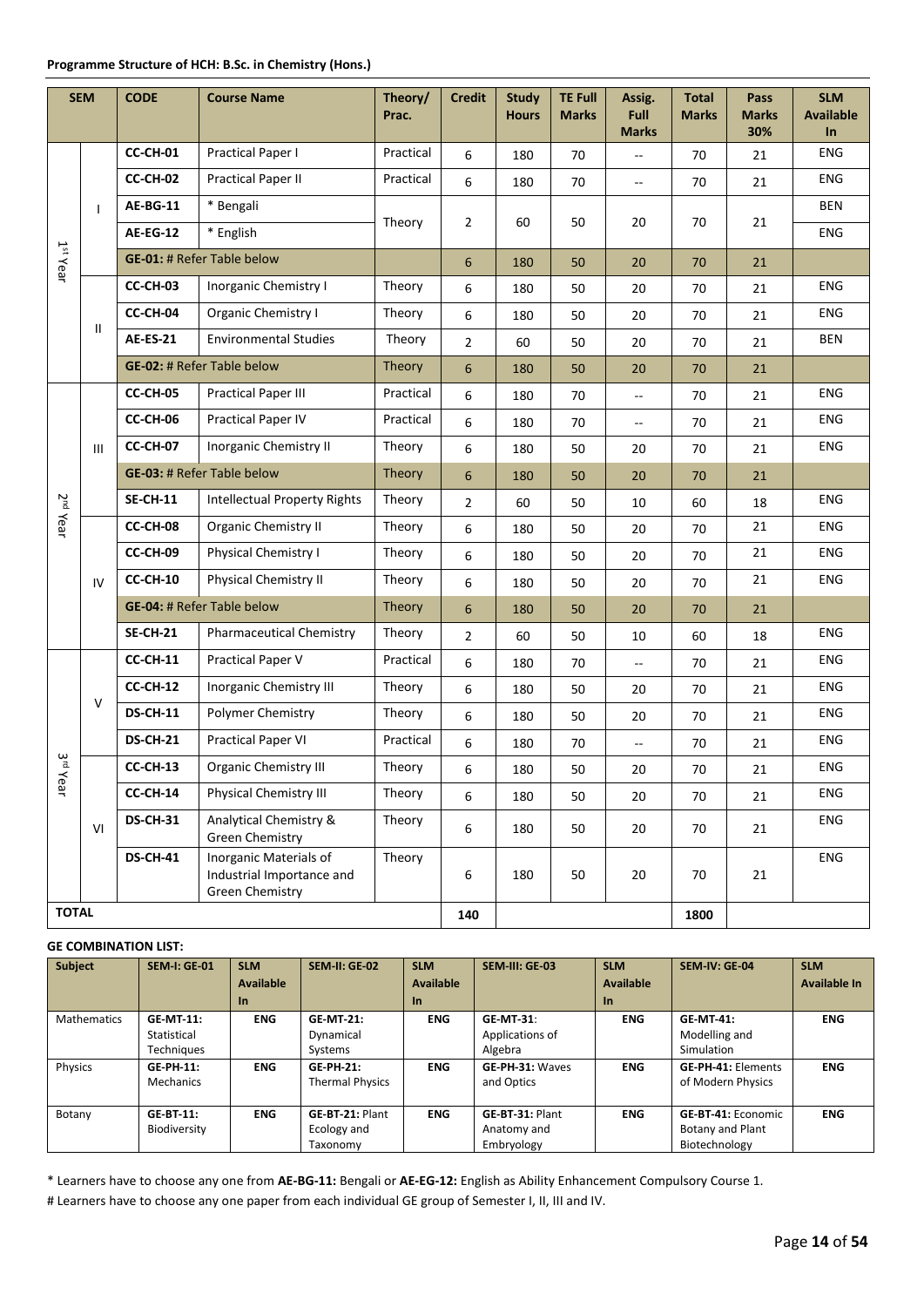| <b>SEM</b>                                   |                                                 | <b>CODE</b>                                 | <b>Course Name</b>                                                    | Theory/<br>Prac. | <b>Credit</b>  | <b>Study</b><br><b>Hours</b> | <b>TE Full</b><br><b>Marks</b> | <b>Assig. Full</b><br><b>Marks</b> | <b>Total</b><br><b>Marks</b> | Pass<br><b>Marks</b><br>30% | <b>SLM</b><br><b>Available</b><br>In |
|----------------------------------------------|-------------------------------------------------|---------------------------------------------|-----------------------------------------------------------------------|------------------|----------------|------------------------------|--------------------------------|------------------------------------|------------------------------|-----------------------------|--------------------------------------|
|                                              |                                                 | <b>CC-MT-01</b>                             | Algebra                                                               | Theory           | 6              | 180                          | 50                             | 20                                 | 70                           | 21                          | <b>ENG</b>                           |
|                                              |                                                 | <b>CC-MT-02</b>                             | <b>Analytical Geometry</b>                                            | Theory           | 6              | 180                          | 50                             | 20                                 | 70                           | 21                          | <b>ENG</b>                           |
|                                              | $\mathbf{I}$                                    |                                             | <b>GE-01: # Refer Table below</b>                                     | Theory           | 6              | 180                          | 50                             | 20                                 | 70                           | 21                          |                                      |
|                                              |                                                 | <b>AE-BG-11</b>                             | * Bengali                                                             | Theory           | $\overline{2}$ | 60                           | 50                             | 20                                 | 70                           | 21                          | <b>BEN</b>                           |
| $1st$ Year                                   |                                                 | <b>AE-EG-12</b>                             | * English                                                             |                  |                |                              |                                |                                    |                              |                             | ENG                                  |
|                                              |                                                 | <b>CC-MT-03</b>                             | Calculus                                                              | Theory           | 6              | 180                          | 50                             | 20                                 | 70                           | 21                          | <b>ENG</b>                           |
|                                              | $\mathbf{H}$                                    | CC-MT-04                                    | <b>Real Analysis</b>                                                  | Theory           | 6              | 180                          | 50                             | 20                                 | 70                           | 21                          | <b>ENG</b>                           |
|                                              |                                                 |                                             | <b>GE-02: # Refer Table below</b>                                     | Theory           | 6              | 180                          | 50                             | 20                                 | 70                           | 21                          |                                      |
|                                              | <b>Environmental Studies</b><br><b>AE-ES-21</b> |                                             | Theory                                                                | $\overline{2}$   | 60             | 50                           | 20                             | 70                                 | 21                           | <b>BEN</b>                  |                                      |
|                                              |                                                 | <b>CC-MT-05</b><br><b>Numerical Methods</b> |                                                                       | Theory           | 6              | 180                          | 50                             | 20                                 | 70                           | 21                          | ENG                                  |
|                                              |                                                 | CC-MT-06                                    | <b>Computer Programming &amp;</b><br><b>Numerical Methods Lab</b>     | Practical        | 6              | 180                          | 70                             | $\overline{a}$                     | 70                           | 21                          | <b>ENG</b>                           |
|                                              | $\mathop{\rm III}\nolimits$                     | <b>CC-MT-07</b>                             | <b>Differential Equations</b>                                         | Theory           | 6              | 180                          | 50                             | 20                                 | 70                           | 21                          | <b>ENG</b>                           |
|                                              |                                                 |                                             | <b>GE-03: # Refer Table below</b>                                     | Theory           | 6              | 180                          | 50                             | 20                                 | 70                           | 21                          |                                      |
|                                              |                                                 | <b>SE-MT-11</b>                             | Logic and Sets                                                        | Theory           | $\overline{2}$ | 60                           | 50                             | 10                                 | 60                           | 18                          | ENG                                  |
| 2 <sup>nd</sup> Year                         |                                                 | CC-MT-08                                    | Theory of Real Functions and<br><b>Functions of Several Variables</b> | Theory           | 6              | 180                          | 50                             | 20                                 | 70                           | 21                          | <b>ENG</b>                           |
|                                              | IV                                              | CC-MT-09                                    | Riemann Integration and<br>Series of Functions                        | Theory           | 6              | 180                          | 50                             | 20                                 | 70                           | 21                          | <b>ENG</b>                           |
|                                              |                                                 | <b>CC-MT-10</b>                             | <b>Group Theory</b>                                                   | Theory           | 6              | 180                          | 50                             | 20                                 | 70                           | 21                          | <b>ENG</b>                           |
|                                              |                                                 |                                             | <b>GE-04: # Refer Table below</b>                                     | Theory           | 6              | 180                          | 50                             | 20                                 | 70                           | 21                          |                                      |
|                                              |                                                 | <b>SE-MT-21</b>                             | <b>Graph Theory</b>                                                   | Theory           | $\overline{2}$ | 60                           | 50                             | 10                                 | 60                           | 18                          | <b>ENG</b>                           |
|                                              |                                                 | <b>CC-MT-11</b>                             | Multivariate Calculus and PDE                                         | Theory           | $\overline{6}$ | 180                          | 50                             | 20                                 | 70                           | 21                          | ENG                                  |
|                                              | $\vee$                                          | <b>CC-MT-12</b>                             | Ring Theory and Linear<br>Algebra                                     | Theory           | 6              | 180                          | 50                             | 20                                 | 70                           | 21                          | <b>ENG</b>                           |
|                                              |                                                 | <b>DS-MT-11</b>                             | Number Theory                                                         | Theory           | 6              | 180                          | 50                             | 20                                 | 70                           | 21                          | <b>ENG</b>                           |
| 3 <sup>rd</sup> Year                         |                                                 | <b>DS-MT-21</b>                             | <b>Probability and Statistics</b>                                     | Theory           | 6              | 180                          | 50                             | 20                                 | 70                           | 21                          | ENG                                  |
|                                              |                                                 | <b>CC-MT-13</b>                             | Mechanics                                                             | Theory           | 6              | 180                          | 50                             | 20                                 | 70                           | 21                          | <b>ENG</b>                           |
|                                              | VI                                              | <b>CC-MT-14</b>                             | <b>Metric Spaces and Complex</b><br>Analysis                          | Theory           | 6              | 180                          | 50                             | 20                                 | 70                           | 21                          | <b>ENG</b>                           |
|                                              |                                                 | <b>DS-MT-31</b>                             | <b>Linear Programming</b>                                             | Theory           | 6              | 180                          | 50                             | 20                                 | 70                           | 21                          | <b>ENG</b>                           |
| <b>DS-MT-41</b><br><b>Integral Transform</b> |                                                 | Theory                                      | 6                                                                     | 180              | 50             | 20                           | 70                             | 21                                 | <b>ENG</b>                   |                             |                                      |
| <b>TOTAL</b>                                 |                                                 |                                             |                                                                       |                  | 140            |                              |                                |                                    | 1800                         |                             |                                      |

| <b>Subject</b> | <b>SEM-I: GE-01</b>                                    | <b>SLM</b><br><b>Availa</b><br>ble In | <b>SEM-II: GE-02</b>                                | <b>SLM</b><br>Availa<br>ble In | SEM-III: GE-03                                                          | <b>SLM</b><br><b>Availa</b><br>ble In | <b>SEM-IV: GE-04</b>                                                                 | <b>SLM</b><br><b>Available In</b> |
|----------------|--------------------------------------------------------|---------------------------------------|-----------------------------------------------------|--------------------------------|-------------------------------------------------------------------------|---------------------------------------|--------------------------------------------------------------------------------------|-----------------------------------|
| Physics        | <b>GE-PH-11:</b><br>Mechanics                          | <b>ENG</b>                            | <b>GE-PH-21:</b><br>Thermal<br>Physics              | <b>ENG</b>                     | <b>GE-PH-31:</b><br>Waves and<br>Optics                                 | <b>ENG</b>                            | <b>GE-PH-41: Elements of</b><br><b>Modern Physics</b>                                | <b>ENG</b>                        |
| Geography      | <b>GE-GR-11:</b><br>Rural<br>Development               | <b>ENG</b>                            | <b>GE-GR-21:</b><br>Geography of<br>Tourism         | <b>ENG</b>                     | <b>GE-GR-31:</b><br>Climate Change:<br>Vulnerability<br>and Adaptations | <b>ENG</b>                            | <b>GE-GR-41: Disaster</b><br>Management                                              | <b>ENG</b>                        |
| Chemistry      | <b>GE-CH-11:</b><br><b>Basic Physical</b><br>Chemistry | <b>ENG</b>                            | <b>GE-CH-21:</b><br>Basic<br>Inorganic<br>Chemistry | <b>ENG</b>                     | GE-CH-31: Basic<br>Organic<br>Chemistry                                 | <b>ENG</b>                            | <b>GE-CH-41: Application</b><br>Oriented Chemistry<br>¥ GE-CH-42: Approved<br>MOOCs' | <b>ENG</b>                        |

\* Learners have to choose any one from **AE-BG-11:** Bengali or **AE-EG-12:** English as Ability Enhancement Compulsory Course 1

# Learners have to choose any one course from each individual GE group of Semester I, II, III and IV.

**¥** Learners willing to choose MOOCs course as an option of study are advise to visit University official website for detailed instruction. In this regard, enrolled learners may communicate with Concerned School of Studies for guidance during their study of the programme.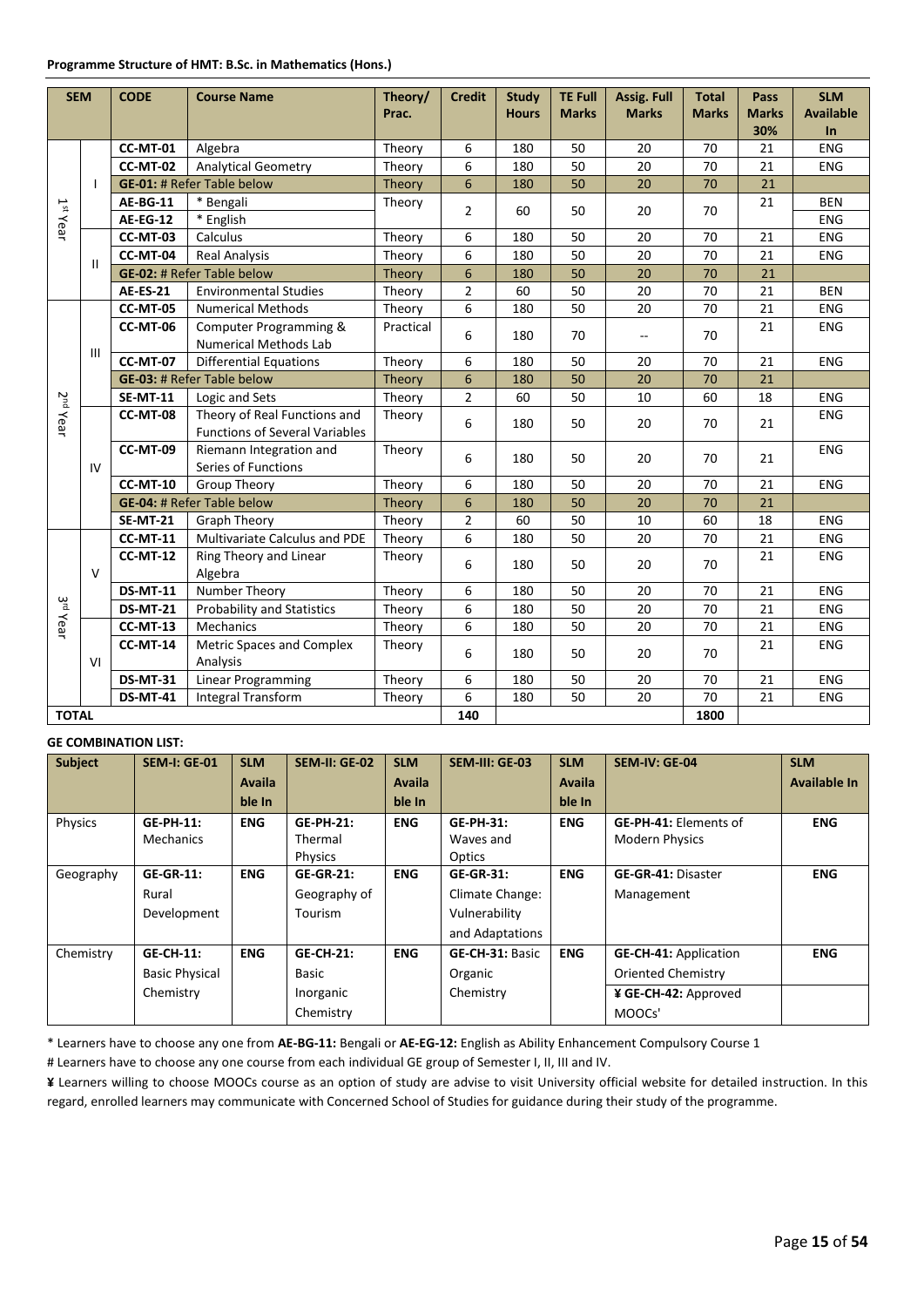| <b>SEM</b>           |                                                                 | <b>CODE</b>                                       | <b>Course Name</b>                                                   | Theory/<br>Prac. | <b>Credit</b>  | <b>Study</b><br><b>Hours</b> | <b>TE Full</b><br><b>Marks</b> | Assig.<br><b>Full</b><br><b>Marks</b> | <b>Total</b><br><b>Marks</b> | Pass<br><b>Marks</b><br>30% | <b>SLM</b><br><b>Availab</b><br>le In |
|----------------------|-----------------------------------------------------------------|---------------------------------------------------|----------------------------------------------------------------------|------------------|----------------|------------------------------|--------------------------------|---------------------------------------|------------------------------|-----------------------------|---------------------------------------|
|                      |                                                                 | CC-GR-01                                          | Cartographic Techniques Lab &<br>Thematic Mapping and Surveying Lab  | Practical        | 6              | 180                          | 70                             | --                                    | 70                           | 21                          | <b>ENG</b>                            |
|                      | $\mathbf{I}$                                                    | CC-GR-02                                          | Geotectonics and Geomorphology Lab<br>& Climatology Lab              | Practical        | 6              | 180                          | 70                             | $\overline{\phantom{a}}$              | 70                           | 21                          | <b>ENG</b>                            |
|                      |                                                                 | <b>AE-BG-11</b>                                   | * Bengali                                                            | Theory           | $\overline{2}$ | 60                           | 50                             | 20                                    | 70                           | 21                          | <b>BEN</b>                            |
| $1st$ Year           |                                                                 | <b>AE-EG-12</b>                                   | * English                                                            |                  |                |                              |                                |                                       |                              |                             | <b>ENG</b>                            |
|                      |                                                                 |                                                   | <b>GE-01: # Refer Table below</b>                                    | Theory           | 6              | 180                          | 50                             | 20                                    | 70                           | 21                          |                                       |
|                      |                                                                 | <b>CC-GR-03</b><br>Geotectonics and Geomorphology |                                                                      | Theory           | 6              | 180                          | 50                             | 20                                    | 70                           | 21                          | <b>ENG</b>                            |
|                      |                                                                 | CC-GR-04                                          | Human Geography                                                      | Theory           | 6              | 180                          | 50                             | 20                                    | 70                           | 21                          | <b>ENG</b>                            |
|                      | $\mathbf{H}$<br><b>AE-ES-21</b><br><b>Environmental Studies</b> |                                                   |                                                                      | Theory           | $\overline{2}$ | 60                           | 50                             | 20                                    | 70                           | 21                          | <b>BEN</b>                            |
|                      |                                                                 |                                                   | <b>GE-02: # Refer Table below</b>                                    | Theory           | 6              | 180                          | 50                             | 20                                    | 70                           | 21                          |                                       |
|                      |                                                                 | <b>CC-GR-05</b>                                   | Practical                                                            | 6                | 180            | 70                           | $\overline{\phantom{a}}$       | 70                                    | 21                           | <b>ENG</b>                  |                                       |
|                      | $\mathbf{III}$                                                  | CC-GR-06                                          | Remote Sensing, GIS Lab & Research<br>Methodology and Field Work Lab | Practical        | 6              | 180                          | 70                             | $\overline{a}$                        | 70                           | 21                          | <b>ENG</b>                            |
|                      |                                                                 | <b>CC-GR-07</b>                                   | Climatology                                                          | Theory           | 6              | 180                          | 50                             | 20                                    | 70                           | 21                          | <b>ENG</b>                            |
|                      |                                                                 | <b>SE-GR-11</b>                                   | <b>Remote Sensing</b>                                                | Theory           | $\overline{2}$ | 60                           | 50                             | 10                                    | 60                           | 18                          | <b>ENG</b>                            |
| 2 <sup>nd</sup> Year |                                                                 |                                                   | <b>GE-03: # Refer Table below</b>                                    | Theory           | 6              | 180                          | 50                             | 20                                    | 70                           | 21                          |                                       |
|                      |                                                                 | CC-GR-08                                          | <b>Environment Geography</b>                                         | Theory           | 6              | 180                          | 50                             | 20                                    | 70                           | 21                          | <b>ENG</b>                            |
|                      |                                                                 | CC-GR-09                                          | Hydrology and Oceanography                                           | Theory           | 6              | 180                          | 50                             | 20                                    | 70                           | 21                          | <b>ENG</b>                            |
|                      | IV                                                              | <b>CC-GR-10</b>                                   | <b>Economic Geography</b>                                            | Theory           | 6              | 180                          | 50                             | 20                                    | 70                           | 21                          | <b>ENG</b>                            |
|                      |                                                                 | <b>SE-GR-21</b>                                   | <b>Research Methods</b>                                              | Theory           | $\overline{2}$ | 60                           | 50                             | 10                                    | 60                           | 18                          | <b>ENG</b>                            |
|                      |                                                                 |                                                   | <b>GE-04: # Refer Table below</b>                                    | <b>Theory</b>    | 6              | 180                          | 50                             | 20                                    | 70                           | 21                          |                                       |
|                      |                                                                 | $CC-GR-11$                                        | Disaster Management Lab &<br><b>Environment Geography Lab</b>        | Practical        | 6              | 180                          | 70                             | $\overline{a}$                        | 70                           | 21                          | <b>ENG</b>                            |
|                      | $\vee$                                                          | <b>CC-GR-12</b>                                   | <b>Regional Planning and Development</b>                             | Theory           | 6              | 180                          | 50                             | 20                                    | 70                           | 21                          | <b>ENG</b>                            |
|                      |                                                                 | <b>DS-GR-11</b>                                   | Soil & Bio Geography                                                 | Theory           | 6              | 180                          | 50                             | 20                                    | 70                           | 21                          | <b>ENG</b>                            |
| 3 <sup>rd</sup> Year |                                                                 | <b>DS-GR-21</b>                                   | Urban Geography                                                      | Theory           | 6              | 180                          | 50                             | 20                                    | 70                           | 21                          | <b>ENG</b>                            |
|                      |                                                                 | $CC-GR-13$                                        | <b>Evolution of Geographical Thought</b>                             | Theory           | 6              | 180                          | 50                             | 20                                    | 70                           | 21                          | <b>ENG</b>                            |
|                      |                                                                 | <b>CC-GR-14</b>                                   | Geography of India                                                   | Theory           | 6              | 180                          | 50                             | 20                                    | 70                           | 21                          | <b>ENG</b>                            |
|                      | VI<br><b>DS-GR-31</b><br><b>Population Geography</b>            |                                                   | Theory                                                               | 6                | 180            | 50                           | 20                             | 70                                    | 21                           | <b>ENG</b>                  |                                       |
|                      | <b>DS-GR-41</b><br>Social Geography                             |                                                   | Theory                                                               | 6                | 180            | 50                           | 20                             | 70                                    | 21                           | <b>ENG</b>                  |                                       |
| <b>TOTAL</b>         |                                                                 |                                                   |                                                                      |                  | 140            |                              |                                |                                       | 1800                         |                             |                                       |

| <b>Subject</b>       | <b>SEM-I: GE-01</b>                                        | <b>SLM</b><br><b>Available</b><br><b>In</b> | <b>SEM-II: GE-02</b>                                                  | <b>SLM</b><br><b>Available</b><br>l In | SEM-III: GE-03                                                    | <b>SLM</b><br><b>Available</b><br>$\ln$ | <b>SEM-IV: GE-04</b>                                    | <b>SLM</b><br><b>Available</b><br>$\ln$ |
|----------------------|------------------------------------------------------------|---------------------------------------------|-----------------------------------------------------------------------|----------------------------------------|-------------------------------------------------------------------|-----------------------------------------|---------------------------------------------------------|-----------------------------------------|
| Political<br>Science | <b>GE-PS-11:</b><br>Nationalism in India                   | <b>ENG</b>                                  | <b>GE-PS-21:</b><br>Feminism: Theory                                  | <b>ENG</b>                             | GE-PS-31: Gandhi<br>and the                                       | <b>ENG</b>                              | GE-PS-41: Understanding<br>Ambedkar                     | <b>ENG</b>                              |
|                      |                                                            |                                             | and Practice                                                          |                                        | Contemporary<br>World                                             |                                         | <b>GE-PS-42: United Nations</b><br>and Global Conflicts | <b>ENG</b>                              |
| History              | <b>GE-HI-11: EASTERN</b><br><b>INDIA (WITH SPECIAL</b>     | <b>ENG</b>                                  | <b>GE-HI-21: EASTERN</b><br><b>INDIA (WITH</b>                        | <b>ENG</b>                             | <b>GE-HI-31: EASTERN</b><br>INDIA (WITH                           | <b>ENG</b>                              | <b>GE-HI-41: MAKING OF</b><br><b>CONTEMPORARY INDIA</b> | <b>ENG</b>                              |
|                      | <b>REFERENCE TO</b><br>BENGAL): (EARLIEST<br>TO 1203/1204) |                                             | <b>SPECIAL</b><br><b>REFERENCE TO</b><br>BENGAL):<br>(1203/1204-1757) |                                        | <b>SPECIAL</b><br><b>REFERENCE TO</b><br>BENGAL): (1757-<br>1947) |                                         | GE-HI-42: MAKING OF<br><b>CONTEMPORARY WORLD</b>        | <b>ENG</b>                              |
| Sociology            | GE-SO-11: Indian<br>Society                                | <b>ENG</b>                                  | GE-SO-21:<br>Population and                                           | <b>ENG</b>                             | GE-SO-31: Gender<br>and Violence                                  | <b>ENG</b>                              | GE-SO-41: Sociology of<br><b>Social Movements</b>       | <b>ENG</b>                              |
|                      |                                                            |                                             | Society                                                               |                                        |                                                                   |                                         | <b>GE-SO-42: Rethinking</b><br>Development              | <b>ENG</b>                              |

\* Learners have to choose any one from **AE-BG-11:** Bengali or **AE-EG-12:** English as Ability Enhancement Compulsory Course 1 # Learners have to choose any one course from each individual GE group of Semester I, II, III and IV.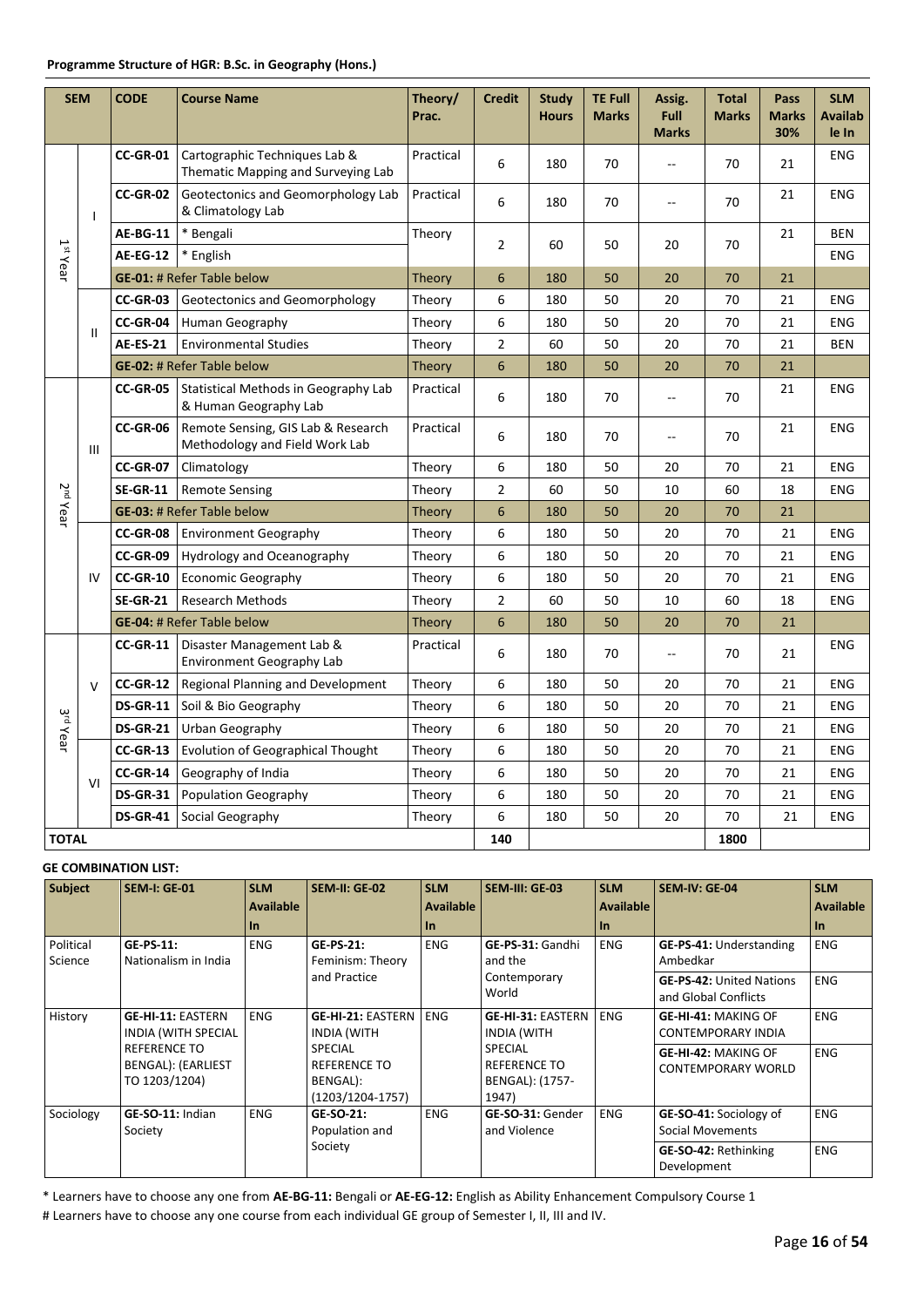| <b>SEM</b>             |                                                | <b>CODE</b>                                             | <b>Course Name</b>                                          | Theory/<br>Prac. | <b>Credit</b>  | <b>Study</b><br><b>Hours</b> | <b>TE Full</b><br><b>Marks</b> | Assig.<br><b>Full</b>    | <b>Total</b><br><b>Marks</b> | Pass<br><b>Marks</b> | <b>SLM</b><br><b>Availabl</b> |
|------------------------|------------------------------------------------|---------------------------------------------------------|-------------------------------------------------------------|------------------|----------------|------------------------------|--------------------------------|--------------------------|------------------------------|----------------------|-------------------------------|
|                        |                                                | <b>CC-ZO-01</b>                                         |                                                             | Practical        |                |                              |                                | <b>Marks</b>             |                              | 30%                  | e In<br><b>ENG</b>            |
|                        |                                                |                                                         | Animal Diversity, Structure and<br>Development Lab          |                  | 6              | 180                          | 70                             | Ξ.                       | 70                           | 21                   |                               |
|                        |                                                | CC-ZO-02                                                | Animal Physiology, Molecular                                | Practical        | 6              | 180                          | 70                             | $\overline{a}$           | 70                           | 21                   | ENG                           |
|                        | $\mathbf{I}$                                   |                                                         | <b>Biology and Evolution Lab</b>                            |                  |                |                              |                                |                          |                              |                      |                               |
|                        |                                                | <b>AE-BG-11</b>                                         | * Bengali                                                   | Theory           | $\overline{2}$ | 60                           | 50                             | 20                       | 70                           | 21                   | <b>BEN</b>                    |
|                        |                                                | <b>AE-EG-12</b>                                         | * English                                                   |                  |                |                              |                                |                          |                              |                      | <b>ENG</b>                    |
| 1 <sup>st</sup> Year   |                                                |                                                         | <b>GE-01: # Refer Table below</b>                           | Theory           | 6              | 180                          | 50                             | 20                       | 70                           | 21                   |                               |
|                        |                                                | CC-ZO-03                                                | Basic Concept of Taxonomy and<br>Diversity of Non-chordates | Theory           | 6              | 180                          | 50                             | 20                       | 70                           | 21                   | <b>ENG</b>                    |
|                        | <b>CC-ZO-04</b><br>Diversity of Chordates<br>Ш |                                                         | Theory                                                      | 6                | 180            | 50                           | 20                             | 70                       | 21                           | <b>ENG</b>           |                               |
|                        |                                                | <b>Environmental Studies</b><br><b>AE-ES-21</b>         |                                                             | Theory           | 2              | 60                           | 50                             | 20                       | 70                           | 21                   | <b>BEN</b>                    |
|                        |                                                |                                                         | <b>GE-02: # Refer Table below</b>                           | Theory           | 6              | 180                          | 50                             | 20                       | 70                           | 21                   |                               |
|                        |                                                | <b>CC-ZO-05</b><br><b>Ecology and Biochemistry Lab</b>  |                                                             | Practical        | 6              | 180                          | 70                             | --                       | 70                           | 21                   | <b>ENG</b>                    |
|                        |                                                | <b>CC-ZO-06</b><br>Cell Biology and Parasitology<br>Lab |                                                             | Practical        | 6              | 180                          | 70                             | $\overline{\phantom{a}}$ | 70                           | 21                   | <b>ENG</b>                    |
|                        | Ш                                              | $CC-ZO-07$                                              | <b>Cell and Molecular Biology</b>                           | Theory           | 6              | 180                          | 50                             | 20                       | 70                           | 21                   | <b>ENG</b>                    |
|                        |                                                | SE-ZO-11                                                | Sericulture                                                 | Theory           | $\overline{2}$ | 60                           | 50                             | 10                       | 60                           | 18                   | ENG                           |
|                        |                                                |                                                         | <b>GE-03: # Refer Table below</b>                           | Theory           | 6              | 180                          | 50                             | 20                       | 70                           | 21                   |                               |
| 2 <sup>nd</sup> Year   |                                                | <b>CC-ZO-08</b>                                         | <b>Biochemistry and Metabolic</b><br>Processes              | Theory           | 6              | 180                          | 50                             | 20                       | 70                           | 21                   | ENG                           |
|                        |                                                | CC-ZO-09                                                | <b>Principals of Ecology</b>                                | Theory           | 6              | 180                          | 50                             | 20                       | 70                           | 21                   | <b>ENG</b>                    |
|                        | IV                                             | <b>CC-ZO-10</b>                                         | Developmental Biology                                       | Theory           | 6              | 180                          | 50                             | 20                       | 70                           | 21                   | ENG                           |
|                        |                                                | SE-ZO-21                                                | Aquarium Fish Keeping                                       | Theory           | $\overline{2}$ | 60                           | 50                             | 10                       | 60                           | 18                   | <b>ENG</b>                    |
|                        |                                                |                                                         | <b>GE-04: # Refer Table below</b>                           | Theory           | 6              | 180                          | 50                             | 20                       | 70                           | 21                   |                               |
|                        |                                                | <b>CC-ZO-11</b>                                         | <b>Genetics and Developmental</b><br><b>Biology Lab</b>     | Practical        | 6              | 180                          | 70                             | $-$                      | 70                           | 21                   | ENG                           |
|                        |                                                | <b>CC-ZO-12</b>                                         | Genetics                                                    | Theory           | 6              | 180                          | 50                             | 20                       | 70                           | 21                   | <b>ENG</b>                    |
|                        | v                                              | DS-ZO-11                                                | Animal Behaviour and<br>Chronobiology                       | Theory           | 6              | 180                          | 50                             | 20                       | 70                           | 21                   | <b>ENG</b>                    |
| $\frac{2}{5}$<br>'Year |                                                | DS-ZO-21                                                | Animal Behaviour and Insect<br><b>Biology Lab</b>           | Practical        | 6              | 180                          | 70                             | --                       | 70                           | 21                   | ENG                           |
|                        |                                                | CC-ZO-13                                                | Animal Physiology: Controlling<br>and Coordinating System   | Theory           | 6              | 180                          | 50                             | 20                       | 70                           | 21                   | ENG                           |
|                        | VI                                             | $CC-ZO-14$                                              | <b>Evolutionary Biology</b>                                 | Theory           | 6              | 180                          | 50                             | 20                       | 70                           | 21                   | ENG                           |
|                        |                                                | DS-ZO-31                                                | <b>Biology of Insecta</b>                                   | Theory           | 6              | 180                          | 50                             | 20                       | 70                           | 21                   | ENG                           |
|                        |                                                | DS-ZO-41                                                | <b>Aquatic Biology</b>                                      | Theory           | 6              | 180                          | 50                             | 20                       | 70                           | 21                   | ENG                           |
| <b>TOTAL</b>           |                                                |                                                         |                                                             |                  | 140            |                              |                                |                          | 1800                         |                      |                               |

| <b>Subject</b> | <b>SEM-I: GE-01</b>                                    | <b>SLM</b><br><b>Available</b><br><u>In</u> | SEM-II: GE-<br>02                                          | <b>SLM</b><br><b>Available</b><br><u>In</u> | SEM-III: GE-03                                         | <b>SLM</b><br>Available<br><u>In</u> | <b>SEM-IV: GE-04</b>                                                                 | <b>SLM</b><br><b>Available</b><br><b>In</b> |
|----------------|--------------------------------------------------------|---------------------------------------------|------------------------------------------------------------|---------------------------------------------|--------------------------------------------------------|--------------------------------------|--------------------------------------------------------------------------------------|---------------------------------------------|
| Botany         | <b>GE-BT-11:</b><br>Biodiversity                       | <b>ENG</b>                                  | <b>GE-BT-21:</b><br>Plant Ecology<br>and<br>Taxonomy       | <b>ENG</b>                                  | <b>GE-BT-31:</b><br>Plant Anatomy<br>and<br>Embryology | <b>ENG</b>                           | <b>GE-BT-41: Economic</b><br>Botany and Plant<br>Biotechnology                       | <b>ENG</b>                                  |
| Chemistry      | <b>GE-CH-11:</b><br><b>Basic Physical</b><br>Chemistry | <b>ENG</b>                                  | <b>GE-CH-21:</b><br><b>Basic</b><br>Inorganic<br>Chemistry | <b>ENG</b>                                  | <b>GE-CH-31:</b><br><b>Basic Organic</b><br>Chemistry  | <b>ENG</b>                           | <b>GE-CH-41: Application</b><br>Oriented Chemistry<br>¥ GE-CH-42: Approved<br>MOOCs' | <b>ENG</b>                                  |

\* Learners have to choose any one from **AE-BG-11:** Bengali or **AE-EG-12:** English as Ability Enhancement Compulsory Course 1

# Learners have to choose any one course from each individual GE group of Semester I, II, III and IV.

**¥** Learners willing to choose MOOCs course as an option of study are advise to visit University official website for detailed instruction. In this regard, enrolled learners may communicate with Concerned School of Studies for guidance during their study of the programme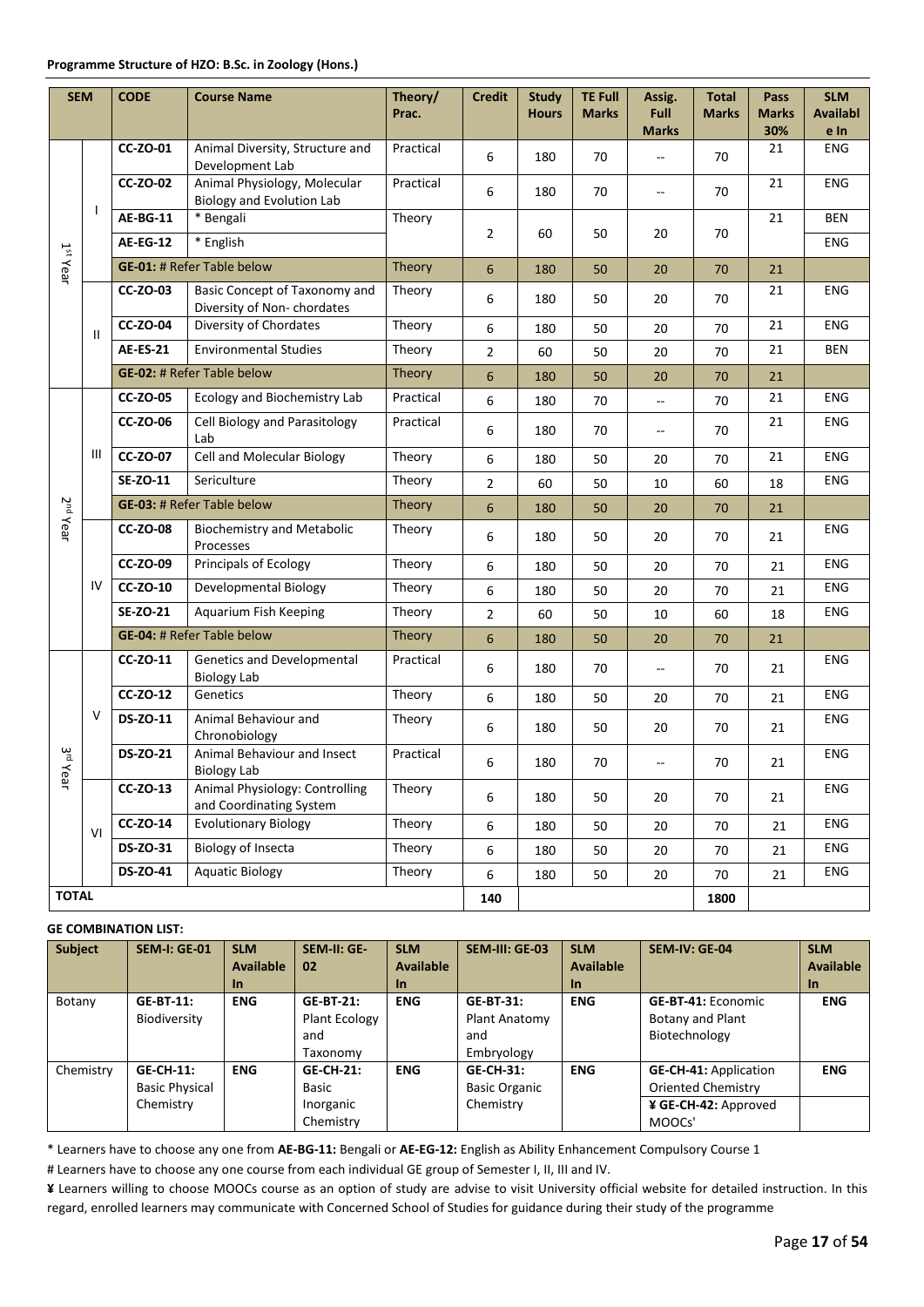| <b>SEM</b>           |                             | <b>CODE</b>                       | <b>Course Name</b>                                                                                            | Theory/<br>Prac. | <b>Credit</b>  | <b>Study</b><br><b>Hours</b> | <b>TE Full</b><br><b>Marks</b> | Assig.<br><b>Full</b><br><b>Marks</b> | <b>Total</b><br><b>Marks</b> | Pass<br><b>Marks</b><br>30% | <b>SLM</b><br><b>Available</b><br>$\ln$ |
|----------------------|-----------------------------|-----------------------------------|---------------------------------------------------------------------------------------------------------------|------------------|----------------|------------------------------|--------------------------------|---------------------------------------|------------------------------|-----------------------------|-----------------------------------------|
|                      |                             | <b>CC-BT-01</b>                   | 1. Phycology, Microbiology<br>2. Mycology and Phytopathology,<br>3. Archegoniatae                             | Practical        | 6              | 180                          | 70                             |                                       | 70                           | 21                          | <b>BEN</b>                              |
|                      |                             | <b>CC-BT-02</b>                   | Phycology, Microbiology                                                                                       | Theory           | 6              | 180                          | 50                             | 20                                    | 70                           | 21                          | <b>BEN</b>                              |
|                      |                             | <b>AE-BG-11</b>                   | * Bengali                                                                                                     | Theory           | $\overline{2}$ | 60                           | 50                             | 20                                    | 70                           | 21                          | <b>BEN</b>                              |
| $1st$ Year           |                             | <b>AE-EG-12</b>                   | * English                                                                                                     |                  |                |                              |                                |                                       |                              |                             | <b>ENG</b>                              |
|                      |                             |                                   | <b>GE-01: # Refer Table below</b>                                                                             | <b>Theory</b>    | 6              | 180                          | 50                             | 20                                    | 70                           | 21                          |                                         |
|                      |                             | <b>CC-BT-03</b>                   | Mycology & Phytopathology                                                                                     | Theory           | 6              | 180                          | 50                             | 20                                    | 70                           | 21                          | <b>BEN</b>                              |
|                      | $\mathbf{II}$               | <b>CC-BT-04</b>                   | Archegoniatae                                                                                                 | Theory           | 6              | 180                          | 50                             | 20                                    | 70                           | 21                          | <b>BEN</b>                              |
|                      |                             | <b>AE-ES-21</b>                   | <b>Environmental Studies</b>                                                                                  | Theory           | $\overline{2}$ | 60                           | 50                             | 20                                    | 70                           | 21                          | <b>BEN</b>                              |
|                      |                             | <b>GE-02: # Refer Table below</b> |                                                                                                               | <b>Theory</b>    | $6\phantom{1}$ | 180                          | 50                             | 20                                    | 70                           | 21                          |                                         |
|                      |                             | <b>CC-BT-05</b>                   | 1. Anatomy, Economic Botany<br>2. Morphology, Plant Systematics<br>3. Plant Ecology and Phytogeography        | Practical        | 6              | 180                          | 70                             | --                                    | 70                           | 21                          | <b>BEN</b>                              |
|                      | $\mathop{\rm III}\nolimits$ | <b>CC-BT-06</b>                   | 1. Biomolecules and Plant<br>Metabolism<br>2. Plant Physiology, Reproductive<br><b>Biology of Angiosperms</b> | Practical        | 6              | 180                          | 70                             | Ξ.                                    | 70                           | 21                          | <b>BEN</b>                              |
| 2 <sup>nd</sup> Year |                             | <b>CC-BT-07</b>                   | Anatomy, Economic Botany                                                                                      | Theory           | 6              | 180                          | 50                             | 20                                    | 70                           | 21                          | <b>BEN</b>                              |
|                      |                             | <b>GE-03: # Refer Table below</b> |                                                                                                               | Theory           | 6              | 180                          | 50                             | 20                                    | 70                           | 21                          |                                         |
|                      |                             | <b>SE-BT-11</b>                   | <b>Medicinal Botany</b>                                                                                       | Theory           | $\overline{2}$ | 60                           | 50                             | 10                                    | 60                           | 18                          | <b>ENG</b>                              |
|                      |                             | CC-BT-08                          | Morphology, Plant Systematics                                                                                 | Theory           | 6              | 180                          | 50                             | 20                                    | 70                           | 21                          | <b>BEN</b>                              |
|                      | IV                          | <b>CC-BT-09</b>                   | Plant Physiology, Reproductive<br><b>Biology of Angiosperms</b>                                               | Theory           | 6              | 180                          | 50                             | 20                                    | 70                           | 21                          | <b>BEN</b>                              |
|                      |                             | <b>CC-BT-10</b>                   | Biomolecules, Plant Metabolism                                                                                | Theory           | 6              | 180                          | 50                             | 20                                    | 70                           | 21                          | <b>BEN</b>                              |
|                      |                             |                                   | <b>GE-04: # Refer Table below</b>                                                                             | Theory           | 6              | 180                          | 50                             | 20                                    | 70                           | 21                          |                                         |
|                      |                             | <b>SE-BT-21</b>                   | Plant Diversity and Human Welfare                                                                             | Theory           | $\overline{2}$ | 60                           | 50                             | 10                                    | 60                           | 18                          | <b>ENG</b>                              |
|                      |                             | <b>CC-BT-11</b>                   | 1. Cell Biology<br>2. Plant Biotechnology<br>3. Genetics and Molecular Biology                                | Practical        | 6              | 180                          | 70                             | --                                    | 70                           | 21                          | <b>BEN</b>                              |
|                      | $\mathsf{V}$                | <b>CC-BT-12</b>                   | <b>Genetics and Molecular Biology</b>                                                                         | Theory           | 6              | 180                          | 50                             | 20                                    | 70                           | 21                          | <b>BEN</b>                              |
|                      |                             | <b>DS-BT-11</b>                   | <b>Stress Biology</b>                                                                                         | Theory           | 6              | 180                          | 50                             | 20                                    | 70                           | 21                          | ENG                                     |
| 3 <sup>rd</sup> Year |                             | <b>DS-BT-21</b>                   | 1. Stress Biology<br>2. Natural Resource Management<br>3. Plant Breeding                                      | Practical        | 6              | 180                          | 70                             | $\overline{a}$                        | 70                           | 21                          | <b>ENG</b>                              |
|                      |                             | <b>CC-BT-13</b>                   | Plant Ecology and Phytogeography                                                                              | Theory           | 6              | 180                          | 50                             | 20                                    | 70                           | 21                          | <b>BEN</b>                              |
|                      | VI                          | <b>CC-BT-14</b>                   | Cell Biology, Plant Biotechnology                                                                             | Theory           | 6              | 180                          | 50                             | 20                                    | 70                           | 21                          | <b>BEN</b>                              |
|                      |                             | <b>DS-BT-31</b>                   | <b>Plant Breeding</b>                                                                                         | Theory           | 6              | 180                          | 50                             | 20                                    | 70                           | 21                          | <b>ENG</b>                              |
|                      |                             | <b>DS-BT-41</b>                   | Natural Resource Management                                                                                   | Theory           | 6              | 180                          | 50                             | 20                                    | 70                           | 21                          | <b>ENG</b>                              |
|                      | <b>TOTAL</b>                |                                   | 140                                                                                                           |                  |                |                              | 1800                           |                                       |                              |                             |                                         |

| <b>Subject</b> | <b>SEM-I: GE-01</b>     | <b>SLM</b>       | <b>SEM-II: GE-02</b>   | <b>SLM</b> | SEM-III: GE-03            | <b>SLM</b>       | <b>SEM-IV: GE-04</b>         | <b>SLM</b>       |
|----------------|-------------------------|------------------|------------------------|------------|---------------------------|------------------|------------------------------|------------------|
|                |                         | <b>Available</b> |                        | Available  |                           | <b>Available</b> |                              | <b>Available</b> |
|                |                         | <b>In</b>        |                        | <b>In</b>  |                           | $\ln$            |                              | <b>In</b>        |
| Zoology        | GE-ZO-11:               | <b>ENG</b>       | GE-ZO-21:              | <b>ENG</b> | GE-ZO-31: Insect          | <b>ENG</b>       | GE-ZO-41: Food, Nutrition    | <b>ENG</b>       |
|                | <b>Animal Diversity</b> |                  | <b>Aquatic Biology</b> |            | <b>Vector and Disease</b> |                  | and Health                   |                  |
| Chemistry      | <b>GE-CH-11: Basic</b>  | <b>ENG</b>       | <b>GE-CH-21: Basic</b> | <b>ENG</b> | GE-CH-31: Basic           | <b>ENG</b>       | <b>GE-CH-41: Application</b> | <b>ENG</b>       |
|                | Physical                |                  | Inorganic              |            | Organic Chemistry         |                  | <b>Oriented Chemistry</b>    |                  |
|                | Chemistry               |                  | Chemistry              |            |                           |                  | ¥ GE-CH-42: Approved         |                  |
|                |                         |                  |                        |            |                           |                  | MOOCs'                       |                  |

\* Learners have to choose any one from **AE-BG-11:** Bengali or **AE-EG-12:** English as Ability Enhancement Compulsory Course 1

# Learners have to choose any one course from each individual GE group of Semester I, II, III and IV.

**¥** Learners willing to choose MOOCs course as an option of study are advise to visit University official website for detailed instruction. In this regard, enrolled learners may communicate with Concerned School of Studies for guidance during their study of the programme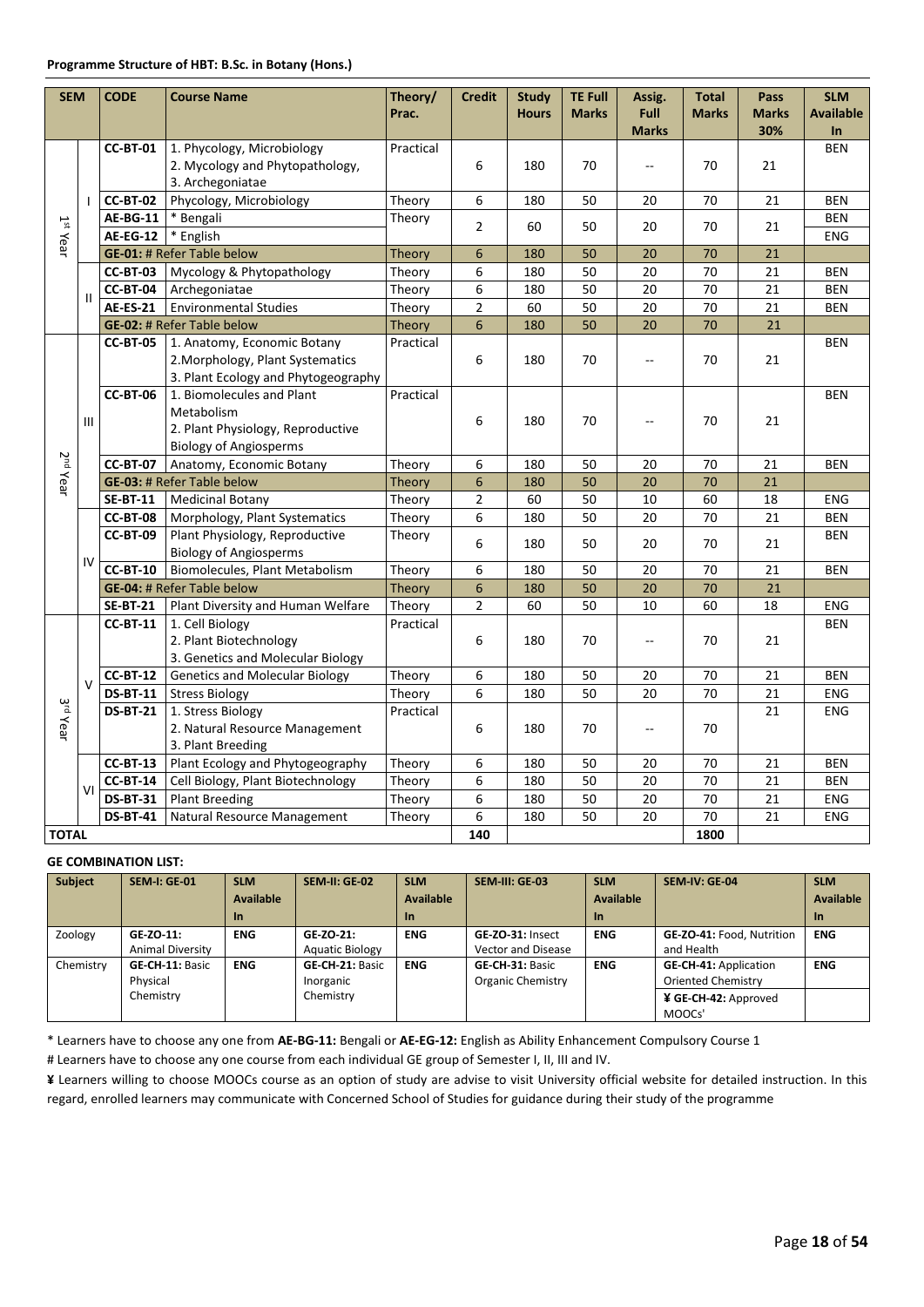| <b>SEM</b>           |                                                    | <b>CODE</b>                                     | <b>Course Name</b>                                | Theory/<br>Prac. | <b>Credit</b>  | <b>Study</b><br><b>Hours</b> | <b>TE Full</b><br><b>Marks</b> | Assig.<br>Full<br><b>Marks</b> | <b>Total</b><br><b>Marks</b> | Pass<br><b>Marks</b><br>30% | <b>SLM</b><br><b>Available</b><br><b>In</b> |
|----------------------|----------------------------------------------------|-------------------------------------------------|---------------------------------------------------|------------------|----------------|------------------------------|--------------------------------|--------------------------------|------------------------------|-----------------------------|---------------------------------------------|
|                      |                                                    | <b>CC-BG-01</b>                                 | বাংলা সাহিত্যের ইতিহাস (প্রাচীন ও<br>মধ্যযুগ)     | Theory           | 6              | 180                          | 50                             | 20                             | 70                           | 21                          | <b>BEN</b>                                  |
|                      | $\mathbf{I}$                                       | CC-BG-02                                        | বাংলা ভাষার ইতিহাস ও<br>ভাষাতাত্ত্বিক পরিচয়      | Theory           | 6              | 180                          | 50                             | 20                             | 70                           | 21                          | <b>BEN</b>                                  |
|                      |                                                    | <b>AE-BG-11</b>                                 | * Bengali                                         | Theory           | $\overline{2}$ | 60                           | 50                             | 20                             | 70                           | 21                          | <b>BEN</b>                                  |
| $1st$ Year           |                                                    | <b>AE-EG-12</b>                                 | * English                                         |                  |                |                              |                                |                                |                              |                             | <b>ENG</b>                                  |
|                      |                                                    |                                                 | <b>GE-01: # Refer Table below</b>                 | Theory           | $6\phantom{a}$ | 180                          | 50                             | 20                             | 70                           | 21                          |                                             |
|                      |                                                    | <b>AE-ES-21</b><br><b>Environmental Studies</b> |                                                   | Theory           | $\overline{2}$ | 60                           | 50                             | 20                             | 70                           | 21                          | <b>BEN</b>                                  |
|                      | $\mathbf{II}$                                      | CC-BG-03                                        | আধুনিক বাংলা সাহিত্যের ইতিহাস<br>(ঊনবিংশ শতাব্দী) | Theory           | 6              | 180                          | 50                             | 20                             | 70                           | 21                          | <b>BEN</b>                                  |
|                      |                                                    | CC-BG-04<br>ভাষাবিজ্ঞান ও বাংলা ভাষা            |                                                   | Theory           | 6              | 180                          | 50                             | 20                             | 70                           | 21                          | <b>BEN</b>                                  |
|                      |                                                    |                                                 | <b>GE-02: # Refer Table below</b>                 | <b>Theory</b>    | 6              | 180                          | 50                             | 20                             | 70                           | 21                          |                                             |
|                      |                                                    | <b>CC-BG-05</b>                                 | প্ৰাগাধুনিক বাংলা সাহিত্য                         | Theory           | 6              | 180                          | 50                             | 20                             | 70                           | 21                          | <b>BEN</b>                                  |
|                      |                                                    | CC-BG-06                                        | ছন্দ, অলঙ্কার ও ভারতীয় কাব্যতত্ত্ব               | Theory           | 6              | 180                          | 50                             | 20                             | 70                           | 21                          | <b>BEN</b>                                  |
|                      | III                                                | <b>CC-BG-07</b>                                 | বাংলা সাহিত্যের ইতিহাস (বিংশ<br>শতাব্দী)          | Theory           | 6              | 180                          | 50                             | 20                             | 70                           | 21                          | <b>BEN</b>                                  |
|                      |                                                    | <b>SE-BG-11</b>                                 | <b>ICT in Education</b>                           | Theory           | $\overline{2}$ | 60                           | 50                             | 10                             | 60                           | 20                          | <b>ENG</b>                                  |
| 2 <sup>nd</sup> Year |                                                    |                                                 | <b>GE-03: # Refer Table below</b>                 | Theory           | 6              | 180                          | 50                             | 20                             | 70                           | 21                          |                                             |
|                      |                                                    | <b>SE-BG-21</b>                                 | Reading & Reflecting on Text                      | Theory           | $\overline{2}$ | 60                           | 50                             | 10                             | 60                           | 20                          | <b>ENG</b>                                  |
|                      |                                                    | CC-BG-08                                        | বাংলা কথাসাহিত্য                                  | Theory           | 6              | 180                          | 50                             | 20                             | 70                           | 21                          | <b>BEN</b>                                  |
|                      | IV                                                 | CC-BG-09                                        | প্ৰবন্ধ, রম্যরচনা ও পত্রসাহিত্য                   | Theory           | 6              | 180                          | 50                             | 20                             | 70                           | 21                          | <b>BEN</b>                                  |
|                      |                                                    | CC-BG-10                                        | সাহিত্যের রূপরীতি ও আন্দোলন                       | Theory           | 6              | 180                          | 50                             | 20                             | 70                           | 21                          | <b>BEN</b>                                  |
|                      |                                                    |                                                 | <b>GE-04: # Refer Table below</b>                 | Theory           | $6\phantom{a}$ | 180                          | 50                             | 20                             | 70                           | 21                          |                                             |
|                      |                                                    | <b>CC-BG-11</b>                                 | বাংলা কাব্য-কবিতা (উনিশ ও বিশ<br>শতক৷             | Theory           | 6              | 180                          | 50                             | 20                             | 70                           | 21                          | <b>BEN</b>                                  |
|                      | $\vee$                                             | $CC-BG-12$                                      | নাটক ও নাট্যমঞ্চ                                  | Theory           | 6              | 180                          | 50                             | 20                             | 70                           | 21                          | <b>BEN</b>                                  |
|                      |                                                    | <b>DS-BG-11</b>                                 | বাংলা শিশু-কিশোর সাহিত্য                          | Theory           | 6              | 180                          | 50                             | 20                             | 70                           | 21                          | <b>BEN</b>                                  |
|                      |                                                    | <b>DS-BG-21</b>                                 | কল্পকাহিনি ও রহস্য-রোমাঞ্চ                        | Theory           | 6              | 180                          | 50                             | 20                             | 70                           | 21                          | <b>BEN</b>                                  |
| 3 <sup>rd</sup> Year |                                                    | CC-BG-13                                        | বাংলার লোকসংস্কৃতি ও<br>লোকসাহিত্য                | Theory           | 6              | 180                          | 50                             | 20                             | 70                           | 21                          | <b>BEN</b>                                  |
|                      | VI                                                 | CC-BG-14                                        | সংস্কৃত ও ইংরেজি সাহিত্যের<br>ইতিহাস              | Theory           | 6              | 180                          | 50                             | 20                             | 70                           | 21                          | <b>BEN</b>                                  |
|                      |                                                    | <b>DS-BG-31</b>                                 | বাংলাদেশের সাহিত্য                                | Theory           | 6              | 180                          | 50                             | 20                             | 70                           | 21                          | <b>BEN</b>                                  |
|                      | <b>DS-BG-41</b><br>অনুবাদ ও বাংলায় অনুবাদ সাহিত্য |                                                 | Theory                                            | 6                | 180            | 50                           | 20                             | 70                             | 21                           | <b>BEN</b>                  |                                             |
| <b>TOTAL</b>         |                                                    |                                                 |                                                   | 140              |                |                              |                                | 1800                           |                              |                             |                                             |

| <b>Subject</b> | <b>SEM-I: GE-01</b>          | <b>SLM</b>    | <b>SEM-II: GE-02</b>      | <b>SLM</b>    | SEM-III: GE-03           | <b>SLM</b>    | <b>SEM-IV: GE-04</b>            | <b>SLM</b>    |
|----------------|------------------------------|---------------|---------------------------|---------------|--------------------------|---------------|---------------------------------|---------------|
|                |                              | <b>Availa</b> |                           | <b>Availa</b> |                          | <b>Availa</b> |                                 | <b>Availa</b> |
|                |                              | ble In        |                           | ble In        |                          | ble In        |                                 | ble In        |
| History        | <b>GE-HI-11: EASTERN</b>     | <b>ENG</b>    | <b>GE-HI-21: EASTERN</b>  | <b>ENG</b>    | <b>GE-HI-31: EASTERN</b> | <b>ENG</b>    | <b>GE-HI-41: MAKING OF</b>      | <b>ENG</b>    |
|                | INDIA (WITH SPECIAL          |               | INDIA (WITH SPECIAL       |               | <b>INDIA (WITH</b>       |               | CONTEMPORARY INDIA              |               |
|                | <b>REFERENCE TO</b>          |               | <b>REFERENCE TO</b>       |               | <b>SPECIAL REFERENCE</b> |               | <b>GE-HI-42: MAKING OF</b>      | <b>ENG</b>    |
|                | <b>BENGAL): (EARLIEST</b>    |               | BENGAL): (1203/1204-      |               | TO BENGAL): (1757-       |               | <b>CONTEMPORARY WORLD</b>       |               |
|                | TO 1203/1204)                |               | 1757)                     |               | 1947)                    |               |                                 |               |
| Political      | <b>GE-PS-11: Nationalism</b> | <b>ENG</b>    | GE-PS-21: Feminism:       | <b>ENG</b>    | GE-PS-31: Gandhi         | <b>ENG</b>    | GE-PS-41: Understanding         | <b>ENG</b>    |
| Science        | in India                     |               | Theory and Practice       |               | and the                  |               | Ambedkar                        |               |
|                |                              |               |                           |               | Contemporary             |               | <b>GE-PS-42: United Nations</b> | <b>ENG</b>    |
|                |                              |               |                           |               | World                    |               | and Global Conflicts            |               |
| English        | GE-EG-11: Reading,           | <b>ENG</b>    | GE-EG-21: Media and       | <b>ENG</b>    | GE-EG-31: Text and       | <b>ENG</b>    | GE-EG-41: Language and          | <b>ENG</b>    |
|                | Writing and                  |               | <b>Mass Communication</b> |               | Performance              |               | Linguistics                     |               |
|                | <b>Comprehension Skills</b>  |               | <b>Skills</b>             |               |                          |               |                                 |               |

\* Learners have to choose any one from **AE-BG-11:** Bengali or **AE-EG-12:** English as Ability Enhancement Compulsory Course 1

# Learners have to choose any one subject from GE combination list, accordingly group courses of GE-1, 2, 3 & 4 will be fixed for Semester-I, II, III & IV respectively. If there is 2 option available for GE course 4 in Semester IV, candidate have to choose any one option.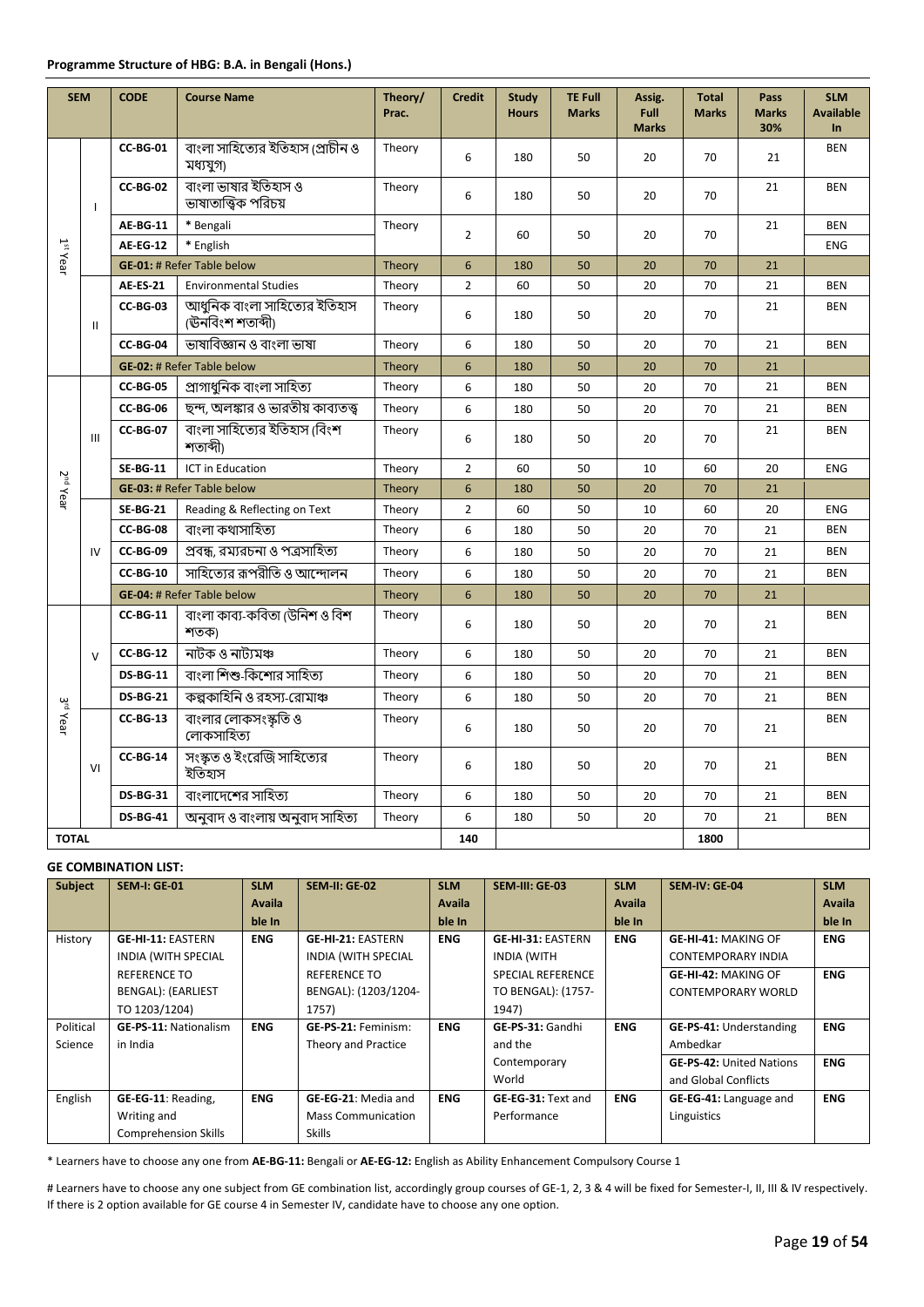#### **Programme Structure of HEG: B.A. in English (Hons.)**

| <b>SEM</b>             |                                                          | <b>CODE</b>                                                      | <b>Course Name</b>                                              | Theory/<br>Prac. | <b>Credit</b>  | <b>Study</b><br><b>Hours</b> | <b>TE Full</b><br><b>Marks</b> | Assig. Full<br><b>Marks</b> | <b>Total</b><br><b>Marks</b> | Pass<br><b>Marks</b><br>30% | <b>SLM</b><br><b>Available In</b> |
|------------------------|----------------------------------------------------------|------------------------------------------------------------------|-----------------------------------------------------------------|------------------|----------------|------------------------------|--------------------------------|-----------------------------|------------------------------|-----------------------------|-----------------------------------|
|                        |                                                          | <b>CC-EG-01</b>                                                  | British Poetry and Drama: 14th Century to<br>Early 17th Century | Theory           | 6              | 180                          | 50                             | 20                          | 70                           | 21                          | <b>ENG</b>                        |
|                        |                                                          | <b>CC-EG-02</b>                                                  | European Classical Literature                                   | Theory           | 6              | 180                          | 50                             | 20                          | 70                           | 21                          | <b>ENG</b>                        |
|                        | J.                                                       | <b>AE-BG-11</b>                                                  | * Bengali                                                       | Theory           |                |                              |                                |                             |                              |                             | <b>BEN</b>                        |
|                        |                                                          | <b>AE-EG-12</b>                                                  | * English                                                       |                  | $\overline{2}$ | 60                           | 50                             | 20                          | 70                           | 21                          | <b>ENG</b>                        |
| $1$ <sup>st</sup> Year |                                                          |                                                                  | <b>GE-01: # Refer Table below</b>                               | <b>Theory</b>    | 6              | 180                          | 50                             | 20                          | 70                           | 21                          |                                   |
|                        |                                                          | <b>AE-ES-21</b>                                                  | <b>Environmental Studies</b>                                    | Theory           | $\overline{2}$ | 60                           | 50                             | 20                          | 70                           | 21                          | <b>BEN</b>                        |
|                        | Ш                                                        | <b>CC-EG-03</b>                                                  | British Poetry & Drama: 17th and 18th<br>Centuries              | Theory           | 6              | 180                          | 50                             | 20                          | 70                           | 21                          | <b>ENG</b>                        |
|                        |                                                          | CC-EG-04                                                         | Indian Classical Literature                                     | Theory           | 6              | 180                          | 50                             | 20                          | 70                           | 21                          | <b>ENG</b>                        |
|                        |                                                          |                                                                  | <b>GE-02: # Refer Table below</b>                               | <b>Theory</b>    | 6              | 180                          | 50                             | 20                          | 70                           | 21                          |                                   |
|                        |                                                          | <b>CC-EG-05</b>                                                  | Indian Writing in English                                       | Theory           | 6              | 180                          | 50                             | 20                          | 70                           | 21                          | <b>ENG</b>                        |
|                        |                                                          | British Prose Literature: 17th and 18th<br>CC-EG-06<br>Centuries |                                                                 | Theory           | 6              | 180                          | 50                             | 20                          | 70                           | 21                          | <b>ENG</b>                        |
|                        | III                                                      | <b>CC-EG-07</b>                                                  | <b>British Romantic Literature</b>                              | Theory           | 6              | 180                          | 50                             | 20                          | 70                           | 21                          | <b>ENG</b>                        |
|                        |                                                          | <b>SE-EG-11</b>                                                  | <b>ICT</b> in Education                                         | Theory           | $\overline{2}$ | 60                           | 50                             | 10                          | 60                           | 18                          | ENG                               |
| 2 <sup>nd</sup> Year   |                                                          | <b>GE-03: # Refer Table below</b>                                |                                                                 | Theory           | 6              | 180                          | 50                             | 20                          | 70                           | 21                          |                                   |
|                        |                                                          | <b>SE-EG-21</b>                                                  | Reading & Reflecting on Text                                    | Theory           | $\overline{2}$ | 60                           | 50                             | 10                          | 60                           | 18                          | <b>ENG</b>                        |
|                        |                                                          | CC-EG-08                                                         | British Literature: 19 <sup>th</sup> Century                    | Theory           | 6              | 180                          | 50                             | 20                          | 70                           | 21                          | <b>ENG</b>                        |
|                        | IV                                                       | CC-EG-09                                                         | British Literature: The Early 20th Century                      | Theory           | 6              | 180                          | 50                             | 20                          | 70                           | 21                          | <b>ENG</b>                        |
|                        |                                                          | CC-EG-10                                                         | American Literature                                             | Theory           | 6              | 180                          | 50                             | 20                          | 70                           | 21                          | <b>ENG</b>                        |
|                        |                                                          |                                                                  | GE-04: # Refer Table below                                      | Theory           | 6              | 180                          | 50                             | 20                          | 70                           | 21                          |                                   |
|                        |                                                          | $CC-EG-11$                                                       | Women's Writing                                                 | Theory           | 6              | 180                          | 50                             | 20                          | 70                           | 21                          | <b>ENG</b>                        |
|                        |                                                          | <b>CC-EG-12</b>                                                  | Popular Literature                                              | Theory           | 6              | 180                          | 50                             | 20                          | 70                           | 21                          | ENG                               |
|                        | $\vee$                                                   | <b>DS-EG-11</b>                                                  | Modern Indian Writing in Translation into<br>English            | Theory           | 6              | 180                          | 50                             | 20                          | 70                           | 21                          | <b>ENG</b>                        |
| 3 <sup>rd</sup> Year   | <b>DS-EG-21</b><br>Literary Criticism                    |                                                                  |                                                                 | Theory           | 6              | 180                          | 50                             | 20                          | 70                           | 21                          | <b>ENG</b>                        |
|                        | <b>CC-EG-13</b><br>Modern European Drama                 |                                                                  | Theory                                                          | 6                | 180            | 50                           | 20                             | 70                          | 21                           | <b>ENG</b>                  |                                   |
|                        |                                                          | <b>CC-EG-14</b>                                                  | <b>Postcolonial Literatures</b>                                 | Theory           | 6              | 180                          | 50                             | 20                          | 70                           | 21                          | <b>ENG</b>                        |
|                        | VI                                                       | <b>DS-EG-31</b>                                                  | <b>Partition Literature</b>                                     | Theory           | 6              | 180                          | 50                             | 20                          | 70                           | 21                          | <b>ENG</b>                        |
|                        | <b>DS-EG-41</b><br>British Literature: Post World War II |                                                                  | Theory                                                          | 6                | 180            | 50                           | 20                             | 70                          | 21                           | <b>ENG</b>                  |                                   |
| <b>TOTAL</b>           |                                                          |                                                                  |                                                                 |                  | 140            |                              |                                |                             | 1800                         |                             |                                   |

#### **GE COMBINATION LIST:**

| <b>Subject</b>       | <b>SEM-I: GE-01</b>                                        | <b>SLM</b> | <b>SEM-II: GE-02</b>                                        | <b>SLM</b>       | SEM-III: GE-03                                         | <b>SLM</b>       | <b>SEM-IV: GE-04</b>                                    | <b>SLM</b> |
|----------------------|------------------------------------------------------------|------------|-------------------------------------------------------------|------------------|--------------------------------------------------------|------------------|---------------------------------------------------------|------------|
|                      |                                                            | Available  |                                                             | <b>Available</b> |                                                        | <b>Available</b> |                                                         | Available  |
|                      |                                                            | <b>In</b>  |                                                             | -In              |                                                        | -In              |                                                         | -In        |
| History              | <b>GE-HI-11: EASTERN</b><br><b>INDIA (WITH SPECIAL</b>     | <b>ENG</b> | <b>GE-HI-21: EASTERN</b><br><b>INDIA (WITH</b>              | <b>ENG</b>       | <b>GE-HI-31: EASTERN</b><br><b>INDIA (WITH SPECIAL</b> | <b>ENG</b>       | <b>GE-HI-41: MAKING OF</b><br><b>CONTEMPORARY INDIA</b> | <b>ENG</b> |
|                      | <b>REFERENCE TO BENGAL):</b><br>(EARLIEST TO<br>1203/1204) |            | <b>SPECIAL REFERENCE</b><br>TO BENGAL):<br>(1203/1204-1757) |                  | <b>REFERENCE TO</b><br>BENGAL): (1757-1947)            |                  | <b>GE-HI-42: MAKING OF</b><br>CONTEMPORARY WORLD        | <b>ENG</b> |
| Political<br>Science | <b>GE-PS-11: Nationalism in</b><br>India                   | <b>ENG</b> | $GE-PS-21:$<br>Feminism: Theory                             | <b>ENG</b>       | <b>GE-PS-31:</b> Gandhi and<br>the Contemporary        | <b>ENG</b>       | <b>GE-PS-41: Understanding</b><br>Ambedkar              | <b>ENG</b> |
|                      |                                                            |            | and Practice                                                |                  | World                                                  |                  | <b>GE-PS-42: United Nations</b><br>and Global Conflicts |            |
| Bengali              | GE-BG-11: বাংলার সমাজ<br>ও সাংস্কৃতিক পরিচয়               | BEN        | GE-BG-21: বাংলা<br>সাহিত্যের ইতিহাস<br>(আধুনিক যুগ)         | <b>BEN</b>       | GE-BG-31: ভাষা, ছন্দ ও<br>অলঙ্কার                      | <b>BEN</b>       | GE-BG-41: আধুনিক বাংলা<br>সাহিত্যঃ নিৰ্বাচিত পাঠ        | <b>BEN</b> |

\* Learners have to choose any one from **AE-BG-11:** Bengali or **AE-EG-12:** English as Ability Enhancement Compulsory Course 1

# Learners have to choose any one subject from GE combination list, accordingly group courses of GE-1, 2, 3 & 4 will be fixed for Semester-I, II, III & IV respectively. If there is 2 option available for GE course 4 in Semester IV, candidate have to choose any one option.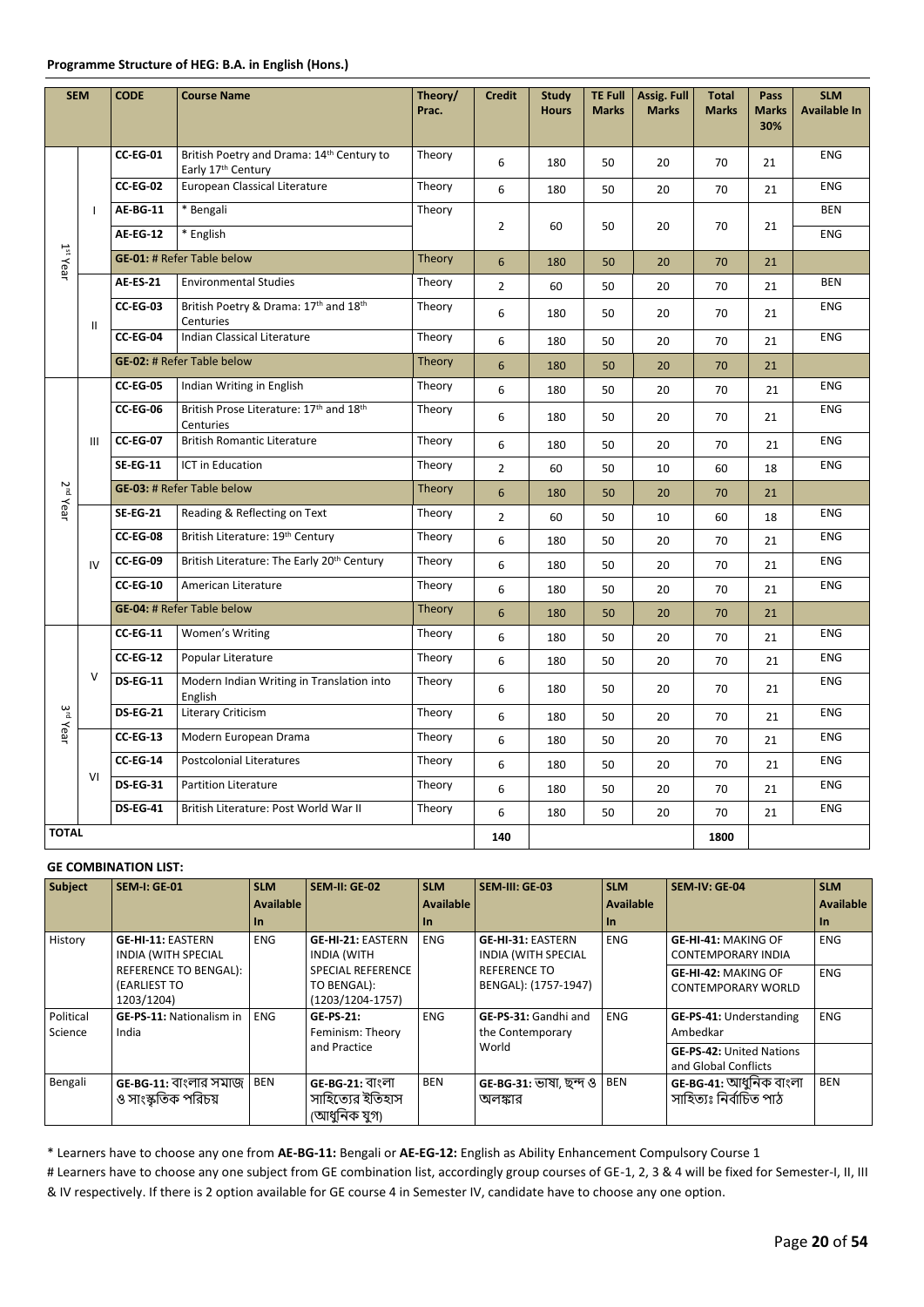| <b>SEM</b>           |              | <b>CODE</b>                                         | <b>Course Name</b>                                               | Theory/<br>Prac. | <b>Credit</b>  | Study<br><b>Hours</b> | <b>TE Full</b><br><b>Marks</b> | Assig.<br>Full<br><b>Marks</b> | <b>Total</b><br><b>Marks</b> | Pass<br><b>Marks</b><br>30% | <b>SLM</b><br><b>Available</b><br>$\ln$ |
|----------------------|--------------|-----------------------------------------------------|------------------------------------------------------------------|------------------|----------------|-----------------------|--------------------------------|--------------------------------|------------------------------|-----------------------------|-----------------------------------------|
|                      |              | <b>CC-HI-01</b>                                     | <b>HISTORY OF INDIA-1</b>                                        | Theory           | 6              | 180                   | 50                             | 20                             | 70                           | 21                          | <b>BEN</b>                              |
|                      |              | <b>CC-HI-02</b>                                     | SOCIAL FORMATIONS AND CULTURAL<br>PATTERNS OF THE ANCIENT WORLD  | Theory           | 6              | 180                   | 50                             | 20                             | 70                           | 21                          | <b>ENG</b>                              |
|                      | $\mathbf{I}$ |                                                     | <b>GE-01: # Refer Table below</b>                                | Theory           | 6              | 180                   | 50                             | 20                             | 70                           | 21                          |                                         |
|                      |              | AE-BG-11                                            | * Bengali                                                        | Theory           | $\overline{2}$ | 60                    | 50                             | 20                             | 70                           | 21                          | <b>BEN</b>                              |
| $1st$ Year           |              | <b>AE-EG-12</b>                                     | * English                                                        |                  |                |                       |                                |                                |                              |                             | <b>ENG</b>                              |
|                      |              | <b>CC-HI-03</b>                                     | <b>HISTORY OF INDIA II</b>                                       | Theory           | 6              | 180                   | 50                             | 20                             | 70                           | 21                          | <b>ENG</b>                              |
|                      | Ш            | CC-HI-04                                            | SOCIAL FORMATIONS AND CULTURAL<br>PATTERNS OF THE MEDIEVAL WORLD | Theory           | 6              | 180                   | 50                             | 20                             | 70                           | 21                          | <b>BEN</b>                              |
|                      |              |                                                     | <b>GE-02: # Refer Table below</b>                                | <b>Theory</b>    | 6              | 180                   | 50                             | 20                             | 70                           | 21                          |                                         |
|                      |              | <b>AE-ES-21</b>                                     | <b>Environmental Studies</b>                                     | Theory           | $\overline{2}$ | 60                    | 50                             | 20                             | 70                           | 21                          | <b>BEN</b>                              |
|                      |              | <b>CC-HI-05</b>                                     | HISTORY OF INDIA III ( c. 750 -1206)                             | Theory           | 6              | 180                   | 50                             | 20                             | 70                           | 21                          | <b>ENG</b>                              |
|                      |              | <b>CC-HI-06</b><br><b>RISE OF THE MODERN WEST-1</b> |                                                                  | Theory           | 6              | 180                   | 50                             | 20                             | 70                           | 21                          | <b>ENG</b>                              |
|                      | III          | <b>CC-HI-07</b>                                     | HISTORY OF INDIA IV (c.1206 - 1550)                              | Theory           | 6              | 180                   | 50                             | 20                             | 70                           | 21                          | <b>ENG</b>                              |
|                      |              |                                                     | <b>GE-03: # Refer Table below</b>                                | Theory           | 6              | 180                   | 50                             | 20                             | 70                           | 21                          |                                         |
| 2 <sup>nd</sup> Year |              | <b>SE-HI-11</b>                                     | <b>ICT in Education</b>                                          | Theory           | $\overline{2}$ | 60                    | 50                             | 10                             | 60                           | 18                          | <b>ENG</b>                              |
|                      |              | <b>CC-HI-08</b>                                     | RISE OF THE MODERN WEST - II                                     | Theory           | 6              | 180                   | 50                             | 20                             | 70                           | 21                          | <b>ENG</b>                              |
|                      |              | <b>CC-HI-09</b>                                     | HISTORY OF INDIA V (c. 1550 - 1605)                              | Theory           | 6              | 180                   | 50                             | 20                             | 70                           | 21                          | <b>ENG</b>                              |
|                      | IV           | <b>CC-HI-10</b>                                     | HISTORY OF INDIA VI (c. 1605 - 1750s)                            | Theory           | 6              | 180                   | 50                             | 20                             | 70                           | 21                          | <b>ENG</b>                              |
|                      |              |                                                     | <b>GE-04: # Refer Table below</b>                                | <b>Theory</b>    | 6              | 180                   | 50                             | 20                             | 70                           | 21                          |                                         |
|                      |              | <b>SE-HI-21</b>                                     | Reading and Reflecting on Text                                   | Theory           | $\overline{2}$ | 60                    | 50                             | 10                             | 60                           | 18                          | <b>ENG</b>                              |
|                      |              | <b>CC-HI-11</b>                                     | HISTORY OF MODERN EUROPE - I (c.<br>1780-1939)                   | Theory           | 6              | 180                   | 50                             | 20                             | 70                           | 21                          | <b>ENG</b>                              |
|                      | $\vee$       | <b>CC-HI-12</b>                                     | HISTORY OF INDIA VII (c. 1750 - 1857)                            | Theory           | 6              | 180                   | 50                             | 20                             | 70                           | 21                          | <b>BEN</b>                              |
|                      |              | <b>DS-HI-11</b>                                     | HISTORY OF USSR - I (1917-1964)                                  | Theory           | 6              | 180                   | 50                             | 20                             | 70                           | 21                          | <b>ENG</b>                              |
|                      |              | <b>DS-HI-21</b>                                     | HISTORY OF USSR - II (1917-1964)                                 | Theory           | 6              | 180                   | 50                             | 20                             | 70                           | 21                          | <b>ENG</b>                              |
| 3 <sup>rd</sup> Year |              | <b>CC-HI-13</b>                                     | HISTORY OF INDIA VIII (c. 1857 - 1950)                           | Theory           | 6              | 180                   | 50                             | 20                             | 70                           | 21                          | <b>BEN</b>                              |
|                      |              | <b>CC-HI-14</b>                                     | HISTORY OF MODERN EUROPE II (c. 1780<br>$-1939$                  | Theory           | 6              | 180                   | 50                             | 20                             | 70                           | 21                          | <b>ENG</b>                              |
|                      | VI           | <b>DS-HI-31</b>                                     | HISTORY OF SOUTH EAST ASIA (19th and<br>20th CENTURIES)          | Theory           | 6              | 180                   | 50                             | 20                             | 70                           | 21                          | <b>ENG</b>                              |
|                      |              | <b>DS-HI-41</b>                                     | ¥ HISTORY OF EAST ASIA - I (1840-1950)                           | Theory           | 6              | 180                   | 50                             | 20                             | 70                           | 21                          | <b>ENG</b>                              |
|                      |              | <b>DS-HI-42</b>                                     | ¥ HISTORY OF EAST ASIA - II (1868-1945)                          |                  |                |                       |                                |                                |                              |                             | <b>ENG</b>                              |
| <b>TOTAL</b>         |              |                                                     |                                                                  |                  | 140            |                       |                                |                                | 1800                         |                             |                                         |

| <b>Subject</b> | <b>SEM-I: GE-01</b>  | <b>SLM</b>       | <b>SEM-II: GE-02</b>        | <b>SLM</b>       | SEM-III: GE-03     | <b>SLM</b> | <b>SEM-IV: GE-04</b>            | <b>SLM</b>       |
|----------------|----------------------|------------------|-----------------------------|------------------|--------------------|------------|---------------------------------|------------------|
|                |                      | <b>Available</b> |                             | <b>Available</b> |                    | Available  |                                 | <b>Available</b> |
|                |                      | <b>In</b>        |                             | <b>In</b>        |                    | -In        |                                 | <b>In</b>        |
| Political      | <b>GE-PS-11:</b>     | <b>ENG</b>       | GE-PS-21: Feminism:         | <b>ENG</b>       | GE-PS-31: Gandhi   | <b>ENG</b> | <b>GE-PS-41: Understanding</b>  | <b>ENG</b>       |
| Science        | Nationalism in India |                  | Theory and Practice         |                  | and the            |            | Ambedkar                        |                  |
|                |                      |                  |                             |                  | Contemporary World |            | <b>GE-PS-42: United Nations</b> | <b>ENG</b>       |
|                |                      |                  |                             |                  |                    |            | and Global Conflicts            |                  |
| Sociology      | GE-SO-11: Indian     | <b>ENG</b>       | <b>GE-SO-21: Population</b> | <b>ENG</b>       | GE-SO-31: Gender   | <b>ENG</b> | GE-SO-41: Sociology of          | <b>ENG</b>       |
|                | Society              |                  | and Society                 |                  | and Violence       |            | Social Movements                |                  |
|                |                      |                  |                             |                  |                    |            | GE-SO-42: Rethinking            | <b>ENG</b>       |
|                |                      |                  |                             |                  |                    |            | Development                     |                  |
| Bengali        | GE-BG-11: বাংলার     | <b>BEN</b>       | GE-BG-21: বাংলা             | <b>BEN</b>       | GE-BG-31: ভাষা,    | <b>BEN</b> | GE-BG-41: আধুনিক                | <b>BEN</b>       |
|                | সমাজ ও               |                  | সাহিত্যের ইতিহাস            |                  | ছন্দ ও অলঙ্কার     |            | বাংলা সাহিত্যঃ নিৰ্বাচিত        |                  |
|                | সাংস্কৃতিক পরিচয়    |                  | (আধুনিক যুগ)                |                  |                    |            | পাঠ                             |                  |

\* Learners have to choose any one from **AE-BG-11:** Bengali or **AE-EG-12:** English as Ability Enhancement Compulsory Course 1

# Learners have to choose any one subject from GE combination list, accordingly group courses of GE-1, 2, 3 & 4 will be fixed for Semester-I, II, III & IV respectively. If there is 2 option available for GE course 4 in Semester IV, candidate have to choose any one option.

¥ Learners have to choose any one for Discipline Specific course 4 learner have to choose one course from **DS-HI-41:** HISTORY OF EAST ASIA - I (1840-1950) or **DS-HI-42:** HISTORY OF EAST ASIA – II (1868-1945).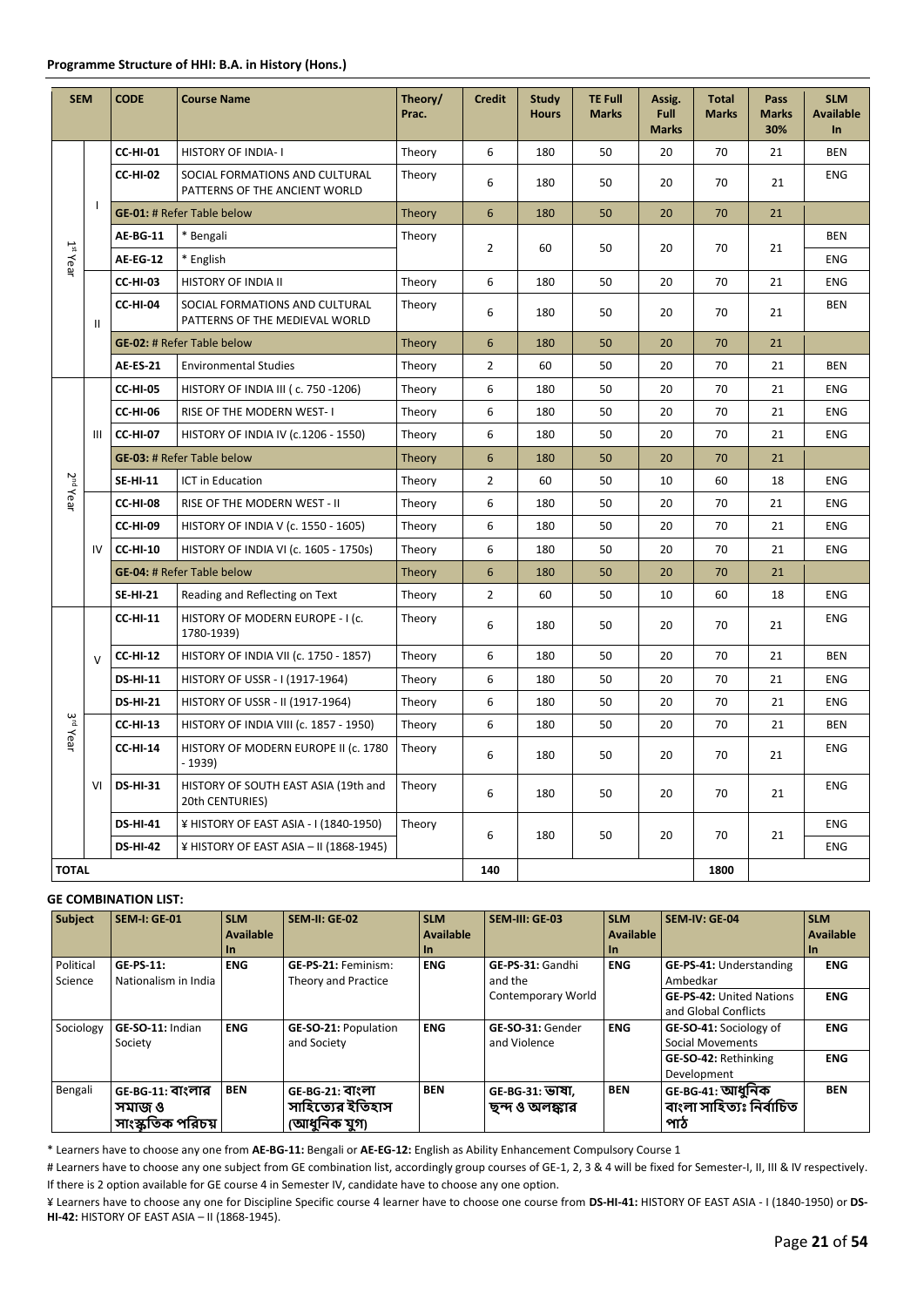#### **Programme Structure of HPS: B.A. in Political Science (Hons.)**

| <b>SEM</b>             |                                               | <b>CODE</b>                                                 | <b>Course Name</b>                                            | Theory/<br>Prac. | <b>Credit</b>  | <b>Study</b><br><b>Hours</b> | <b>TE Full</b><br><b>Marks</b> | Assig.<br>Full<br><b>Marks</b> | <b>Total</b><br><b>Marks</b> | Pass<br><b>Marks</b><br>30% | <b>SLM</b><br><b>Available</b><br>$\ln$ |
|------------------------|-----------------------------------------------|-------------------------------------------------------------|---------------------------------------------------------------|------------------|----------------|------------------------------|--------------------------------|--------------------------------|------------------------------|-----------------------------|-----------------------------------------|
|                        |                                               | <b>CC-PS-01</b>                                             | Introducing Political Theory                                  | Theory           | 6              | 180                          | 50                             | 20                             | 70                           | 21                          | <b>ENG</b>                              |
|                        |                                               | <b>CC-PS-02</b>                                             | <b>Constitutional Government and</b><br>Democracy in India    | Theory           | 6              | 180                          | 50                             | 20                             | 70                           | 21                          | <b>ENG</b>                              |
|                        | $\mathbf{I}$                                  | <b>AE-BG-11</b>                                             | * Bengali                                                     | Theory           |                |                              |                                |                                |                              |                             | <b>BEN</b>                              |
|                        |                                               | AE-EG-12                                                    | * English                                                     |                  | $\overline{2}$ | 60                           | 50                             | 20                             | 70                           | 21                          | <b>ENG</b>                              |
| $1$ <sup>st</sup> Year |                                               | <b>GE-01: # Refer Table below</b>                           |                                                               | Theory           | 6              | 180                          | 50                             | 20                             | 70                           | 21                          |                                         |
|                        |                                               | <b>CC-PS-03</b>                                             | Political Theory-Concepts and<br><b>Debates</b>               | Theory           | 6              | 180                          | 50                             | 20                             | 70                           | 21                          | <b>ENG</b>                              |
|                        | $\mathbf{II}$                                 | <b>CC-PS-04</b>                                             | Political Process in India                                    | Theory           | 6              | 180                          | 50                             | 20                             | 70                           | 21                          | <b>ENG</b>                              |
|                        |                                               | <b>AE-ES-21</b>                                             | <b>Environmental Studies</b>                                  | Theory           | $\overline{2}$ | 60                           | 50                             | 20                             | 70                           | 21                          | <b>BEN</b>                              |
|                        |                                               | <b>GE-02: # Refer Table below</b>                           |                                                               | <b>Theory</b>    | 6              | 180                          | 50                             | 20                             | 70                           | 21                          |                                         |
|                        |                                               | <b>CC-PS-05</b>                                             | Introduction to Comparative<br><b>Government and Politics</b> | Theory           | 6              | 180                          | 50                             | 20                             | 70                           | 21                          | <b>ENG</b>                              |
|                        |                                               | <b>CC-PS-06</b><br>Perspectives on Public<br>Administration |                                                               | Theory           | 6              | 180                          | 50                             | 20                             | 70                           | 21                          | <b>ENG</b>                              |
|                        | $\mathsf{III}$                                | <b>CC-PS-07</b>                                             | Perspectives on International<br>Relations and World History  | Theory           | 6              | 180                          | 50                             | 20                             | 70                           | 21                          | <b>ENG</b>                              |
|                        |                                               | <b>GE-03: # Refer Table below</b>                           |                                                               | Theory           | 6              | 180                          | 50                             | 20                             | 70                           | 21                          |                                         |
| 2 <sup>nd</sup> Year   |                                               | <b>SE-PS-11</b>                                             | ICT in Education                                              | Theory           | $\overline{2}$ | 60                           | 50                             | 10                             | 60                           | 18                          | <b>ENG</b>                              |
|                        |                                               | <b>CC-PS-08</b>                                             | Political Processes and Institution                           | Theory           | 6              | 180                          | 50                             | 20                             | 70                           | 21                          | <b>ENG</b>                              |
|                        |                                               | <b>CC-PS-09</b>                                             | Public Policy and Administration in<br>India                  | Theory           | 6              | 180                          | 50                             | 20                             | 70                           | 21                          | <b>ENG</b>                              |
|                        | IV                                            | <b>CC-PS-10</b>                                             | <b>Global Politics</b>                                        | Theory           | 6              | 180                          | 50                             | 20                             | 70                           | 21                          | <b>ENG</b>                              |
|                        |                                               | <b>GE-04: # Refer Table below</b>                           |                                                               | Theory           | 6              | 180                          | 50                             | 20                             | 70                           | 21                          |                                         |
|                        |                                               | <b>SE-PS-21</b>                                             | Reading and Reflecting on Text                                | Theory           | $\overline{2}$ | 60                           | 50                             | 10                             | 60                           | 18                          | <b>ENG</b>                              |
|                        |                                               | <b>CC-PS-11</b>                                             | <b>Classical Political Philosophy</b>                         | Theory           | 6              | 180                          | 50                             | 20                             | 70                           | 21                          | <b>ENG</b>                              |
|                        |                                               | <b>CC-PS-12</b>                                             | Indian Political Thought-I                                    | Theory           | 6              | 180                          | 50                             | 20                             | 70                           | 21                          | <b>ENG</b>                              |
|                        | $\vee$                                        | <b>DS-PS-11</b>                                             | Human Rights in a Comparative<br>Perspective                  | Theory           | 6              | 180                          | 50                             | 20                             | 70                           | 21                          | <b>ENG</b>                              |
|                        |                                               | <b>DS-PS-21</b>                                             | Women, Power and Politics                                     | Theory           | 6              | 180                          | 50                             | 20                             | 70                           | 21                          | <b>ENG</b>                              |
| 3 <sup>rd</sup> Year   |                                               | <b>CC-PS-13</b>                                             | Modern Political Philosophy                                   | Theory           | 6              | 180                          | 50                             | 20                             | 70                           | 21                          | <b>ENG</b>                              |
|                        |                                               | <b>CC-PS-14</b>                                             | Indian Political Thought-II                                   | Theory           | 6              | 180                          | 50                             | 20                             | 70                           | 21                          | <b>ENG</b>                              |
|                        | VI                                            | <b>DS-PS-31</b>                                             | <b>Understanding Global Politics</b>                          | Theory           | 6              | 180                          | 50                             | 20                             | 70                           | 21                          | <b>ENG</b>                              |
|                        |                                               | <b>DS-PS-41</b>                                             | ¥ India's Foreign Policy in a<br><b>Globalizing World</b>     | Theory           | 6              | 180                          | 50                             | 20                             | 70                           | 21                          | <b>ENG</b>                              |
|                        | <b>DS-PS-42</b><br>¥ Understanding South Asia |                                                             |                                                               |                  |                |                              |                                |                                |                              | <b>ENG</b>                  |                                         |
|                        | <b>TOTAL</b>                                  |                                                             |                                                               |                  | 140            |                              |                                |                                | 1800                         |                             |                                         |

## **GE COMBINATION LIST:**

| <b>Subject</b> | <b>SEM-I: GE-01</b>                                    | <b>SLM</b><br><b>Available</b> | <b>SEM-II: GE-02</b>                           | <b>SLM</b><br><b>Available</b> | SEM-III: GE-03                    | <b>SLM</b><br><b>Available</b> | <b>SEM-IV: GE-04</b>                              | <b>SLM</b><br><b>Available</b> |
|----------------|--------------------------------------------------------|--------------------------------|------------------------------------------------|--------------------------------|-----------------------------------|--------------------------------|---------------------------------------------------|--------------------------------|
|                |                                                        | In.                            |                                                | $\ln$                          |                                   | $\ln$                          |                                                   | In.                            |
| History        | <b>GE-HI-11: EASTERN</b><br><b>INDIA (WITH SPECIAL</b> | <b>ENG</b>                     | <b>GE-HI-21: EASTERN</b><br><b>INDIA (WITH</b> | <b>ENG</b>                     | GE-HI-31:<br><b>EASTERN INDIA</b> | <b>ENG</b>                     | <b>GE-HI-41: MAKING OF</b><br><b>CONTEMPORARY</b> | <b>ENG</b>                     |
|                | <b>REFERENCE TO</b>                                    |                                | <b>SPECIAL REFERENCE</b>                       |                                | (WITH SPECIAL                     |                                | <b>INDIA</b>                                      |                                |
|                | <b>BENGAL): (EARLIEST TO</b>                           |                                | TO BENGAL):                                    |                                | <b>REFERENCE TO</b>               |                                | <b>GE-HI-42: MAKING OF</b>                        | <b>ENG</b>                     |
|                | 1203/1204)                                             |                                | $(1203/1204-1757)$                             |                                | BENGAL): (1757-                   |                                | <b>CONTEMPORARY</b>                               |                                |
|                |                                                        |                                |                                                |                                | 1947)                             |                                | <b>WORLD</b>                                      |                                |
| Sociology      | GE-SO-11: Indian                                       | <b>ENG</b>                     | GE-SO-21:                                      | <b>ENG</b>                     | GE-SO-31:                         | <b>ENG</b>                     | GE-SO-41: Sociology                               | <b>ENG</b>                     |
|                | Society                                                |                                | Population and                                 |                                | Gender and                        |                                | of Social Movements                               |                                |
|                |                                                        |                                | Society                                        |                                | Violence                          |                                | <b>GE-SO-42: Rethinking</b>                       | <b>ENG</b>                     |
|                |                                                        |                                |                                                |                                |                                   |                                | Development                                       |                                |
| Bengali        | GE-BG-11: বাংলার                                       | <b>BEN</b>                     | GE-BG-21: বাংলা                                | <b>BEN</b>                     | GE-BG-31: ভাষা,                   | <b>BEN</b>                     | GE-BG-41: আধুনিক                                  | <b>BEN</b>                     |
|                | সমাজ ও সাংস্কৃতিক                                      |                                | সাহিত্যের ইতিহাস                               |                                | ছন্দ ও অলঙ্কার                    |                                | বাংলা সাহিত্যঃ                                    |                                |
|                | পরিচয়                                                 |                                | (আধুনিক যুগ)                                   |                                |                                   |                                | নিৰ্বাচিত পাঠ                                     |                                |

\* Learners have to choose any one from **AE-BG-11:** Bengali or **AE-EG-12:** English as Ability Enhancement Compulsory Course 1

# Learners have to choose any one subject from GE combination list, accordingly group courses of GE-1, 2, 3 & 4 will be fixed for Semester-I, II, III & IV respectively. If there is 2 option available for GE course 4 in Semester IV, candidate have to choose any one option.

¥ Learners have to choose any one for Discipline Specific course 4 learner have to choose one course from **DS-PS-41:** India's Foreign Policy in a Globalizing World or **DS-PS-42:** Understanding South Asia.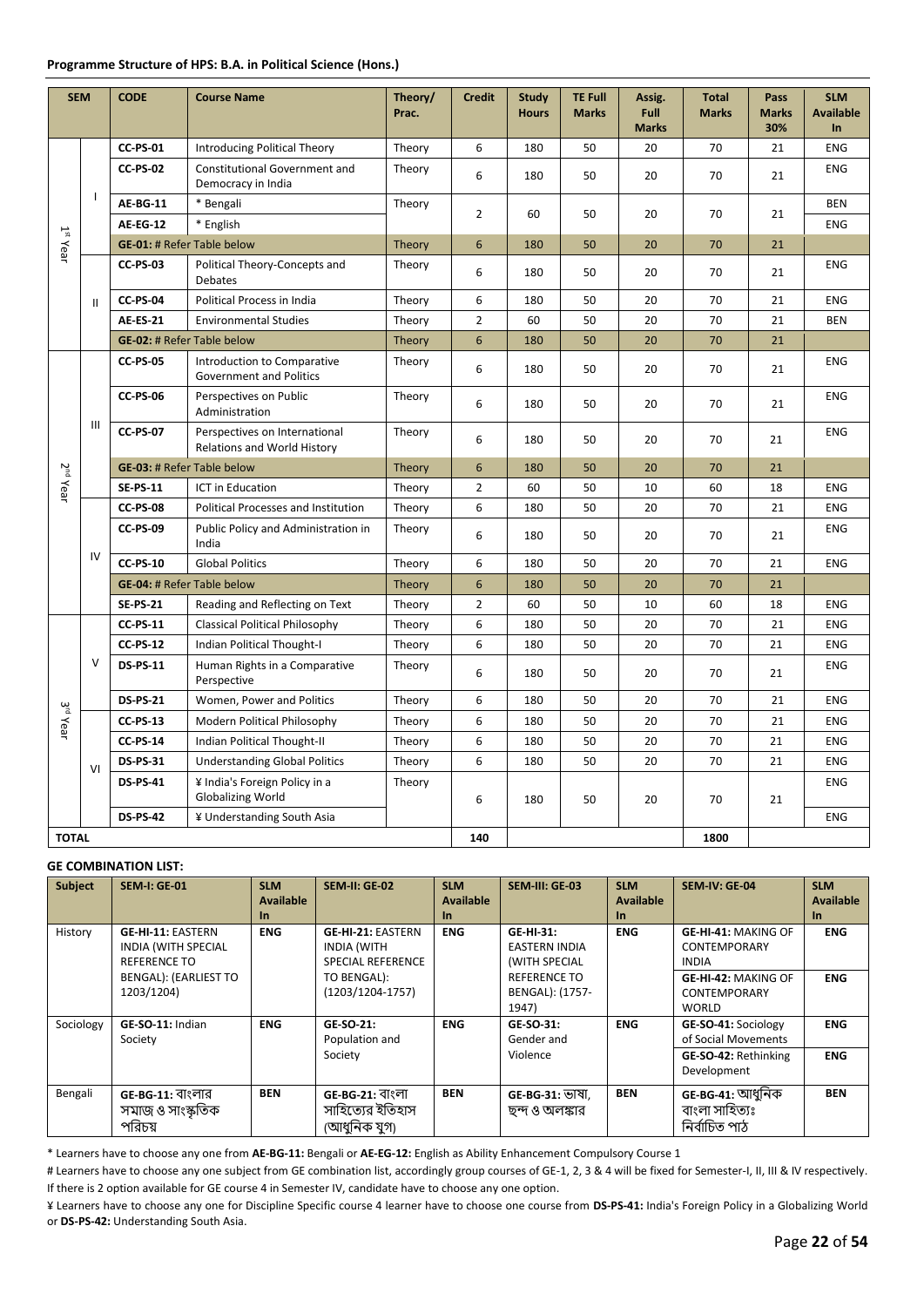| <b>SEM</b>           |                                                     | <b>CODE</b>     | <b>Course Name</b>                | Theory/<br>Prac. | <b>Credit</b>   | <b>Study</b><br><b>Hours</b> | <b>TE Full</b><br><b>Marks</b> | Assig.<br><b>Full</b><br><b>Marks</b> | <b>Total</b><br><b>Marks</b> | Pass<br><b>Marks</b><br>30% | <b>SLM</b><br><b>Availabl</b><br>e In |
|----------------------|-----------------------------------------------------|-----------------|-----------------------------------|------------------|-----------------|------------------------------|--------------------------------|---------------------------------------|------------------------------|-----------------------------|---------------------------------------|
|                      |                                                     | <b>CC-SO-01</b> | Introductory Sociology-1          | Theory           | 6               | 180                          | 50                             | 20                                    | 70                           | 21                          | <b>ENG</b>                            |
|                      |                                                     | <b>CC-SO-02</b> | Sociology of India - I            | Theory           | 6               | 180                          | 50                             | 20                                    | 70                           | 21                          | <b>ENG</b>                            |
|                      | $\overline{\phantom{a}}$                            | <b>AE-BG-11</b> | * Bengali                         | Theory           | $\overline{2}$  |                              |                                |                                       |                              |                             | <b>BEN</b>                            |
|                      |                                                     | <b>AE-EG-12</b> | * English                         |                  |                 | 60                           | 50                             | 20                                    | 70                           | 21                          | <b>ENG</b>                            |
| $1st$ Year           |                                                     |                 | <b>GE-01: # Refer Table below</b> | Theory           | 6               | 180                          | 50                             | 20                                    | 70                           | 21                          |                                       |
|                      |                                                     | <b>CC-SO-03</b> | Introduction to Sociology - II    | Theory           | 6               | 180                          | 50                             | 20                                    | 70                           | 21                          | <b>ENG</b>                            |
|                      | $\mathbf{H}$                                        | <b>CC-SO-04</b> | Sociology of India - II           | Theory           | 6               | 180                          | 50                             | 20                                    | 70                           | 21                          | <b>ENG</b>                            |
|                      |                                                     | <b>AE-ES-21</b> | <b>Environmental Studies</b>      | Theory           | $\overline{2}$  | 60                           | 50                             | 20                                    | 70                           | 21                          | <b>BEN</b>                            |
|                      |                                                     |                 | <b>GE-02: # Refer Table below</b> | Theory           | 6               | 180                          | 50                             | 20                                    | 70                           | 21                          |                                       |
|                      |                                                     | <b>CC-SO-05</b> | <b>Political Sociology</b>        | Theory           | 6               | 180                          | 50                             | 20                                    | 70                           | 21                          | <b>ENG</b>                            |
|                      |                                                     | <b>CC-SO-06</b> | Sociology of Religion             | Theory           | 6               | 180                          | 50                             | 20                                    | 70                           | 21                          | <b>ENG</b>                            |
|                      | Ш                                                   | <b>CC-SO-07</b> | Sociology of Gender and Sexuality | Theory           | 6               | 180                          | 50                             | 20                                    | 70                           | 21                          | <b>ENG</b>                            |
|                      |                                                     |                 | <b>GE-03: # Refer Table below</b> | Theory           | 6               | 180                          | 50                             | 20                                    | 70                           | 21                          |                                       |
| 2 <sup>nd</sup> Year |                                                     | SE-SO-11        | <b>ICT in Education</b>           | Theory           | $\overline{2}$  | 60                           | 50                             | 10                                    | 60                           | 18                          | <b>ENG</b>                            |
|                      |                                                     | <b>CC-SO-08</b> | <b>Economic Sociology</b>         | Theory           | 6               | 180                          | 50                             | 20                                    | 70                           | 21                          | <b>ENG</b>                            |
|                      |                                                     | <b>CC-SO-09</b> | Sociology of Kinship              | Theory           | 6               | 180                          | 50                             | 20                                    | 70                           | 21                          | <b>ENG</b>                            |
|                      | IV                                                  | <b>CC-SO-10</b> | Social Stratification             | Theory           | 6               | 180                          | 50                             | 20                                    | 70                           | 21                          | ENG                                   |
|                      |                                                     |                 | <b>GE-04: # Refer Table below</b> | Theory           | $6\phantom{1}6$ | 180                          | 50                             | 20                                    | 70                           | 21                          |                                       |
|                      |                                                     | <b>SE-SO-21</b> | Reading and Reflecting on Text    | Theory           | $\overline{2}$  | 60                           | 50                             | 10                                    | 60                           | 18                          | <b>ENG</b>                            |
|                      |                                                     | <b>CC-SO-11</b> | Sociological Thinker - I          | Theory           | 6               | 180                          | 50                             | 20                                    | 70                           | 21                          | <b>ENG</b>                            |
|                      | $\vee$                                              | <b>CC-SO-12</b> | <b>Research Methods - I</b>       | Theory           | 6               | 180                          | 50                             | 20                                    | 70                           | 21                          | <b>ENG</b>                            |
|                      |                                                     | DS-SO-11        | <b>Urban Sociology</b>            | Theory           | 6               | 180                          | 50                             | 20                                    | 70                           | 21                          | <b>ENG</b>                            |
|                      |                                                     | <b>DS-SO-21</b> | <b>Agrarian Sociology</b>         | Theory           | 6               | 180                          | 50                             | 20                                    | 70                           | 21                          | <b>ENG</b>                            |
| 3 <sup>rd</sup> Year |                                                     | <b>CC-SO-13</b> | Sociological Thinkers - II        | Theory           | 6               | 180                          | 50                             | 20                                    | 70                           | 21                          | <b>ENG</b>                            |
|                      |                                                     | <b>CC-SO-14</b> | Research Methods - II             | Theory           | 6               | 180                          | 50                             | 20                                    | 70                           | 21                          | <b>ENG</b>                            |
|                      | VI                                                  | DS-SO-31        | Sociology of Work                 | Theory           | 6               | 180                          | 50                             | 20                                    | 70                           | 21                          | <b>ENG</b>                            |
|                      |                                                     | <b>DS-SO-41</b> | ¥ Environmental Sociology         | Theory           | 6               |                              |                                |                                       |                              |                             | <b>ENG</b>                            |
|                      | <b>DS-SO-42</b><br>¥ Indian Sociological Traditions |                 |                                   |                  | 180             | 50                           | 20                             | 70                                    | 21                           | <b>ENG</b>                  |                                       |
| <b>TOTAL</b>         |                                                     |                 |                                   |                  | 140             |                              |                                |                                       | 1800                         |                             |                                       |

| <b>Subject</b> | <b>SEM-I: GE-01</b>  | <b>SLM</b>       | SEM-II: GE-02          | <b>SLM</b> | SEM-III: GE-03       | <b>SLM</b> | <b>SEM-IV: GE-04</b>      | <b>SLM</b>       |
|----------------|----------------------|------------------|------------------------|------------|----------------------|------------|---------------------------|------------------|
|                |                      | <b>Available</b> |                        | Available  |                      | Available  |                           |                  |
|                |                      |                  |                        |            |                      |            |                           | <b>Available</b> |
|                |                      | $\ln$            |                        | In.        |                      | $\ln$      |                           | <b>In</b>        |
| History        | GE-HI-11:            | <b>ENG</b>       | <b>GE-HI-21:</b>       | <b>ENG</b> | GE-HI-31:            | <b>ENG</b> | GE-HI-41: MAKING          | <b>ENG</b>       |
|                | <b>EASTERN INDIA</b> |                  | <b>EASTERN INDIA</b>   |            | <b>EASTERN INDIA</b> |            | OF CONTEMPORARY           |                  |
|                | (WITH SPECIAL        |                  | (WITH SPECIAL          |            | (WITH SPECIAL        |            | <b>INDIA</b>              |                  |
|                | <b>REFERENCE TO</b>  |                  | <b>REFERENCE TO</b>    |            | <b>REFERENCE TO</b>  |            | <b>GE-HI-42: MAKING</b>   | <b>ENG</b>       |
|                | BENGAL):             |                  | BENGAL):               |            | BENGAL): (1757-      |            | OF CONTEMPORARY           |                  |
|                | (EARLIEST TO         |                  | $(1203/1204 -$         |            | 1947)                |            | <b>WORLD</b>              |                  |
|                | 1203/1204)           |                  | 1757)                  |            |                      |            |                           |                  |
| Political      | <b>GE-PS-11:</b>     | <b>ENG</b>       | GE-PS-21:              | <b>ENG</b> | <b>GE-PS-31:</b>     | <b>ENG</b> | <b>GE-PS-41:</b>          | <b>ENG</b>       |
| Science        | Nationalism in       |                  | Feminism:              |            | Gandhi and the       |            | Understanding             |                  |
|                | India                |                  | Theory and             |            | Contemporary         |            | Ambedkar                  |                  |
|                |                      |                  | Practice               |            | World                |            | GE-PS-42: United          | <b>ENG</b>       |
|                |                      |                  |                        |            |                      |            | <b>Nations and Global</b> |                  |
|                |                      |                  |                        |            |                      |            | Conflicts                 |                  |
| Bengali        | <b>GE-BG-11:</b>     | <b>BEN</b>       | <b>GE-BG-21:</b> বাংলা | <b>BEN</b> | GE-BG-31: ভাষা,      | <b>BEN</b> | GE-BG-41: আধুনিক          | <b>BEN</b>       |
|                | বাংলার সমাজ ও        |                  | সাহিত্যের              |            | ছন্দ ও অলঙ্কার       |            | বাংলা সাহিত্যঃ            |                  |
|                | সাংস্কৃতিক           |                  | ইতিহাস                 |            |                      |            | নিৰ্বাচিত পাঠ             |                  |
|                | পরিচয়               |                  | (আধুনিক যুগ)           |            |                      |            |                           |                  |

\* Learners have to choose any one from **AE-BG-11:** Bengali or **AE-EG-12:** English as Ability Enhancement Compulsory Course 1

# Learners have to choose any one subject from GE combination list, accordingly group courses of GE-1, 2, 3 & 4 will be fixed for Semester-I, II, III & IV respectively. If there is 2 option available for GE course 4 in Semester IV, candidate have to choose any one option.

¥ Learners have to choose any one for Discipline Specific course 4 learner have to choose one course from **DS-SO-41:** Environmental Sociology or **DS-SO-42:** Indian Sociological Traditions.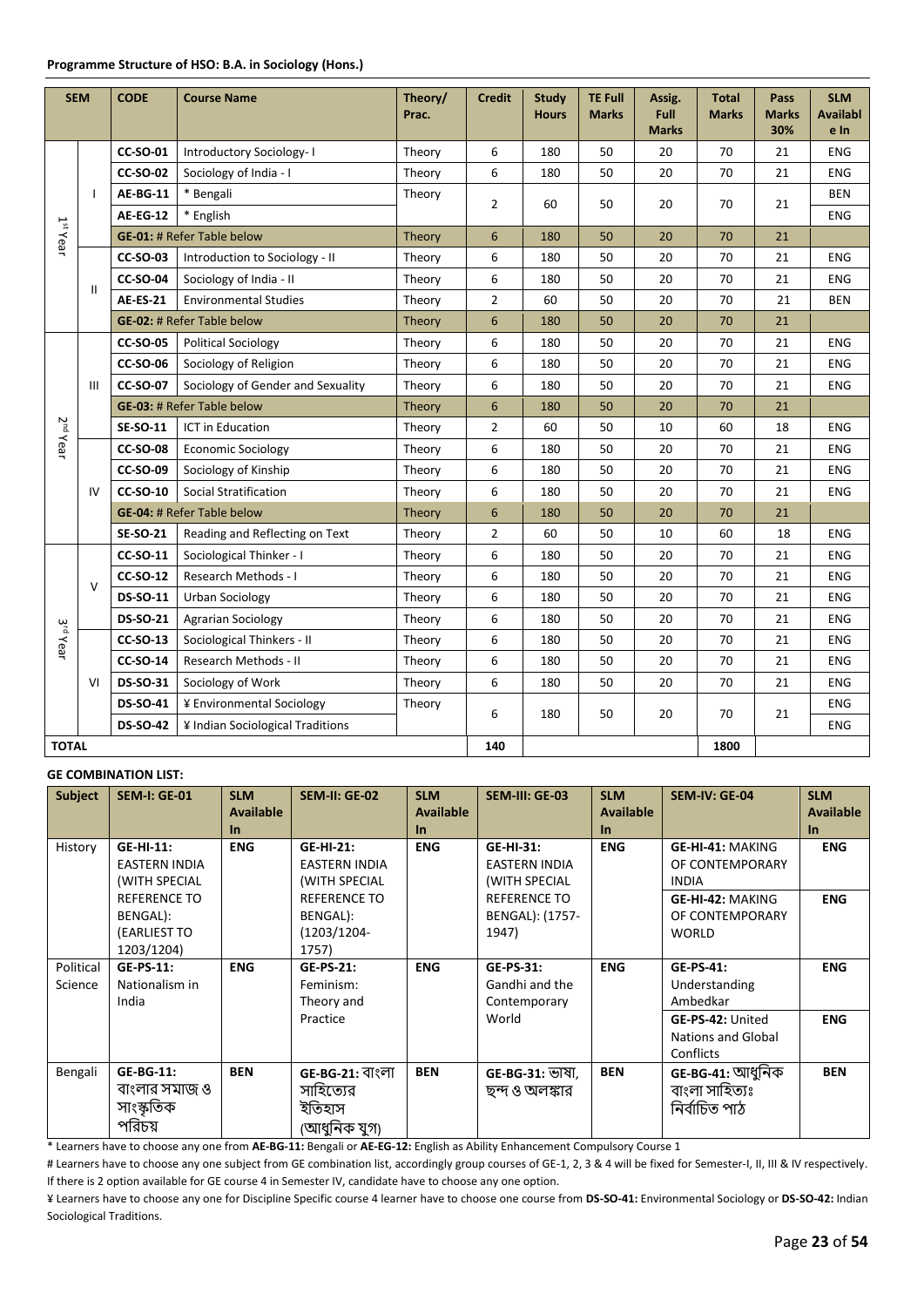# **Programme Structure of EPA: B.A. in Public Administration (Hons.)**

|                      |           | <b>Course</b>                                               | <b>Course</b>                   | <b>Course Type</b> | <b>Assignm</b> | <b>Term</b> | <b>Full</b>  | <b>Credits</b> |
|----------------------|-----------|-------------------------------------------------------------|---------------------------------|--------------------|----------------|-------------|--------------|----------------|
|                      |           |                                                             | <b>Code</b>                     | (Theo/Prac)        | ent            | <b>End</b>  | <b>Marks</b> |                |
|                      |           | Foundation Course in Bengali                                | <b>FBG</b>                      | Theo               | 30%            | 70%         | 50           | 4              |
|                      | Semester- | Foundation Course in English                                | <b>FEG</b>                      | Theo               | 30%            | 70%         | 50           | 4              |
| 1 <sup>st</sup> Year | -         | <b>Administrative Theory</b>                                | $EPA - I$                       | Theo               | 30%            | 70%         | 100          | 8              |
|                      |           | Foundation Course in Humanities and                         |                                 | Theo               | 30%            | 70%         | 100          | 8              |
|                      |           | Social Science                                              | <b>FHS</b>                      |                    |                |             |              |                |
|                      | Semester- | <b>Indian Government</b>                                    | EPA-II                          | Theo               | 30%            | 70%         | 100          | 8              |
|                      | $=$       | <b>Environmental Studies</b>                                | <b>ENVS</b>                     | Theo               | 30%            | 70%         | 50           | 4              |
|                      | Semester  | Foundation Course in Science and<br>Technology              | <b>FST</b>                      | Theo               | 30%            | 70%         | 100          | 8              |
|                      |           | <b>Indian Thinkers (Administrative</b><br>Thinkers)         | EPA-III                         | Theo               | 30%            | 70%         | 100          | 8              |
| 2 <sup>nd</sup> Year |           | <b>Comparative and</b><br><b>Development Administration</b> | EPA-IV                          | Theo               | 30%            | 70%         | 100          | 8              |
|                      | Semester- | <b>Personnel Administration</b>                             | EPA-V                           | Theo               | 30%            | 70%         | 100          | 8              |
|                      | ₹         | Subsidiary Political Science/ Bengali/                      | $SPS-I/$                        | Theo               | 30%            | 70%         | 100          | 8              |
|                      |           | History Paper - 1                                           | SBG-I/<br>SHI-I                 |                    |                |             |              |                |
|                      |           | <b>Financial Administration</b>                             | EPA-VI                          | Theo               | 30%            | 70%         | 100          | 8              |
|                      | Semester- | <b>Indian Administrative System</b>                         | EPA-VII                         | Theo               | 30%            | 70%         | 100          | 8              |
| $\frac{a}{b}$        | $\,<$     | Subsidiary Political Science/ Bengali/<br>History Paper - 2 | SPS-II/<br>SBG-II/<br>SHI-II    | Theo               | 30%            | 70%         | 100          | 8              |
| Year                 | S         | <b>Local Government: Rural and Urban</b>                    | EPA-VIII                        | Theo               | 30%            | 70%         | 100          | 8              |
|                      | emester-  | <b>Action Oriented Course</b>                               | AOC-2                           | Theo               | 30%            | 70%         | 100          | 8              |
|                      | $\leq$    | Subsidiary Political Science/ Bengali/<br>History Paper - 3 | SPS-III/<br>SBG-III/<br>SHI-III | Theo               | 30%            | 70%         | 100          | 8              |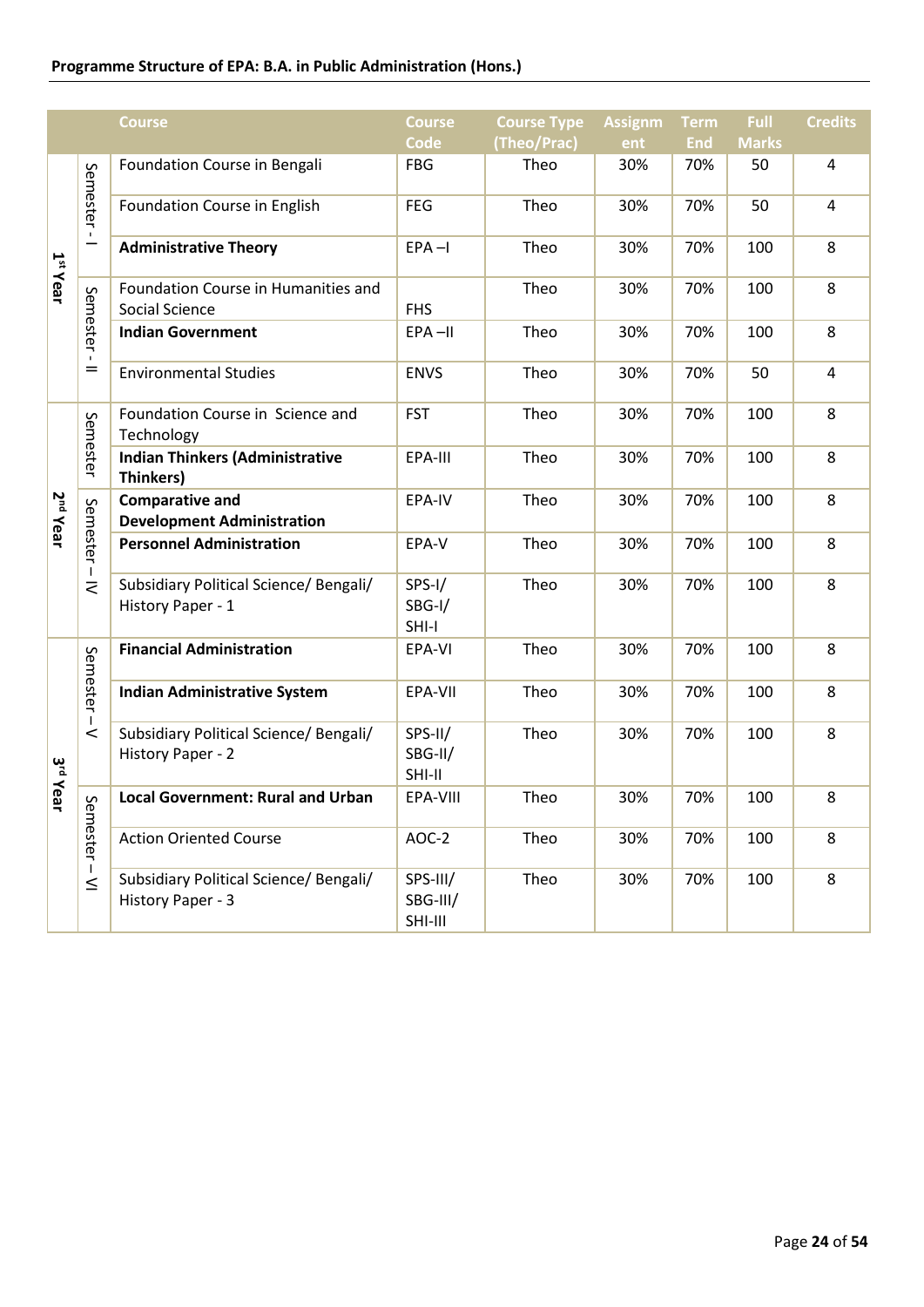| <b>SEM</b>           |              | <b>CODE</b>                     | <b>Course Name</b>                     | Theory/ | <b>Credit</b>  | <b>Study</b> | <b>TE Full</b> | Assig. Full  | <b>Total</b> | Pass         | <b>SLM</b>       |
|----------------------|--------------|---------------------------------|----------------------------------------|---------|----------------|--------------|----------------|--------------|--------------|--------------|------------------|
|                      |              |                                 |                                        | Prac.   |                | <b>Hours</b> | <b>Marks</b>   | <b>Marks</b> | <b>Marks</b> | <b>Marks</b> | <b>Available</b> |
|                      |              |                                 |                                        |         |                |              |                |              |              | 35%          | <b>In</b>        |
|                      |              | CC-ED-01                        | Introduction to Educational Studies    | Theory  | 6              | 180          | 50             | 20           | 70           | 25           | <b>ENG</b>       |
|                      |              | <b>CC-ED-02</b>                 | Philosophical Foundation of            | Theory  | 6              | 180          | 50             | 20           | 70           | 25           | <b>ENG</b>       |
|                      | $\mathbf{I}$ |                                 | Education                              |         |                |              |                |              |              |              |                  |
|                      |              | <b>AE-BG-11</b>                 | * Bengali                              | Theory  | $\overline{2}$ | 60           | 50             | 20           | 70           | 25           | <b>BEN</b>       |
|                      |              | <b>AE-EG-12</b>                 | * English                              |         |                |              |                |              |              |              | <b>ENG</b>       |
| $1st$ Year           |              |                                 | <b>GE-01: # Refer Table below</b>      | Theory  | 6              | 180          | 50             | 20           | 70           | 25           |                  |
|                      |              | CC-ED-03                        | Sociological Foundation of Education   | Theory  | 6              | 180          | 50             | 20           | 70           | 25           | <b>ENG</b>       |
|                      |              | CC-ED-04                        | Psychological Foundation of            | Theory  | 6              | 180          | 50             | 20           | 70           | 25           | <b>ENG</b>       |
|                      | Ш            |                                 | Education                              |         |                |              |                |              |              |              |                  |
|                      |              | <b>AE-ES-21</b>                 | <b>Environmental Studies</b>           | Theory  | $\overline{2}$ | 60           | 50             | 20           | 70           | 25           | <b>BEN</b>       |
|                      |              |                                 | <b>GE-02: # Refer Table below</b>      | Theory  | 6              | 180          | 50             | 20           | 70           | 25           |                  |
|                      |              | <b>CC-ED-05</b>                 | Policy Perspective and Development     | Theory  |                |              |                |              |              |              | <b>ENG</b>       |
|                      |              |                                 | of Indian Education (Pre-              |         | 6              | 180          | 50             | 20           | 70           | 25           |                  |
|                      |              |                                 | Independent)                           |         |                |              |                |              |              |              |                  |
|                      | III          | CC-ED-06<br>Pedagogical Studies |                                        | Theory  | 6              | 180          | 50             | 20           | 70           | 25           | <b>ENG</b>       |
|                      |              | <b>CC-ED-07</b>                 | <b>Curriculum Studies</b>              | Theory  | 6              | 180          | 50             | 20           | 70           | 25           | <b>ENG</b>       |
|                      |              | <b>SE-ED-11</b>                 | <b>ICT in Education</b>                | Theory  | $\overline{2}$ | 60           | 50             | 10           | 60           | 20           | <b>ENG</b>       |
| 2 <sup>nd</sup> Year |              |                                 | <b>GE-03: # Refer Table below</b>      | Theory  | 6              | 180          | 50             | 20           | 70           | 25           |                  |
|                      |              | CC-ED-08                        | <b>Evaluation in Education</b>         | Theory  | 6              | 180          | 50             | 20           | 70           | 25           | <b>ENG</b>       |
|                      |              | CC-ED-09                        | <b>Educational Technology</b>          | Theory  | 6              | 180          | 50             | 20           | 70           | 25           | <b>ENG</b>       |
|                      | IV           | <b>CC-ED-10</b>                 | Guidance and Counseling in             | Theory  | 6              | 180          | 50             | 20           | 70           | 25           | <b>ENG</b>       |
|                      |              |                                 | Education                              |         |                |              |                |              |              |              |                  |
|                      |              | <b>SE-ED-21</b>                 | <b>Reading &amp;Reflecting on Text</b> | Theory  | $\overline{2}$ | 60           | 50             | 10           | 60           | 20           | <b>ENG</b>       |
|                      |              |                                 | <b>GE-04: # Refer Table below</b>      | Theory  | 6              | 180          | 50             | 20           | 70           | 25           |                  |
|                      |              | <b>CC-ED-11</b>                 | Policy Perspective and Development     | Theory  |                |              |                |              |              |              | <b>ENG</b>       |
|                      |              |                                 | of Indian Education (Post-             |         | 6              | 180          | 50             | 20           | 70           | 25           |                  |
|                      | $\vee$       |                                 | Independent)                           |         |                |              |                |              |              |              |                  |
|                      |              | <b>CC-ED-12</b>                 | Value Education                        | Theory  | 6              | 180          | 50             | 20           | 70           | 25           | <b>ENG</b>       |
|                      |              | <b>DS-ED-11</b>                 | <b>Comparative Education</b>           | Theory  | 6              | 180          | 50             | 20           | 70           | 25           | <b>ENG</b>       |
|                      |              | <b>DS-ED-21</b>                 | Special and Inclusive Education        | Theory  | 6              | 180          | 50             | 20           | 70           | 25           | <b>ENG</b>       |
| 3 <sup>rd</sup> Year |              | CC-ED-13                        | <b>Educational Management and</b>      | Theory  | 6              | 180          | 50             | 20           | 70           | 25           | <b>ENG</b>       |
|                      |              |                                 | Planning                               |         |                |              |                |              |              |              |                  |
|                      |              | CC-ED-14                        | Basic Research Methodology &           | Theory  | 6              | 180          | 50             | 20           | 70           | 25           | <b>ENG</b>       |
|                      | VI           |                                 | <b>Statistics in Education</b>         |         |                |              |                |              |              |              |                  |
|                      |              | <b>DS-ED-31</b>                 | Child Development and Pedagogy         | Theory  | 6              | 180          | 50             | 20           | 70           | 25           | <b>ENG</b>       |
|                      |              | <b>DS-ED-41</b>                 | ¥ Education and Community              | Theory  |                |              |                |              |              |              | <b>ENG</b>       |
|                      |              |                                 | Development                            |         | 6              | 180          | 50             | 20           | 70           | 25           |                  |
|                      |              | <b>DS-ED-42</b>                 | ¥ Open and Distance Education          |         |                |              |                |              |              |              | <b>ENG</b>       |
| <b>TOTAL</b>         |              |                                 |                                        |         | 140            |              |                |              | 1800         |              |                  |

| <b>Subject</b>                     | <b>SEM-I: GE-01</b>                                               | <b>SLM</b> | <b>SEM-II: GE-02</b>                              | <b>SLM</b> | SEM-III: GE-03                                  | <b>SLM</b> | <b>SEM-IV: GE-04</b>                                    | <b>SLM</b> |
|------------------------------------|-------------------------------------------------------------------|------------|---------------------------------------------------|------------|-------------------------------------------------|------------|---------------------------------------------------------|------------|
|                                    |                                                                   | Available  |                                                   | Available  |                                                 | Available  |                                                         | Available  |
|                                    |                                                                   | l In       |                                                   | l In       |                                                 | $\ln$      |                                                         | l In       |
| <b>History</b>                     | <b>GE-HI-11: EASTERN</b><br><b>INDIA (WITH SPECIAL</b>            | <b>ENG</b> | <b>GE-HI-21: EASTERN INDIA</b><br>(WITH SPECIAL   | <b>ENG</b> | GE-HI-31: EASTERN<br><b>INDIA (WITH SPECIAL</b> | <b>ENG</b> | GE-HI-41: Making of<br>Contemporary India               | <b>ENG</b> |
|                                    | <b>REFERENCE TO</b><br><b>BENGAL): (EARLIEST</b><br>TO 1203/1204) |            | REFERENCE TO BENGAL):<br>$(1203/1204-1757)$       |            | <b>REFERENCE TO</b><br>BENGAL): (1757-1947)     |            | <b>GE-HI-42: MAKING OF</b><br><b>CONTEMPORARY WORLD</b> | <b>ENG</b> |
| Sociology                          | GE-SO-11: Indian<br>Society                                       | <b>ENG</b> | <b>GE-SO-21: Population and</b><br>Society        | <b>ENG</b> | GE-SO-31:Gender and<br>Violence                 | <b>ENG</b> | GE-SO-41: Sociology of<br>Social Movements              | <b>ENG</b> |
|                                    |                                                                   |            |                                                   |            |                                                 |            | <b>GE-SO-42: Rethinking</b><br>Development              | <b>ENG</b> |
| <b>Political</b><br><b>Science</b> | <b>GE-PS-11: Nationalism</b><br>in India                          | <b>ENG</b> | <b>GE-PS-21: Feminism:</b><br>Theory and Practice | <b>ENG</b> | GE-PS-31: Gandhi and<br>the Contemporary        | <b>ENG</b> | GE-PS-41: Understanding<br>Ambedkar                     | <b>ENG</b> |
|                                    |                                                                   |            |                                                   |            | World                                           |            | <b>GE-PS-42: United Nations</b><br>and Global Conflicts | <b>ENG</b> |

\* Learner have to choose any one from **AE-BG-11:** Bengali or **AE-EG-12:** English as Ability Enhancement Compulsory Course 1

# Learner have to choose any one subject from GE combination list, accordingly group papers of GE-1, 2, 3 & 4 will be fixed for Semester-I, II, III & IV respectively. If there is 2 option available for GE paper 4 in Semester IV, candidate have to choose any one option.

¥ Learner have to choose any one for Discipline Specific paper 4 learner have to choose one paper from **DS-ED-41:** Education and Community Development or **DS-ED-42:** Open and Distance Education.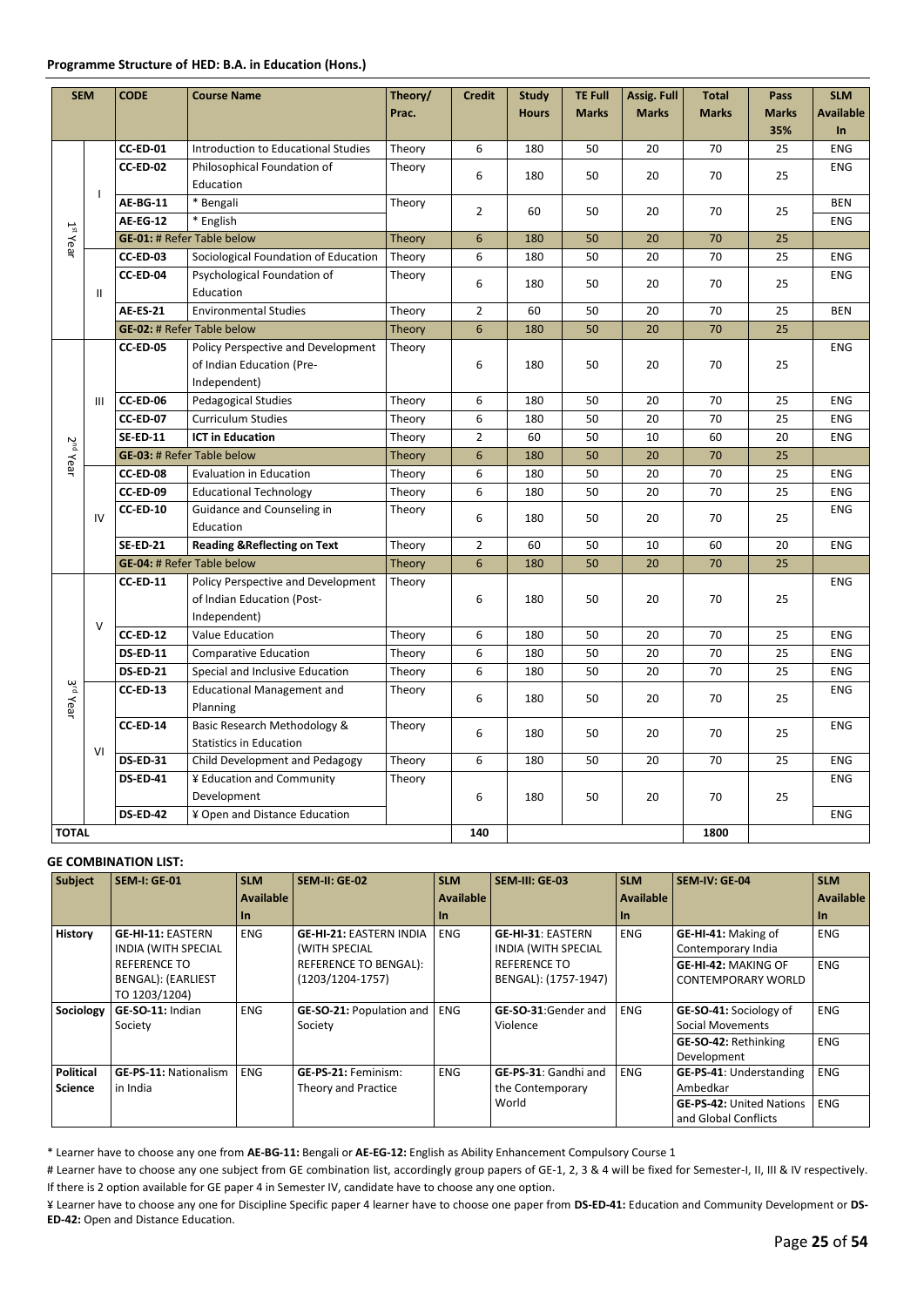## **Programme Structure of HEC: B.A. in Economics (Hons.)**

|                        | <b>SEM</b>   | <b>CODE</b>                       | <b>Course Name</b>                                     | <b>Theory</b><br>/ Prac. | <b>Credit</b>    | <b>Study</b><br><b>Hours</b> | <b>TE Full</b><br><b>Marks</b> | Assig.<br>Full<br><b>Marks</b> | <b>Total</b><br><b>Marks</b> | Pass<br><b>Marks</b><br>30% | <b>SLM</b><br><b>Available</b><br>$\ln$ |
|------------------------|--------------|-----------------------------------|--------------------------------------------------------|--------------------------|------------------|------------------------------|--------------------------------|--------------------------------|------------------------------|-----------------------------|-----------------------------------------|
|                        |              | <b>CC-EC-01</b>                   | Micro Economics - I                                    | Theory                   | 6                | 180                          | 50                             | 20                             | 70                           | 21                          | <b>BEN</b>                              |
|                        |              | <b>CC-EC-02</b>                   | Macro Economics - I                                    | Theory                   | 6                | 180                          | 50                             | 20                             | 70                           | 21                          | <b>BEN</b>                              |
|                        | $\mathbf{I}$ | <b>AE-BG-11</b>                   | * Bengali                                              | Theory                   | $\overline{2}$   | 60                           | 50                             | 20                             | 70                           |                             | <b>BEN</b>                              |
|                        |              | <b>AE-EG-12</b>                   | * English                                              |                          |                  |                              |                                |                                |                              | 21                          | <b>ENG</b>                              |
|                        |              | <b>GE-01: # Refer Table below</b> |                                                        | Theory                   | $6\phantom{1}6$  | 180                          | 50                             | 20                             | 70                           | 21                          |                                         |
| $1$ <sup>st</sup> Year |              | <b>CC-EC-03</b>                   | <b>Mathematical Methods for</b><br>Economics-1         | Theory                   | 6                | 180                          | 50                             | 20                             | 70                           | 21                          | <b>BEN</b>                              |
|                        | Ш            | CC-EC-04                          | <b>Elementary Statistical Methods for</b><br>Economics | Theory                   | 6                | 180                          | 50                             | 20                             | 70                           | 21                          | <b>BEN</b>                              |
|                        |              | <b>AE-ES-21</b>                   | <b>Environmental Studies</b>                           | Theory                   | 2                | 60                           | 50                             | 20                             | 70                           | 21                          | <b>BEN</b>                              |
|                        |              |                                   | <b>GE-02: # Refer Table below</b>                      | <b>Theory</b>            | 6                | 180                          | 50                             | 20                             | 70                           | 21                          |                                         |
|                        |              | <b>CC-EC-05</b>                   | Micro Economics - II                                   | Theory                   | 6                | 180                          | 50                             | 20                             | 70                           | 21                          | <b>BEN</b>                              |
|                        |              | CC-EC-06                          | <b>Macro Economics - II</b>                            | Theory                   | 6                | 180                          | 50                             | 20                             | 70                           | 21                          | <b>BEN</b>                              |
|                        | Ш            | <b>CC-EC-07</b>                   | Mathematical Methods for<br>Economics -II              | Theory                   | 6                | 180                          | 50                             | 20                             | 70                           | 21                          | <b>BEN</b>                              |
|                        |              | <b>SE-EC-11</b>                   | Computer Application in Business &<br>Trade            | Theory                   | $\overline{2}$   | 60                           | 50                             | 10                             | 60                           | 18                          | <b>BEN</b>                              |
| 2 <sup>nd</sup> Year   |              |                                   | <b>GE-03: # Refer Table below</b>                      | Theory                   | $\boldsymbol{6}$ | 180                          | 50                             | 20                             | 70                           | 21                          |                                         |
|                        | IV           | CC-EC-08                          | Micro Economics - III                                  | Theory                   | 6                | 180                          | 50                             | 20                             | 70                           | 21                          | <b>BEN</b>                              |
|                        |              | <b>CC-EC-09</b>                   | <b>Macro Economics - III</b>                           | Theory                   | 6                | 180                          | 50                             | 20                             | 70                           | 21                          | <b>BEN</b>                              |
|                        |              | <b>CC-EC-10</b>                   | <b>Advanced Statistical Methods for</b><br>Economics   | Theory                   | 6                | 180                          | 50                             | 20                             | 70                           | 21                          | <b>BEN</b>                              |
|                        |              | <b>SE-EC-21</b>                   | E-Business                                             | Theory                   | $\overline{2}$   | 60                           | 50                             | 10                             | 60                           | 18                          | <b>BEN</b>                              |
|                        |              | <b>GE-04: # Refer Table below</b> |                                                        | <b>Theory</b>            | $6\phantom{1}6$  | 180                          | 50                             | 20                             | 70                           | 21                          |                                         |
|                        |              | <b>CC-EC-11</b>                   | Indian Economy-I                                       | Theory                   | 6                | 180                          | 50                             | 20                             | 70                           | 21                          | <b>BEN</b>                              |
|                        |              | <b>CC-EC-12</b>                   | Development Economics-I                                | Theory                   | 6                | 180                          | 50                             | 20                             | 70                           | 21                          | <b>BEN</b>                              |
|                        |              | <b>DS-EC-11</b>                   | ¥ Developmental Economics - I                          | Theory                   |                  |                              |                                |                                |                              |                             | <b>BEN</b>                              |
|                        | V            | <b>DS-EC-12</b>                   | ¥ Economic History of India (1857 -<br>1947)           |                          | 6                | 180                          | 50                             | 20                             | 70                           | 21                          | <b>BEN</b>                              |
|                        |              | <b>DS-EC-21</b>                   | ¥ Indian Economy -II                                   | Theory                   | 6                | 180                          | 50                             | 20                             | 70                           | 21                          | <b>BEN</b>                              |
| 3 <sup>rd</sup> Year   |              | <b>DS-EC-22</b>                   | ¥ Money & Financial Markets                            |                          |                  |                              |                                |                                |                              |                             | <b>BEN</b>                              |
|                        |              | <b>CC-EC-13</b>                   | <b>International Economics</b>                         | Theory                   | 6                | 180                          | 50                             | 20                             | 70                           | 21                          | <b>BEN</b>                              |
|                        |              | <b>CC-EC-14</b>                   | <b>Public Finance</b>                                  | Theory                   | 6                | 180                          | 50                             | 20                             | 70                           | 21                          | <b>BEN</b>                              |
|                        |              | <b>DS-EC-31</b>                   | ¥ Development Economics-II                             | Theory                   |                  |                              |                                |                                |                              |                             | <b>BEN</b>                              |
|                        | VI           | <b>DS-EC-32</b>                   | ¥ International Trade & Payments<br>Institutions       |                          | 6                | 180                          | 50                             | 20                             | 70                           | 21                          | BEN                                     |
|                        |              | <b>DS-EC-41</b>                   | ¥ Environmental Economics                              | Theory                   | 6                | 180                          | 50                             |                                | 70                           | 21                          | <b>BEN</b>                              |
|                        |              | <b>DS-EC-42</b>                   | ¥ Applied Economics                                    |                          |                  |                              |                                | 20                             |                              |                             | BEN                                     |
| <b>TOTAL</b>           |              |                                   |                                                        |                          | 140              |                              |                                |                                | 1800                         |                             |                                         |

#### **GE COMBINATION LIST:**

| <b>Subject</b>  | <b>SEM-I: GE-01</b>            | <b>SLM</b><br><b>Available</b><br>$\ln$ | <b>SEM-II: GE-02</b>                        | <b>SLM</b><br>Available<br><b>In</b> | SEM-III: GE-03                                                       | <b>SLM</b><br><b>Available</b><br><b>In</b> | SEM-IV: GE-04                                             | <b>SLM</b><br><b>Available</b><br>$\ln$ |
|-----------------|--------------------------------|-----------------------------------------|---------------------------------------------|--------------------------------------|----------------------------------------------------------------------|---------------------------------------------|-----------------------------------------------------------|-----------------------------------------|
| <b>Commerce</b> | GE-CO-11:<br>Mathematics $-1$  | <b>BEN</b>                              | GE-CO-21:<br>Mathematics - II               | <b>BEN</b>                           | <b>GE-CO-31: Principles</b><br>of Political Economy                  | <b>BEN</b>                                  | GE-CO-41: India's<br>Political Economy<br>$(1947 - 2018)$ | <b>BEN</b>                              |
| Sociology       | GE-SO-11: Indian<br>Society    | <b>ENG</b>                              | GE-SO-21:<br>Population and<br>Society      | <b>ENG</b>                           | GE-SO-31:Gender and<br>Violence                                      | <b>ENG</b>                                  | GE-SO-41:<br>Sociology of Social<br>Movements             | <b>ENG</b>                              |
| Geography       | GE-GR-11: Rural<br>Development | <b>ENG</b>                              | <b>GE-GR-21:</b><br>Geography of<br>Tourism | <b>ENG</b>                           | <b>GE-GR-31: Climate</b><br>Change: Vulnerability<br>and Adaptations | <b>ENG</b>                                  | <b>GE-GR-41: Disaster</b><br>Management                   | <b>ENG</b>                              |

\* Learners have to choose any one from **AE-BG-11:** Bengali or **AE-EG-12:** English as Ability Enhancement Compulsory Course 1

# Learners have to choose any one subject from GE combination list, accordingly group courses of GE-1, 2, 3 & 4 will be fixed for Semester-I, II, III & IV respectively.

¥ Learners have to choose any one from each Discipline Specific Course group e.g for Discipline Specific course 1 learner have to choose one course from **DS-EC-11:** Developmental Economics - I or **DS-EC-12:** Economic History of India (1857 – 1947)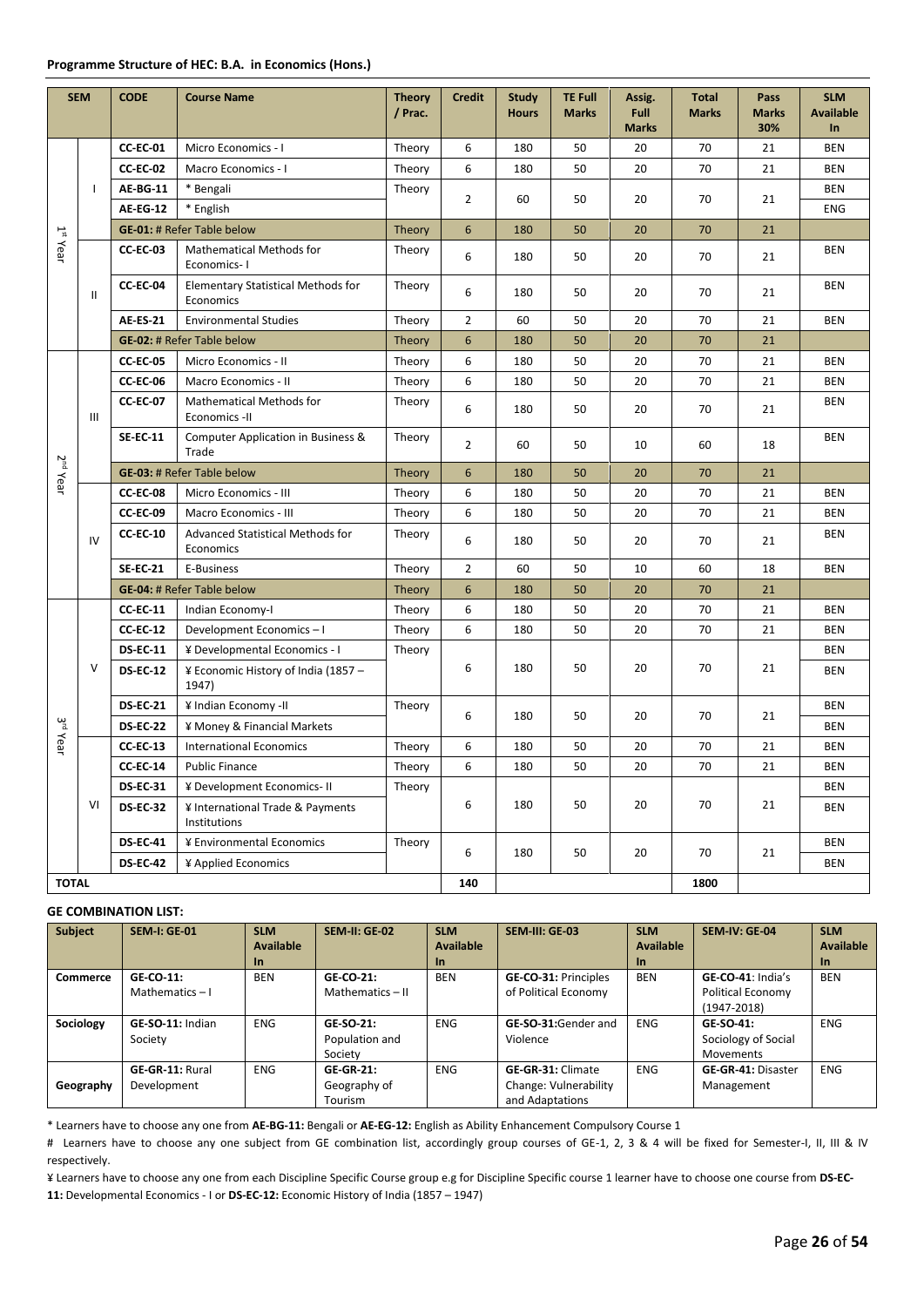#### **Programme Structure of HCO: Bachelor of Commerce (B.Com.) (Hons.)**

| <b>SEM</b>           |              | <b>CODE</b>                       | <b>Course Name</b>                                                  | Theory/<br>Prac. | <b>TE Full</b><br><b>Credit</b><br><b>Study</b><br><b>Total</b><br>Assig.<br>Pass<br><b>Full</b><br><b>Hours</b><br><b>Marks</b><br><b>Marks</b><br><b>Marks</b><br>30% |     | <b>Marks</b> | <b>SLM</b><br><b>Available</b><br>In |        |        |            |
|----------------------|--------------|-----------------------------------|---------------------------------------------------------------------|------------------|-------------------------------------------------------------------------------------------------------------------------------------------------------------------------|-----|--------------|--------------------------------------|--------|--------|------------|
|                      |              | <b>CC-CO-01</b>                   | <b>Financial Accounting-I</b>                                       | Theory           | 6                                                                                                                                                                       | 180 | 50           | 20                                   | 70     | 21     | <b>BEN</b> |
|                      |              | <b>CC-CO-02</b>                   | <b>Business Regulatory Framework</b>                                | Theory           | 6                                                                                                                                                                       | 180 | 50           | 20                                   | 70     | 21     | <b>BEN</b> |
|                      | $\mathbf{I}$ | <b>AE-BG-11</b>                   | * Bengali                                                           | Theory           |                                                                                                                                                                         |     |              |                                      |        |        | <b>BEN</b> |
|                      |              | <b>AE-EG-12</b>                   | * English                                                           |                  | $\overline{2}$                                                                                                                                                          | 60  | 50           | 20                                   | 70     | 21     | ENG        |
| $1^{st}$ Year        |              | <b>GE-01: # Refer Table below</b> |                                                                     | Theory           | 6                                                                                                                                                                       | 180 | 50           | 20                                   | 70     | 21     |            |
|                      |              | <b>CC-CO-03</b>                   | <b>Cost Accounting</b>                                              | Theory           | 6                                                                                                                                                                       | 180 | 50           | 20                                   | 70     | 21     | <b>BEN</b> |
|                      | Ш            | <b>CC-CO-04</b>                   | Management                                                          | Theory           | 6                                                                                                                                                                       | 180 | 50           | 20                                   | 70     | 21     | <b>BEN</b> |
|                      |              | <b>AE-ES-21</b>                   | <b>Environmental Studies</b>                                        | Theory           | $\overline{2}$                                                                                                                                                          | 60  | 50           | 20                                   | 70     | 21     | <b>BEN</b> |
|                      |              |                                   | <b>GE-02: # Refer Table below</b>                                   | Theory           | $\boldsymbol{6}$                                                                                                                                                        | 180 | 50           | 20                                   | 70     | 21     |            |
|                      |              | <b>CC-CO-05</b>                   | Financial Accounting - II                                           | Theory           | 6                                                                                                                                                                       | 180 | 50           | 20                                   | 70     | 21     | <b>BEN</b> |
|                      |              | <b>CC-CO-06</b>                   | Corporate and Labour Laws                                           | Theory           | 6                                                                                                                                                                       | 180 | 50           | 20                                   | 70     | 21     | <b>BEN</b> |
|                      | Ш            | <b>CC-CO-07</b>                   | <b>Business Communication</b>                                       | Theory           | 6                                                                                                                                                                       | 180 | 50           | 20                                   | 70     | 21     | ENG        |
| 2 <sup>nd</sup> Year |              | <b>SE-CO-11</b>                   | <b>Computer Application in Business</b>                             | Theory           | $\overline{2}$                                                                                                                                                          | 60  | 50           | 10                                   | 60     | 18     | <b>BEN</b> |
|                      |              |                                   | <b>GE-03: # Refer Table below</b>                                   | <b>Theory</b>    | $6\phantom{1}$                                                                                                                                                          | 180 | 50           | 20                                   | 70     | 21     |            |
|                      |              | <b>CC-CO-08</b>                   | <b>Direct Taxation</b>                                              | Theory           | 6                                                                                                                                                                       | 180 | 50           | 20                                   | 70     | 21     | <b>BEN</b> |
|                      | IV           | <b>CC-CO-09</b>                   | Indian Financial System                                             | Theory           | 6                                                                                                                                                                       | 180 | 50           | 20                                   | 70     | 21     | <b>BEN</b> |
|                      |              | <b>CC-CO-10</b>                   | Entrepreneurship Development                                        | Theory           | 6                                                                                                                                                                       | 180 | 50           | 20                                   | 70     | 21     | <b>BEN</b> |
|                      |              | <b>SE-CO-21</b>                   | E-Business                                                          | Theory           | $\overline{2}$                                                                                                                                                          | 60  | 50           | 10                                   | 60     | 18     | <b>BEN</b> |
|                      |              |                                   | <b>GE-04: # Refer Table below</b>                                   | <b>Theory</b>    | 6                                                                                                                                                                       | 180 | 50           | 20                                   | 70     | 21     |            |
|                      |              | <b>CC-CO-11</b>                   | <b>Management Accounting</b>                                        | Theory           | 6                                                                                                                                                                       | 180 | 50           | 20                                   | 70     | 21     | <b>BEN</b> |
|                      |              | <b>CC-CO-12</b>                   | Auditing                                                            | Theory           | 6                                                                                                                                                                       | 180 | 50           | 20                                   | 70     | 21     | <b>BEN</b> |
|                      | $\vee$       | <b>DS-CO-11</b>                   | ¥ Corporate Accounting                                              | Theory           | 6                                                                                                                                                                       | 180 | 50           | 20                                   | 70     | 21     | <b>BEN</b> |
|                      |              | <b>DS-CO-12</b>                   | ¥ Tourism Management                                                |                  |                                                                                                                                                                         |     |              |                                      |        |        | <b>BEN</b> |
|                      |              | <b>DS-CO-21</b>                   | ¥ Tax Practice and Procedure                                        | Theory           | 6                                                                                                                                                                       | 180 | 50           | 20                                   | 70     | 21     | <b>BEN</b> |
|                      |              | <b>DS-CO-22</b>                   | ¥ Retail Management                                                 |                  |                                                                                                                                                                         |     |              |                                      |        |        | ENG        |
| 3 <sup>rd</sup> Year |              | <b>CC-CO-13</b>                   | <b>Business Ethics</b>                                              | Theory           | 6                                                                                                                                                                       | 180 | 50           | 20                                   | 70     | 21     | <b>BEN</b> |
|                      |              | <b>CC-CO-14</b>                   | <b>Indirect Taxation</b>                                            | Theory           | 6                                                                                                                                                                       | 180 | 50           | 20                                   | 70     | 21     | <b>BEN</b> |
|                      | VI           | <b>DS-CO-31</b>                   | ¥ Corporate Financial Reporting<br>and Financial Statement Analysis | Theory           | 6                                                                                                                                                                       | 180 | 50           | 20                                   | $70\,$ | $21\,$ | <b>BEN</b> |
|                      |              | <b>DS-CO-32</b>                   | ¥ Logistics Management                                              |                  |                                                                                                                                                                         |     |              |                                      |        |        | ENG        |
|                      |              | <b>DS-CO-41</b>                   | ¥ Financial Management                                              | Theory           |                                                                                                                                                                         |     |              |                                      |        |        | BEN        |
|                      |              | <b>DS-CO-42</b>                   | ¥ Non-Profit Organization<br>Management                             |                  | 6                                                                                                                                                                       | 180 | 50           | 20                                   | 70     | 21     | ENG        |
| <b>TOTAL</b>         |              |                                   |                                                                     |                  | 140                                                                                                                                                                     |     |              |                                      | 1800   |        |            |

#### **GE COMBINATION LIST:**

| <b>Subject</b>   | <b>SEM-I: GE-01</b>    | <b>SLM</b>       | <b>SEM-II: GE-02</b> | <b>SLM</b> | SEM-III: GE-03            | <b>SLM</b> | <b>SEM-IV: GE-04</b>      | <b>SLM</b>   |
|------------------|------------------------|------------------|----------------------|------------|---------------------------|------------|---------------------------|--------------|
|                  |                        | <b>Available</b> |                      | Available  |                           | Available  |                           | Available In |
|                  |                        | In.              |                      | In.        |                           | <b>In</b>  |                           |              |
| <b>Economics</b> | <b>GE-EC-11:</b>       | <b>BEN</b>       | <b>GE-EC-21:</b>     | <b>BEN</b> | <b>GE-EC-31:</b>          | <b>BEN</b> | GE-EC-41: Indian          | <b>BEN</b>   |
|                  | <b>Business</b>        |                  | <b>Business</b>      |            | Statistics for            |            | Economy                   |              |
|                  | Economics              |                  | <b>Mathematics</b>   |            | <b>Business Decisions</b> |            |                           |              |
| Sociology        | GE-SO-11: Indian       | <b>ENG</b>       | GE-SO-21:            | <b>ENG</b> | GE-SO-31:Gender           | <b>ENG</b> | GE-SO-41:                 | <b>ENG</b>   |
|                  | Society                |                  | Population and       |            | and Violence              |            | Sociology of Social       |              |
|                  |                        |                  | Society              |            |                           |            | <b>Movements</b>          |              |
| Geography        | <b>GE-GR-11: Rural</b> | <b>ENG</b>       | $GE-GR-21$ :         | <b>ENG</b> | <b>GE-GR-31: Climate</b>  | <b>ENG</b> | <b>GE-GR-41: Disaster</b> | <b>ENG</b>   |
|                  | Development            |                  | Geography of         |            | Change:                   |            | Management                |              |
|                  |                        |                  | Tourism              |            | Vulnerability and         |            |                           |              |
|                  |                        |                  |                      |            | Adaptations               |            |                           |              |

\* Learners have to choose any one from **AE-BG-11:** Bengali or **AE-EG-12:** English as Ability Enhancement Compulsory Course 1

# Learners have to choose any one subject from GE combination list, accordingly group courses of GE-1, 2, 3 & 4 will be fixed for Semester-I, II, III & IV respectively.

¥ Learners have to choose any one from each Discipline Specific Course group e.g. for Discipline Specific course 1 learner have to choose one course from **DS-CO-**

**11:** Corporate Accounting or **DS-CO-12:** Tourism Management.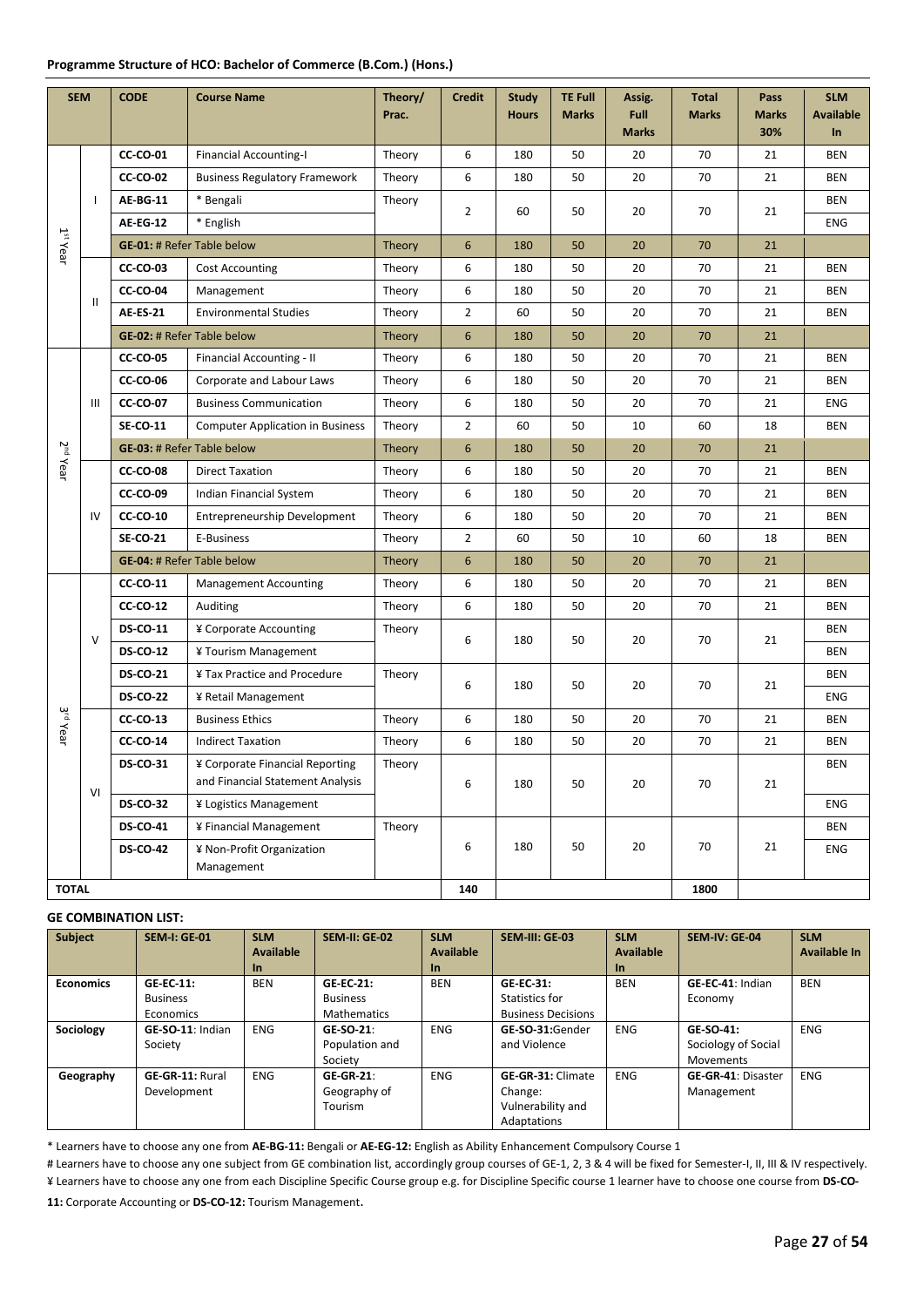#### **11. Fees Structure**

A learner enrolling for 3 years' Under Graduate Programme (UG) shall have to clear all the examinations within a period of 6 years (Registration validity period) from the year of enrollment.

A learner clearing the examination within first 3 years from the year of enrollment shall pay the fees according to the following manner:

| SI. | Year                                                                | Fees to be paid in $1st$ 3-years        | *Examination Fees       |
|-----|---------------------------------------------------------------------|-----------------------------------------|-------------------------|
| No. |                                                                     |                                         |                         |
|     | 1 <sup>st</sup> Year (At the time of Admission)                     | 1/3 of Total Programme fees + Admission | <b>Examination Fees</b> |
|     |                                                                     | Fees                                    | to be paid              |
|     | $2nd$ Year (At the Beginning of $3rd$ Semester)                     | 1/3 of Total Programme fees +           | separately as the       |
|     |                                                                     | Studentship fees                        | case may be for         |
| 3   | 3 <sup>rd</sup> Year (At the Beginning of 5 <sup>th</sup> Semester) | 1/3 of Total Programme fees +           | appearing in the        |
|     |                                                                     | Studentship fees                        | examinations            |

A learner failing to clear the examination within the period of first 3 years shall have to pay a renewal fee annually in order to continue studentship up to completion of the programme or till 6<sup>th</sup> year as detailed below:

|     | Year                                                         | Fees for Extended Registration | *Examination Fees                        |
|-----|--------------------------------------------------------------|--------------------------------|------------------------------------------|
| No. |                                                              | <b>Validity Period</b>         |                                          |
|     | 4 <sup>th</sup> Year (Extended Registration Validity Period) | Studentship fees               | <b>Examination Fees to</b>               |
|     | 5 <sup>th</sup> Year (Extended Registration Validity Period) | Studentship fees               | be paid separately<br>as the case may be |
| 6   | 6 <sup>th</sup> Year (Extended Registration Validity Period) | Studentship fees               | for appearing in the<br>examinations     |

\* Examination fees will be notified from time to time by the Examination Department.

In order to appear in any examination within the stipulated time span of 6 years a learner shall have to clear the respective **Programme fees, Admission fees, Examination fees along with the mandatory annual studentship fees.** 

Amount of Programme fees and Other related fees for different Programmes is available in:

- A. The pouch attached in the blurb of back side of this prospectus.
- B. The admission notification (web notification).
- C. NSOU website.

Examination fees and Other fees (if applicable) will be notified through website time to time by the University.

**N.B.: Paying of programme fees, studentship fees and examination fees (as the case may be) as mentioned above and submission of home assignment within the due date is/are mandatory to appear in the Term-End Examination.**

#### **12. Admission to Under Graduate Degree programmes**

#### **Admission Process:**

Every year NSOU conducts an online admission process for July session, through which applicants, fulfilling the minimum eligibility criteria, can opt for one Under Graduate Degree Programme among fifteen different programmes from Arts, Science and Commerce as mentioned earlier.

Before starting of the admission process NSOU circulates admission notification through leading newspaper (indicative notification), respective Learner Support Centres and in University official website [\(www.wbnsou.ac.in\)](http://www.wbnsou.ac.in/).

Applicants are advised to go through the website admission notification for detailed admission procedure and guideline.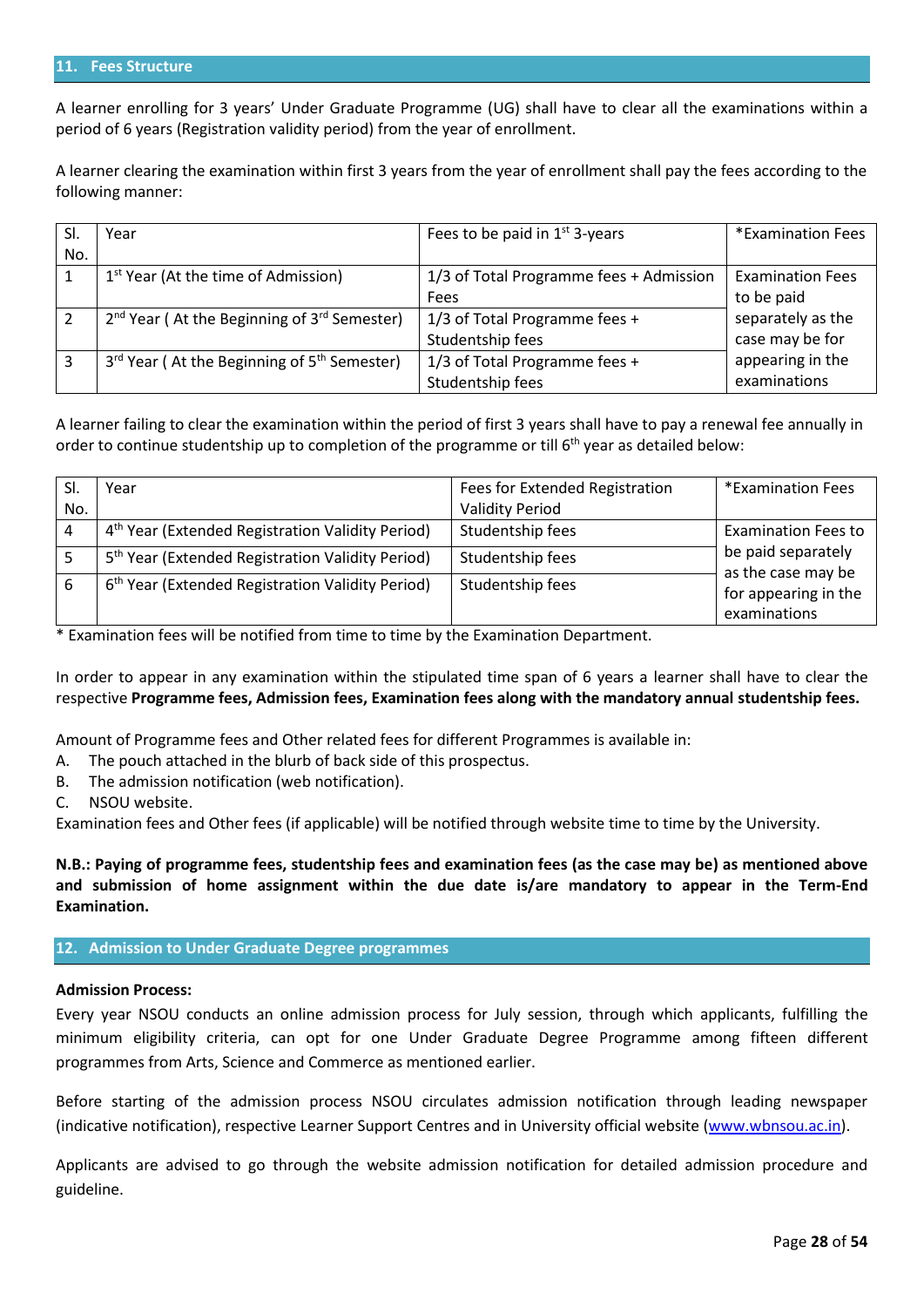#### **a. General Guideline**

**Incomplete Applications:** Submission of incomplete admission forms/ renewal / examination forms and forms furnishing false information or any type of tampering with form and in supporting documents can be rejected forthwith without any intimation to the candidates. The candidates are, therefore, advised to fill the relevant columns carefully and enclose/upload authenticated copies of all necessary certificates asked for, and submit the form on or before due date.

**Simultaneous Registration:** A learner is permitted to take admission for only one Graduate (UG) degree programme of NSOU during his/her tenure of enrolment in the University. Any violation of this rule will lead to cancellation of the candidature of the learners concerned and in such cases no fees will be refunded. However, a learner of the UG programme can take simultaneous admission in one Advance Diploma/ Diploma /Certificate/ Training programme of the University. But, in the event of any clash of dates arises in counselling and/or examinations schedule between the two programmes taken, the University will not be in a position to make any adjustments for its mitigation.

**Change of Learner Support Centre:** Application for change of Learner Support Centre after taking admission can be made together with a fee of Rs.500/- (payable through DD drawn in favour of Netaji Subhas Open University payable at Kolkata). Such application will be considered under circumstances like change of place of service, shifting of family and change of marital status only with documentary evidence.

**Change of Subject /Programme/ Course:** Application for change of Subject / Programme/ Course after admission in any UG programme will not be entertained under any circumstances. The candidates should, therefore, be very careful as regards the choice of course/subject of study before taking admission.

**Cancellation of Candidature / Awarded Degree:** If at any point of time during admission/ after enrolment a learner found to have furnished incorrect / false / misleading / forged information, his/her candidature/ learner-ship will be immediately cancelled by the University and fees paid by the said learner shall not be refunded.

If furnishing of false information is detected even after award of degree, the said degree will be immediately cancelled.

**Note:** Course fees, Admission fees, Studentship fees, Examination fees once paid will not be refunded (for further refund policy visit our admission website).

#### **13. Renewal Rules**

The studentship of a candidate will be void if the candidate fails to renew his/her studentship by paying the programme fees and or studentship fees in due time as mentioned in the Fee Structure. Every year the University opens its online renewal portal [\(www.wbnsouadmissions.com\)](http://www.wbnsouadmissions.com/) for the UG learners to enable them to renew their studentship.

Schedule: University open its online Renewal Portal for the enrolled learners of UG programme tentatively in the month of June.

NB:

- Paying of programme fees, studentship fees and examination fees as mentioned in the fee structure is mandatory to appear in the Term-End examination.
- Learners are advised to preserve all the payment receipt related to any fees submission, as and when notified by the University, for future reference.
- Amount of Programme fee and studentship fee for different programme is available in the pouch attached in the back side of this prospectus and in renewal notification (web notification).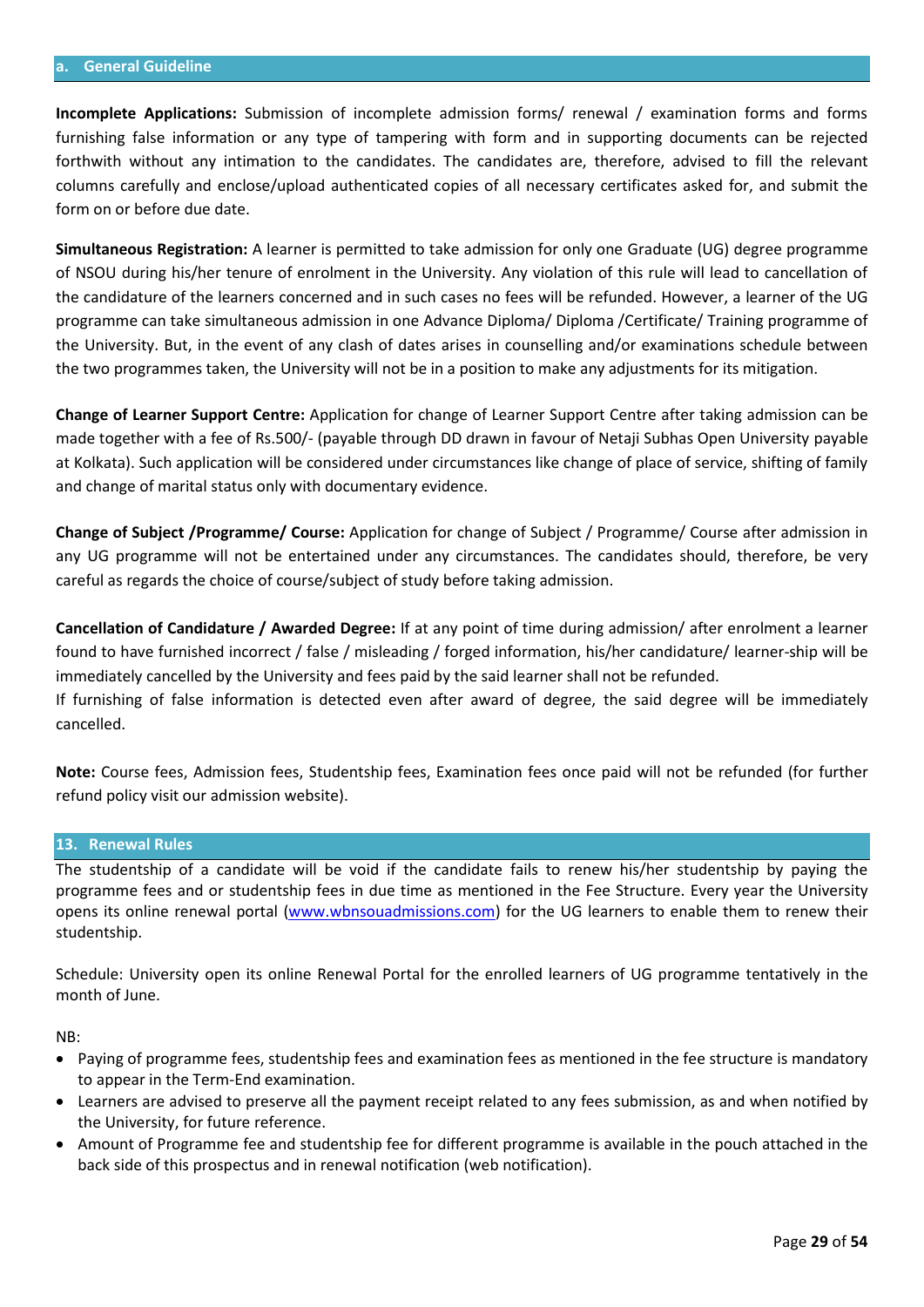The University provides its learners Self Learning Materials (SLM) in printed and/or digital form for all subjects, to be studied and learnt by them at their convenience. An enrolled learner can collect his/ her SLM from the respective Learner Support Centre by producing RECEIPT OF SLMs as and when issued by the University. The softcopy of the SLMs are available in the NSOU website[: www.wbnsou.ac.in.](http://www.wbnsou.ac.in/) Learners can download the softcopy.

## **15. Methods of Instruction**

The University makes use of several methods to provide maximum possible exposure of the learners to the coursecontents and to each instructional programme. To start with, printed SLMs (Self Learning Materials) packages and contact programmes involving face-to-face interaction with academic counsellors are available. Moreover, Audiovisual presentations, Teleconferences and occasional discussion sessions through Web TV and Web Radio channels have been introduced.

**Personal Contact Programme (PCP):** Each accredited Learner Support Centres are organise PCP Sessions on weekends/holidays and notifies the same to the learners. Learners are recommended to read their SLMs thoroughly before participating in the PCP session to find it immensely useful. For each 6/2 credit of a theoretical course there will be maximum 18 hours / 6 hours PCP sessions respectively. In addition to these face to face PCP, some online sessions will also be arranged by the University. During these sessions, academic counsellors will help the learners with their study. Attendance at PCPs are optional for most courses, unless otherwise specified.

**Practical Session:** Practical Sessions or Laboratory Counselling-cum-evaluation Sessions (LCES), for Core and Discipline Specific Elective course of science stream, are arranged in some selected centres by the University for the learners who have enrolled for the particular subjects. Centres for practical work will be allotted by the University. There are at most two practical courses in the three odd semester (I, III and V) for the three years of study of each honours science subject. The practical work for Core and Discipline Specific Elective course is generally arranged during puja vacation/ post puja holidays as far as practicable for 12 (twelve) days from 9 A.M. to 5 P.M. each day. **Regular attendance throughout the practical session by each and every learner are mandatory**. A circular with details of venue and schedule for practical sessions will be sent to the respective Learner Support Centre and also published in our official website [\(www.wbnsou.ac.in\)](http://www.wbnsou.ac.in/).

**Massive Open Online Courses (MOOCs):** To enhance digital learning in the country, Government has approved National Mission on Education through Information and Communication Technology (NME-ICT) in the year 2009, to provide high quality personalized and interactive knowledge modules over the internet/intranet for all learners in higher education institutions in anytime anywhere mode. Through this scheme the Ministry is providing connectivity to all colleges and Universities and providing high quality e-content free of cost.

The main aim of MOOCs is to provide new opportunities to a massive number of learners to attend free online courses from anywhere all over the world. This will enrich the learning experience by using audio-video and multimedia and state of the art pedagogy/ technology. In order to ensure best quality contents, the SWAYAM has 4 quadrants:

- a) Video lecture Q1
- b) E-content: Specially prepared reading material that can be downloaded / printed  $-Q2$
- c) Self-assessment tests through tests and quizzes Q3
- d) An online discussion forum for clearing the doubts  $-$  Q4

Netaji Subhas Open University proposes to adopt MOOCs for some course of DSE/ GE courses under CBCS scheme as a preference as per UGC guidelines. Learners willing to choose MOOCs course as an option of study are advise to visit University official website for detailed instruction. In this regard, enrolled learners may communicate with Concerned School of Studies for guidance during their study of the programme.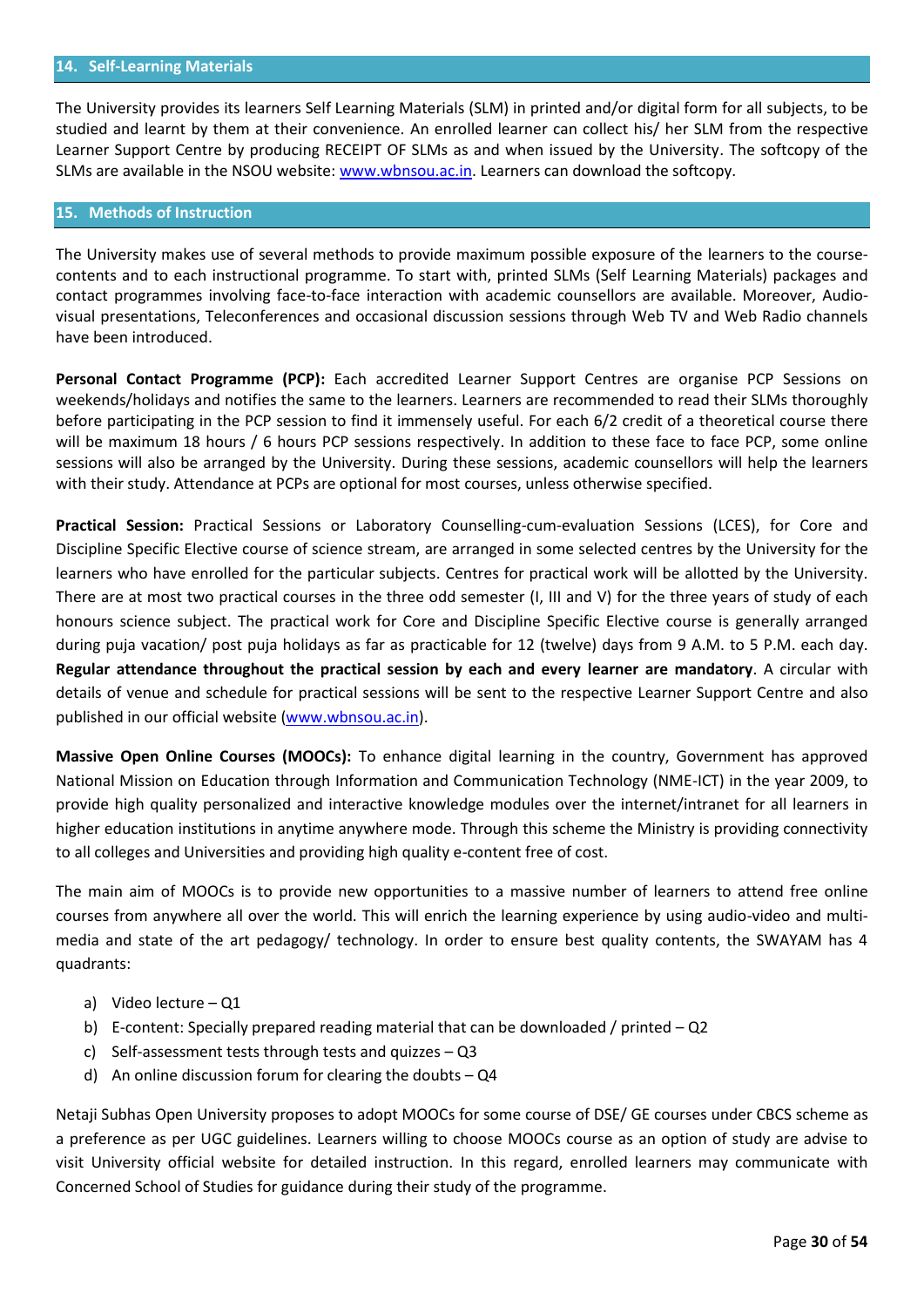#### **16. Medium of Instruction**

The Self Learning Materials (SLMs) for different courses (except for Bengali) are available in Bengali/English language (see respective programme structure). However, as a State level endeavour, teaching learning process for Under Graduate degree programmes are done in Bengali medium. A Learner is free to write answers for home assignments and in term-end examinations in Bengali/ English. But, is such cases mixing of language that is some part in Bengali and some part in English is not acceptable.

#### **17. Evaluation Process**

The Evaluation of each subject will be made in following ways:

#### **a) Assignment / Internal Assessment/ Continuous Assessment / Formative Assessment:**

Assignments have a very important role to play in the teaching-learning process in distance education. There may be long spatial distance between a learner and distance education institution which is bridged by sending assignments to the learners and requiring them to reply the questions there in. The learners answer the assignment questions and send back which are then evaluated by the evaluators/ academic counsellors/distance teachers. The assignment responses reflect what the learners have understood and learnt. The assignments are then returned to the learners with the comments/remarks of the evaluator so that the assignment answers may serve the purpose of providing feedback to the learners and inform them their strengths and weaknesses. These comments carry the meaningful and constructive suggestions of the evaluator which further form the bases of successful learning. Thus, the assignments serve the purpose of two-way communication between the learner and evaluator/academic counsellors/distance teacher despite physical distances between the two.

Learners will be required to submit assignment courses for each subject and the credit obtained on evaluation of those assignment courses will be entered into his/her individual record of performance. This will constitute 30% (maximum) of the total credit points in the subjects as per University Grants Commission (Open and Distance Learning Programmes and Online Programmes) Regulations, 2020. All the credit points secured by the learners will be progressively entered into record.

Every learner is required to submit the assignment courses before each Term-end Examination which is due at the end of each semester. **But in no case a learner shall be allowed to fill in the Application Form to sit for the examination if he/she has not submitted assignment course within the due date as announced by the Examination Department of the University**. The evaluated assignment answer booklet will be returned to the learners.

In practical course of Science stream, there is no assignment.

**NSOU website:** You may also access all relevant information and assignments from the University website at [www.wbnsou.ac.in.](http://www.wbnsou.ac.in/)

#### **b) Term-end Examinations:**

Minimum 70% of the total credit points of the course (except practical course where it is 100%) would be reserved for Term-end Examination as per University Grants Commission (Open and Distance Learning Programmes and Online Programmes) Regulations, 2020.

Minimum qualifying marks in each course is 30% (Term End Examination Marks + Assignment Marks).

#### **c) Practical Examination / Laboratory Counselling-cum-Evaluation Sessions (LCES) for Lab based subjects:**

Practical Sessions or Laboratory Counselling-cum-Evaluation Session (LCES), for Core and Discipline Specific Elective courses of Science stream, are arranged by the University for the learners who have enrolled for the particular

programme. Centre for practical work will be allotted by the University.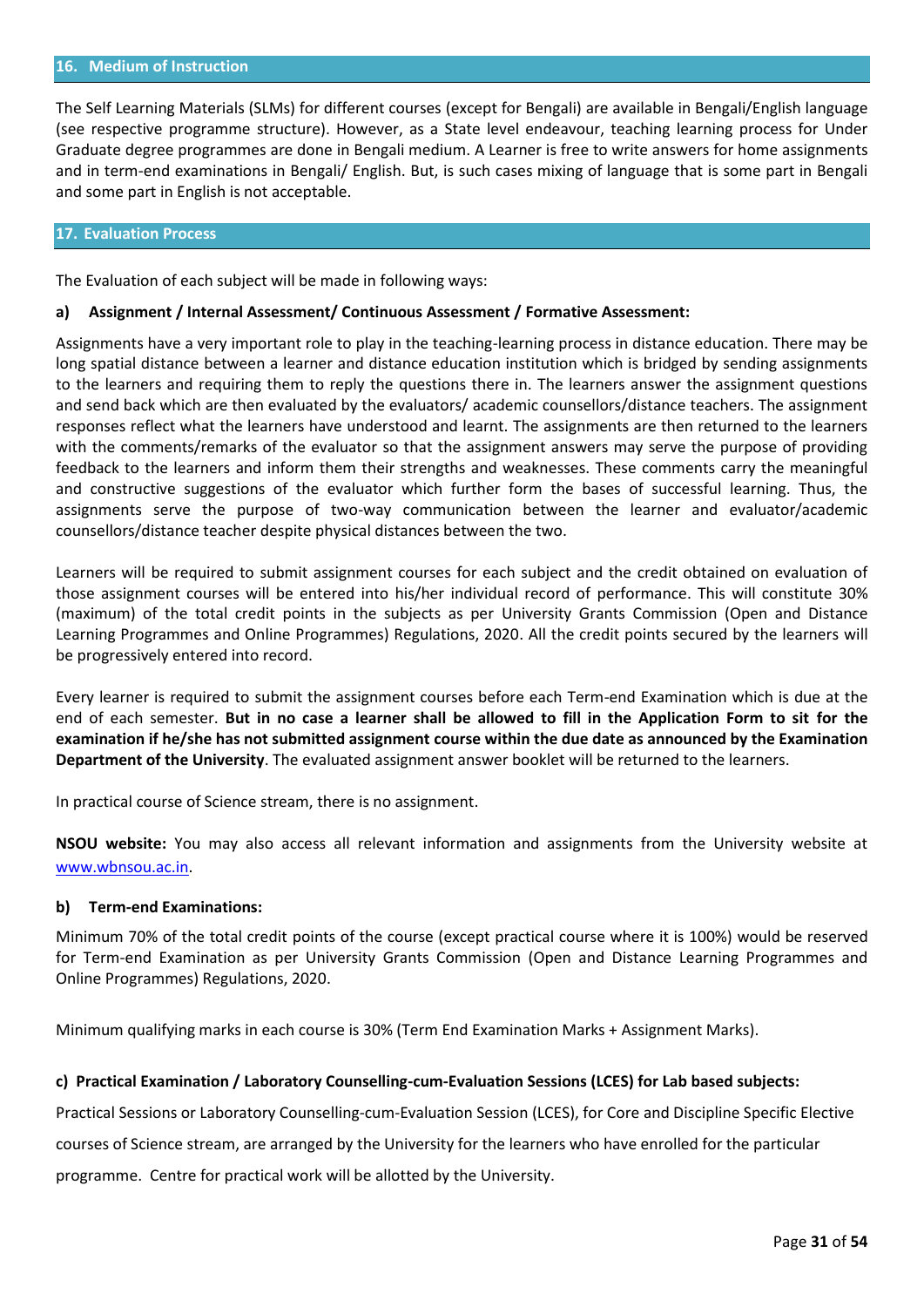The practical work for Core and Discipline Specific Elective courses are generally arranged as follows:

| Sl. No. | Day                 | Activities                          | Marks |
|---------|---------------------|-------------------------------------|-------|
|         | $1st$ Day           | Introduction                        | υ     |
|         | $2nd$ to $11th$ Day | <b>Continuous Practical Session</b> | 70%   |
|         | $12^{th}$ Day       | <b>Practical Examination</b>        | 30%   |

A circular with details of venue and schedule for practical sessions will be sent to the respective Learner Support Centres and also published in our official website [\(www.wbnsou.ac.in\)](http://www.wbnsou.ac.in/) before the commencement of LCES. Minimum qualifying marks in each practical course is 30% (Term End Examination Marks).

## **d) Massive Open Online Courses (MOOCs):**

Learners choosing MOOCs under SWAYAM as an option of study are advise to visit University official website for

detailed instruction. University will duly frame **Credit Transfer Policy of Massive Open Online Courses (MOOCs)** 

**following UGC guidelines**. Modalities related to evaluation process will be notified by the concerned School of

Studies.

## **18. Evaluation Method**

In Open and Distance Learning (ODL) mode of education in case of theoretical courses the Learners would be subject to continuous evaluation in the form of Assignments. In compiling results **maximum 30% will come from the Assignment evaluation (A)** and **minimum 70% from the performance in the Term-End examination (B) as per University Grants Commission (Open and Distance Learning Programmes and Online Programmes) Regulations, 2020 (for details, please see respective programme structure)**. However, in case of Practical courses in Science subjects, 100% will come from the performance in Term-End Examinations (LCES).

Continuous evaluation of theoretical courses is made on the basis of assignment which every learner is required to submit before each Term-end Examination.

Term-end Examinations are held at the end of every semester. Learners who intend to appear at a Term-end Examination are required to fill in application forms as per notification issued by the Examination Department of the University (134/1, Meghnad Saha Sarani, Kolkata-700 029) from time to time.

It is also noteworthy that the marks obtained in each course would be a summation of Assignment Marks (A) and Term End-Exam Marks (B) except practical courses.

One credit is considered to be equivalent to 30 (thirty) hours of study time (which includes all the learning activities) devoted by the learner her/ himself.

The details of the credit given below: **Total credit: 140 or 1800 marks**

Course component wise division of credit points under CBCS system:

| <b>Programme Components</b>                | <b>No. of Courses</b> | <b>Total Credit</b> | <b>Total Marks</b> |
|--------------------------------------------|-----------------------|---------------------|--------------------|
| Core Course (CC)                           | 14                    | $14x6$ credit = 84  | $14x70 = 980$      |
|                                            |                       |                     |                    |
| Generic Elective Course (GEC)              |                       | $4x6$ credit = 24   | $4x70 = 280$       |
| Discipline Specific Elective Course (DSEC) |                       | $4x6$ credit = 24   | $4x70 = 280$       |
| Ability Enhancement Course (AECC)          |                       | $2x2$ credit = 4    | $2x70 = 140$       |
| Skill Enhancement Course (SEC)             |                       | $2x2$ credit = 4    | $2x60 = 120$       |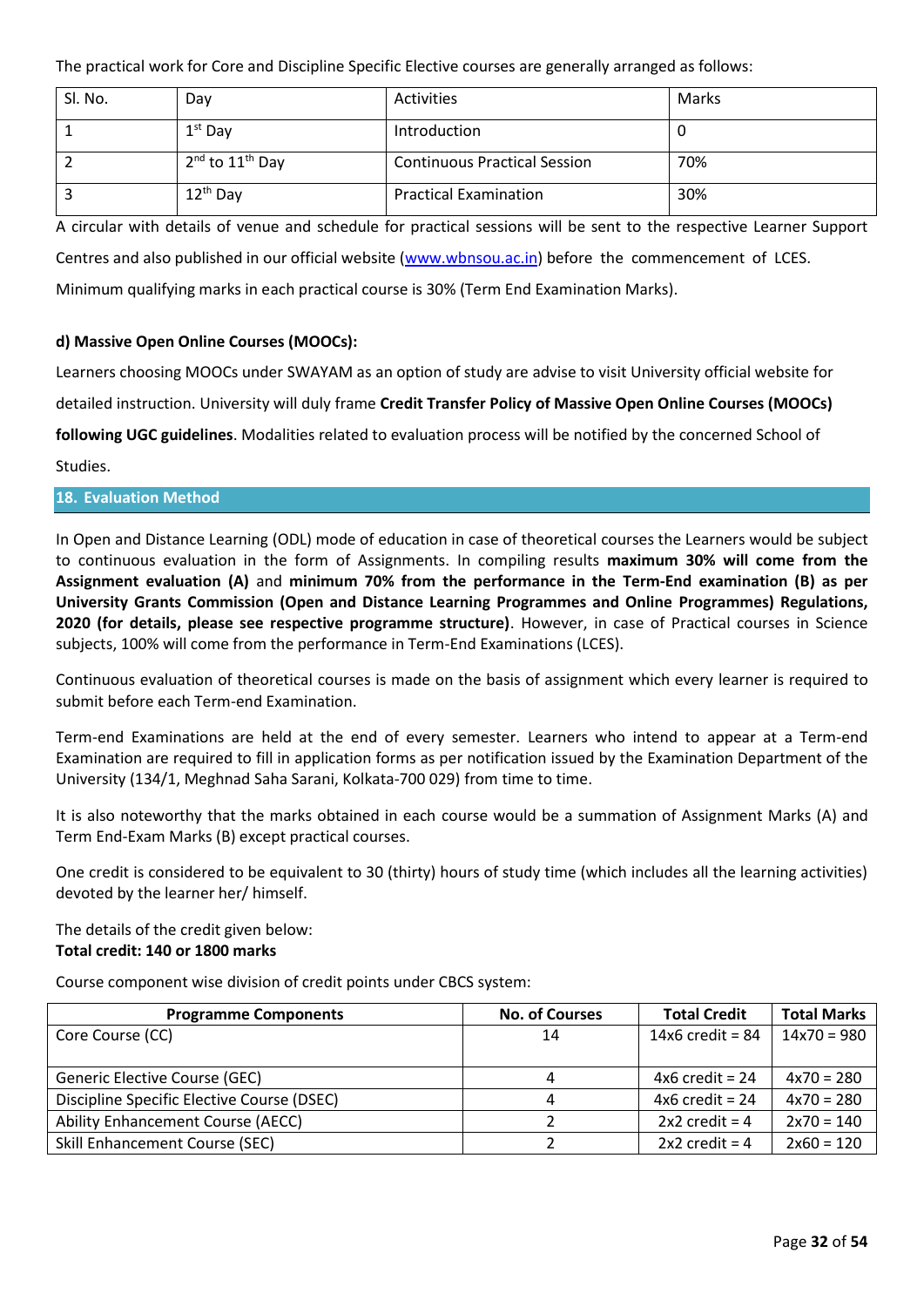#### **Examination Pattern under CBCS system:**

University holds semester-wise Term-End examination according to the following pattern. A learner will only be allowed to appear in backlog course(s) of EVEN semester in the next EVEN semester. Similarly, a learner will only be allowed to appear in backlog course(s) of ODD semester in the next ODD semester.

| Year                 | <b>Semester</b>              | <b>Courses</b>                    |
|----------------------|------------------------------|-----------------------------------|
| $1st$ Year           | 1st Semester (ODD Semester)  | CC-01, CC-02, GE-01, AECC-01      |
|                      | 2nd Semester (EVEN Semester) | CC-03, CC-04, GE-02, AECC-02      |
| $2nd$ Year           | 3rd Semester (ODD Semester)  | CC-05, CC-06, CC-07, GE-03, SE-01 |
|                      | 4th Semester (EVEN Semester) | CC-08, CC-09, CC-10, GE-04, SE-02 |
| 3 <sup>rd</sup> Year | 5th Semester (ODD Semester)  | CC-11, CC-12, DS-01, DS-02        |
|                      | 6th Semester (EVEN Semester) | CC-13, CC-14, DS-03, DS-04        |

#### **Credit wise examination duration in Term-End Examination:**

| <b>Credit</b>                  | Course        | Total        | Assignment   | Term-End     | <b>Duration of Term-End</b> |
|--------------------------------|---------------|--------------|--------------|--------------|-----------------------------|
|                                | Type          | <b>Marks</b> | <b>Marks</b> | <b>Marks</b> | <b>Examination</b>          |
| <b>Course having 6 Credits</b> | <b>Theory</b> | 70           | 20           | 50           | 2 hours                     |
| <b>Course having 2 Credits</b> | Theory        | 60           | 10           | 50           | 2 hours                     |

Note: For practical courses, there is no assignment mark, full marks will be evaluated in Term-End Examination (TEE) only.

**Massive Open Online Courses (MOOCs):** University will duly frame **Credit Transfer Policy of Massive Open Online Courses (MOOCs) following UGC guidelines**. Other related modalities will be notified by the concerned School of Studies.

#### **Examination Pattern for BA in Public Administration (EPA- Under Old Syllabus):**

University holds semester-wise term-end examination according to the following pattern. A candidate is eligible to appear at the Term-End Examinations along with backlog (i.e. subjects 'not cleared').

| Year                 | <b>Semester</b> | <b>Courses for BA in Public Administration</b> |  |
|----------------------|-----------------|------------------------------------------------|--|
| 1 <sup>st</sup> Year | 1st Semester    | FBG, FEG, E-1                                  |  |
|                      | 2nd Semester    | FHS, E-2 & Environmental Studies.              |  |
| $2nd$ Year           | 3rd Semester    | FST, E-3                                       |  |
|                      | 4th Semester    | E-4, E-5, S-1                                  |  |
| 3 <sup>rd</sup> Year | 5th Semester    | E-6, E-7, S-2                                  |  |
|                      | 6th Semester    | E-8, AOC, S-3                                  |  |
|                      |                 |                                                |  |

NSOU always endeavours to adhere to the academic calendar for conducting examinations and publishing the results on top most priority. However, being an Open University the functions of NSOU depend a lot on the participation of the academic counsellors and secretarial staff of the Learner Support Centre which are located in the colleges affiliated to the other State Aided Universities of West Bengal. In case of some unlikely events functioning of the Learner Support Centres may be affected which is beyond the control of NSOU. These may lead to deviations from the academic calendar under the existing system. Such unintentional deviations cannot be totally ruled out. In such cases NSOU will always strive to minimise such delays. Despite its best efforts, NSOU, however, cannot guarantee finalization of the results in some cases. In those cases pending finalization of the result of the last examination, before the commencement of the next examination, the learners concerned may be advised to fill in the application form for examination within the scheduled date. But in case a learner is found not to have cleared the examination after filling up of the application form for the next examination, the application shall be treated as cancelled.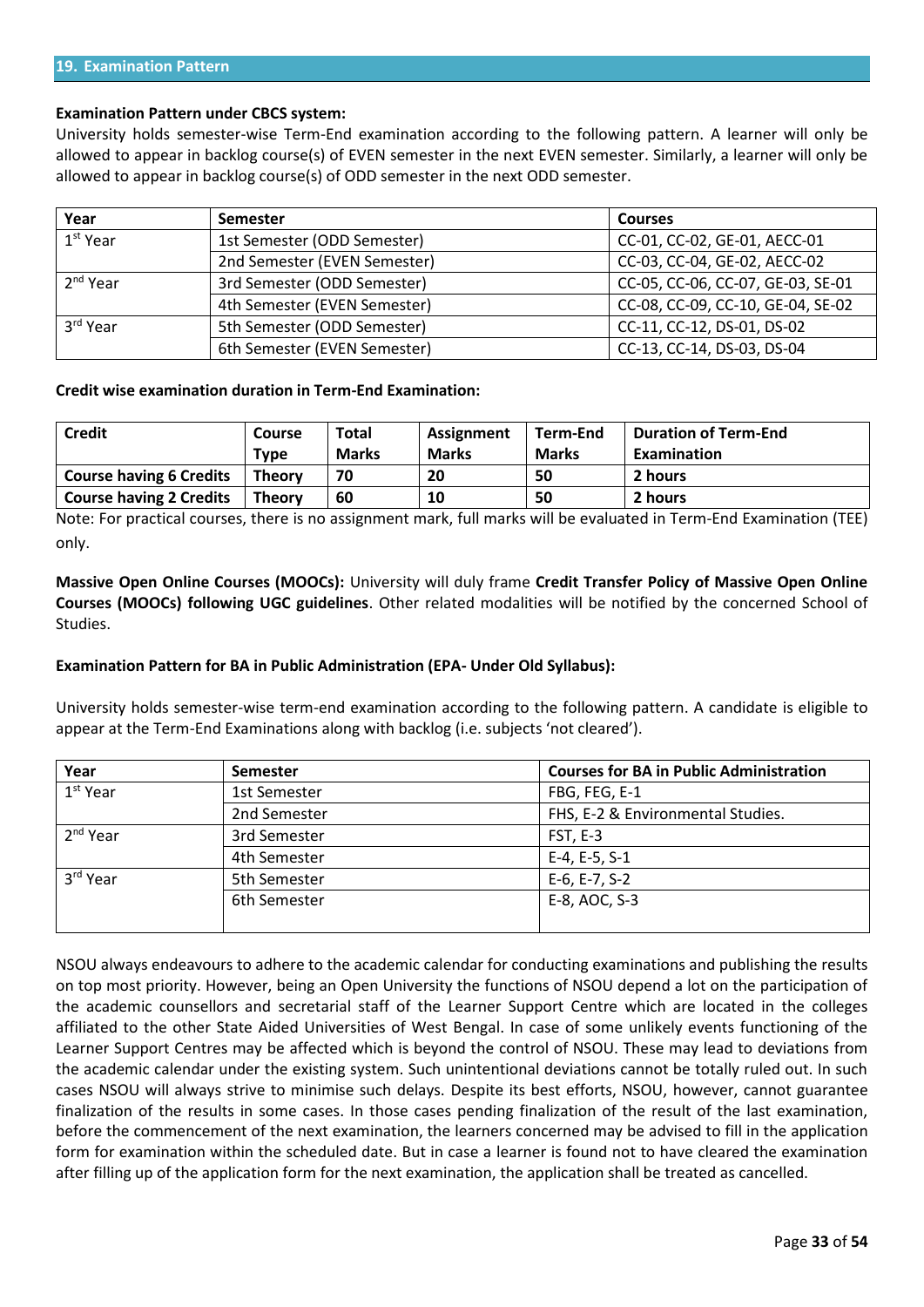**Semester Grade Point Average (SGPA) and Cumulative Grade Point Average (CGPA):** The SGPA (Semester Grade Point Average) and CGPA (Cumulative Grade Point Average) pattern suggested by UGC will be followed to award

Grades to the learners.

## **Semester Grade point Average (SGPA):**

The semester grade point average (SGPA) will be the weightage average of the numerical grade points obtained in all the courses of the given semester, where weights refers to the credits assign to the concern courses. If the numerical grade points obtained by a learner in different courses of a semester are denoted by  $P_i$  and the credit of the corresponding courses are denoted by Ci, the SGPA will be

[∑(Pi×Ci)/∑Ci] where i=1 to n, and n- no. of courses in the semester. The SGPA shall be shown in the marksheet upto the 3<sup>rd</sup> decimal point.

### **Cumulative Grade Point Average (CGPA):**

### **Cumulative Grade Point average (CGPA) over six semesters shall be the weighted average of the six SGPAs.**

CGPA=(∑(SGPA<sub>j</sub>×C<sub>i</sub>)/)/∑C<sub>i</sub>) where j=1to 6. CGPA shall be calculated and shown up to three decimal places. SGPA<sub>j</sub> is the SGPA of the jth semester (j=1 to 6) and  $C_i$  is the total credit of jth semester used for Grade Point Calculation.

A 10-point grading system shall be followed for the purpose of Grade Point Calculation, as shown below:

| <b>Percentage of Marks</b> | <b>Numerical Grade Points</b> | <b>Grade Letter</b> | <b>CGPA</b>  | <b>Remarks</b> |
|----------------------------|-------------------------------|---------------------|--------------|----------------|
| ≥ 90% to 100%              | $9.0 - 10$                    | O                   | 9.000-10.000 | Outstanding    |
| ≥80% but< 90%              | $8.0 - 8.9$                   | A+                  | 8.000-8.999  | Excellent      |
| ≥70% but <80%              | $7.0 - 7.9$                   | A                   | 7.000-7.999  | Very Good      |
| ≥60% but<70%               | $6.0 - 6.9$                   | B+                  | 6.000-6.999  | Good           |
| ≥50% but <60%              | $5.0 - 5.9$                   | B                   | 5.000-5.999  | Average        |
| ≥40% but <50%              | $4.0 - 4.9$                   | C                   | 4.000-4.999  | Fair           |
| ≥30% but <40%              | $3.0 - 3.9$                   | D                   | 3.000-3.999  | Satisfactory   |
| $30%$                      | 0                             |                     | 0.000-2.999  | Fail           |

Numerical Grade Point shall not be calculated in respect of a failed course.

The multiplicative factors shall be 0.10 for all grades for the purpose of calculating numerical grade points.

Example:

If the learner secures P%, where P≥30, his/her grade point will be

[3.0+{(P-30)×0.1}]or simply 30×0.10=3

If a learner scores 52% in a particular course, his/her grade point for course will be

(3.00+0.1×22)=5.20 or simply, 52×0.10=5.2

Both SGPA and CGPA will be rounded off to the  $3<sup>rd</sup>$  place of the decimal and will be shown as such on the grade sheet. The grade sheet issued at the end of each semester shall include the total marks obtained in each course (SGPA will be calculated for semester only after clearing all courses by a leaner in that particular semester) as well as the SGPA, the total marks obtained in that semester and credit earned in the semester concern. The final grade sheet, on completion six semesters, shall include the SGPA of six semesters, CGPA, letter grade, the marks obtained, total marks and the total credits earned.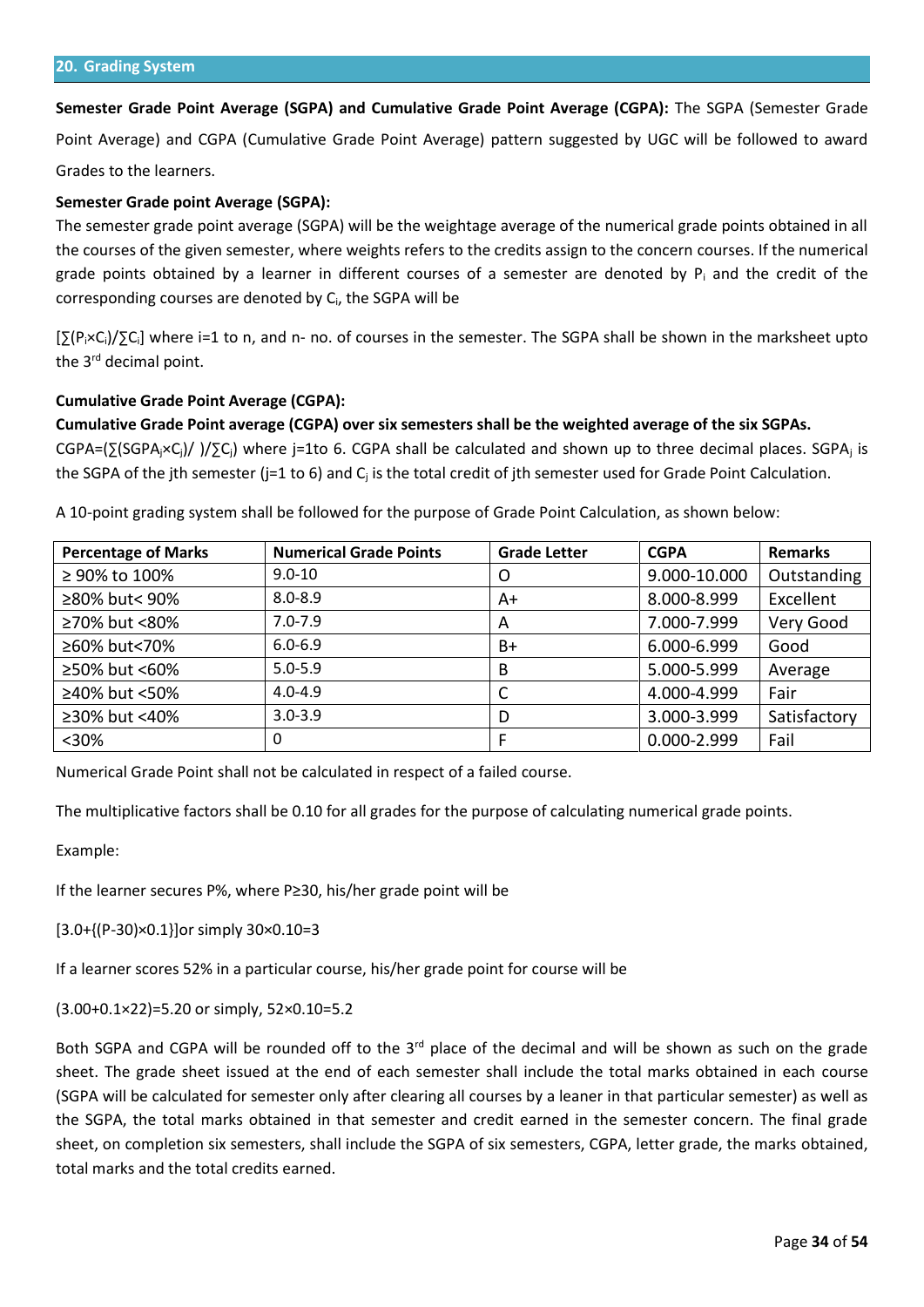## **Programme component wise division of credit points for B.A. in Public Administration:**

|                | SI.          | <b>Subjects</b>                                         | <b>Credits</b> | <b>Marks</b> |
|----------------|--------------|---------------------------------------------------------|----------------|--------------|
|                | No.          |                                                         |                |              |
| Compulsory     |              | Foundation Course in Bengali (FBG)                      | 4              | 50           |
| Subjects       | ii           | Foundation Course in English (FEG)                      | 4              | 50           |
|                | iii          | Foundation Course in Humanities & Social Sciences (FHS) | 8              | 100          |
|                | iv           | Foundation Course in Science & Technology (FST)         | 8              | 100          |
|                |              | TOTAL                                                   | 24             | 300          |
| Elective       |              | Arts (Honours Level) (8 courses)                        | 64             | 800          |
| Subjects       | ii           | One Subsidiary subject (3 courses)                      | 24             | 300          |
|                |              | <b>TOTAL</b>                                            | 88             | 1100         |
| Application    | $\mathbf{I}$ | Food Processing (AOC 2) for Arts                        | 8              | 100          |
| Oriented       |              |                                                         |                |              |
| Course         |              |                                                         |                |              |
| Environmental  | j.           | <b>Environmental Studies</b>                            | 4              | 50           |
| <b>Studies</b> |              |                                                         |                |              |
|                |              | <b>GRAND TOTAL</b>                                      | 124            | 1550         |

## **20.1 General Guideline for Examination System**

## **I. Semester System:**

The structure of the syllabus is delineated in term of semester each of 6-month duration. The term-end examination (TEE) are held on completion of each semester. The TEE results are shown in the Progress Report. However, the final result published after clearing of all this Courses will be given in the Mark Sheet.

## **II. Review System:**

The University has no formal review system for UG course. As such, it takes all possible precautions at every step of examination/evaluation/ publication of results, so that no learner may feel affected.

## **III. Change of Examination Schedule:**

As such the scheduled date of Examinations will not be changed (even to accommodate any other/ public examinations). However, in any unavoidable circumstances the date of Examination may be changed and in such cases the decision of the University will be final.

## **IV. Examination Centre:**

Examination may be conducted at Regional Centre of NSOU or at any Government Affiliated Institution. However, decision of the University in this regard is final.

## **V. Examination Day:**

University can fixup the examination date either on weekends or on working days. However, decision of the University in this regard is final.

## **VI. Cleared/ Pass:**

A learner who has cleared a course in an examination shall not be permitted to reappear in that course in subsequent examinations. A learner who has successfully completed a programme he/ she has registered for, shall not be permitted to reappear in that programme.

## **VII. Irregular appearance:**

If a learner appears in examination without valid Admit Card issued by Controller's office or without roll no. his/ her appearance in examination will be treated as irregular and his/ her answer script will not be evaluated.

## **VIII. Availability of Answer Script:**

Written assessed answer script for all University Examinations shall not be preserved by the University beyond three months from the respective dates of publication results.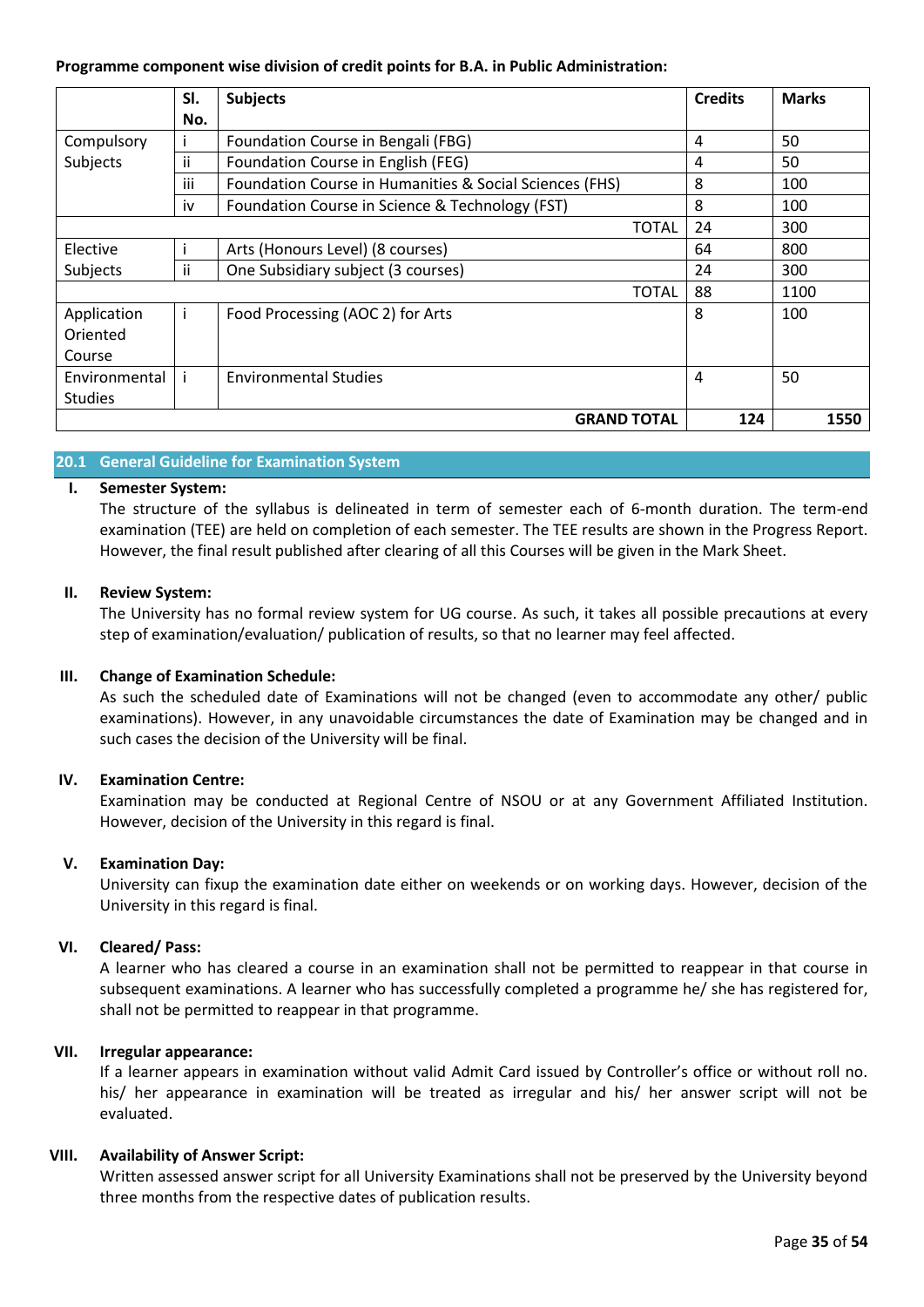For any other information related to examinations, the NSOU website and/or the Examination Department of the University may be visited or contacted.

## **21. Learner Support Centre**

The University provides various learner-support services through a network of Learner Support Centres. A list of Learner Support Centres along with the subjects offered is enclosed. These centres cover all the districts of the State & are located at convenient points connected by public transport. A Learner Support Centres is placed under the supervision of a coordinator to be monitored by the Governing Body through the Principal of the College, and assisted by the staff of his office. It provides all kind of Learner Support Services.

At the beginning of each session, Learner Support Centres invite the learners for an induction meeting where they are familiarized with the aims, objectives and activities of the University and the methodology of Open Distance Learning.

The Learner Support Centres draw schedules of counselling sessions and notify the same for the learners. Normally, the counselling sessions are held during weekends and periods of vacation of the host institutions.

For Prospectus, SLMs, Assignments, Information etc. learners should contact the Learner Support Centres.

In short, each Learner Support Centres acts as the day-to-day link between the learner and the University. Learners are expected to conduct themselves in a worthy and dignified manner to maintain high academic and moral standards.

**a. List of Learner Support Centres along with approved programmes (UG: 2021-22)**

| SI.<br>No.     | <b>LSC Code</b> | <b>Learner Support</b><br><b>Centre</b> | <b>Address</b>                                                                | <b>Programmes on Offer</b>                               |
|----------------|-----------------|-----------------------------------------|-------------------------------------------------------------------------------|----------------------------------------------------------|
| $\mathbf{1}$   | $A-01$          | Dum Dum Motijheel<br>College            | 419 Dum Dum Cossipore Road<br>Kolkata - 700074<br>Phone No-2579-4053          | HBG, HCO, HEG, HHI, HSO, HPS,<br>HMT, HZO, HBT           |
| $\overline{2}$ | $A-02$          | Basanti Devi College                    | 147B, Rashbehari Avenue<br>Kolkata-700029<br>Phone No-2465-1345               | HBG, HCO, HEG, HHI, HSO, EPA                             |
| 3              | $A-03$          | <b>Gurudas College</b>                  | Narkeldanga, Kolkata-700054<br>Phone No-23537450                              | HHI, HCH, HMT, HZO                                       |
| 4              | $A-04$          | Maharaja Manindra<br>Ch. College        | 20, Ramkanto Bose Street<br>Kolkata-700003<br>Phone No-2543-9331              | HBG, HCO, HEG, HHI, HSO, HZO,<br><b>HBT</b>              |
| 5              | $A-05$          | Goenka College                          | 210 B.B. Ganguly Street, Kolkata-<br>700012<br>Phone No-24904038              | HBG, HHI                                                 |
| 6              | $A-06$          | Surendranath<br><b>Evening College</b>  | 24/2, Mahatma Gandhi Road<br>Kolkata-700009<br>Phone No-2665-0176             | HBG, HCO, HEG, HSO                                       |
| $\overline{7}$ | $A-07$          | Victoria Institution<br>(College)       | 78/ B, A.P.C. Road, Kolkata-700009<br>Phone No-23604451                       | HBG, HHI, HZO, HGR                                       |
| 8              | $A-08$          | Shibpur Dinabandhu<br>College           | 412/1, G.T. Road (South)<br>Howrah-711102<br>Phone No-26881789                | HCO, HHI, HPS, HBG                                       |
| 9              | $A-10$          | Gurudas College of<br>Commerce          | 33C/1, Biplabi Barin Ghosh Sarani<br>Kolkata-700067<br>Phone No- 23565001     | HBG, HHI                                                 |
| 10             | $B-01$          | Bankura Christian<br>College            | Pratap Bagan (North)<br>P.O.& Dist. Bankura-722101<br>Phone No- (03242)259724 | HSO, HEC, EPA, HCO, HPS, HBG,<br>HEG, HHI, HBT, HZO, HMT |
| 11             | $B-03$          | Raja Narendra Lal                       | P.O. & Dist.- Midnapore (Paschim)                                             | HBG, HCO, HEG, HHI, HSO, HEC,                            |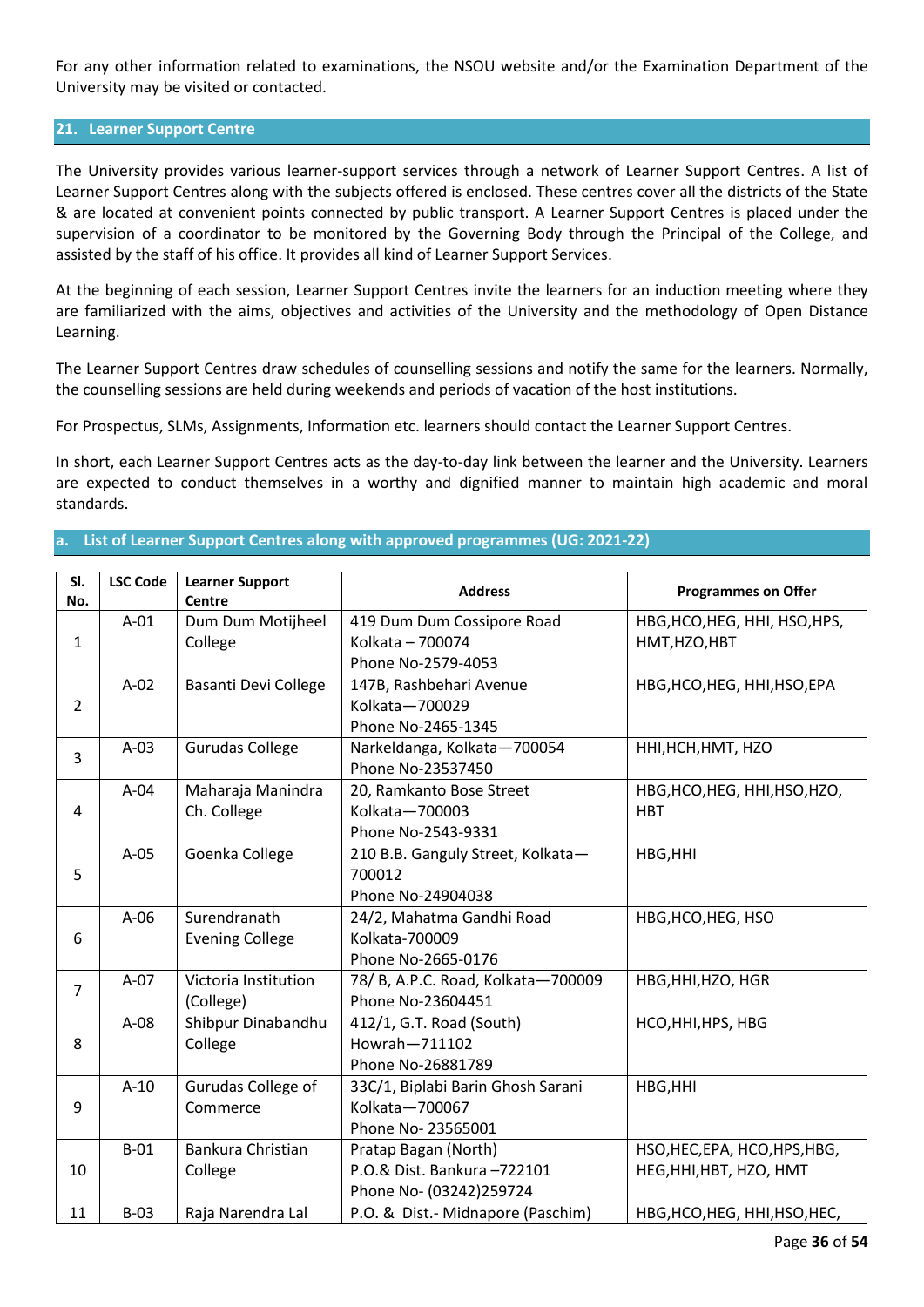| SI.<br>No. | <b>LSC Code</b> | <b>Learner Support</b><br><b>Centre</b> | <b>Address</b>                       | <b>Programmes on Offer</b>    |
|------------|-----------------|-----------------------------------------|--------------------------------------|-------------------------------|
|            |                 | Khan Women's                            | Pin.721101                           | EPA, HPS, HPH, HCH, HMT, HZO, |
|            |                 | College                                 | Phone No-03222-265317                | HBT, HGR, HED                 |
|            | $B-04$          | Tramralipta                             | P.O.- Tamluk, Dist. Purba Midnapore  | HCO, HPS, HSO, HBG, HEG, HHI, |
| 12         |                 | Mahavidyalaya                           | $Pin - 721636$                       | HMT, HGR                      |
|            |                 |                                         | Phone No-03228-269424                |                               |
|            | $B-05$          | <b>Fakir Chand College</b>              | P.O. Diamond Harbour                 | HBG, HHI                      |
|            |                 |                                         | Dist-South 24 Parganas               |                               |
| 13         |                 |                                         | Pin-743331                           |                               |
|            |                 |                                         | Phone No-(03174) 258401              |                               |
|            | $B-06$          | Haldia Govt. College                    | P.O. Debhog-721657                   | HBG, HEG, HHI, HSO, EPA, HCH, |
| 14         |                 |                                         | Dist- Purba Midnapore                | HZO, HGR, HED                 |
|            |                 |                                         | Phone No-03224-255058                |                               |
|            | $B-07$          | Nistarini College                       | Deshbandhu Road, P.O. & Dist.-       | HBG, HEG, HHI, HSO, HPS, EPA, |
| 15         |                 |                                         | Purulia, Pin-723101                  | HCH, HZO, HGR, HED            |
|            |                 |                                         | Phone No-03252229880                 |                               |
|            | <b>B-08</b>     | <b>Behala College</b>                   | Parnasree, Behala                    | HHI, HBG                      |
| 16         |                 |                                         | Kolkata-700060                       |                               |
|            |                 |                                         | Phone No-2445-9248                   |                               |
|            | $B-09$          | Sonarpur College                        | Sahid Biswanath Sarani               | HBG, HCO, HEG, HHI, HGR       |
| 17         |                 |                                         | P.O. Rajpur, Dist. South 24 Parganas |                               |
|            |                 |                                         | Kolkata-700149                       |                               |
|            |                 |                                         | Phone No-2434-4952                   |                               |
|            | $B-10$          | HiralalMazumdar                         | Dakshineswar, Kolkata                | HBG, HHI                      |
| 18         |                 | <b>Memorial College for</b>             | Dist. 24 Pgs (N), Pin--700035,       |                               |
|            |                 | Women                                   | Phone No-2544-0932                   |                               |
|            | $C-01$          | Burdwan Raj College                     | Aftab House, P.O. & Dist.Burdwan     | HBG, HEG, HHI, HPS, EPA, HSO, |
| 19         |                 |                                         | Pin-713104                           | HEC, HCO, HPH, HCH, HMT,      |
|            |                 |                                         | Phone No-0342-2559174                | HZO, HBT, HGR, HED            |
|            | $C-02$          | <b>Banwarilal Bhalotia</b>              | Bir Ram Mohon Banerjee Road          | HBG, HCO, HEG, HHI, HPS, HED, |
| 20         |                 | College                                 | P.O.-Asansol, Dist. Burdwan          | HPH, HCH, HBT, HZO, HGR,      |
|            |                 |                                         | Pin-713301                           | <b>HMT</b>                    |
|            |                 |                                         | Phone No-0341-2201208                |                               |
|            | $C-03$          | Suri Vidyasagar                         | P.O. Suri, Dist-Birbhum              | HGB, HCO, HEG, HHI, EPA, HPH, |
| 21         |                 | College                                 | Pin-731101                           | HCH, HZO, HGR                 |
|            |                 |                                         | Phone No-03462-255504                |                               |
|            | $C-04$          | NabagramHiralal                         | P.O. Nabagram, Dist-Hooghly;         | HBG, HCO, HEG, HHI, HPS       |
| 22         |                 | Paul College                            | Pin-712246                           |                               |
|            |                 |                                         | Phone No-26747447                    |                               |
|            | $C-05$          | Chandernagore                           | Strand Road, Barabazar               | HBG, HCO, HEG, HHI, HPS, HEC, |
| 23         |                 | Govt. College                           | P.O. Chandernagore                   | EPA, HSO, HPH, HMT, HZO, HGR, |
|            |                 |                                         | Dist. Hooghly, Pin-712136            | <b>HBT</b>                    |
|            |                 |                                         | Phone No-26850616                    |                               |
|            | $C-06$          | Netaji                                  | P.O. Arambag, Dist. Hooghly          | HBG.HEG, HHI, HCH, HMT, HGR   |
| 24         |                 | Mahavidyalaya                           | Pin-712601                           |                               |
|            |                 |                                         | Phone No-03211-257162                |                               |
|            | $C-07$          | Acharya Prafulla                        | P.O. New Barrackpour, Pin. 743276    | HBG, HHI, HED                 |
| 25         |                 | Chandra College                         | Dist. 24 Pgs (N)                     |                               |
|            |                 |                                         | Phone No-2537-4831                   |                               |
|            | $C-08$          | Bijoy Krishna Girls                     | Howrah, 5/3, Mahatma Gandhi Road     | HBG, HHI, HGR, HCO, HED       |
| 26         |                 | College                                 | Pin-711101,                          |                               |
|            |                 |                                         | Phone No-24604729                    |                               |
| 27         | $C-09$          | <b>Baruipur College</b>                 | P.O. Purandarmant, Dist. 24 Parganas | HBG, HHI, HGR                 |
|            |                 |                                         | (South), P.S. Baruipur, Pin.- 743610 |                               |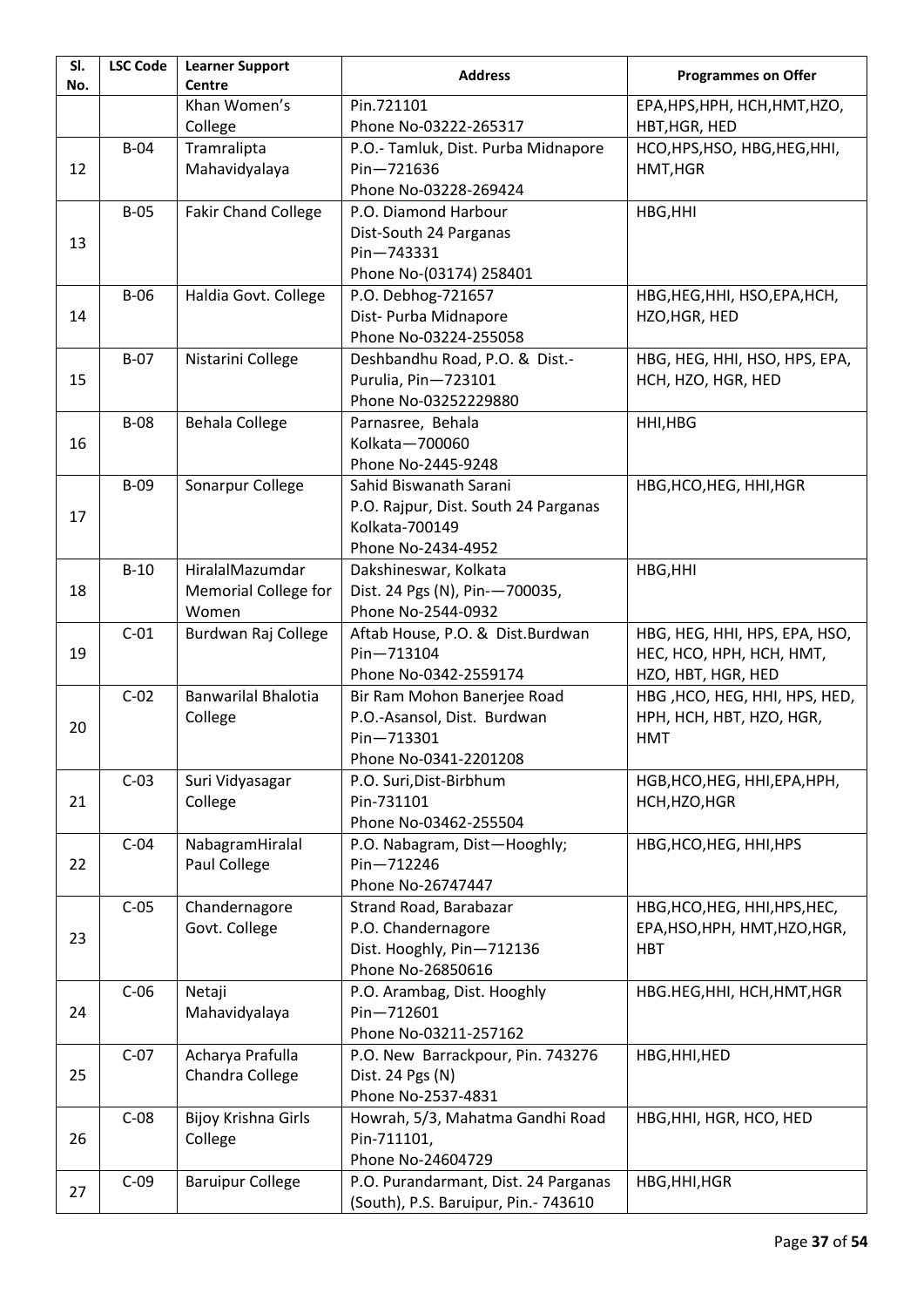| SI.<br>No. | <b>LSC Code</b>                                                                            | <b>Learner Support</b><br><b>Centre</b>                                                              | <b>Address</b>                                                                               | <b>Programmes on Offer</b>                                                 |
|------------|--------------------------------------------------------------------------------------------|------------------------------------------------------------------------------------------------------|----------------------------------------------------------------------------------------------|----------------------------------------------------------------------------|
|            |                                                                                            |                                                                                                      | Phone No-2433-9566                                                                           |                                                                            |
| 28         | $C-10$                                                                                     | Tarakeswar Degree<br>College                                                                         | P.O. Tarakeswar, Dist. Hooghly<br>Pin. 712410                                                | HBG, HCO, HEG, HSO, HHI, HGR,<br>HMT, HPS, HED, HEC                        |
|            |                                                                                            |                                                                                                      | Phone No-032012-279628                                                                       |                                                                            |
| 29         | $D-01$                                                                                     | Krishnanagar Govt.<br>P.O. Krishnagar, Dist. Nadia<br>Pin-741101<br>College<br>Phone No-03472-256534 |                                                                                              | HBG, HEG, HHI, HPS, EPA, HSO,<br>HEC, HCO                                  |
| 30         | $D-02$                                                                                     | Barasat Govt.<br>College                                                                             | P.O. Barasat, Dist. North 24 Parganas,<br>700124<br>Phone No-25624525                        | HBG, HCO, HEG, HHI, HSO, HMT,<br>HZO, HGR, HBT                             |
| 31         | $D-03$                                                                                     | Sree Chaitanya<br>College                                                                            | P.O. Habra Prafulla-Nagar,<br>Dist. North24 Parganas<br>Pin-743268<br>Phone No-(03216)239556 | HBG, HEG, HHI, EPA. HEC, HPS,<br>HGR, HMT                                  |
| 32         | $D-04$                                                                                     | Mahadevananda<br>Mahavidyalaya                                                                       | Monirampur, P.O. Barackpur-743101<br>Dist. North 24 Parganas<br>Phone No-25920577            | HBG, HCO, HHI, HPS, HSO                                                    |
| 33         | $D-05$                                                                                     | Karimpur Pannadevi<br>College                                                                        | P.O.-Karimpur, Dist-Nadia,<br>Pin-741152<br>Phone No-03471-257805                            | HBG, HEG, HHI, HSO, EPA, HGR                                               |
| 34         | $D-06$<br>Chakdaha College<br>P.O. Chakdaha-741222<br>Dist. Nadia<br>Phone No-03473-242934 |                                                                                                      | HBG, HCO, HEG, HHI, HPS, HPH,<br>HCH, HMT, HZO, HBT, HGR                                     |                                                                            |
| 35         | $D-07$                                                                                     | Sudhiranjan Lahiri<br>Mahavidyalaya                                                                  | Majdia, Dist. Nadia-741507<br>Phone No-03472-275477                                          | HBG, HHI                                                                   |
| 36         | $D-08$                                                                                     | Egra S.S.B. College                                                                                  | P.O. Egra, Pin-721429,<br>Dist. Purba Midnapur<br>Phone No-03220-244073                      | HBG, HEG, HHI, HGR, HMT, HZO,<br><b>HCH</b>                                |
| 37         | $D-09$                                                                                     | <b>Ghatal Rabindra</b><br>Satabarsiki<br>Mahavidyalaya                                               | P.O. Ghatal, Dist. PaschimMidnapore<br>Pin. 721212<br>Phone No-03225-255015                  | HBG, HEG, HHI, HPS, HSO, HCO,<br>HGR, HMT                                  |
| 38         | $D-10$                                                                                     | <b>Bolpur College</b>                                                                                | College Road, Bolpur, Dist. Birbhum<br>Pin. 731204<br>Phone No-03463-254935                  | HBG, HEG, HHI, HEC, HSO, EPA,<br>HBT, HGR                                  |
| 39         | $E-01$                                                                                     | <b>Balurghat College</b>                                                                             | P.O.: Balurghat, Pin-733101<br>Dist: Daksin Dinajpur<br>Phone No-(03522)271821               | HBG, HEG, HHI, HPS, EPA, HSO,<br>HEC, HCO, HMT, HED                        |
| 40         | $E-04$                                                                                     | Krishnath College                                                                                    | P.O.- Berhampur, Dist. Mursidabad<br>Pin-742101<br>Phone No-03482-252069                     | HBG, HEG, HHI, HPS, EPA, HSO,<br>HEC, HCO, HPH, HCH, HMT,<br>HZO, HBT, HGR |
| 41         | $E-05$                                                                                     | Vivekananda College<br>for Women                                                                     | Barisha, Kolkata-700008<br>Dist. 24 Pgs (S)<br>Phone No-2445-5044                            | HBG, HEG, HHI, EPA, HSO, HPS                                               |
| 42         | $E-06$                                                                                     | Sarojini Naidu<br>College                                                                            | 30, Jessore Road, Kolkata-700028<br>Dist. 24 Pgs (N)<br>Phone No-2559-2583                   | HBG, HHI, HGR                                                              |
| 43         | $E-07$                                                                                     | Kidderpore College                                                                                   | 2, Pitamber Sircar Lane, Kidderpore<br>Kolkata-23<br>Phone No-2642-6645                      | HBG, HHI                                                                   |
| 44         | E-08                                                                                       | Sammalini College                                                                                    | STN/E.M. By Pass, Kolkata-700075<br>Phone No-2462-6869                                       | HBG, HHI, HSO, HEG                                                         |
| 45         | $E-09$                                                                                     | Dr. Kanailal<br><b>Bhattacharya College</b>                                                          | Dharmatala, Ramrajatala, Santragachi<br>Howrah-711104                                        | HBG, HHI, HPS, HEG, HCO, HED,<br><b>HGR</b>                                |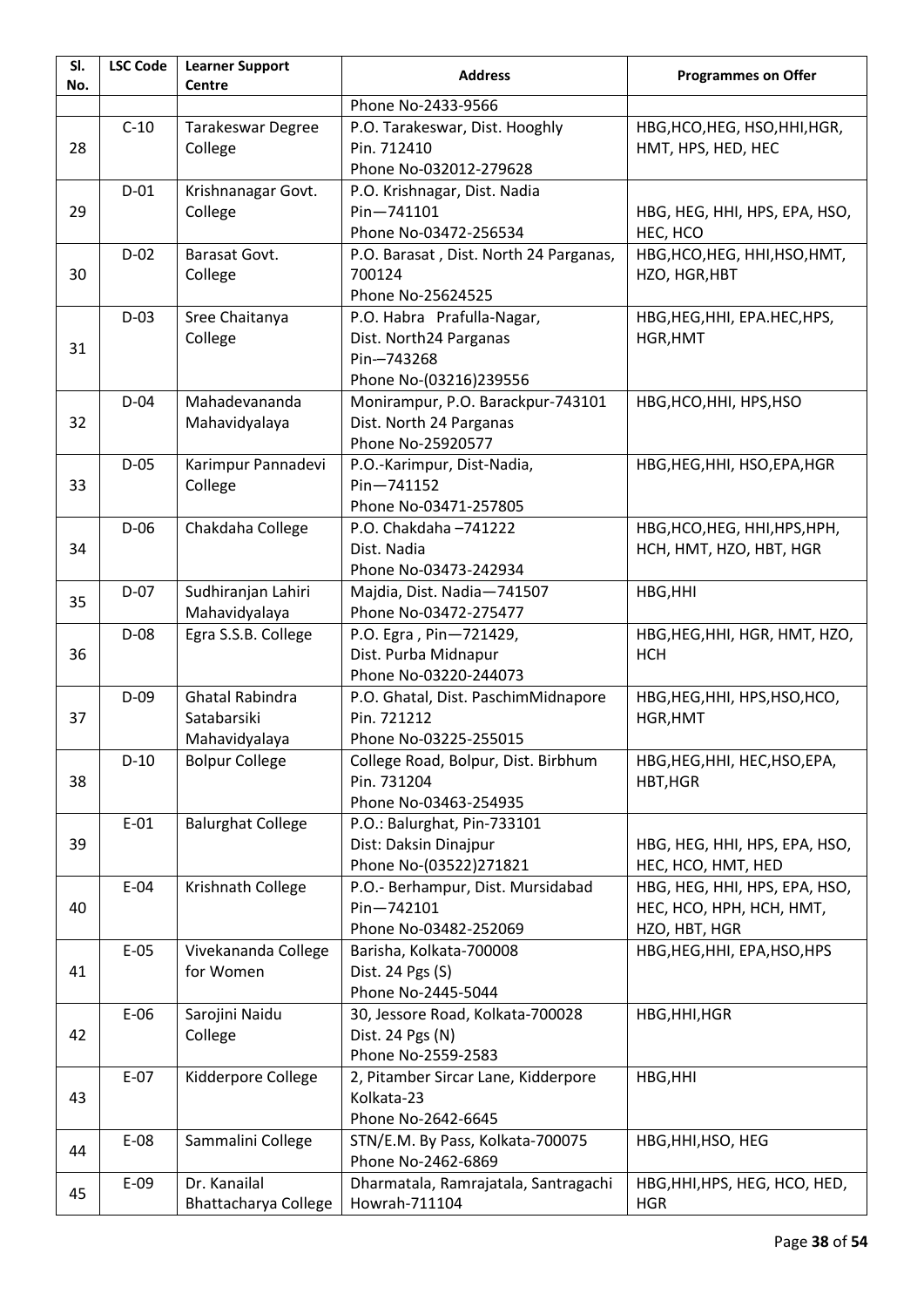| SI.<br>No. | <b>LSC Code</b> | <b>Learner Support</b><br>Centre             | <b>Address</b>                                                                  | <b>Programmes on Offer</b>                                                 |
|------------|-----------------|----------------------------------------------|---------------------------------------------------------------------------------|----------------------------------------------------------------------------|
|            |                 |                                              | Phone No-2627-2490                                                              |                                                                            |
| 46         | $E-10$          | <b>Bhairab Ganguly</b><br>College            | Belgharia, Kolkata-700056<br>Dist. - 24 Pgs (N)<br>Phone No-2553-2280           | HBG, HCO, HEG, HHI, HPS, EPA,<br>HPH, HZO                                  |
| 47         | $F-01$          | Siliguri College                             | P.O. Siliguri-734401, Dist. -Darjeeling<br>Phone No-0353-2538420                | HBG, HEG, HHI, EPA, HPS, HSO,<br>HEC, HCO, HPH, HCH, HMT,<br>HZO, HBT, HGR |
| 48         | $F-02$          | Ananda Chandra<br>College                    | P.O. & Dist.Jalpaiguri-735101<br>Phone No-(03561) 224213                        | HBG, HEG, HHI, HSO, HPH, HCH,<br>HMT, HZO, HBT, HGR, HED                   |
| 49         | $F-03$          | Coochbehar College                           | P.O. Coochbehar, Dist. Coochbehar<br>Pin-736101<br>Phone No-03582-256715        | HBG, HEG, HHI, EPA, HPS, HSO,<br>HEC, HCO, HED                             |
| 50         | $F-04$          | Gobardanga Hindu<br>College                  | Po-Khantura, Dt-24 PGS. (N)<br>Pin-743273<br>Phone No-(03216)249210             | HBG, HEG, HHI, HGR                                                         |
| 51         | $F-05$          | Panskura Banamali<br>College                 | Po-Panskura, Dt-PurbaMidnapore<br>Phone No-03228-252131                         | HBG, HEG, HHI,<br>HEC, HCO, EPA, HSO, HPH, HCH,<br>HMT, HZO, HBT, HGR      |
| 52         | $F-06$          | Sunderban<br>Mahavidyalaya                   | Po-Kakdwip, Dt-24 PGS(S)<br>Phone No-03210-255057                               | HBG, HEG, HHI, HPS                                                         |
| 53         | $F-07$          | Manbhum<br>Mahavidyalaya                     | VirGanganarayan Road, Po-Manbazar<br>Dist-Purulia<br>Phone No- - 03253 - 255759 | HBG, HHI, HEG, HCO, HGR                                                    |
| 54         | $F-08$          | Rampurhat College                            | Rampurhat, Dist. Birbhum<br>Pin-731224<br>Phone No-03461-255018                 | HBG, HEG, HHI, HMT, HGR                                                    |
| 55         | $F-09$          | Prabhu Jagat Bandhu<br>College               | Jhorehat, Po-Andul-Mouri<br>Howrah, Pin-711302<br>Phone No-2669-0221            | HBG, HCO, HEG, HHI, HSO, HPS,<br>HPH, HMT, HGR                             |
| 56         | $F-10$          | Gour Mohan Sachin<br>Mondal<br>Mahavidyalaya | Po- Bireswarpur, Dist-24 PGS (South)<br>Pin-743336<br>Phone No-033-24051316     | HBG, HEG, HHI                                                              |
| 57         | $G-01$          | Chanchal College                             | Po-Chanchal, Dist-Malda<br>Pin-732123<br>Phone No-03513-252261                  | HBG, HEG, HHI, HCO                                                         |
| 58         | $G-02$          | Garhbeta College                             | P.O.-Garhbeta, Dist.-Paschim<br>Medinipur<br>Phone No-03227-267520              | HBG, HEG, HHI, HMT, HGR                                                    |
| 59         | $G-03$          | Chandrakona<br>Vidyasagar<br>Mahavidyalaya   | Chandrakona, Paschim Medinipur, Pin<br>$-721201$<br>Phone No-03225-266294       | HBG, HHI                                                                   |
| 60         | $G-04$          | Santipur College                             | P.O.-Santipur, Dist.-Nadia<br>Pin.-741404<br>Phone No-03472-2582-6443           | HHI, HBG                                                                   |
| 61         | $G-05$          | Mankar College                               | Mankar, Dist. Burdwan<br>Pin.-713144<br>Phone No-(0343)2517269                  | HBG, HEG, HHI                                                              |
| 62         | $G-06$          | Katwa College                                | P.O.-Katwa, Dist.-Burdwan, Pin.-<br>713130<br>Phone No-03453-257653             | HBG, HEG, HHI                                                              |
| 63         | $G-07$          | JoypurP.Roy College                          | P.O.-Jaypur-Fakirdas, Dist.- Howrah<br>Pin.-711401<br>Phone No-03214-234130     | HBG, HEG, HHI, HED                                                         |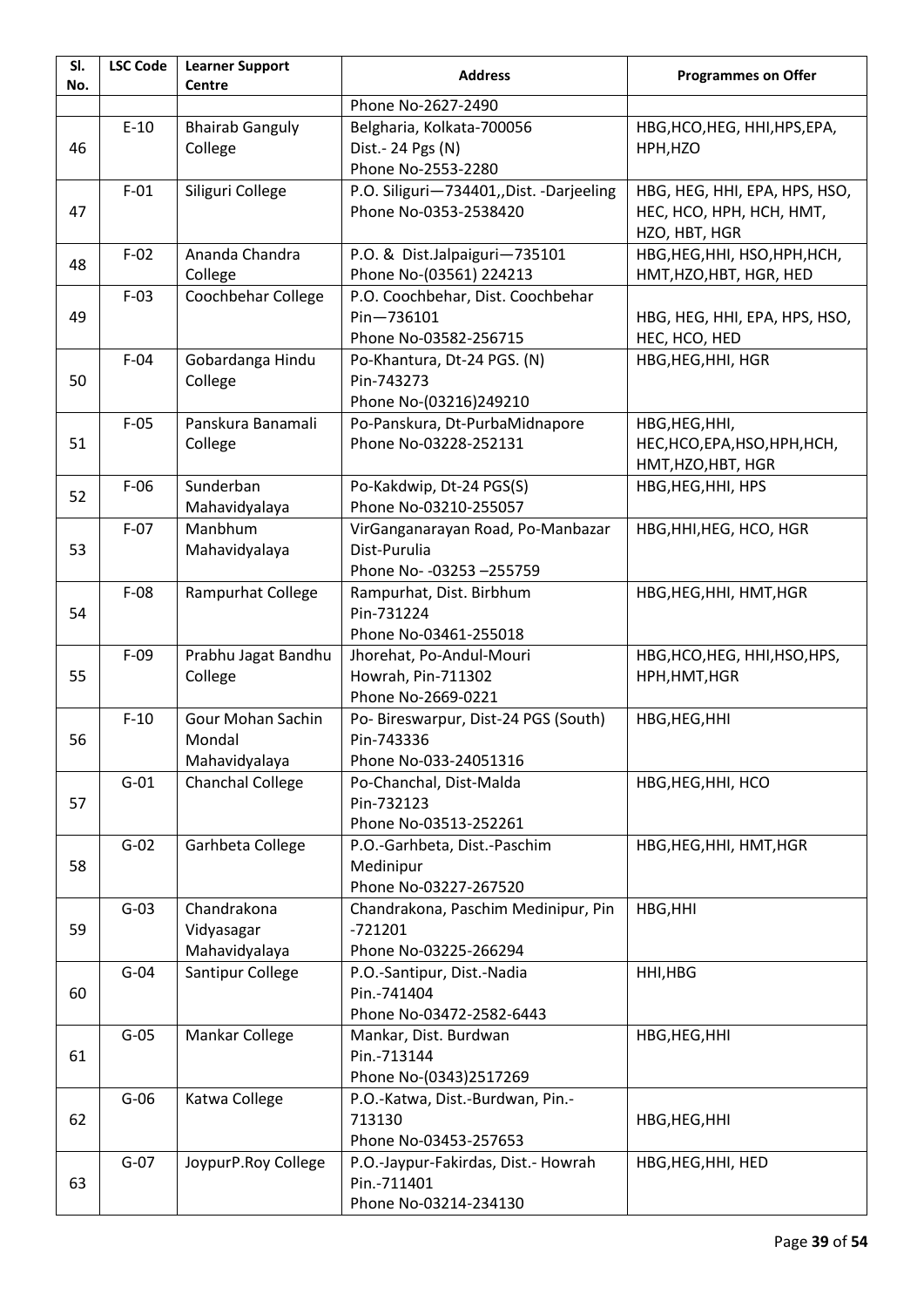| SI.<br>No.                          | <b>LSC Code</b> | <b>Learner Support</b><br><b>Centre</b>            | <b>Address</b>                                                     | <b>Programmes on Offer</b>                |
|-------------------------------------|-----------------|----------------------------------------------------|--------------------------------------------------------------------|-------------------------------------------|
|                                     | $G-08$          | Lalbaba College                                    | 117, G.T.Road, Belur Math,                                         | HBG, HCO, HEG, HHI                        |
| 64                                  |                 |                                                    | Dist. - Howrah                                                     |                                           |
|                                     |                 |                                                    | Phone No-2654-8447                                                 |                                           |
|                                     | $G-09$          | <b>Bagnan College</b><br>P.O.-Bagnan, Dist. Howrah |                                                                    | HBG, HCO, HEG, HHI, HMT,                  |
| 65                                  |                 |                                                    | Phone No-03214 272392                                              | HZO                                       |
|                                     | $G-10$          | Tangrakhali Bankim                                 | P.O.- Tangrakhali, Dist.-24-Pgs.(S)                                |                                           |
| Sardar College<br>66<br>Pin.-743329 |                 |                                                    | HBG, HEG, HHI, EPA, HPS, HSO,                                      |                                           |
|                                     |                 |                                                    | Ph.-0321257279                                                     | HEC, HCO, HBT, HZO                        |
| 67                                  | $H-01$          | Dhruba Chand                                       | P.O.-Dakshin Barasat, Dist.-24-Pgs.(S)                             | HBG, HHI, HMT, HGR                        |
|                                     |                 | <b>Halder College</b>                              | Phone No-03218-222550                                              |                                           |
|                                     | $H-02$          | Taki Govt. College                                 | P.O.-Taki, Dist.-24-Pgs.(N)                                        | HBG, HHI, HMT, HZO, HGR                   |
| Pin.-743429<br>68                   |                 |                                                    |                                                                    |                                           |
|                                     |                 |                                                    | Phone No-03217-234754                                              |                                           |
| 69                                  | $H-03$          | Raja Peary Mohan                                   | Uttarpara, Dist. Hooghly<br>Phone No-26634155                      | HBG, HEG, HCO, HPH,<br>HMT, HZO, HBT, HCH |
|                                     | $H-05$          | College<br><b>Belda College</b>                    | Belda, Station- Contai Road                                        | HBG, HHI, HEG, HGR                        |
|                                     |                 |                                                    | Dist- Paschim Medinipore                                           |                                           |
| 70                                  |                 |                                                    | Pin-721424                                                         |                                           |
|                                     |                 |                                                    | Phone No-03229-255037                                              |                                           |
|                                     | $H-06$          | Kharagpur College                                  | P.O. Inda, Kharagpur                                               | HBG, HEG, HCO, HHI, HSO, HPS,             |
| 71                                  |                 |                                                    | Dist. Paschim Medinipur-721305                                     | <b>HGR</b>                                |
|                                     |                 |                                                    | Phone No-03222-225958                                              |                                           |
|                                     | $H-07$          | Nahata J.M.S.                                      | P.O- Nahata, Ps- Gopalnagar                                        | HBG, HHI                                  |
| 72                                  |                 | Mahavidyalaya                                      | Dist-24 Pgs (N)                                                    |                                           |
|                                     |                 |                                                    | Phone No-03215-253267                                              |                                           |
|                                     | $H-09$          | <b>Sripat Singh College</b>                        | P.O- Jiagang, Dist- Murshidabad                                    | HBG, HEG, HHI, HSO, EPA, HBT,             |
| 73                                  |                 |                                                    | Pin-742123                                                         | HGR, HMT, HZO                             |
|                                     |                 |                                                    | Phone No-03483-255351                                              |                                           |
| 74                                  | $H-10$          | South Calcutta Girl's                              | 72, Sarat Bose Road, Kolkata-700025                                | HBG, HCO, HEG, HHI                        |
|                                     |                 | College                                            | Phone No-24863654                                                  |                                           |
| 75                                  | $I-02$          | Dinabandhu                                         | Bongaon, Dist- 24 Pgs (N), Pin-743235<br>Ph-03215-255044           | HBG, HHI, HED, HGR                        |
|                                     | $I-03$          | Mahavidyalaya<br>Vivekananda Mission               | Viveknagar; P.O-Chaitanyapur                                       | HBG, HEG, HHI, HGR                        |
|                                     |                 | Mahavidyalaya                                      | Haldia; Dist-PurbaMedinipur                                        |                                           |
| 76                                  |                 |                                                    | Pin-721645                                                         |                                           |
|                                     |                 |                                                    | Phone No (03224)205636                                             |                                           |
|                                     | $I-04$          | Dumkal College                                     | Basantapur, P.O- Basantapur                                        | HBG, HEG, HHI, HGR                        |
|                                     |                 |                                                    | P.S-Dumkal; Dist- Murshidabad                                      |                                           |
| 77                                  |                 |                                                    | Pin-742406                                                         |                                           |
|                                     |                 |                                                    | Phone No-03481230770                                               |                                           |
| 78                                  | $I-06$          | Durgapur Govt.                                     | J.N. Avenue, Durgapur- 713214                                      | HBG, HHI, HEG, HPS, EPA, HCO,             |
|                                     |                 | College                                            | Phone No-0343-2500003                                              | <b>HMT</b>                                |
|                                     | $I-07$          | Women's College                                    | P-29, Kshirode Vidyavenoda Avenue                                  | HBG, HHI, HEG, HPS, HSO, HCO,             |
| 79                                  |                 |                                                    | Kolkata-700003                                                     | HMT, HGR                                  |
|                                     |                 |                                                    | Phone No-2554-4540                                                 |                                           |
|                                     | $I-08$          | Kalna College                                      | Po-Kalna, Dist- Burdwan                                            | HBG, HHI                                  |
| 80                                  |                 |                                                    | Pin-713409                                                         |                                           |
|                                     |                 | Mahishadal Girls'                                  | Phone No-03454-255983                                              |                                           |
| 81                                  | $J-01$          | College                                            | Vill- Rangibasan, P.O. - Mahishadal<br>Purba Medinipur, Pin-721628 | HBG, HHI, HPS, HSO, HEG, HMT              |
|                                     |                 |                                                    | Phone No-03224-240520                                              |                                           |
|                                     | $J-02$          | Uluberia College                                   | Uluberia, Howrah, Pin-711315                                       | HBG, HEG, HHI, HPS, HMT                   |
| 82                                  |                 |                                                    | Phone No-24185882                                                  |                                           |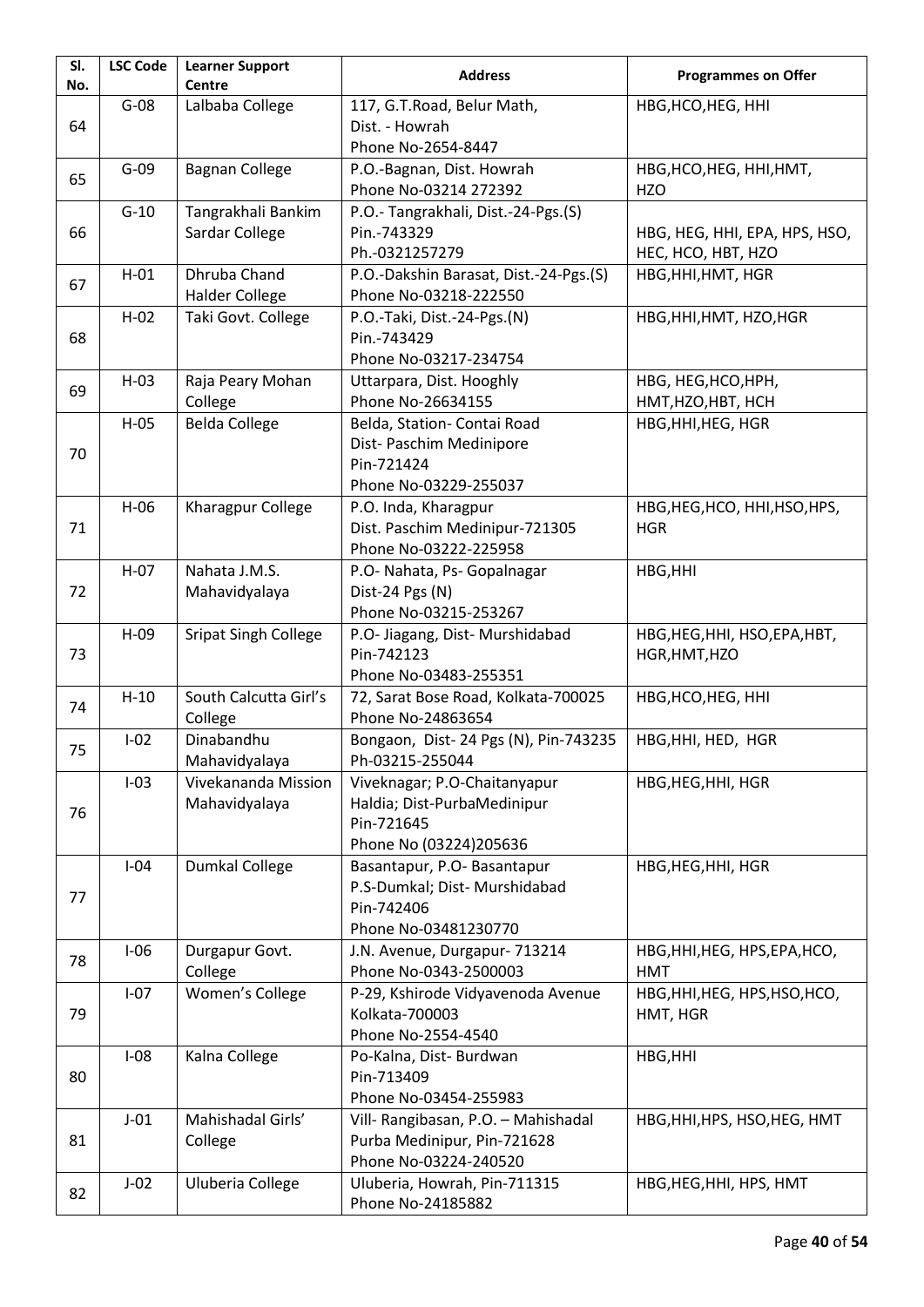| SI.<br>No. | <b>LSC Code</b>                                                                                | <b>Learner Support</b><br>Centre             | <b>Address</b>                                                                                 | <b>Programmes on Offer</b>                          |
|------------|------------------------------------------------------------------------------------------------|----------------------------------------------|------------------------------------------------------------------------------------------------|-----------------------------------------------------|
| 83         | $J-03$                                                                                         | Bhangar<br>Mahavidyalaya                     | Vill& P.O- Bhangar<br>Dist-24 Parganas (South)                                                 | HBG, HHI, HEG, HGR                                  |
|            |                                                                                                |                                              | Phone No-03218-271975                                                                          |                                                     |
| 84         | Sree Gopal Banerjee<br>$J-04$<br>Bagati, Magra, Hooghly-712148<br>College<br>Phone No-26844172 |                                              | <b>НВG, ННІ, НРН, НСН, НВТ,</b><br>HZO, HMT                                                    |                                                     |
| 85         | $J-06$                                                                                         | Al-Ameen Memorial<br><b>Minority College</b> | Jogibattala, Baruipur, Kolkata-700145<br>Ph-32025521                                           | HBG, HEG, HPS, HHI, HCO                             |
| 86         | $J-08$                                                                                         | Sitalkuchi College                           | P.O-Sitalkuchi; Dist-Coochbehar<br>Ph-03583-263351                                             | HBG, HEG, HHI, HPS, HSO, EPA,<br><b>HGR</b>         |
| 87         | $J-09$                                                                                         | Ramananda College                            | Bishnupur, Bankura, Pin-722122<br>Phone-03244-256786                                           | HBG, HEG, HHI, HPS, HSO, EPA,<br>HCO, HEC, HED      |
| 88         | $J-10$                                                                                         | Jhargram Raj College<br>Girl's Wing          | Jhargram, Dist- Paschim Medinipur<br>Pin-721507                                                | HBG, HEG, HHI, HPS, HSO, EPA,<br>HMT, HEC           |
| 89         | $K-04$                                                                                         | Alipurduar Mahila<br>Mahavidyalaya           | LoharPool, New Town, P.O-Alipurduar<br>West Bengal, Pin-736121<br>Ph-03564-251962              | HEG, HBG, HHI, HPS, HED                             |
| 90         | K-06                                                                                           | <b>Birpara College</b>                       | Dist-Alipurduar, Pin-735204<br>03563-266217                                                    | HEG, HBG, HHI, HPS, HSO, HEC,<br>HED, HCO           |
| 91         | K-07<br>Nakshalbari College                                                                    |                                              | P.O-Nakshalbari, Dist-Darjeeling, Pin-<br>734429                                               | HEG, HBG, HHI, HPS, HSO, HED                        |
| 92         | $K-09$                                                                                         | S. R. Fatepuria<br>College                   | Beldanga, Murshidabad<br>Pin-742133                                                            | HEG, HBG, HHI, HPS, EPA, HSO,<br>HEC, HED, HCO      |
| 93         | Muragachha<br>$L-03$<br><b>Government College</b>                                              |                                              | Vill +P.O.- Muragachha<br>P.S.-Nakashipara, Dist-Nadia<br>Pin-741154                           | HEG, HBG, HHI, HPS, HCO, HED                        |
| 94         | Maynaguri College<br>$L-09$<br>Pin-735224                                                      |                                              | P.O- Maynaguri; Dist- Jalpaiguri;<br>Ph-03561-234298                                           | HEG, HBG, HHI, HPS, HEC, HED                        |
| 95         | $M-01$                                                                                         | Tufanganj<br>Mahavidyalaya                   | P.O- Tufanganj Newtown, Dist- Cooch<br>Behar, Pin-736160<br>Ph-03582-244263                    | HEG, HBG, HHI, HPS, HSO, HEC                        |
| 96         | $N-04$                                                                                         | Memari College                               | Memari College, P.O-Memari; Dist-<br>Burdwan, Pin-713146<br>Ph-0342-2250589                    | HEG, HBG, HHI, HPS, HSO,<br>HEC, HED, HCO           |
| 97         | $N-05$                                                                                         | Gushkara<br>Mahavidyalaya                    | P.O-Gushkara; Dist-Purba Bardhaman;<br>Pin-713128<br>Ph-03452-255105                           | HEG, HBG, HHI, HPS, EPA, HSO,<br>HEC, HED, HCO      |
| 98         | $N-06$                                                                                         | Gour Mahavidyalaya                           | P.O-Mangalbari; Dist-Malda;<br>Pin-732142<br>Ph-03512-260547                                   | HEG, HBG, HHI, HPS, HSO, HED,<br>HMT, HPH, HCH, HGR |
| 99         | $N-07$                                                                                         | Malda Women's<br>College                     | Pirojpur; Shanti Gopal Sen Sarani<br>P.O. & Dist- Malda; Pin-732101<br>Ph-03512-252597         | HEG, HBG, HHI, HPS, EPA, HSO,<br>HEC, HED           |
| 100        | $N-08$                                                                                         | Kaliachak College                            | P.O.-Sultanganj, P.S.-Kaliachak, Dist.-<br>Malda, Pin-732201                                   | HEG, HBG, HPS, HHI, HSO, HED                        |
| 101        | $N-10$                                                                                         | Sukanta<br>Mahavidyalaya                     | Sukanta Nagar; P.O-Dhupguri;<br>Dist-Jalpaiguri; Pin-735210<br>Ph-03563-250067, 8436238571 (O) | HEG, HBG, HHI, HPS, HSO, HED                        |
| 102        | $Q-05$                                                                                         | Kaliyaganj College                           | P.O-Kaliyaganj; Dist- Uttar Dinajpur;<br>Pin-733129<br>Ph-03523-258100                         | HEG, HBG, HHI, HPS, HEC, HCO,<br>HMT, HPH, HCH      |
| 103        | $Q-10$                                                                                         | Dr. A.P.J. Abdul<br>Kalam Govt. College      | Plot BA-1, AA-1, New Town, Rajarhat,<br>Kolkata, Kolkata-700156                                | HEG, HBG, HPS, HHI, HSO                             |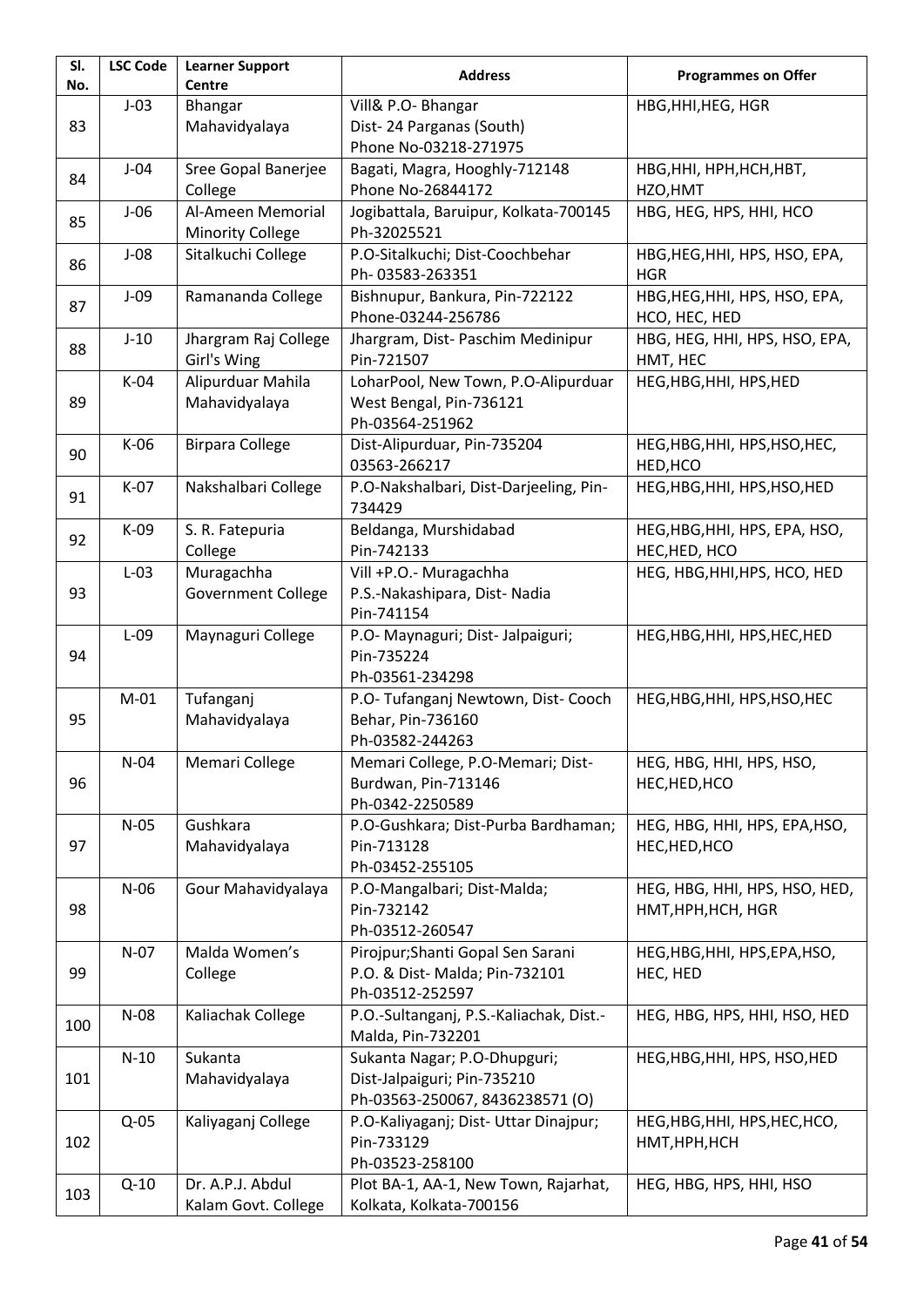# **b. District Wise List of Learner Support Centres (UG: 2021-22)**

| Sl. No.                 | <b>Regional Centre</b> | <b>District</b>     | <b>LSC Code</b> | Name of the Learner Support Centre   |
|-------------------------|------------------------|---------------------|-----------------|--------------------------------------|
| 1                       |                        |                     | $A-01$          | Dum Dum Motijheel College            |
| $\overline{2}$          |                        |                     | $C-07$          | Acharya Prafulla Chandra College     |
| 3                       |                        |                     | $D-02$          | <b>Barasat Govt. College</b>         |
| $\overline{\mathbf{4}}$ |                        |                     | $D-03$          | Sree Chaitanya College               |
| 5                       |                        |                     | $D-04$          | Mahadevananda Mahavidyalaya          |
| 6                       |                        | 24 Parganas (N)     | $F-04$          | Gobardanga Hindu College             |
| $\overline{7}$          |                        |                     | $H-02$          | Taki Govt. College                   |
| 8                       |                        |                     | $H-07$          | Nahata J.M.S. Mahavidyalaya          |
| 9                       |                        |                     | $I-02$          | Dinabandhu Mahavidyalaya             |
|                         | Kalyani Regional       |                     | $Q-10$          | Dr. A.P.J. Abdul Kalam Govt. College |
| 10                      | Centre                 |                     | $E-04$          | Krishnath College                    |
| 11                      |                        | Murshidabad         | $H-09$          | <b>Sripat Singh College</b>          |
| 12                      |                        |                     | $I-04$          | <b>Dumkal College</b>                |
| 13                      |                        |                     | $K-09$          | S. R. Fatepuria College              |
| 14                      |                        |                     | $D-01$          | Krishnanagar Govt. College           |
| 15                      |                        |                     | $D-05$          | Karimpur Pannadevi College           |
| 16                      |                        | Nadia               | $D-06$          | Chakdaha College                     |
| 17                      |                        |                     | $D-07$          | Sudhiranjan Lahiri Mahavidyalaya     |
| 18                      |                        |                     | $G-04$          | Santipur College                     |
| 19                      |                        |                     | $L-03$          | Muragachha Government College        |
| 20                      |                        |                     | $K-04$          | Alipurduar Mahila Mahavidyalaya      |
| 21                      |                        | Alipurduar          | K-06            | <b>Birpara College</b>               |
| 22                      |                        | Cooch Behar         | $F-03$          | Coochbehar College                   |
| 23                      |                        |                     | $J-08$          | Sitalkuchi College                   |
| 24                      |                        |                     | $M-01$          | Tufanganj Mahavidyalaya              |
| 25                      |                        | Dakshin Dinajpur    | $E-01$          | <b>Balurghat College</b>             |
| 26                      |                        |                     | $F-01$          | Siliguri College                     |
| 27                      | Jalpaiguri Regional    | Darjeeling          | $K-07$          | Nakshalbari College                  |
| 28                      | Centre                 |                     | $F-02$          | Ananda Chandra College               |
| 29                      |                        | Jalpaiguri<br>Malda | $L-09$          | Maynaguri College                    |
| 30                      |                        |                     | $N-10$          | Sukanta Mahavidyalaya                |
| 31                      |                        |                     | $G-01$          | <b>Chanchal College</b>              |
| 32                      |                        |                     | $N-06$          | Gour Mahavidyalaya                   |
| 33                      |                        |                     | $N-07$          | Malda Women's College                |
| 34                      |                        |                     | $N-08$          | Kaliachak College                    |
| 35                      |                        | Uttar Dinajpur      | $Q-05$          | Kaliyaganj College                   |
| 36                      |                        | <b>Bankura</b>      | $B-01$          | Bankura Christian College            |
| 37                      |                        |                     | $J-09$          | Ramananda College                    |
| 38                      |                        |                     | $C-03$          | Suri Vidyasagar College              |
| 39                      |                        | Birbhum             | $D-10$          | <b>Bolpur College</b>                |
| 40                      |                        |                     | $F-08$          | Rampurhat College                    |
| 41                      | Durgapur Regional      | Paschim             | $C-02$          | <b>Banwarilal Bhalotia College</b>   |
| 42                      | Centre                 | Burdwan             | $G-05$          | Mankar College                       |
| 43                      |                        |                     | $I-06$          | Durgapur Govt. College               |
| 44                      |                        |                     | $C-01$          | Burdwan Raj College                  |
| 45                      |                        |                     | $G-06$          | Katwa College                        |
| 46                      |                        | Purba Burdwan       | $I-08$          | Kalna College                        |
| 47                      |                        |                     | $N-04$          | Memari College                       |
| 48                      |                        |                     | $N-05$          | Gushkara Mahavidyalaya               |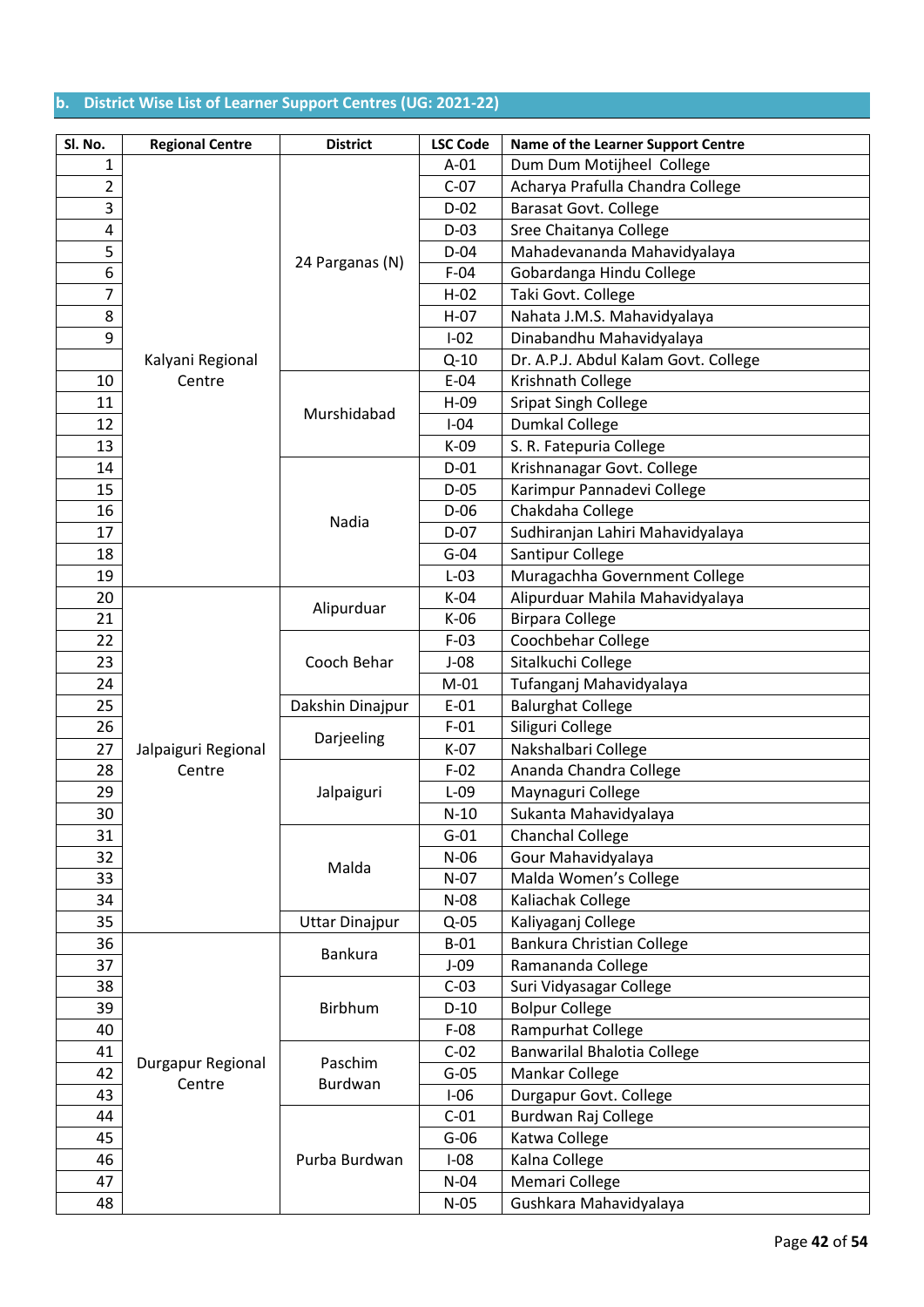| Sl. No. | <b>Regional Centre</b> | <b>District</b> | <b>LSC Code</b> | Name of the Learner Support Centre         |
|---------|------------------------|-----------------|-----------------|--------------------------------------------|
| 49      |                        |                 | $B-07$          | Nistarini College                          |
| 50      |                        | Purulia         | $F-07$          | Manbhum Mahavidyalaya                      |
| 51      |                        |                 | $B-05$          | <b>Fakir Chand College</b>                 |
| 52      |                        |                 | $B-09$          | Sonarpur College                           |
| 53      |                        |                 | $C-09$          | <b>Baruipur College</b>                    |
| 54      |                        |                 | $F-06$          | Sunderban Mahavidyalaya                    |
| 55      |                        | 24 Parganas (S) | $F-10$          | Gour Mohan Sachin Mondal Mahavidyalaya     |
| 56      |                        |                 | $G-10$          | Tangrakhali Bankim Sardar College          |
| 57      |                        |                 | $H-01$          | Dhruba Chand Halder College                |
| 58      |                        |                 | $J-03$          | Bhangar Mahavidyalaya                      |
| 59      |                        |                 | $C-04$          | NabagramHiralal Paul College               |
| 60      |                        |                 | $C-05$          | Chandernagore Govt. College                |
| 61      |                        |                 | $C-06$          | Netaji Mahavidyalaya                       |
| 62      |                        | Hooghly         | $C-10$          | Tarakeswar Degree College                  |
| 63      |                        |                 | $H-03$          | Raja Peary Mohan College                   |
| 64      |                        |                 | $J-04$          | Sree Gopal Banerjee College                |
| 65      |                        |                 | $A-08$          | Shibpur Dinabandhu College                 |
| 66      |                        |                 | $C-08$          | <b>Bijoy Krishna Girls College</b>         |
| 67      |                        |                 | $E-09$          | Dr. Kanailal Bhattacharya College          |
| 68      |                        |                 | $F-09$          | Prabhu Jagat Bandhu College                |
| 69      |                        | Howrah          | $G-07$          | JoypurP.Roy College                        |
| 70      |                        |                 | $G-08$          | Lalbaba College                            |
| 71      |                        |                 | $G-09$          | <b>Bagnan College</b>                      |
| 72      |                        |                 | $J-02$          | Uluberia College                           |
| 73      |                        | Jhargram        | $J-10$          | Jhargram Raj College Girl's Wing           |
| 74      |                        |                 | $A-02$          | <b>Basanti Devi College</b>                |
| 75      |                        |                 | $A-03$          | <b>Gurudas College</b>                     |
| 76      | <b>Head Quarters</b>   |                 | $A-04$          | Maharaja Manindra Ch. College              |
| 77      |                        |                 | $A-05$          | Goenka College                             |
| 78      |                        |                 | $A-06$          | Surendranath Evening College               |
| 79      |                        |                 | $A-07$          | Victoria Institution (College)             |
| 80      |                        |                 | $A-10$          | Gurudas College of Commerce                |
| 81      |                        |                 | <b>B-08</b>     | <b>Behala College</b>                      |
| 82      |                        |                 | $B-10$          | HiralalMazumdar Memorial College for Women |
| 83      |                        | Kolkata         | $E-05$          | Vivekananda College for Women              |
| 84      |                        |                 | $E-06$          | Sarojini Naidu College                     |
| 85      |                        |                 | $E-07$          | Kidderpore College                         |
| 86      |                        |                 | E-08            | Sammalini College                          |
| 87      |                        |                 | $E-10$          | <b>Bhairab Ganguly College</b>             |
| 88      |                        |                 | $H-10$          | South Calcutta Girl's College              |
| 89      |                        |                 | $I-07$          | Women's College                            |
| 90      |                        |                 |                 | Al-Ameen Memorial Minority College         |
| 91      |                        |                 | $J-06$          |                                            |
| 92      |                        |                 | $B-03$          | Raja Narendra Lal Khan Women's College     |
| 93      |                        |                 | $D-09$          | Ghatal Rabindra Satabarsiki Mahavidyalaya  |
| 94      |                        | Paschim         | $G-02$          | Garhbeta College                           |
| 95      |                        | Medinipur       | $G-03$          | Chandrakona Vidyasagar Mahavidyalaya       |
| 96      |                        |                 | $H-05$          | <b>Belda College</b>                       |
| 97      |                        |                 | $H-06$          | Kharagpur College                          |
| 98      |                        |                 | $B-04$          | Tramralipta Mahavidyalaya                  |
| 99      |                        |                 | $B-06$          | Haldia Govt. College                       |
| 100     |                        | Purba Medinipur | $D-08$          | Egra S.S.B. College                        |
| 101     |                        |                 | $F-05$          | Panskura Banamali College                  |
|         |                        |                 |                 |                                            |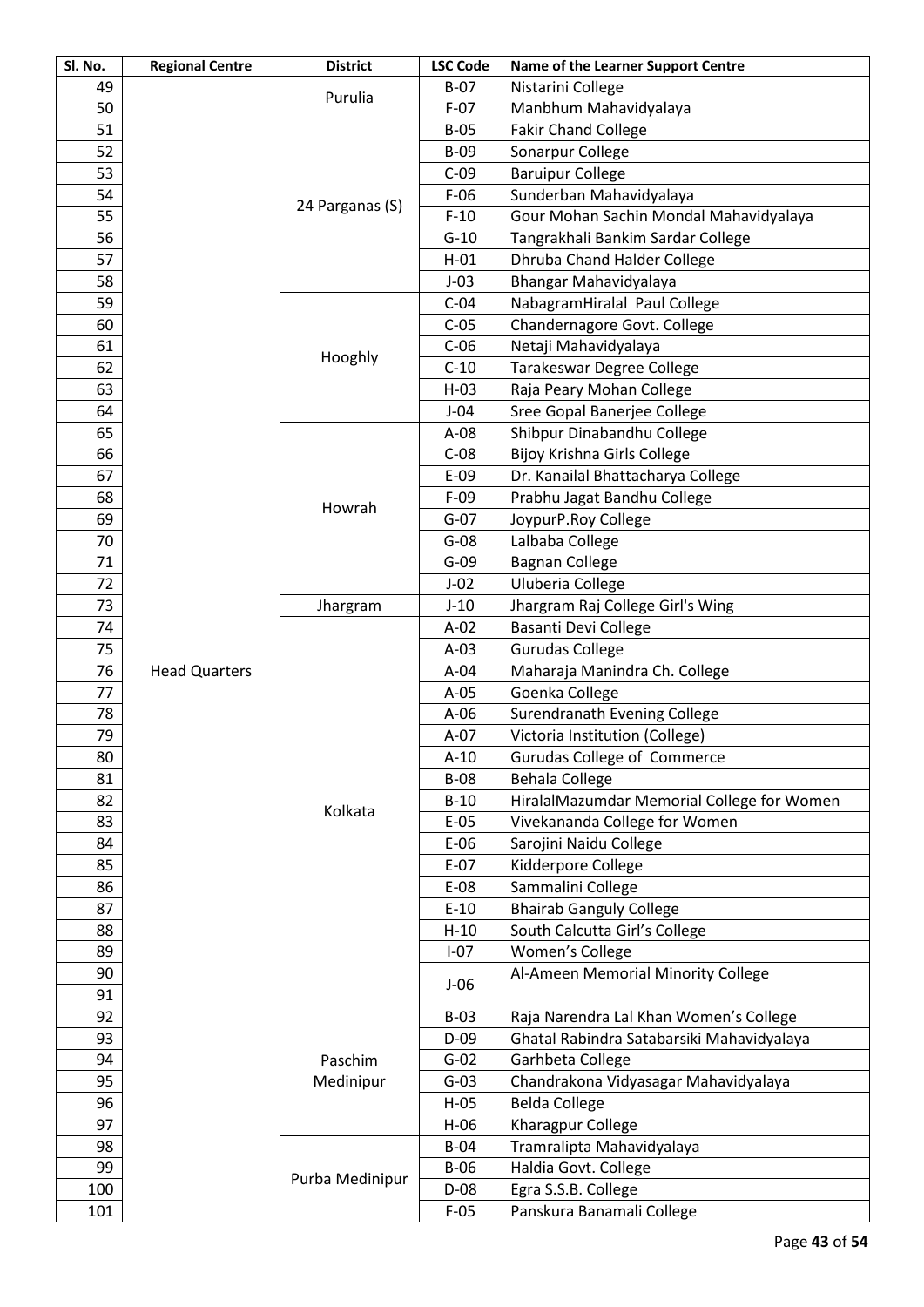| Sl. No. | <b>Regional Centre</b> | <b>District</b> | <b>LSC Code</b> | Name of the Learner Support Centre |
|---------|------------------------|-----------------|-----------------|------------------------------------|
| 102     |                        |                 | I-03            | Vivekananda Mission Mahavidyalaya  |
| 103     |                        |                 | $J-01$          | Mahishadal Girls' College          |

## **21. To whom to contact**

| SI.<br>No.     | <b>Section</b>         | <b>Issues</b>                        | <b>Telephone No.</b> | <b>E-Mail ID</b>        |
|----------------|------------------------|--------------------------------------|----------------------|-------------------------|
| 1              | Registration           | <b>Issues related to Admission</b>   | 033-40663220/        | nsou@wbnsou.ac.in       |
|                |                        | Issues related to Registration       | 033-40663223         |                         |
|                |                        | Issues related to Renewal            |                      |                         |
| $\overline{2}$ | <b>Study Materials</b> | Issues related to Study Material     | 033-40663218         | directorsc@wbnsou.ac.in |
| 3              | Examination            | Issues related to Admit Card         | 033-24630292/        | coe.bdp@wbnsou.ac.in    |
|                |                        | <b>Issues related to Assignments</b> | 033-24630293         |                         |
|                |                        | Issues related to Term-End           |                      |                         |
|                |                        | Examination                          |                      |                         |
|                |                        | Issues related to result             |                      |                         |
| 4              | Learner Support        | Issues related to Learner            | 033-40663205         | directorsc@wbnsou.ac.in |
|                | Centre                 | <b>Support Centre</b>                |                      |                         |

#### **22. Learners Support Service**

The main focus of academic and administrative structure of this University is to make the system more learner friendly by the time. Beginning from pre-admission stage till certification stage, the learners receive continuous academic and other support in various forms.

✓ Pre-admission counselling at Headquarters, Regional Centre and Learner Support Centres

✓ Teaching support in the form of PCP (Personal Contact Programme), academic counselling at Learner Support Centres

✓ Conduct of practical sessions under the supervision of experts for programmmes having practical component at selected centres

✓ Conduct of workshops/ excursion / extended contact programmes depending on specific programme requirements

✓ Continuous evaluation and feedback

✓ Library facility

✓ Conduct of examination at selected Learner Support Centre & Regional Centre

## **a. Library Support Services**

Library facility is one of important services in any higher educational institution. In addition to the Self Learning Materials (SLMs) and other learning resources the University provides library facility to all of its registered learners. The Library Department, Netaji Subhas Open University is located at Kalyani Campus, Ghoshpara Station Road, Kalyani, Nadia–741235.

**Library Hours** : Monday to Friday—12.00 noon to 04.00 PM, Saturday and Sunday (during PCPs and practical session)—12.00 noon to 04.00 PM.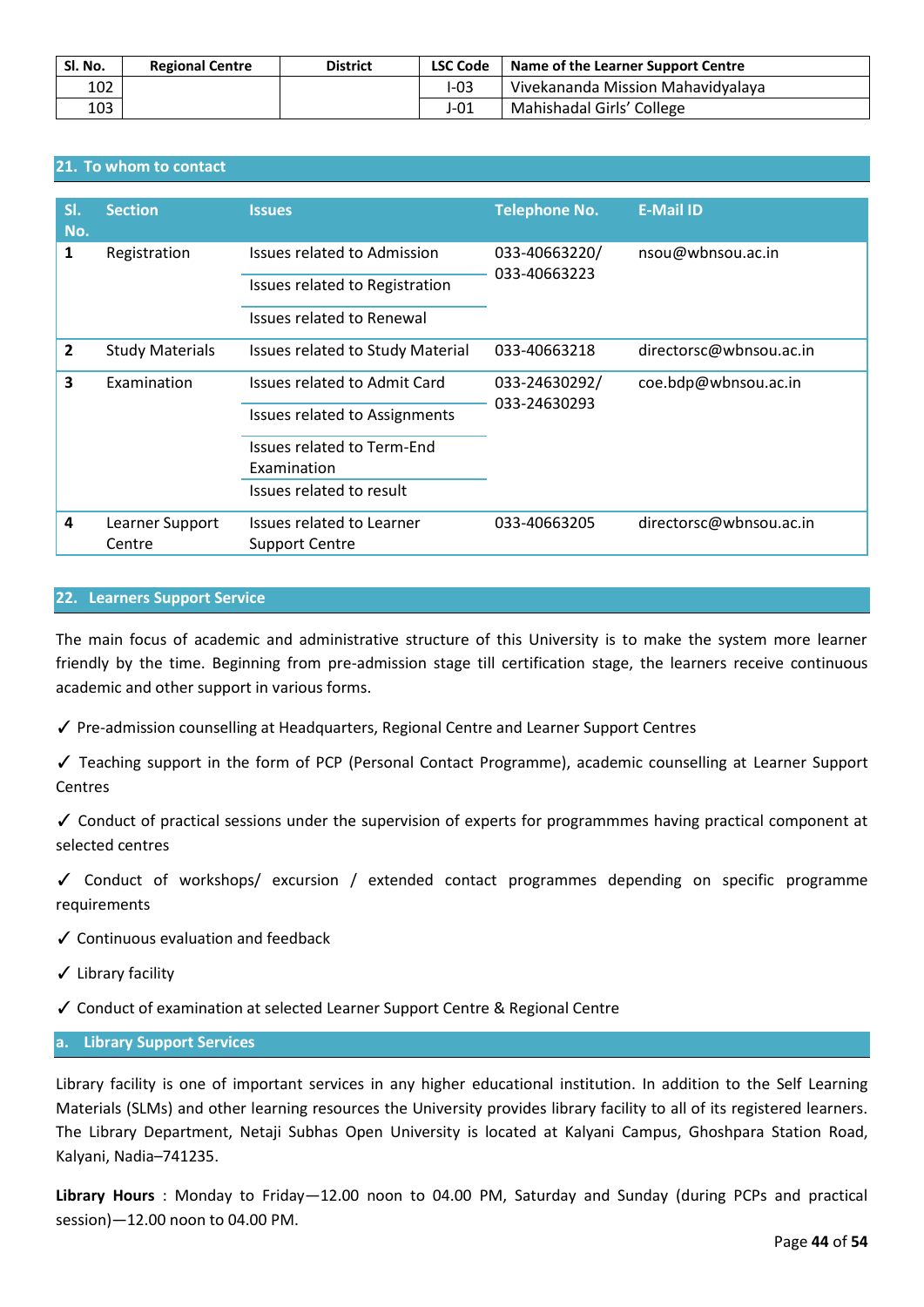**Instructions to the learners for obtaining library service**: Learners have to fill up a membership registration form available at library office and have to submit the filled in form in any working day. Thereafter, a membership card (not transferable) will be provided to the learners. Learners without the library card will not be allowed to access the library.

**Facilities for learners**: Reading, reference, online public access catalogue (OPAC),inter library loan, computer, internet access, e-mail, website service, telephone, scan with the help of smart phone.

**NSOU Study Corners**: To extend library support service for distributed and distance learners the University has initiated the process of setting up a strategic partnership with the existing network of Public Libraries of Govt. of West Bengal to offer library support to the learners all over the State. This initiative is taken by NSOU and the model is the first of its kind in the country. With the active support from Department of Mass Education Extension and Library Services, Govt. of West Bengal, the strategic partnership has been started with the following Public Libraries at different locations.

| Name of the              | <b>Address</b>                | <b>Contact Number</b> | <b>Working Day</b> | <b>Working Hours</b> |
|--------------------------|-------------------------------|-----------------------|--------------------|----------------------|
| <b>Study Corner</b>      |                               |                       |                    |                      |
| Central<br>State         | 1/17, C.I.T. Scheme, VII M,   | $(033)$ 2355-0415/    | Mon to Sat (2nd    | 11 AM to 8 PM        |
| Library, Kolkata         | VIP Road, Ultadanga,          | 2355-0416             | &                  |                      |
|                          | Kolkata-700 054               |                       | 4th Sat closed)    |                      |
| Kolkata                  | Kolkata Metropolitan Library, | (033) 2287-2004       | Mon to Sat (2nd    | 11 AM to 8 PM        |
| Metropolitan             | 2, Ballygunge Park Road,      |                       | and                |                      |
| Library, Kolkata         | Kolkata-700 019               |                       | 4th Sat closed)    |                      |
| Taki<br>Govt.            | P.O. Taki, Dist.: 24 Pga(N),  | (03127) 234482        | Mon to Sat (2nd    | 12 noon to 7 PM      |
| District Library         | Pin: 743429                   |                       | and                |                      |
|                          |                               |                       | 4th Sat closed)    |                      |
| 24<br><b>North</b>       | P.O.: Barasat, Dist.: 24      | (033) 2584-3297       | Mon to Sat (2nd    | 12 noon to 7 PM      |
| Parganas<br>Govt.        | Pgs(N), Pin: 700 124 (Near    |                       | and                |                      |
| District Library         | Kalikrishna Girls School)     |                       | 4th Sat closed)    |                      |
| Uttar<br>Dinajpur        | P.O.: Karnojora, Dist.: Uttar | (03523) 246117        | Mon to Sat (2nd    | 11 AM to 6 PM        |
| <b>District</b><br>Govt. | Dinajpur, Pin: 733 130        |                       | and                |                      |
| Library                  |                               |                       | 4th Sat closed)    |                      |
| Uttarpara                | 229, G.T. Road, Uttarpara,    | (033) 2663-8293       | Mon to Sat (2nd    | 12 noon to 7 PM      |
| Jaikrishna Public        | Hooghly-712 258               |                       | and                |                      |
| Library                  |                               |                       | 4th Sat closed)    |                      |
| Bengal<br>North          | M.J.N. Road, Sagardighi       | (03582) 223608        | Mon to Sat (2nd    | March to Oct:        |
| <b>State Library</b>     | Square (South-East Corner),   |                       | and                | 12 noon to 7 PM;     |
|                          | P.O. & Dist.: Cooch Behar,    |                       | 4th Sat closed)    | Nov to Feb: 11       |
|                          | Pin: 736 101                  |                       |                    | AM to 6 PM           |

## **b. ICT Support Services**

Every year thousands of learners take admission in various programmes of the University. All the services are made available to the learners through a network of Learner Support Centres and Regional Centres of NSOU. The University takes all possible steps to reach its thousands of learners through Information and Communication Technology (ICT). The University has established ICT based Learner Support Cell which addresses the issues raised by the learners either through mail or SMS. Learners are advised to follow the website in regular interval for latest notice/ information etc. The learners may take full advantages from the following services as provided by the University towards the completion of their programme successfully.

**Online support services**: The University has developed a mechanism for SMS alert to communicate the registered learners with all information/ notice etc. A dedicated Learner Support Cell has been established to receive phone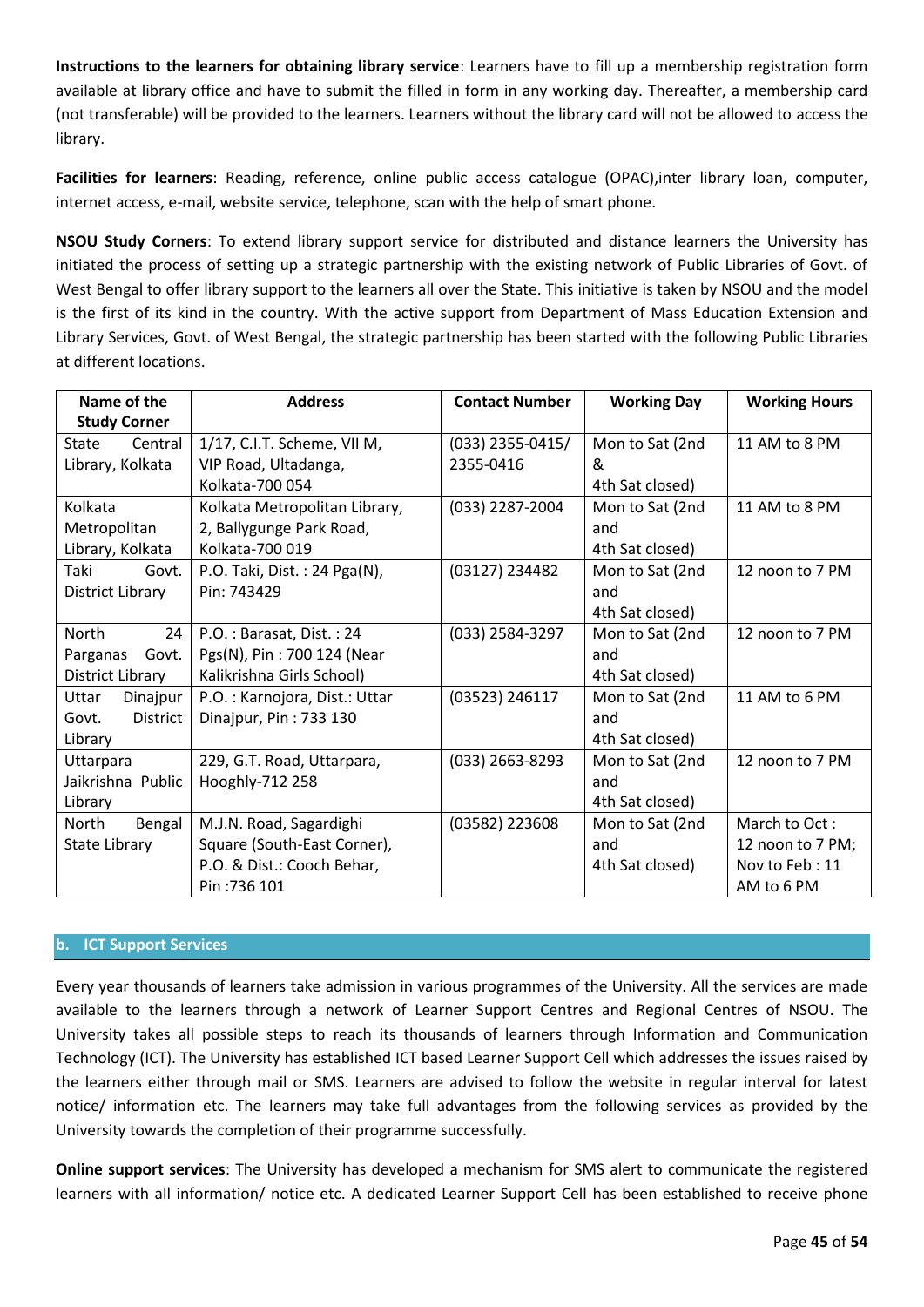calls and redress the grievance of the learners within two working days. Automatic ticket generation for each call is maintained. Call at: 033-40585127; e-mail[: admin@nsouict.ac.in](mailto:admin@nsouict.ac.in)

**Learning Management System (LMS):** We have dedicated a web portal to host LMS. Presently all the UG learners of the University can access academic content with their User ID and Password through this dedicated LMS. Academic contents including course materials and audio-visual lectures, online counselling session are available to facilitate any time anywhere learning (http:/www.nsouict.ac.in).

| School of<br>Professional<br><b>Studies</b> | <b>School of Education</b> | School of<br><b>Humanities</b> | <b>School of Social</b><br><b>Sciences</b>                               | <b>School of Sciences</b>                                          |  |  |
|---------------------------------------------|----------------------------|--------------------------------|--------------------------------------------------------------------------|--------------------------------------------------------------------|--|--|
| Commerce,<br>Economics                      | Education                  | Bengali and<br>English         | History, Political<br>Science, Public<br>Administration and<br>Sociology | Botany, Chemistry,<br>Geography, Mathematics,<br>Physics & Zoology |  |  |

**OER Repository**: Only state aided university in West Bengal having the OER repository. The course materials and audio-visual lectures with appropriate open license are made available through this repository free of cost. Learners of any university may access / get these academic resources online (http:/ nsouoer.krc. net. in).

**A/V Lectures**: To supplement face to face counselling, the university has taken initiatives to develop audio-visual lectures delivered by eminent teachers/ experts. The A/V lectures are made available through LMS and OER Repository. The learners may have a new learning experience through [www.nsouict.ac.in](http://www.nsouict.ac.in/)

**M-learning/Mobile App**: The LMS is made compatible with the android application so that the learners can get all the academic content through their mobile devices.

## **23. Learner's Grievance**

For any grievance, learners are free to contact Assistant Director, Learner Support Centres & Convener, Learners' Grievance Redressal Cell, NSOU either by e-mail (asstdirector.nsou@gmail.com) or by post (DD-26, Sector-I, Salt Lake City, Kolkata-700 064).

A learner once enrolled in NSOU, must always

a) get all his/her correspondences forwarded and the documents, attached therein authenticated, by his/her respective Learner Support Centre Coordinator;

b) in all such cases he/she is to attach relevant proof supporting the validity of his/ her enrollment/ renewal (as the

case may be) at that material point of time, failing which such correspondences will be treated as cancelled.

## **24. NSOU Policy Regarding Sexual Harassment of Women at the Workplace**

In compliance with the **Sexual Harassment of Women at Workplace (Prevention, Prohibition and Redressal) Act, 2013** and subsequent UGC directive, Netaji Subhas Open University has adopted a policy that aims to prevent/prohibit/punish the offenders of sexual harassment of women at the workplace and has constituted **Internal Complaints Committee** in order to deal with the complaints of sexual harassment of women employees in the different campuses of the University.

Information on this policy, rules and procedures can be accessed on the UGC website (www.ugc.ac.in). Incidents of sexual harassment may be reported to the Co-ordinator, Learner Support Centres / Principal of the Institute where the Learner Support Centre is located.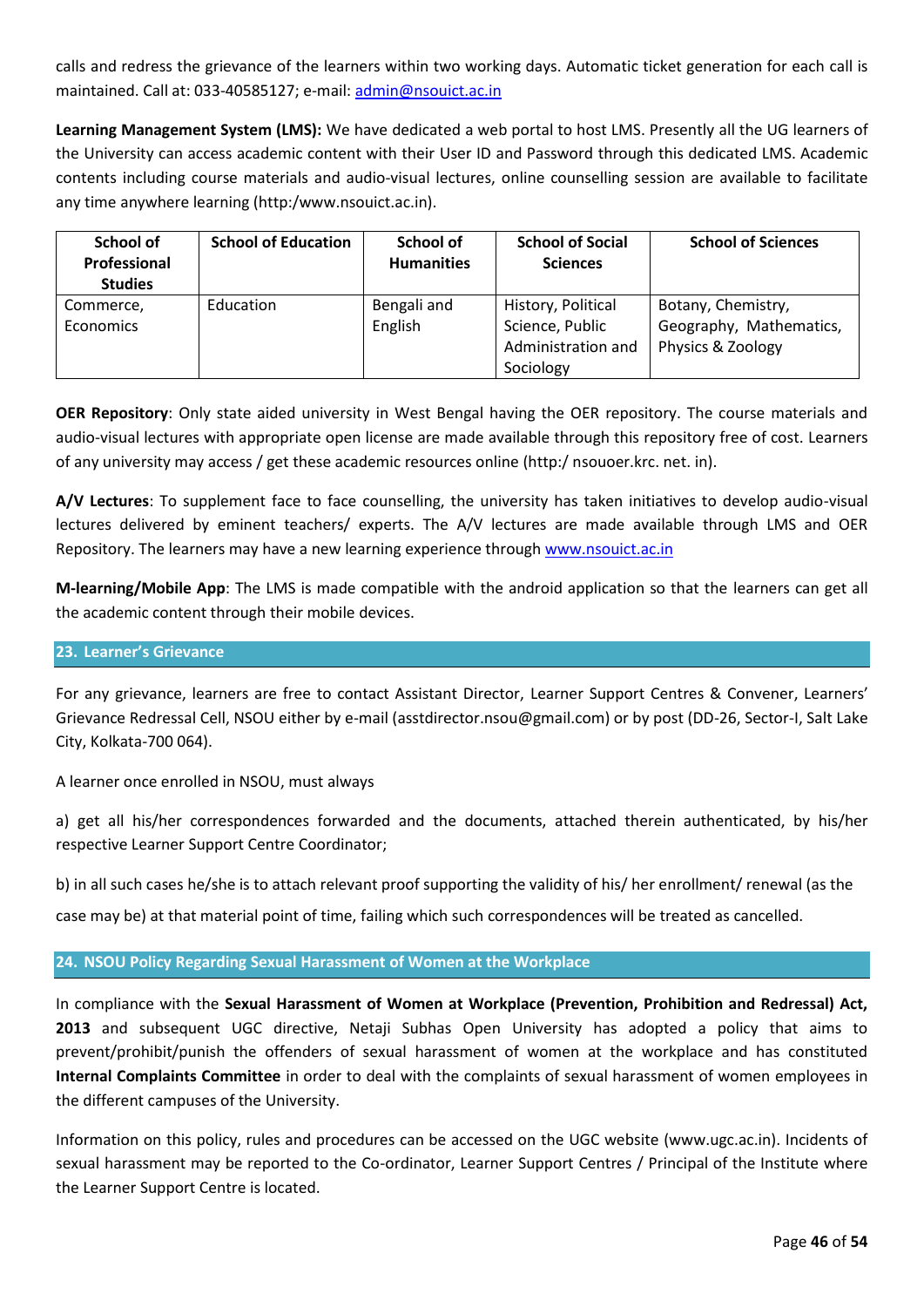#### **25. Waive of Programme Fee**

This fee concession scheme is only applicable for transgender learners. Transgender applicants are advised to submit an application after getting admission to a UG programme and or after submitting renewal fees to the Learner Support Centres. The application should be addressed to the Registrar, Netaji Subhas Open University and should be forwarded by the Coordinator of the respective Learner Support Centre. Applicants must attach following documents along with written application in plain A4 size paper.

1. Proof against payment of programme fees and/or Payment Confirmation Receipt issued by the University.

2. Any certificate issued by Central or State Govt. Medical Officer/any other competent authority/ Aadhaar card in support of the claim by the applicant.

The amount paid as programme fees may be refunded to concerned applicant after verification of application along with all supporting document as forwarded by the Coordinator, Learner Support Centre.

#### **26. Frequently Asked Questions (FAQs)**

Answerers of some anticipated question are given below in the form of Frequently Asked Questions (FAQs).

## **Where can I get an online application form? Where should I verify the filled-in admission form or verify my eligibility criteria? Where should I submit my filled-in application form?**

After publication of admission notification, you can access it online through our admission website (Link will be available in admission notification).

University will verify your filled-in online admission form or eligibility criteria with the scanned document uploaded by you at time of submission of online application form.

The filled in admission form should be submitted online only through admission portal of the University.

## **Can I change my Learner Support Centre?**

Application for change of Learner Support Centre after taking admission can be made together with a fee of Rs. 500/- (payable through DD drawn in favour of Netaji Subhas Open University payable at Kolkata). Such application will be considered under circumstances like change of place of service, shifting of family and change of marital status only with documentary evidence.

#### **Lost my Enrollment Certificate Cum Identity Card, what should I do?**

The applicant must register a General Missing Dairy (GD) with local police station at earliest. To get a duplicate **Enrollment Certificate Cum Identity Card** you should write an application addressed to Registrar along with a DD of Rs. 250/- (payable through DD drawn in favour of **Netaji Subhas Open University** payable at **Kolkata**) and the GD. The application must be forwarded by the Learner Support Centre Coordinator with official seal.

#### **Can I choose my Learner Support Centre, or shall the university allot me the Learner Support Centre?**

You can choose your Learner Support Centre as per your convenience. However, since all your programmes are not available at all the Learner Support Centre, you should ensure that the programme you are applying for is available at the Learner Support Centre opted by you. Normally the Centre opted by you shall be allotted to you. However, in exceptional/ unavoidable cases the University may allot a different Centre to you and in such cases the decision of the University is final.

#### **How should I pay the programme fee?**

The fee can be paid through online (via payment gateway) and offline (through bank challan) mode. For more details regarding payment method, please see the detail admission notification or guideline for online admission process in the University website. The learners who wish to pay the fee online through debit / credit cards/ internet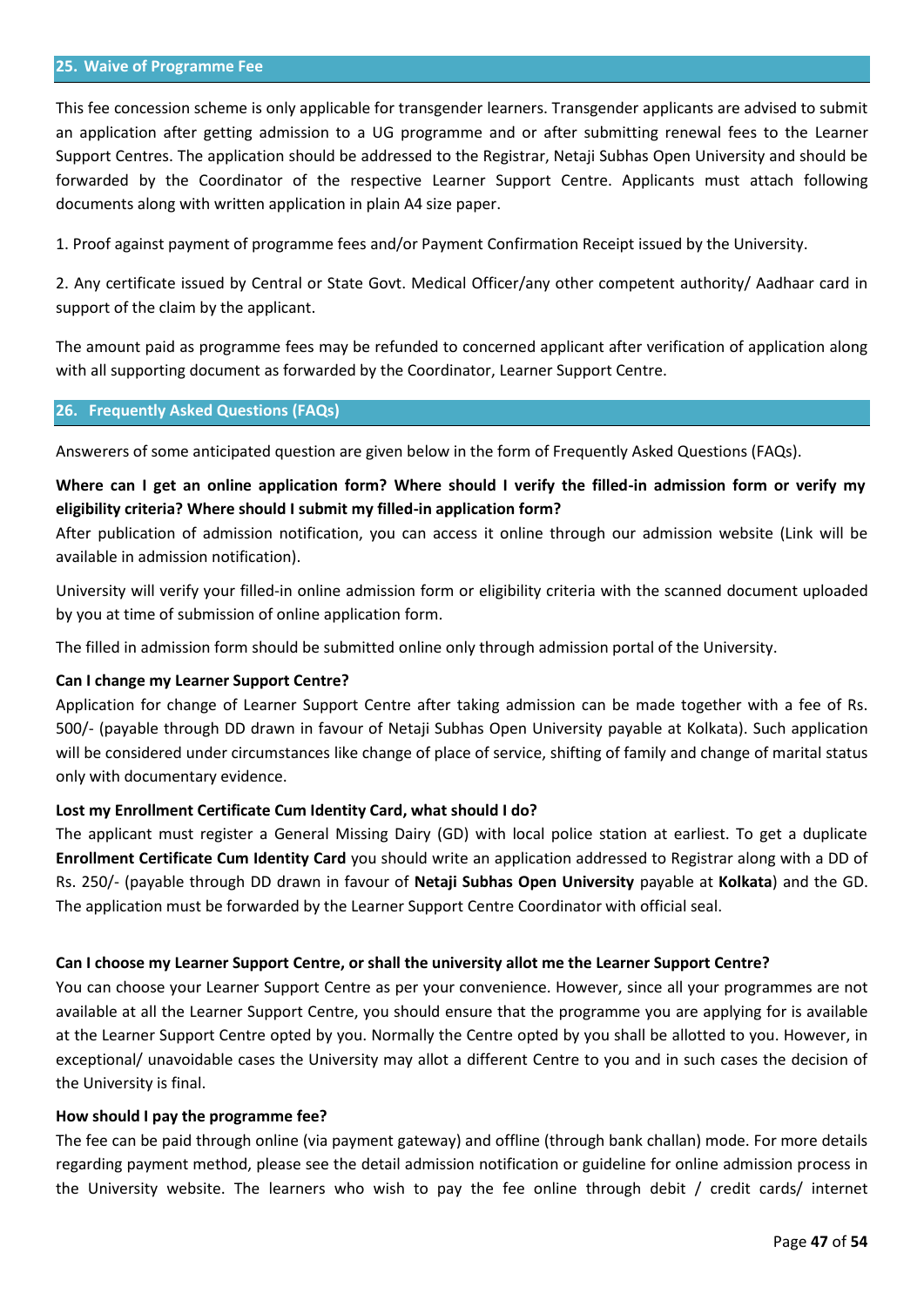banking/UPI are hereby directed to use their own cards only. In case of failure of fee payment transaction, the amount so paid will automatically get transferred to the cardholder's account.

## **What I am required to do after submission of my application form?**

After submission of online application and successful payment of requisite fees University will issue a provisional Enrollment Certificate Cum Identity Card as proof of your admission along with Receipt of SLM through admission portal. You have to collect final Enrollment Certificate Cum Identity Card from your Learner Support Centre.

## **If I want to withdraw myself from the programme after confirmation of my admission, shall I get my fee refunded?**

Fees once paid for admission to a particular programme will not be refunded (for further refund policy visit our admission website). It is also not adjustable against any other programme of this University.

## **Can I change my programme/ course after admission?**

Application for change of programme/ course after admission in one Under Graduate Degree Programe will not be entertained under any circumstances. The candidates should, therefore, be very careful as regards the choice of programme/ course of study before taking admission.

## **Can I join two programme of NSOU at a time?**

A learner is permitted to take admission for only one Under Graduate (UG) Degree Programe of NSOU during his/her tenure of enrolment in the University. Any violation of this rule will lead to cancellation of the candidature of the learners concerned and in such cases no fees will be refunded. However, a Learners of the Under Graduate Programme can take simultaneous admission in any one Advance Diploma/ Certificate/ Training programme of the University. But, in the event of any clash of dates arises in counselling and/or examinations schedule between the two programmes taken, the University will not be in a position to make any adjustments for its mitigation.

## **How can I receive support if I have doubts while studying the materials?**

We provide face-to-face/ online contact between learners and tutors/counsellors at Learner Support Centres to clarify your doubts and answer your academic quarries. This is called "Counselling" which is normally held on weekends.

## **Is it compulsory for me to attend counselling?**

The counselling session are not compulsory for theory courses. However, it is advised to attend the session as far as possible, in future which will be immensely useful in certain respects to share your views on the subject with your counsellors and fellow learners; comprehend some of the complex ideas/concepts or difficult issue discussed in your materials, and get clarifications for many of your doubts which you would not have solved yourself.

## **How do I know about counselling schedule?**

Your Learner Support Centre will inform you about the counselling schedule. Normally counselling would be held on Saturday and Sunday. You should contact your Learner Support Centre coordinator in for the counselling schedule.

## **Why should I do assignments, are the assignments compulsory?**

The purpose of assignment is to help you get through the courses. Your counsellor or evaluator will write teaching type comments on your assignment responses to facilitate your learning. Assignment is a process of formative evaluation. It will help you understand how you are progressing in your studies.

Yes, the assignments per theory course are compulsory. It means you need to submit the assignments per course within the stipulated time for being eligible to appear in the term-end examination. The assignments carry maximum 30% in the final result.

## **When and where should I submit the assignments?**

You should submit the assignment as per notification as and when circulated by the University.

## **If I cannot complete my programme in three years what will be the fate of submitted assignments?**

All the assignments submitted earlier will be carried forward till your registration validity period.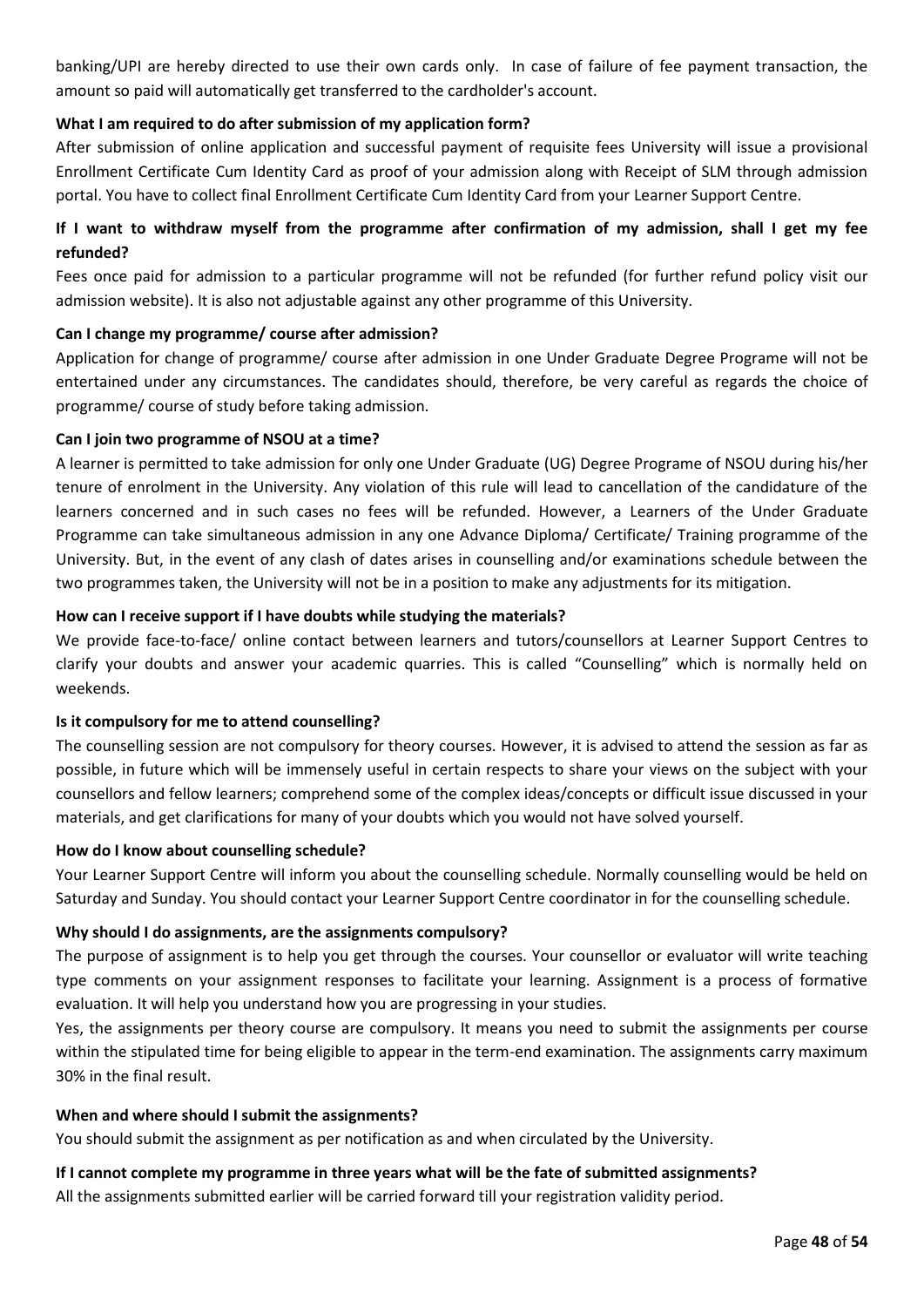## **Can I improve my assignment grade by re-doing them?**

No, you cannot improve an assignment grade in any circumstances.

## **27. Definition-In this Prospectus, unless the context otherwise requires:**

**Academic Session:** "Academic session" means duration of twelve months beginning either in January to February or in the month of July to August, as the case may be, of every calendar year;

**Centre for Internal Quality Assurance (CIQA):** "Centre for Internal Quality Assurance (CIQA)" means a Centre established by a Higher Educational Institution for ensuring the quality of programmes being offered in Open and Distance Learning mode and Online mode.

**Credit:** "Credit" means the Unit award gained by a learner with study efforts of minimum number of hours required to acquire the prescribed level of learning in respect of that Unit; Explanation: For the purpose of this clause, a study effort for one credit shall mean time required by a learner to understand the contents equivalent to 15 hours of classroom teaching or 30 hours including self-learning time required to acquire the prescribed level of learning in respect of that Unit;

**Degree:** "Degree" means a degree specified under sub-section (3) of section 22 of the University Grants Commission (Open and Distance Learning Programmes and Online Programmes) Regulations, 2020.

**Programme:** "Programme"/ "Programme of study" means a higher education programme pursued for a degree specified by the Commission under Section 22 (3) of the UGC Act;

**Course:** "Course" means combination of the specified units which comprises a programme of study;

**e-Learning Material:** "e-Learning Material" means and includes contents in the form of structured course material, as a part of one or more courses in the Online Programme, in digital format delivered through Learning Management System, which is inter alia self-explanatory, self-contained, self-directed at the learner, and amenable to selfevaluation, and enables the learner to acquire the prescribed level of learning in a course of study, but does not include text-books or guide-books; as defined in these regulations;

**Examination Centre:** "Examination Centre" means a place where examinations are conducted, inter alia, for assessment of the learners pursuing programmes under Open and Distance Learning mode and Online mode and is having the requisite infrastructure relevant to respective mode of education including adequate manpower for smooth conduct of examinations and adhering to such minimum standards as specified in these regulations;

**Learning Management System (LMS):** "Learning Management System (LMS)" means a system to keep track of delivery of e-Learning Programmes, learner's engagement, assessment, results, reporting and other related details in one centralised location;

**Learner Support Centre (LSC):** "Learner Support Centre (LSC)" means a centre established or recognised by the Higher Educational Institution for advising, counselling, providing interface between the teachers and the learners, rendering any academic and any other related service and assistance required, inter alia, by the learners of Open and Distance Learning mode;

**Learner Support Services:** "Learner Support Services" means and includes such services as are provided by a Higher Educational Institution in order to facilitate the acquisition of teaching learning experiences by the learner to the level prescribed by or on behalf of the Commission in respect of a programme of study under Open and Distance Learning mode and/or Online mode;

**MOOCs:** MOOCs shall have the same meaning as assigned to it under sub-regulation 3.6 of regulation 3 of UGC (Credit Framework for Online learning courses through SWAYAM) Regulations, 2016;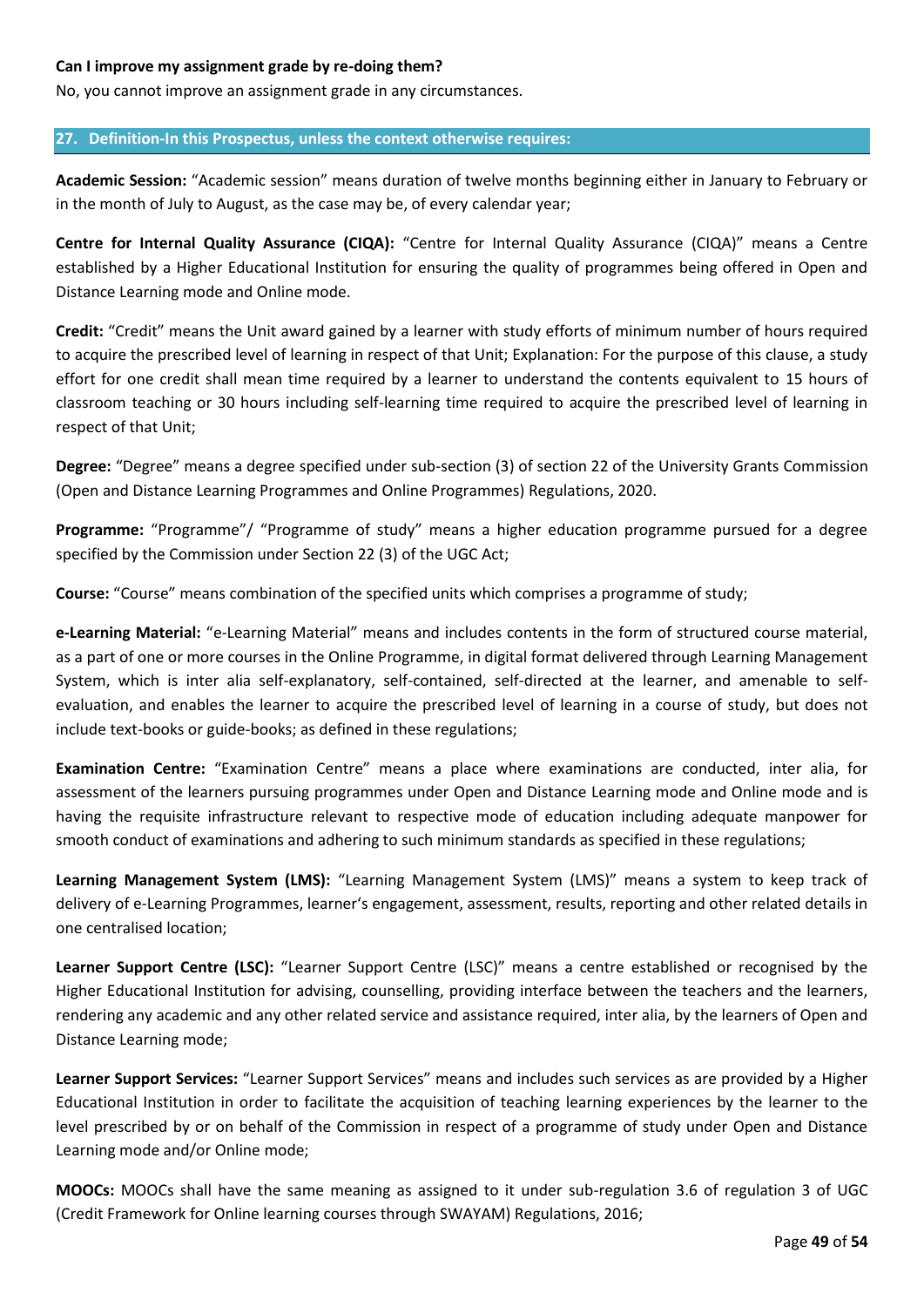**Online Mode:** "Online Mode" means a mode of providing flexible learning opportunities by overcoming separation of teacher and learner using internet, e-Learning Materials and full-fledged programme delivery through the internet using technology assisted mechanism and resources;

**Open and Distance Learning Mode:** "Open and Distance Learning Mode" means a mode of providing flexible learning opportunities by overcoming separation of teacher and learner using a variety of media, including print, electronic, online and occasional interactive face-to-face meetings with the learners or Learner Support Services to deliver teaching-learning experiences, including practical or work experiences;

**Open University:** "Open University" means a Higher Educational Institution which imparts education only through Open and Distance learning mode and/or Online mode using variety of media including print, electronic, online, information and communication technology educational aids including Open Educational Resources (OERs) or Massive Open Online Courses (MOOCs) etc. and is not having any provision for offering higher education in conventional mode in its Act or Memorandum of Association or other statutory documents governing the Higher Educational Institution;

**Prospectus:** Prospectus includes any publication, whether in print or e-form, issued for providing fair and transparent information, relating to University and its programmes, to the general public (including to those seeking admission in such Higher Educational Institution) by the management of the University or any authority or person authorised by the University to do so;

**Regional Centre:** "Regional Centre" means a Centre established or maintained by the Netaji Subhas Open University for the purpose of coordinating and supervising the work of the Learner Support Centres in the region as per its territorial jurisdiction and for performing such other functions as may be conferred on such Centre by the statutory authorities of this University;

**Self-Learning Material (SLM):** "Self-Learning Material (SLM)" for Open and Distance Learning mode means and includes contents in the form of course material, whether print or in e- form, which is interalia self-explanatory, selfcontained, self-directed at the learner, and amenable to self-evaluation, and enables the learner to acquire the prescribed level of learning in a course of study, but does not include text-books or guide-books;

**SWAYAM (Study Webs of Active Learning for Young Aspiring Minds):** "SWAYAM" means the learning management system as specified in the UGC (Credit Framework for online learning courses through SWAYAM) Regulations, 2016. "SWAYAM" is a portal devised and managed by the Ministry of Education, Govt. of India.

**Academic Counsellor:** "Academic Counsellor" is academic staff in the Study Centre or Learner Support Centre who fulfils the minimum qualifications as laid down in the University Grants Commission (Minimum Qualifications for Appointment of Teachers and other Academic Staff in the Universities and Colleges and other Measures for the Maintenance of Standards in Higher Education) Regulations, 2018 and provide academic support services as per rules/ regulation laid down by the University.

**Co-ordinator, Learner Support Centre:** The Learner Support Centre is headed by a Coordinator who is a regular teacher not below the rank of a qualified Assistant Professor of the concerned College or Higher Educational Institution and assisted by the counsellors as decided by the University.

**Learner:** "Learner" means a person admitted to and pursuing a specified credit-based course/programme of study in Netaji Subhas Open University.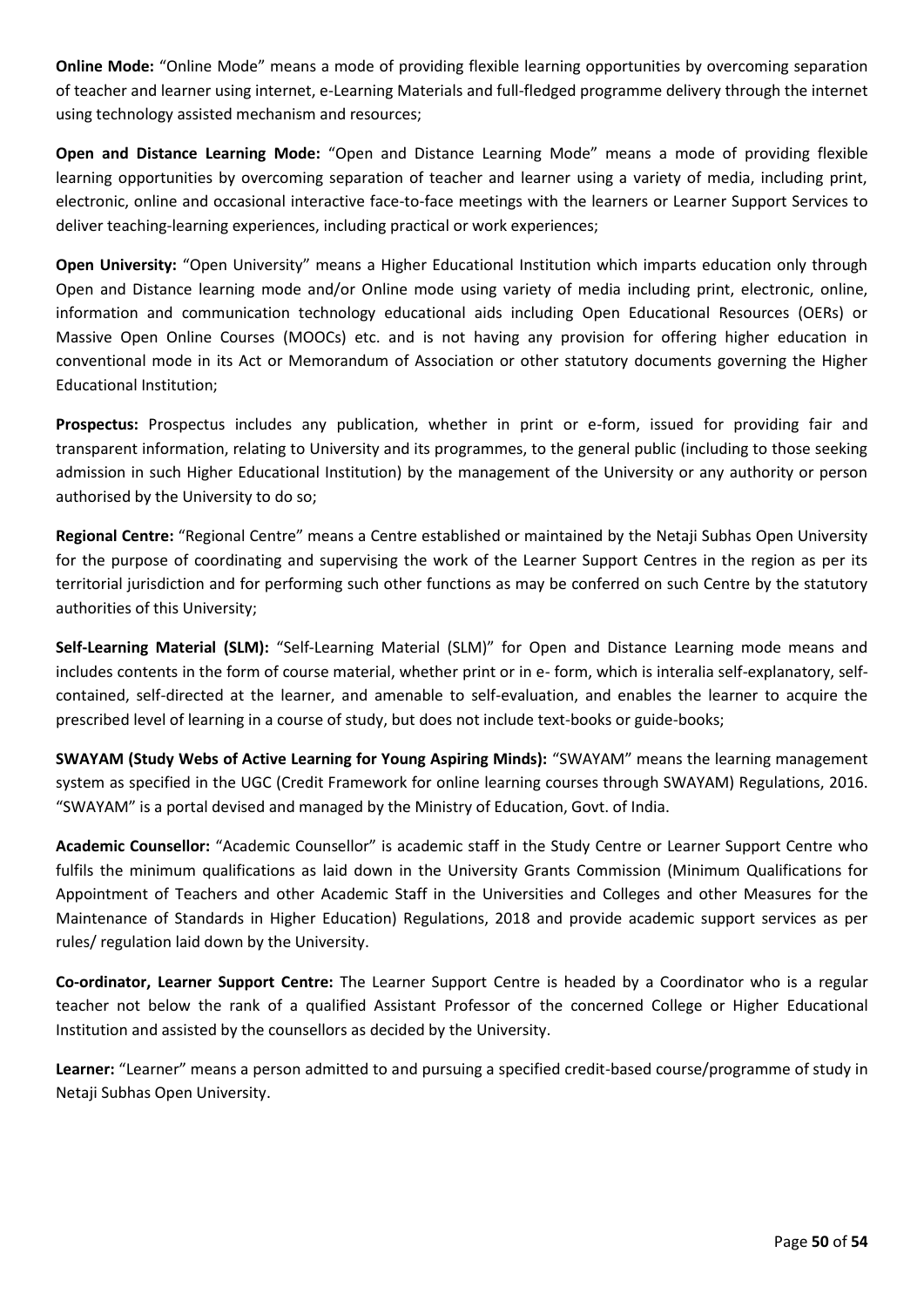| <b>Vice-Chancellor's Secretariat</b><br>.DD-26, Sector-I, Salt Lake City, Kolkata - 700 064, Phone: 033 4066 3201, Fax: 033 4066 3224 |
|---------------------------------------------------------------------------------------------------------------------------------------|
| <b>Registrar</b> 's Office<br>.DD-26, Sector-I, Salt Lake City, Kolkata - 700 064. Phone: 033 4066 3211, Fax: 033 4062 3171           |
| <b>Study Centre Department</b><br>.DD-26, Sector-I, Salt Lake City, Kolkata - 700 064, Phone: 033 4066 3205                           |
| <b>Office of the Controller of Examinations</b>                                                                                       |

#### **School of Sciences**

- •City Campus: 1) DD-26, Sector-I, Salt Lake City Kolkata-700 064, Phone: 033 4066 3217, 2) 1st Floor, K-2, Bidhannagar Fire Station, Sector-V, Salt Lake City, Kolkata-700 091, Phone: 033 2357 2947, 033 2357 7644
- •Academic Campus : 1) Kalyani Regional Centre, Academic Building, Ghoshpara Station Road, Kalyani, Nadia, PIN-741 235, Phone: 033 2582 6611, 2) Durgapur Regional Centre (Adjacent to Durgapur Govt. College Campus), Jawahar Lal Nehru Road, Durgapur, Dist. : Paschim Burdwan, PIN-713 214, 3) Jalpaiguri Regional Centre (Adjacent to Jalpaiguri Engineering College Campus), Pat Kata, Dist-Jalpaiguri, PIN-735 101

#### **School of Humanities**

- •City Campus: DD-26, Sector-I, Salt Lake City, Kolkata 700 064, Phone: 033 4066 3214
- •Academic Campus: 1) Kalyani Regional Centre, Academic Building, Ghosphpara Station Road, Nadia, PIN-741 235, Phone: 033 2582 0103 2) Durgapur Regional Centre (Adjacent to Durgapur Govt. College Campus), Jawahar Lal Nehru Road, Durgapur, Dist. : Paschim Burdwan, PIN-713 214, 3) Jalpaiguri Regional Centre (Adjacent to Jalpaiguri Engineering College Campus), Pat Kata, Dist-Jalpaiguri, PIN-735 101

#### **School of Social Science**

- •City Campus: DD-26, Sector-I, Salt Lake City, Kolkata 700 064, Phone: 033 4066 3219
- •Academic Campus:1) Kalyani Regional Centre, Academic Building, Ghoshpara Station Road, Kalyani, Nadia, PIN-741 235, Phone: 033 2582 3336, 2) Durgapur Regional Centre (Adjacent to Durgapur Govt. College Campus), Jawahar Lal Nehru Road, Durgapur, Dist. : Paschim Burdwan, PIN-713 214, 3) Jalpaiguri Regional Centre (Adjacent to Jalpaiguri Engineering College Campus), Pat Kata,
- •Dist-Jalpaiguri, PIN-735 101

#### School of Education

- •City Campus: CF-162, Sector-I, Salt Lake City, Kolkata-700 064, Phone: 033 4004-7569 / 70 / 71
- •Academic Campus: 1) Kalyani Regional Centre, Academic Building, Ghoshpara Station
- Road, Kalyani, Nadia, PIN-741 235, Phone: 033 2582 3332

#### **School of Professional Studies**

•City Campus: DD-26, Sector-I, Salt Lake City, Kolkata-700 064, Phone: 033 4066 9464

•Academic Campus: 1) Kalyani Regional Centre,School of Professional Studies, Ghoshpara Station Road, Kalyani, Nadia, PIN-741 235, Phone: 033 2582 2529, 2) Durgapur Regional Centre (Adjacent to Durgapur Govt. College Campus), Jawahar Lal Nehru Road, Durgapur, Dist. : Paschim Burdwan, PIN-713 214, 3) Jalpaiguri Regional Centre (Adjacent to Jalpaiguri Engineering College Campus), Pat Kata, Dist-Jalpaiguri, PIN-735 101

#### Library

•Regional Campus, Kalyani : Ghoshpara Station Road, Kalyani, Nadia, PIN-741 235, Phone: 033 2582 2248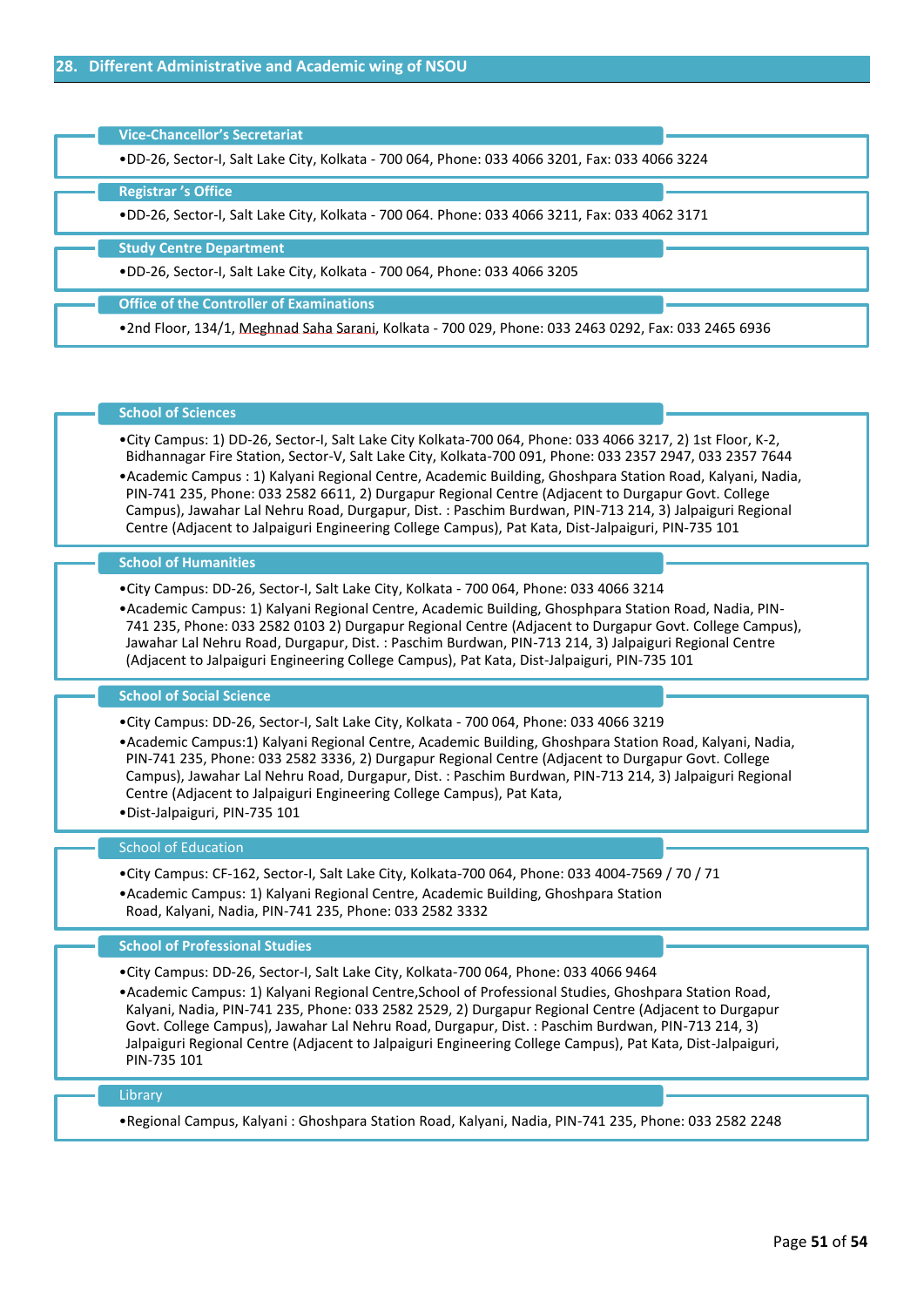

#### **NETAJI SUBHAS OPEN UNIVERSITY ESTABLISHED BY W.B. ACT (XIX) OF 1997, RECOGNIZED BY U.G.C. DD – 26, SECTOR – I, SALT LAKE CITY, KOLKATA – 700 064**

## **APPLICATION FOR CORRECTION IN ENROLLMENT CERTIFICATE-CUM-IDENTITY CARD (UG)**

To The Registrar Netaji Subhas Open University DD – 26, Sector – I, Salt Lake City, Kolkata – 700 064

Through : The Co-Ordinator

………………………………………………………………………………………………………………………………………………………………….…

**Sub. :- Application for Correction of ………………………………………………………………..**

Sir,

I, Shri / Smt. ……………………………………………………………………………………………………………. have been admitted at NSOU ………………………………………………………………………………………. Learner Support Centre ( ) I am submitting the form for correction of my Enrollment Certificate-cum-Identity Card as per details given below:

| Sl. No. | Enrolment No. | Correction For | Existing | Corrected | Subject Code |
|---------|---------------|----------------|----------|-----------|--------------|
|         |               |                |          |           |              |
|         |               |                |          |           |              |
|         |               |                |          |           |              |
|         |               |                |          |           |              |

Yours faithfully,

Signature of the Learner

Enclosed :

- **1) Original Enrolment Certificate cum Identity Card.**
- **2) Photocopy of Marksheet of Class 10 & (10+2) Examinations (one copy each).**
- **3) Photocopy of Admit Card of Class 10 Examination (one copy).**
- **4) A DD of Rs. 200/- (two hundred only) bearing No…………………………… dated………………………**

**Forwarded,**

**Co-ordinator (With Seal)**

N.B.: + A fee of Rs. 200/- should be remitted by way of a Demand Draft drawn in favour of Netaji Subhas Open

University and payable at Kolkata (one photocopy of Demand Draft should be attached herewith).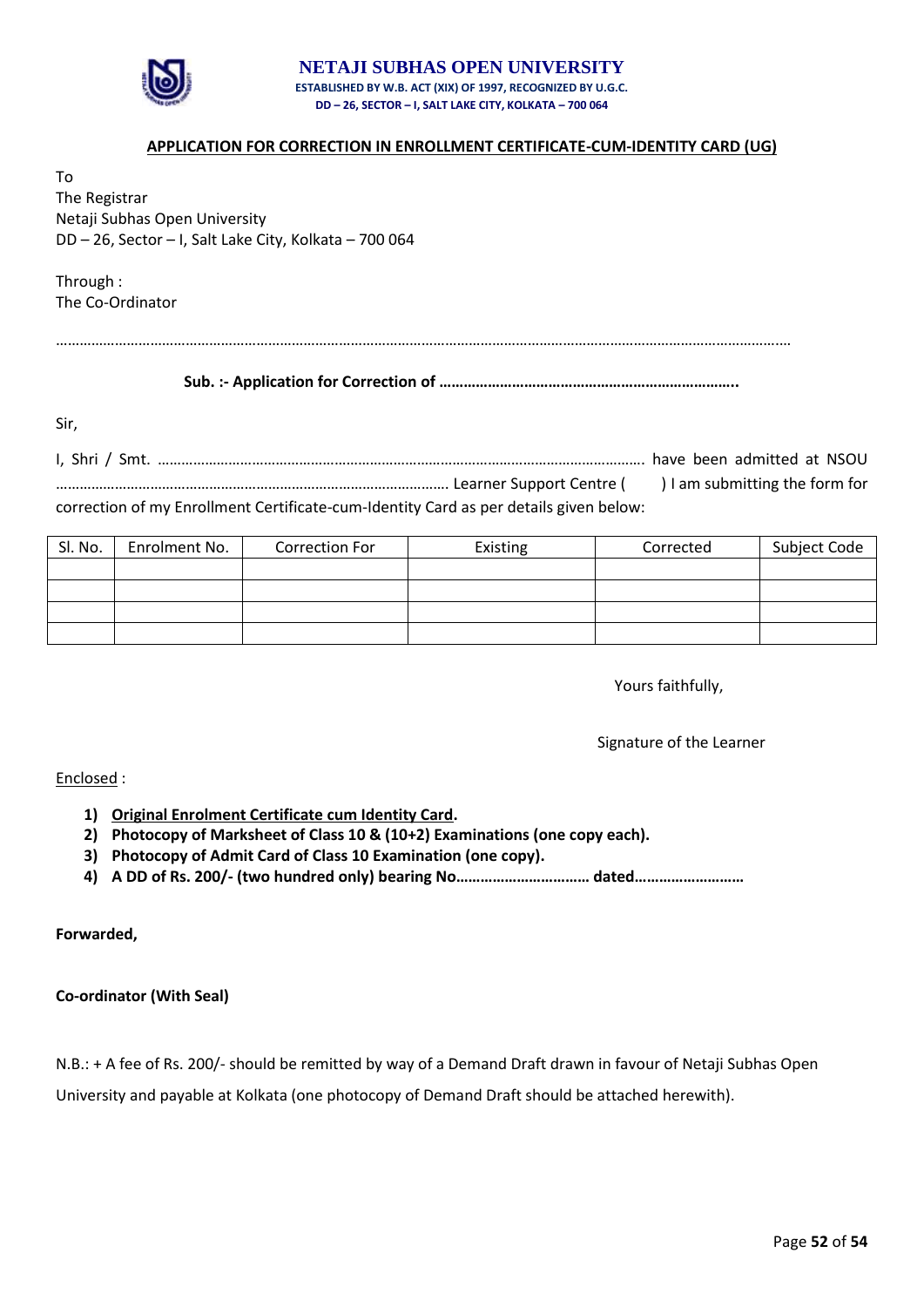

#### **NETAJI SUBHAS OPEN UNIVERSITY ESTABLISHED BY W.B. ACT (XIX) OF 1997, RECOGNIZED BY U.G.C. DD – 26, SECTOR – I, SALT LAKE CITY, KOLKATA – 700 064**

## **APPLICATION FOR CHANGE OF LEARNER SUPPORT CENTRE (UG)**

To The Registrar Netaji Subhas Open University DD – 26, Sector – I, Salt Lake City, Kolkata – 700 064

Through: The Co-ordinator

Sir,

………………………………………………………………………………………………………………………………………………………………….…

## **Sub.:- Application for Change of Learner Support Centre**

|                |  | have been admitted at NSOU   |
|----------------|--|------------------------------|
|                |  | ) in the following programme |
| & subject etc. |  |                              |

### My particulars are given below :

| Sl. No. | <b>Name of the Learner</b> | <b>Enrolment No.</b> | <b>Subject</b> |
|---------|----------------------------|----------------------|----------------|
|         |                            |                      |                |
|         |                            |                      |                |

Family / Marriage (please tick) in case of other reason please specify.……………………………………………………………………….…

Yours faithfully,

Signature of Learner

Enclosed :

A copy of DD for Rs.500/- (five hundred only) bearing no………………………………….…….. dated ……………….………………………

**1) Original Enrolment Certificate cum Identity Card.**

**2) Copy of documents in support of the reason stated for change of centre.** 

**Forwarded,**

#### **Co-ordinator (With Seal)**

**N.B.:**

- A FEE of Rs.500/- should be remitted by way of a Demand Draft drawn in favour of **Netaji Subhas Open University** and payable at Kolkata (one photocopy of Demand Draft should be attached herewith).
- $\triangleright$  Application will be considered under circumstances like change of place of service, shifting of family and change of marital status only after admission with documentary evidence.